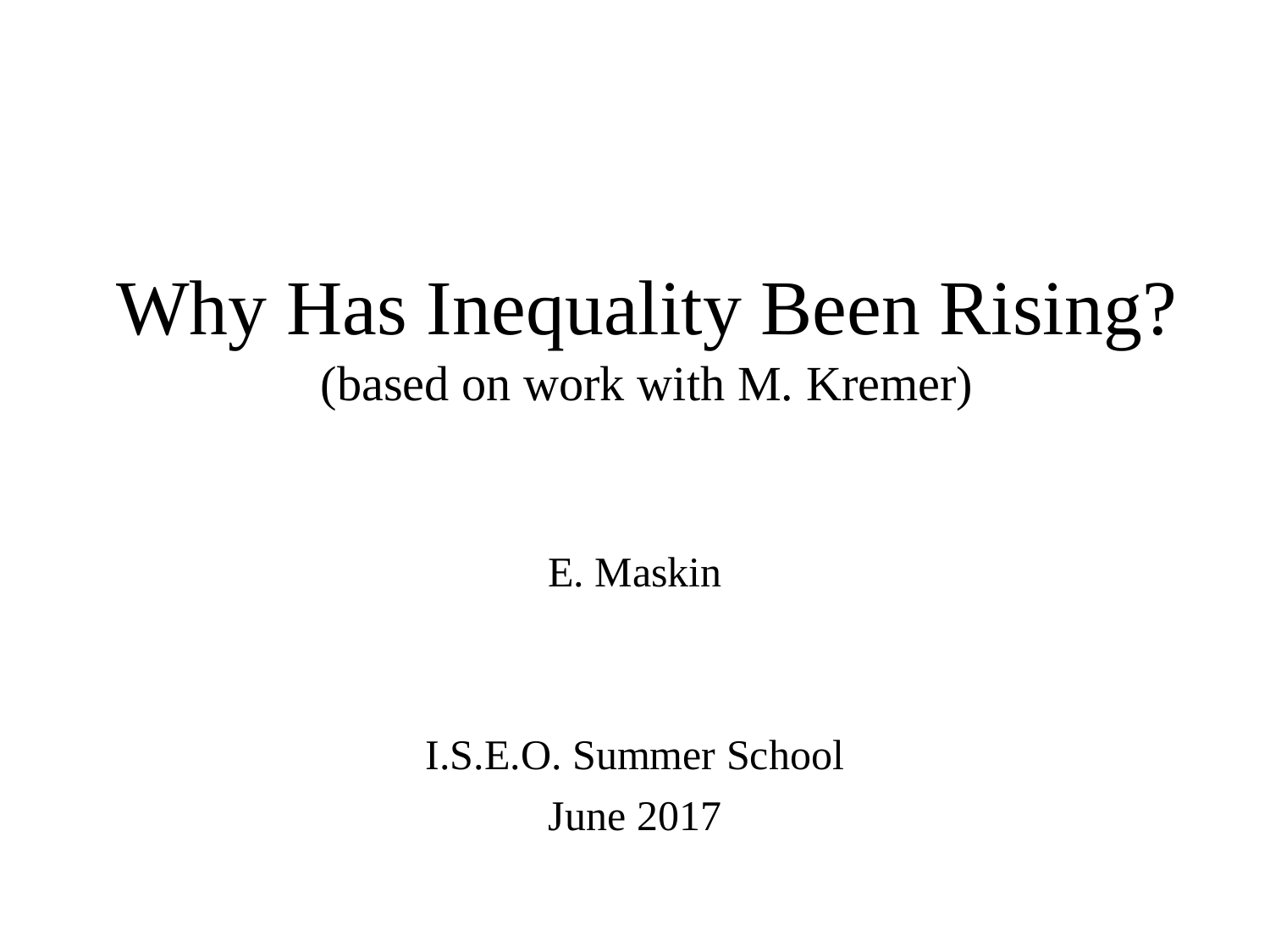• In last 30 years, significant increase in income inequality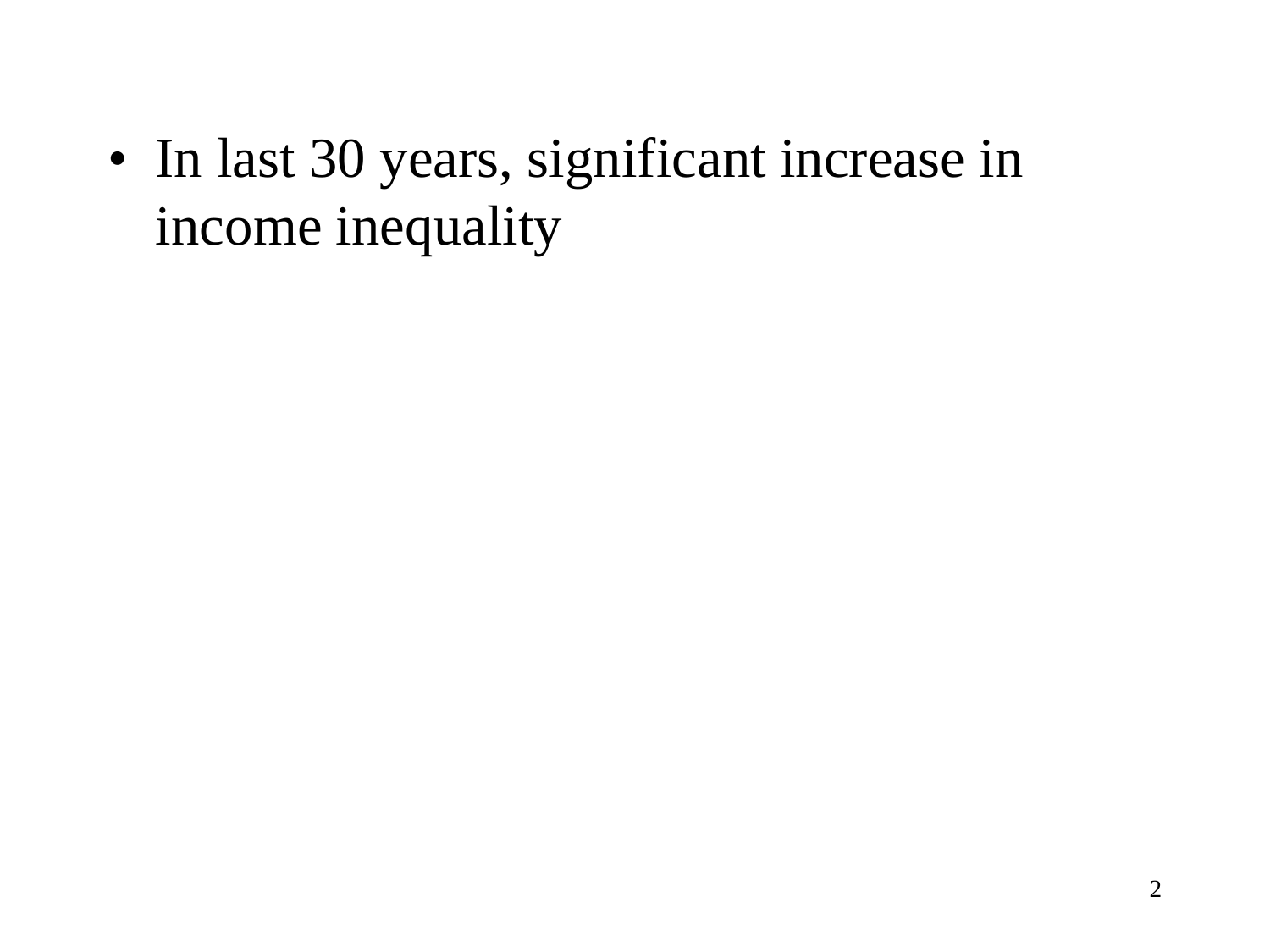• In last 30 years, significant increase in income inequality

– in many rich countries (including U.S.)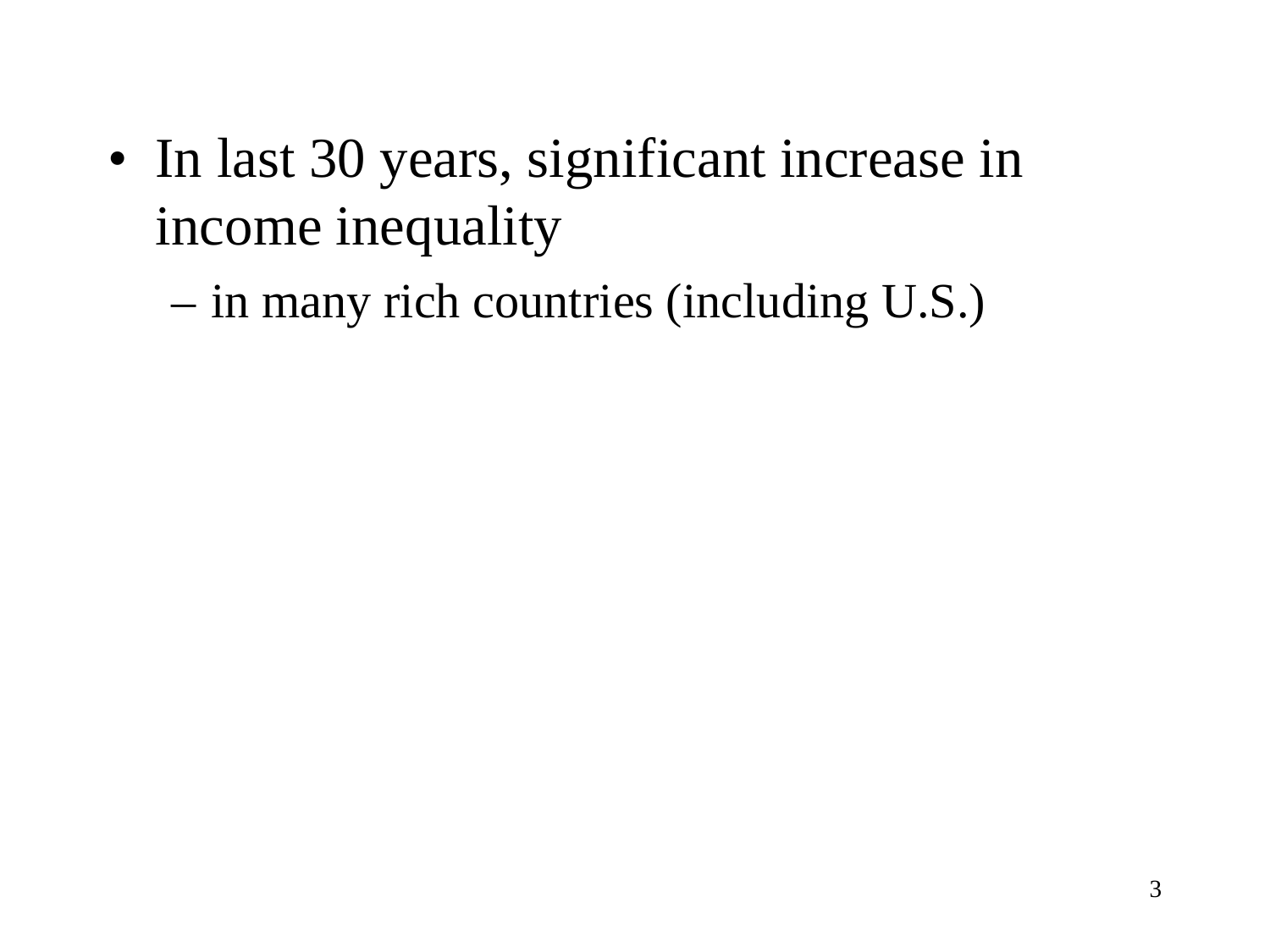- In last 30 years, significant increase in income inequality
	- in many rich countries (including U.S.)
	- in many poor countries (including India and Mexico)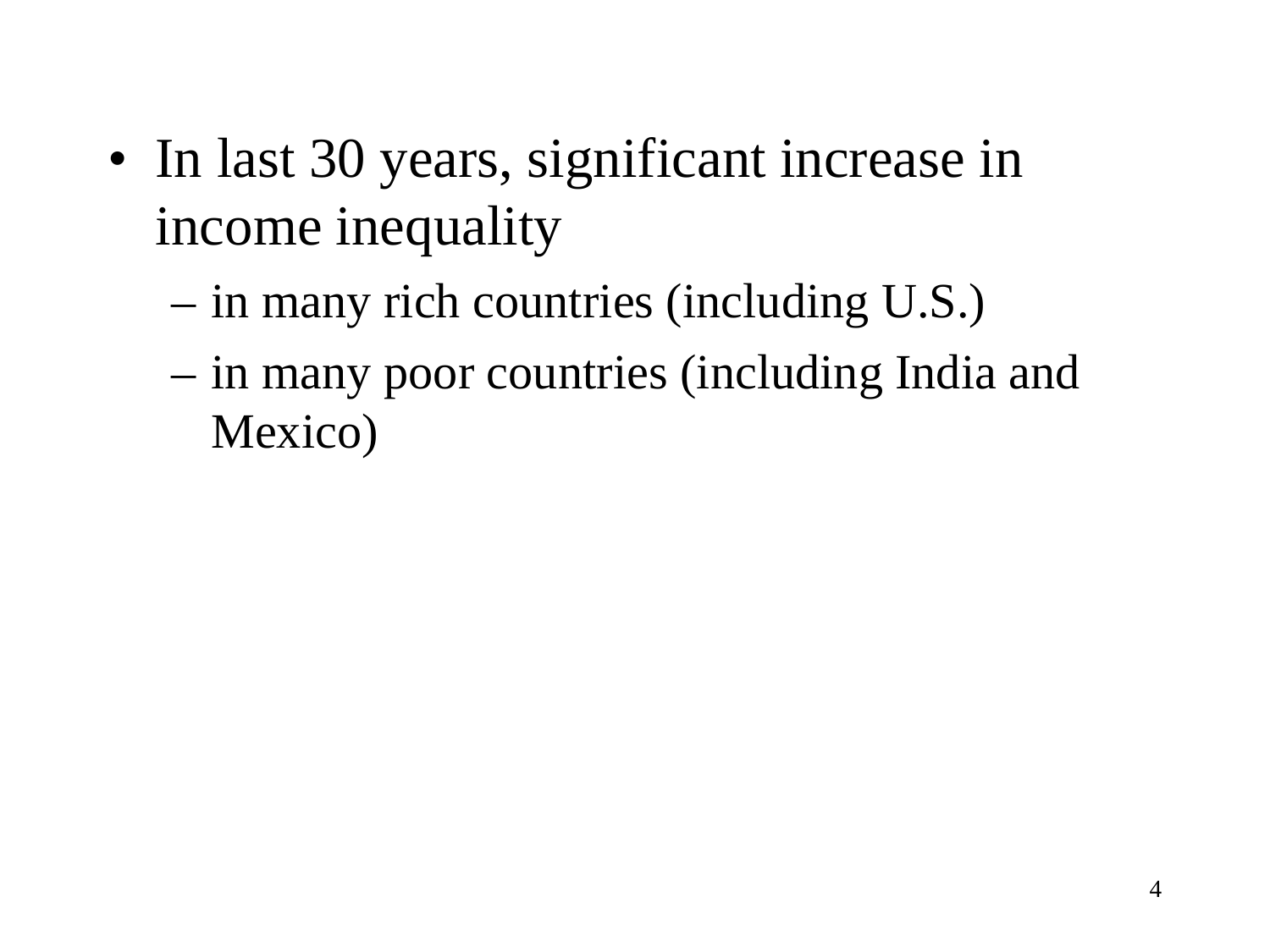- In last 30 years, significant increase in income inequality
	- in many rich countries (including U.S.)
	- in many poor countries (including India and Mexico)
- referring here to inequality increases *within* countries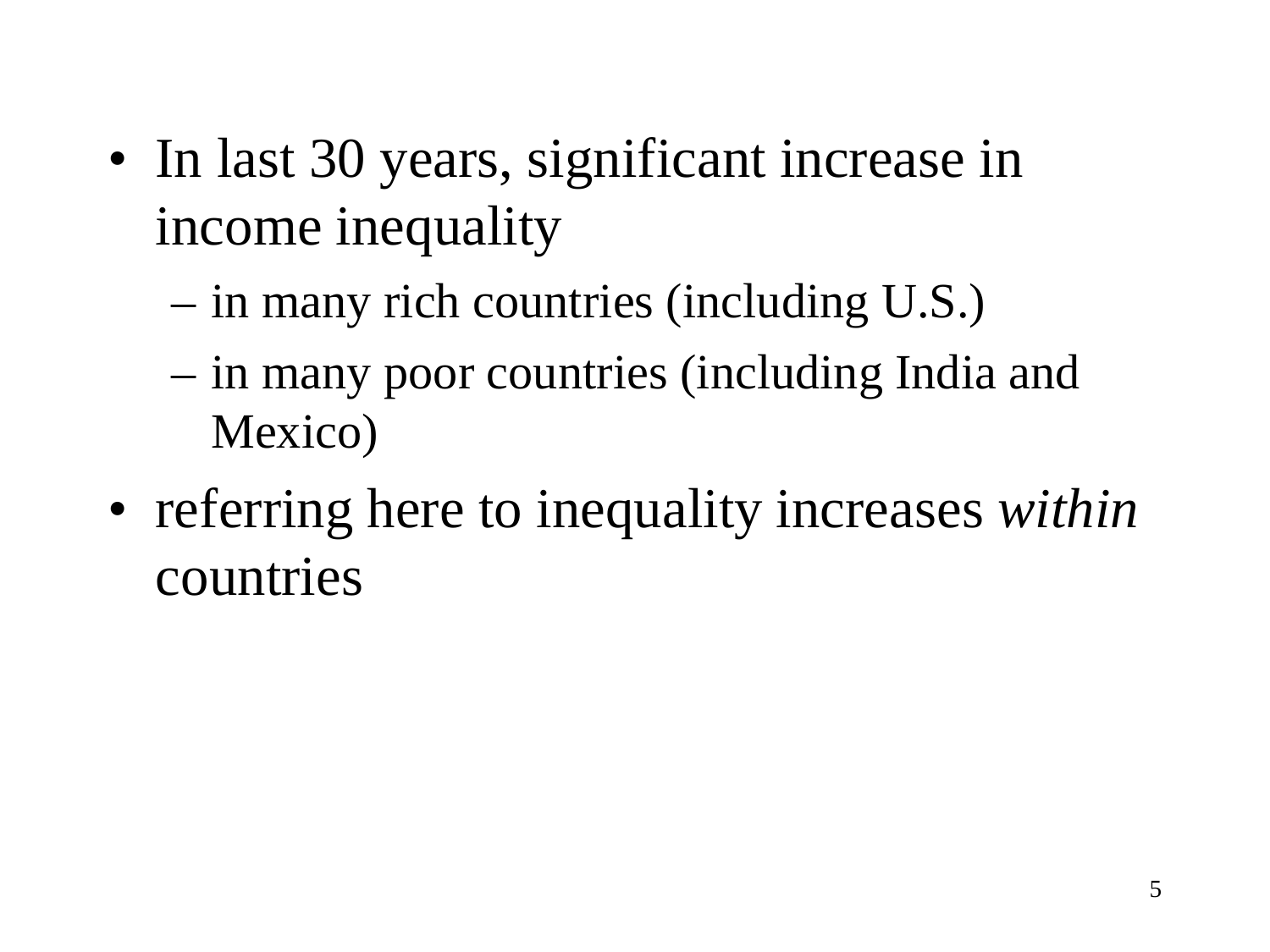- In last 30 years, significant increase in income inequality
	- in many rich countries (including U.S.)
	- in many poor countries (including India and Mexico)
- referring here to inequality increases *within* countries
	- inequality has been falling *across* countries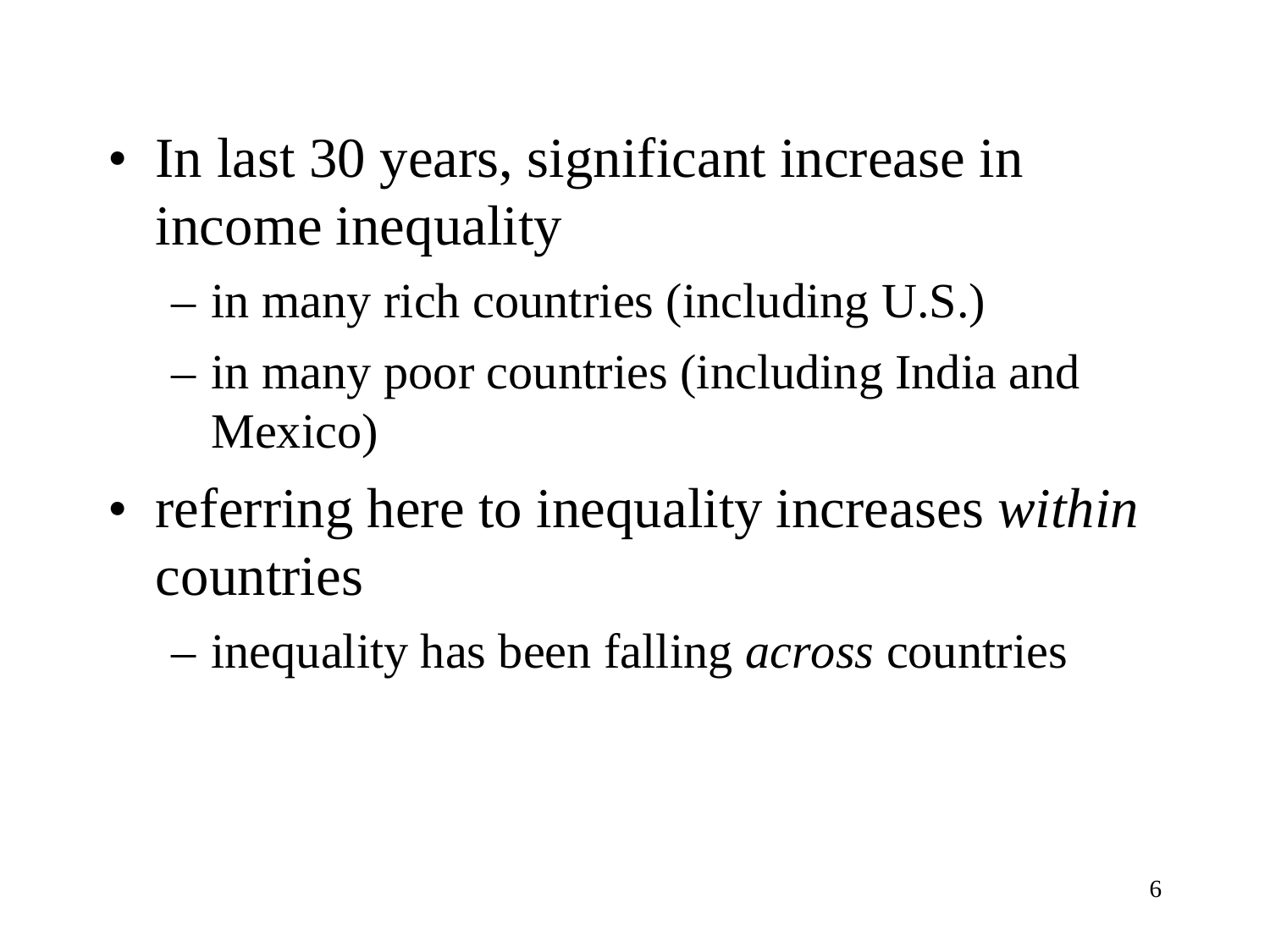- In last 30 years, significant increase in income inequality
	- in many rich countries (including U.S.)
	- in many poor countries (including India and Mexico)
- referring here to inequality increases *within* countries
	- inequality has been falling *across* countries
	- many poor countries (especially India and China) are catching up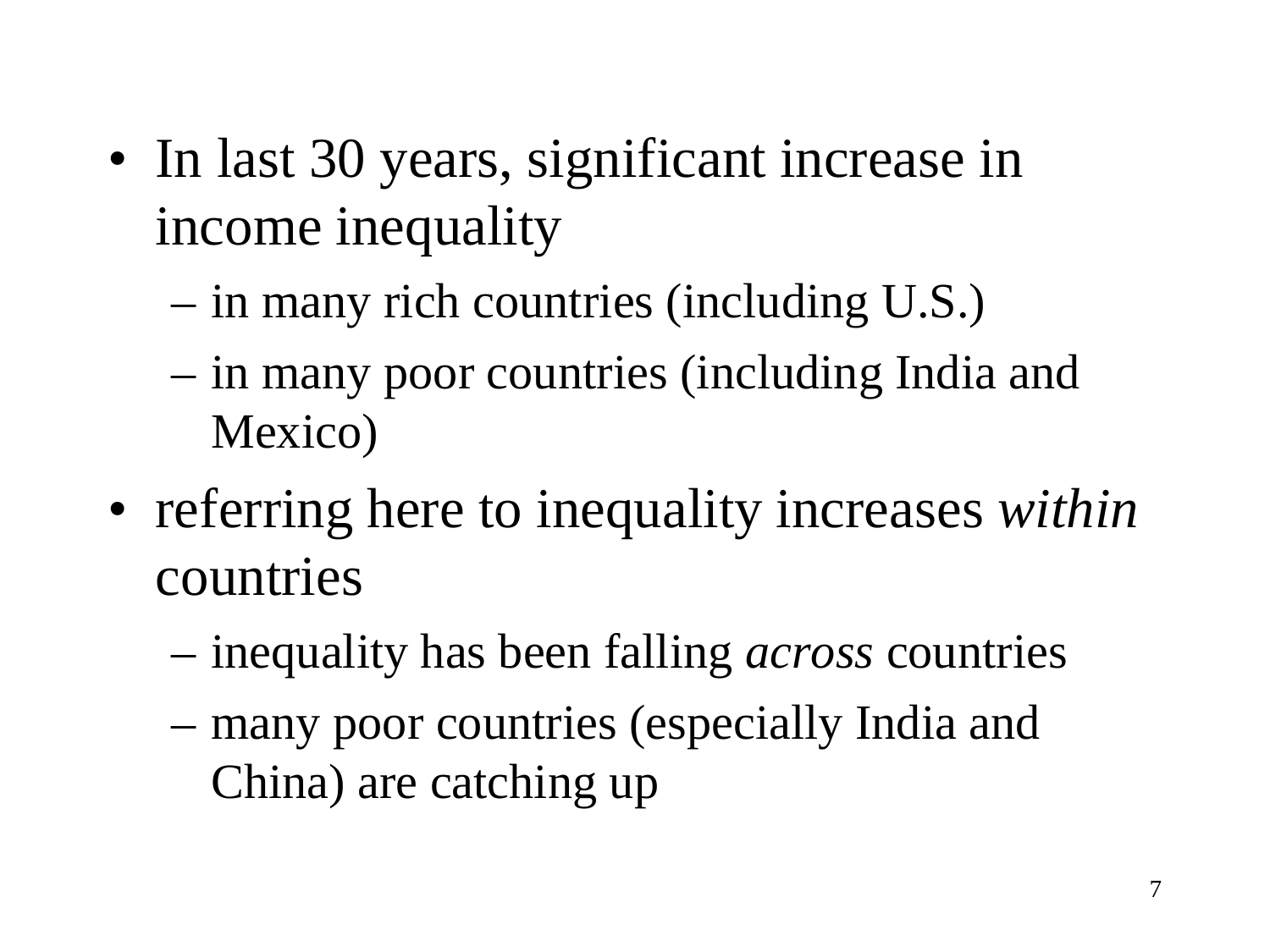- In last 30 years, significant increase in income inequality
	- in many rich countries (including U.S.)
	- in many poor countries (including India and Mexico)
- referring here to inequality increases *within* countries
	- inequality has been falling *across* countries
	- many poor countries (especially India and China) are catching up
- Increases are theoretically puzzling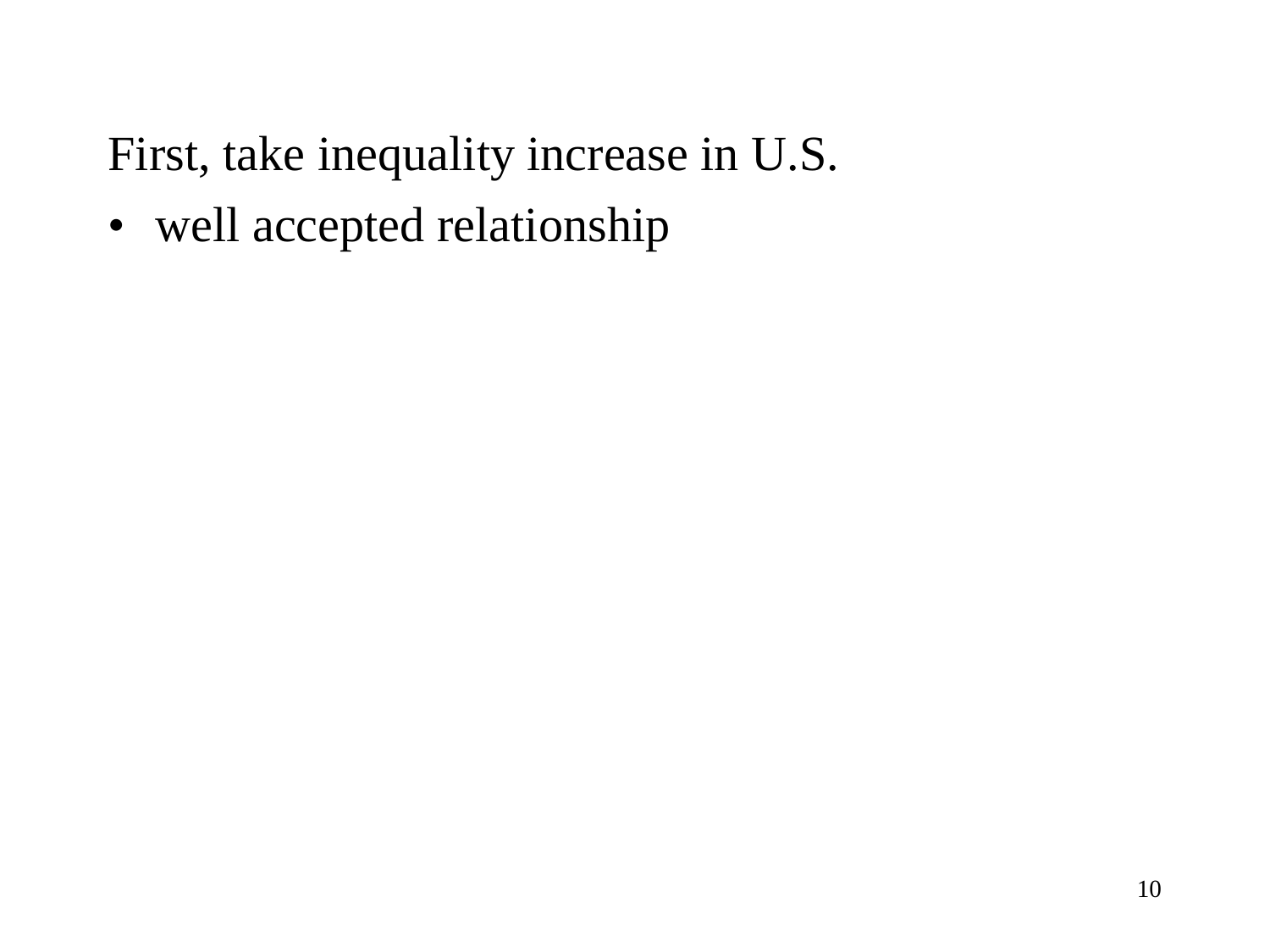• well accepted relationship

wage  $\leftrightarrow$  education/training (skill)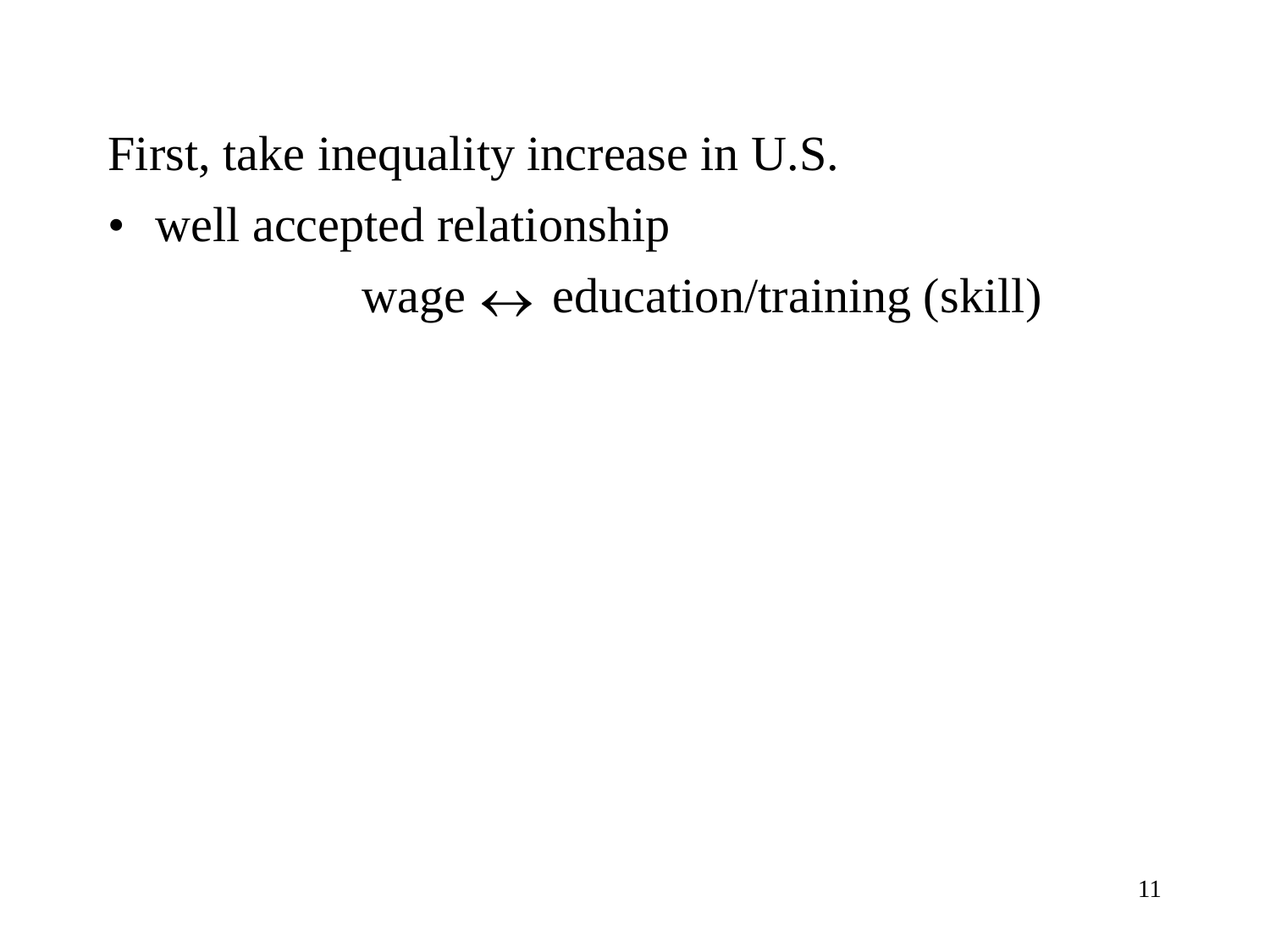• well accepted relationship

wage  $\leftrightarrow$  education/training (skill)

• dispersion of skill *has* risen in U.S. (also the *median*)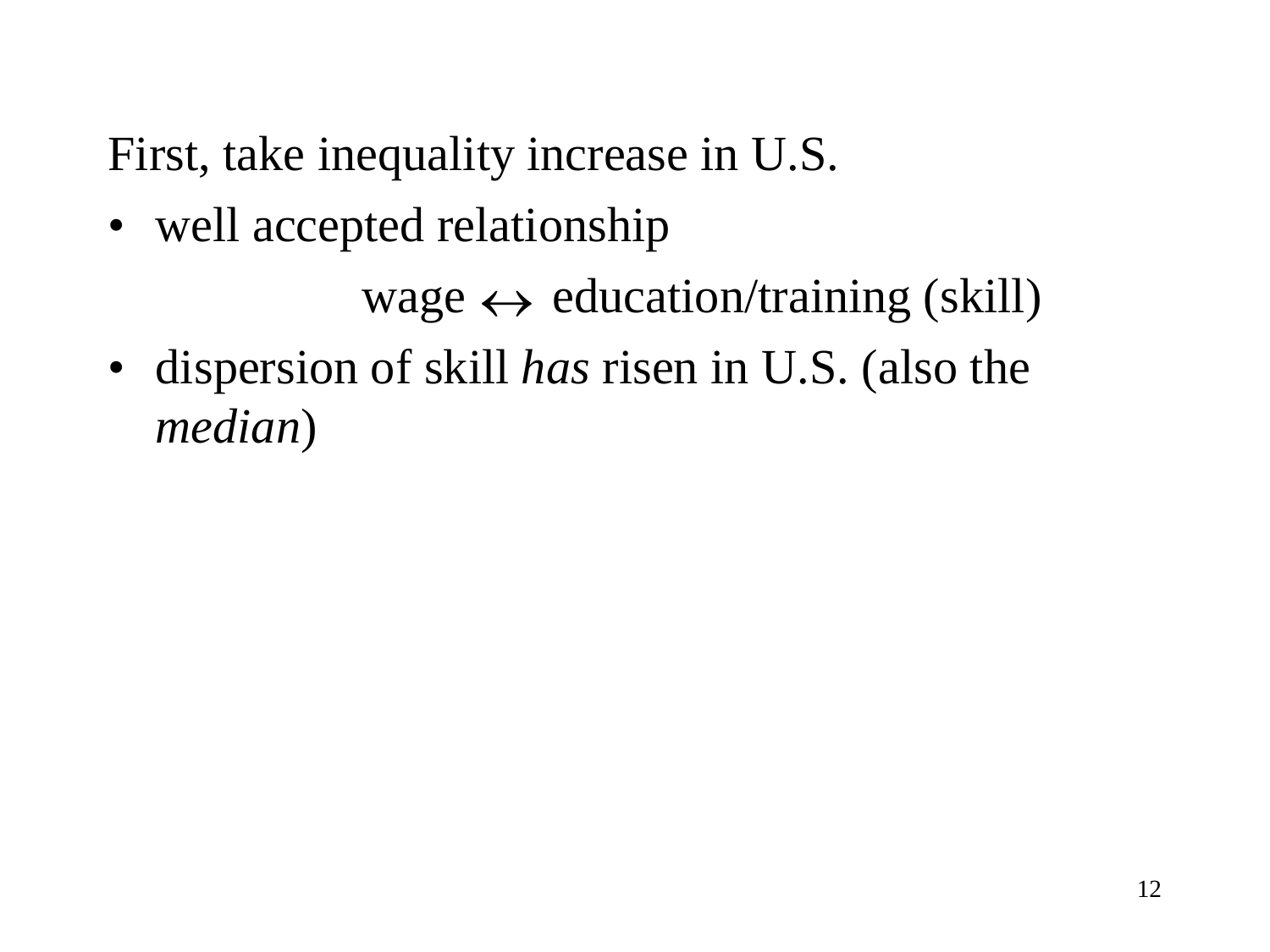```
wage \leftrightarrow education/training (skill)
```
- dispersion of skill *has* risen in U.S. (also the *median*)
- but not nearly so much as dispersion in *income*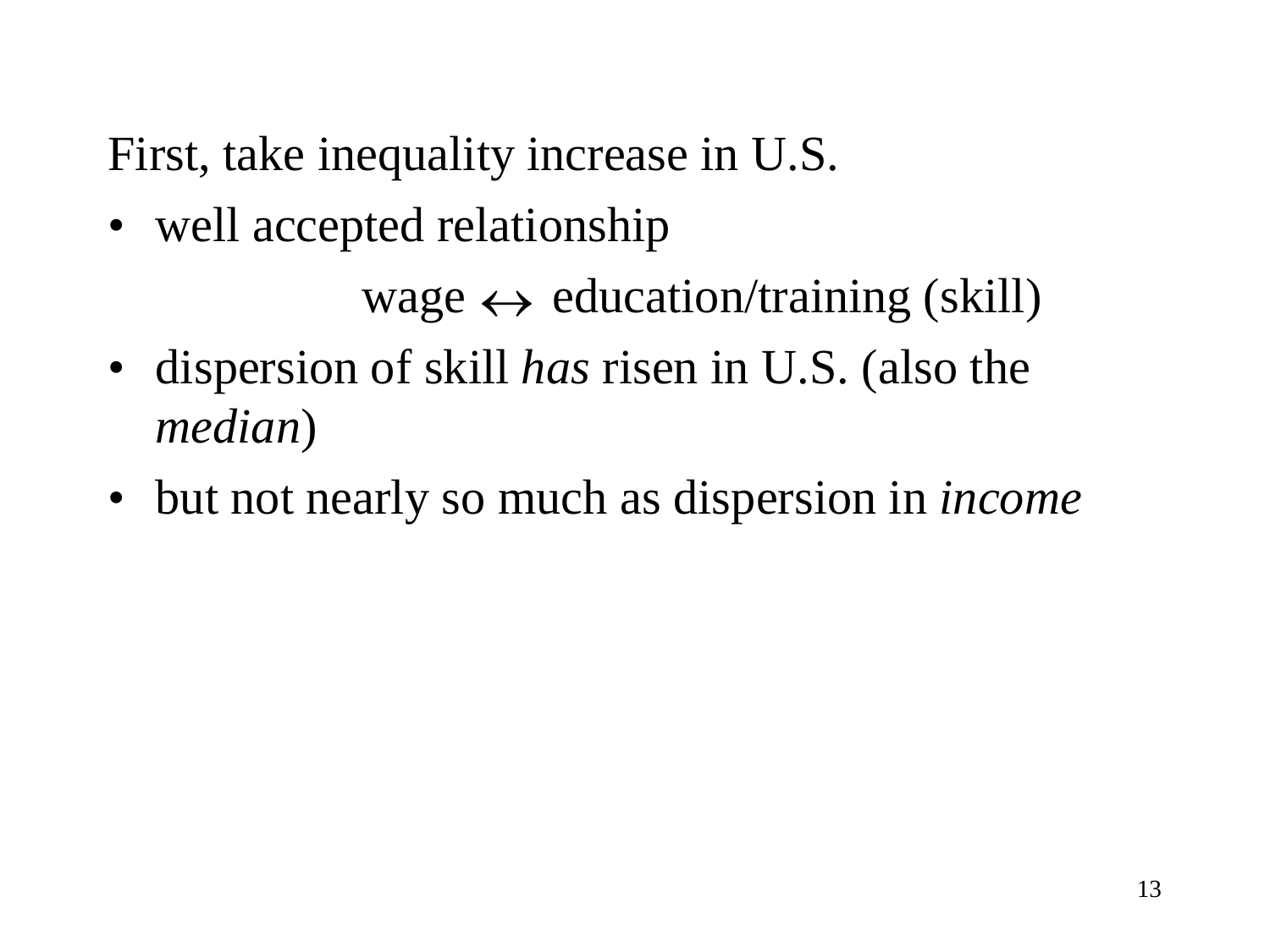```
wage \leftrightarrow education/training (skill)
```
- dispersion of skill *has* risen in U.S. (also the *median*)
- but not nearly so much as dispersion in *income*
	- holding wage as a function of skill fixed, shift in skill distribution explains only 20% of increase in income dispersion between 1980 and 2000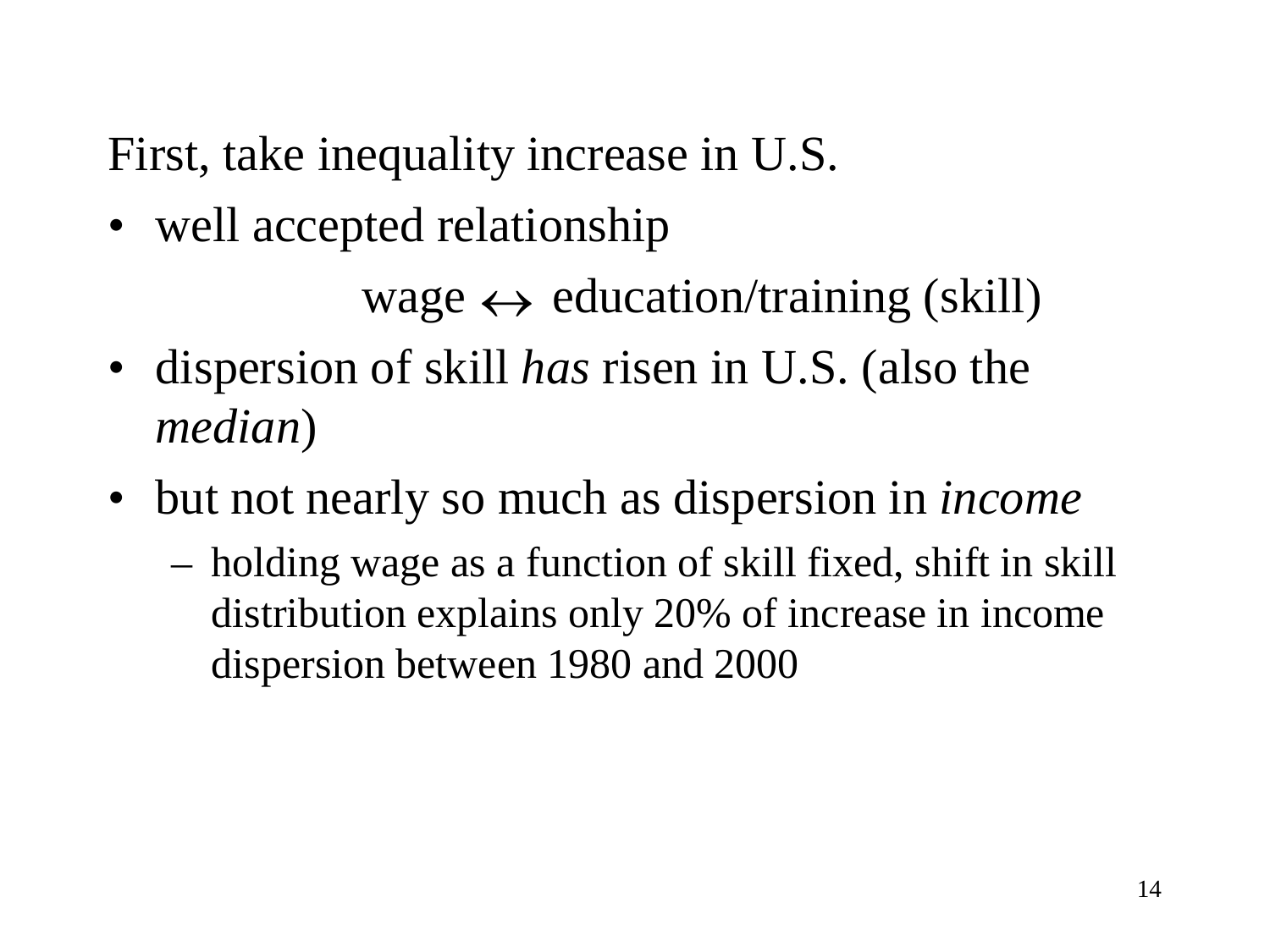```
wage \leftrightarrow education/training (skill)
```
- dispersion of skill *has* risen in U.S. (also the *median*)
- but not nearly so much as dispersion in *income*
	- holding wage as a function of skill fixed, shift in skill distribution explains only 20% of increase in income dispersion between 1980 and 2000
	- but wage schedule *not* fixed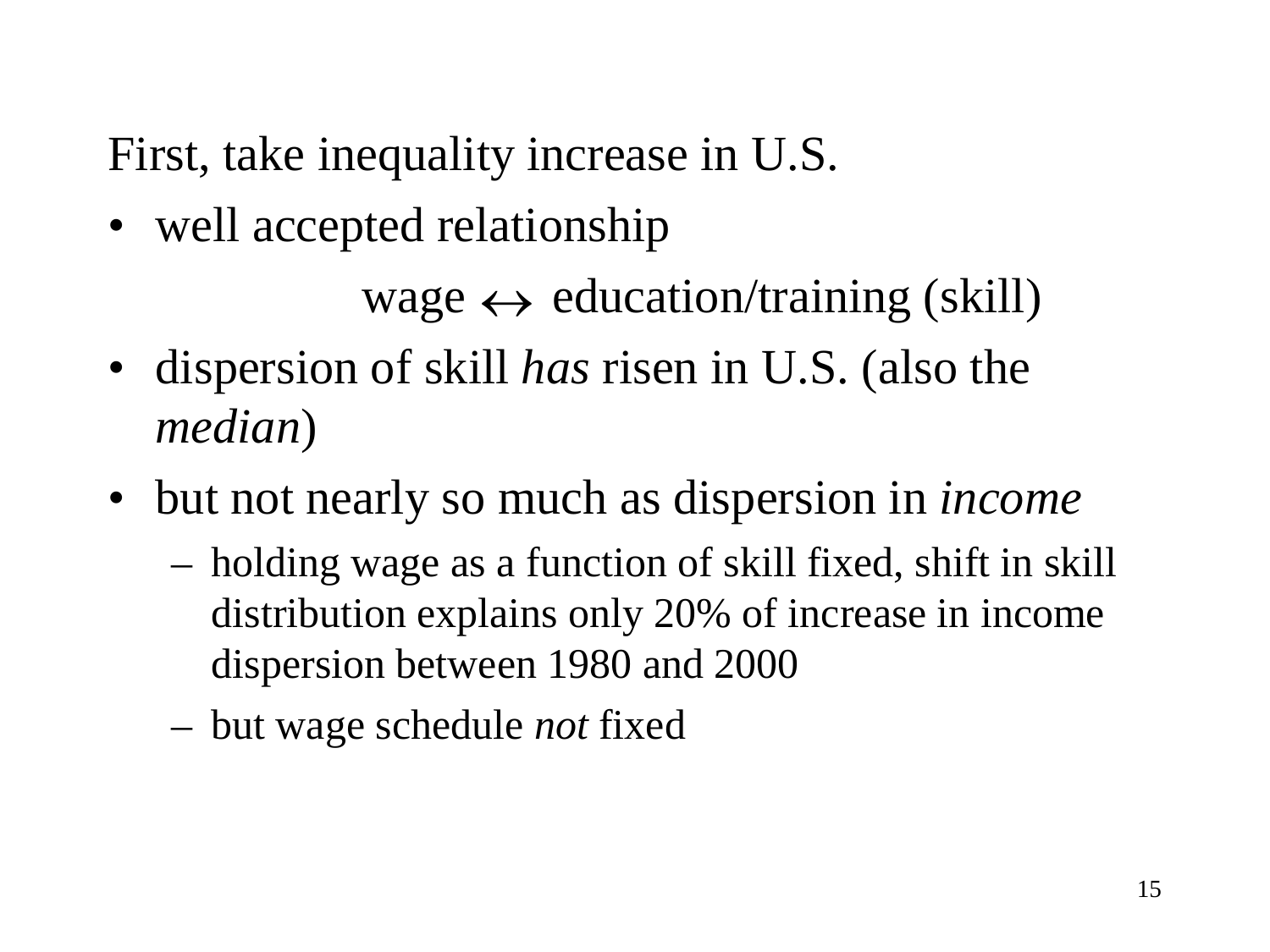```
wage \leftrightarrow education/training (skill)
```
- dispersion of skill *has* risen in U.S. (also the *median*)
- but not nearly so much as dispersion in *income*
	- holding wage as a function of skill fixed, shift in skill distribution explains only 20% of increase in income dispersion between 1980 and 2000
	- but wage schedule *not* fixed
- Why not?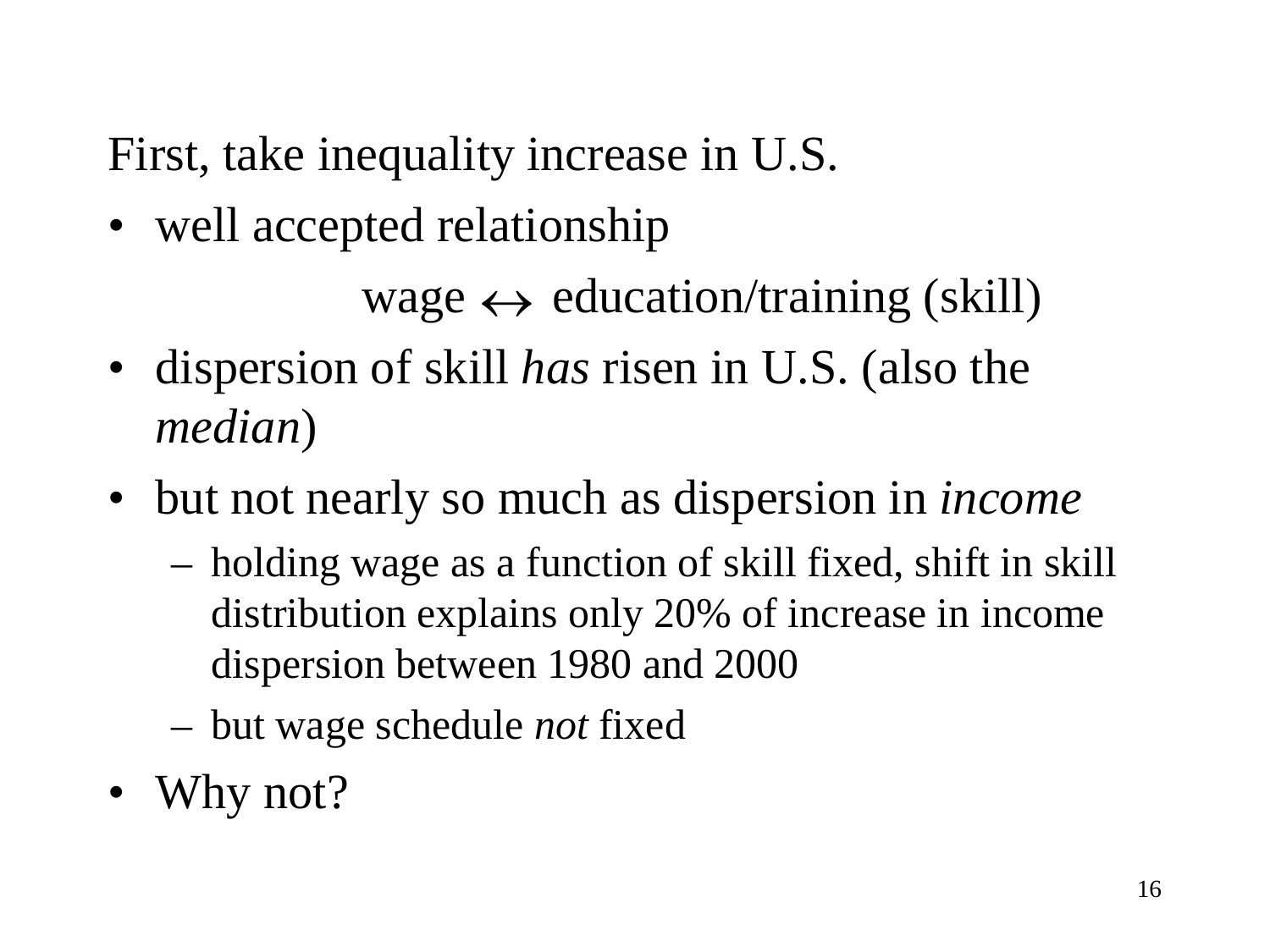• One popular answer: skill-biased technological change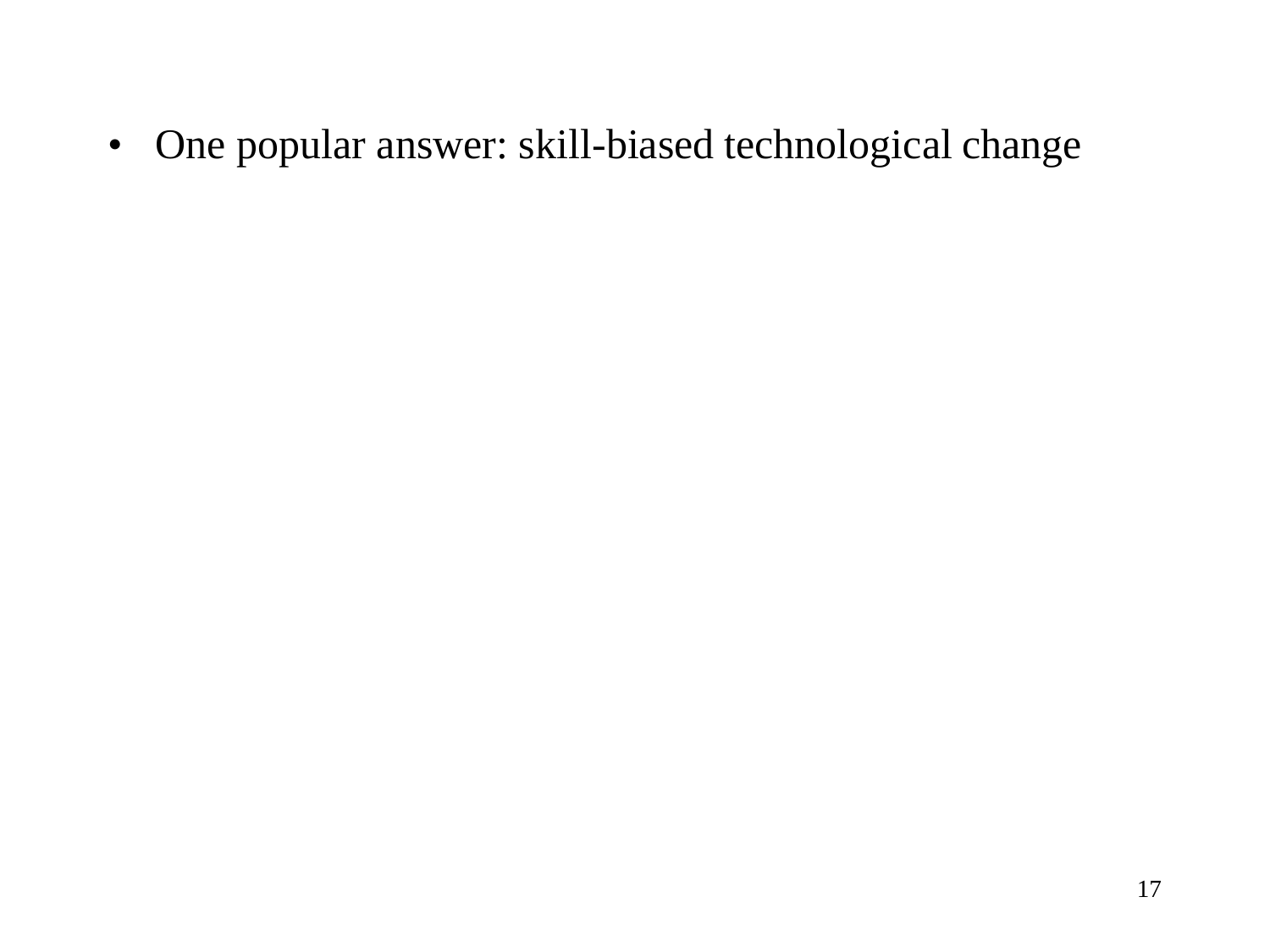• One popular answer: skill-biased technological change – technology biased in favor of high skills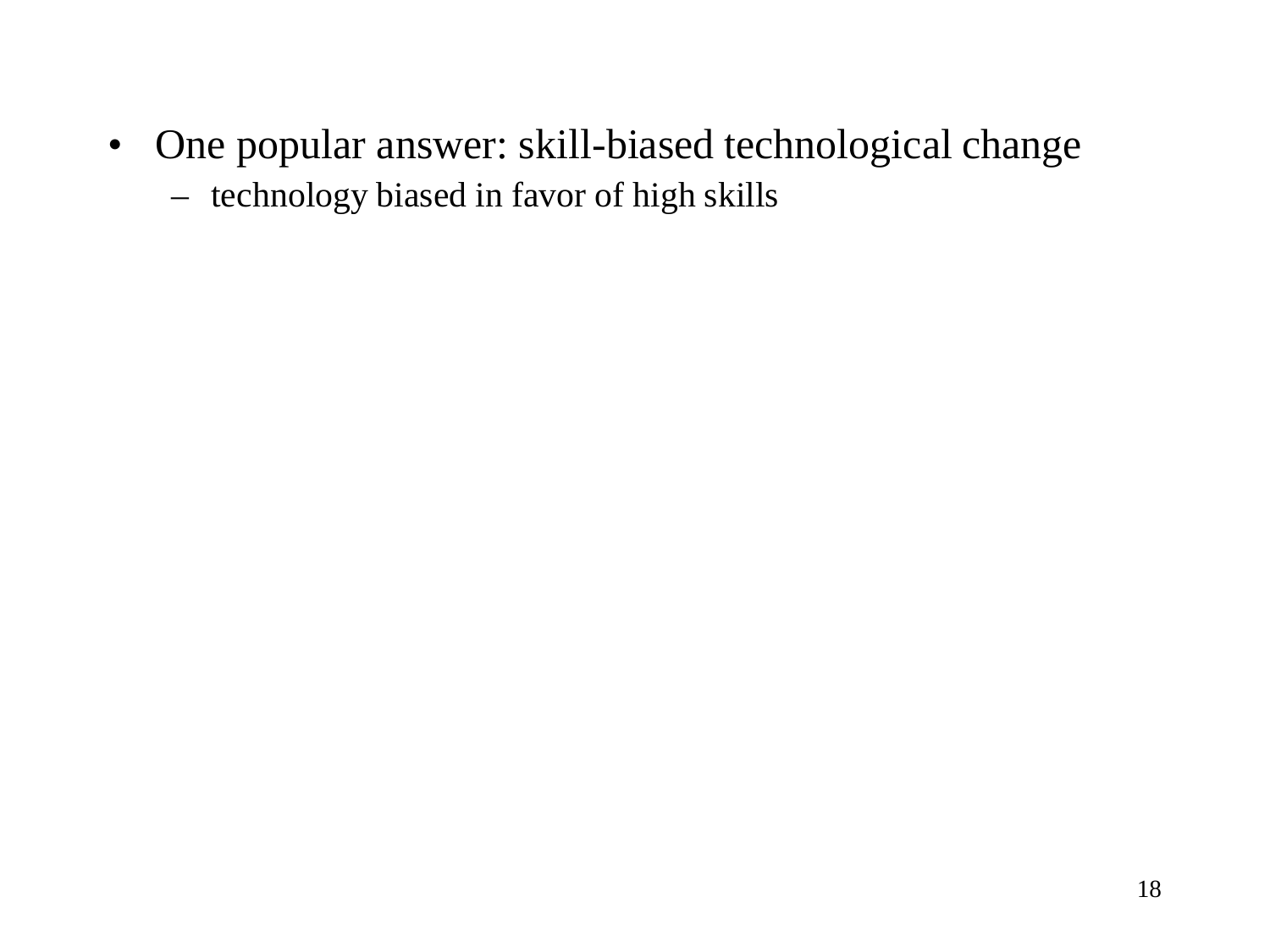- One popular answer: skill-biased technological change
	- technology biased in favor of high skills
	- $-$  marginal product of high-skill workers enhanced  $\Rightarrow$ their wages rise relative to low-skill workers' wages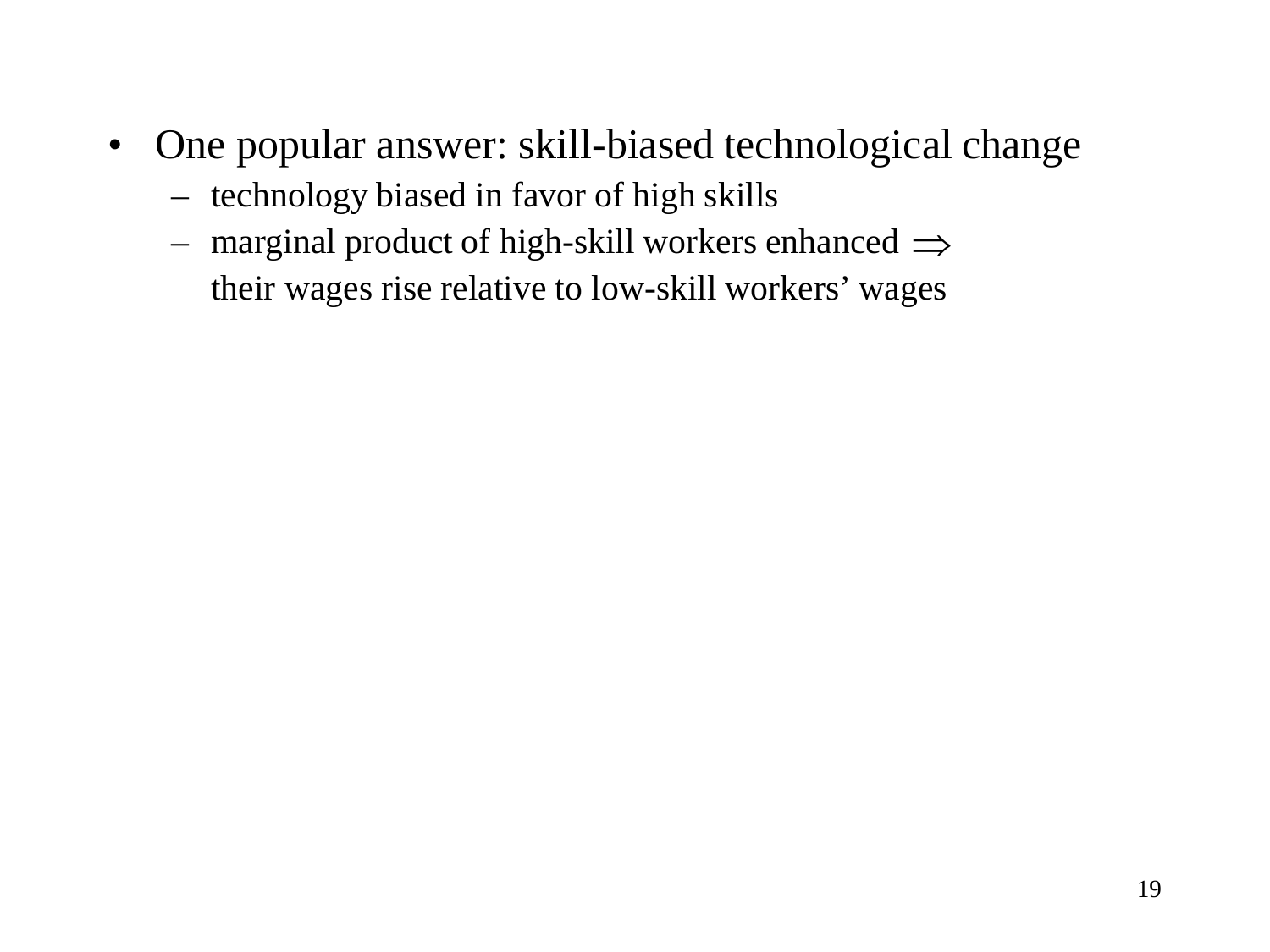- One popular answer: skill-biased technological change
	- technology biased in favor of high skills
	- $-$  marginal product of high-skill workers enhanced  $\Rightarrow$ their wages rise relative to low-skill workers' wages
- Objection: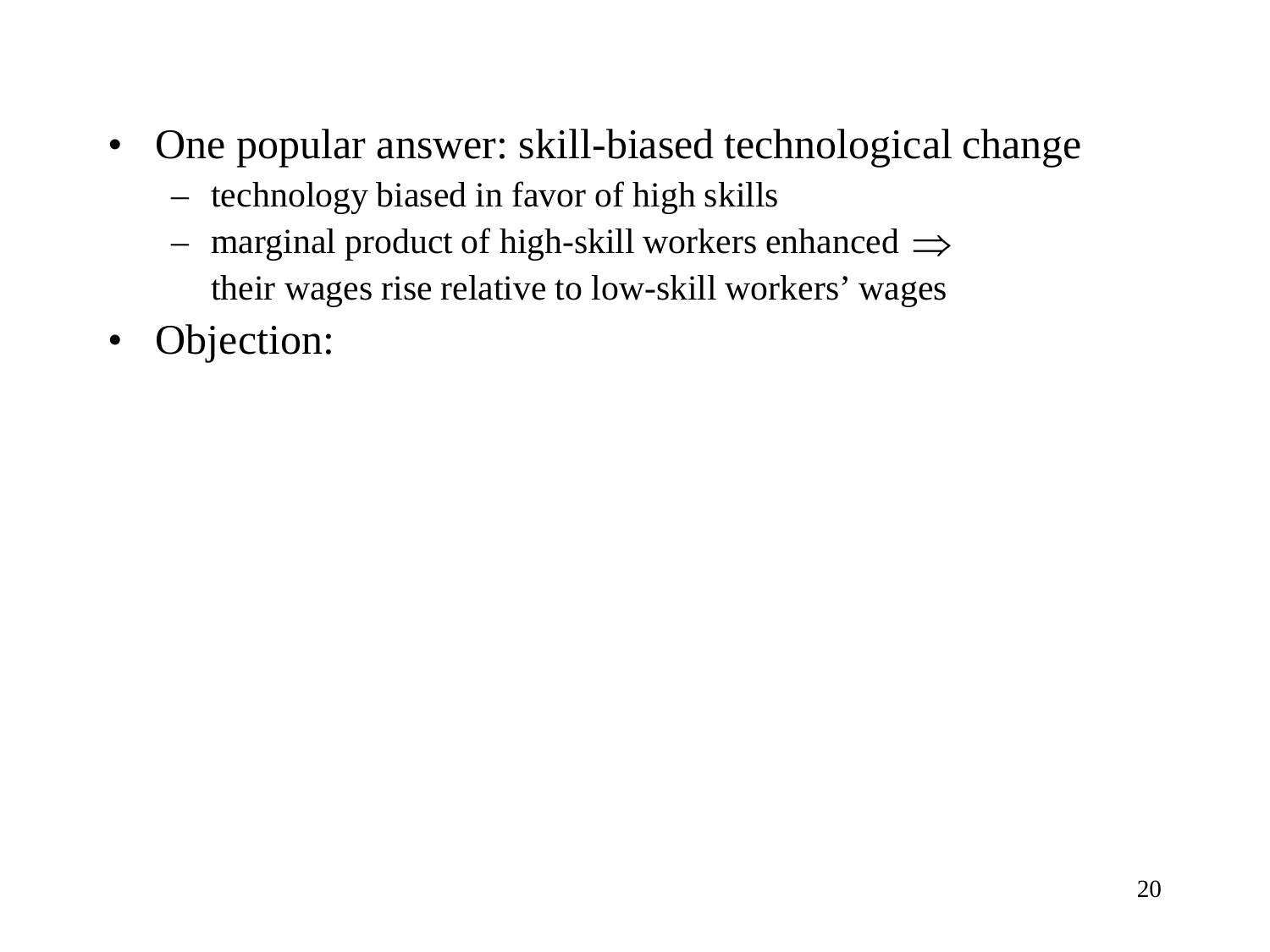- One popular answer: skill-biased technological change
	- technology biased in favor of high skills
	- $-$  marginal product of high-skill workers enhanced  $\Rightarrow$ their wages rise relative to low-skill workers' wages
- Objection:
	- difficult to measure such technological change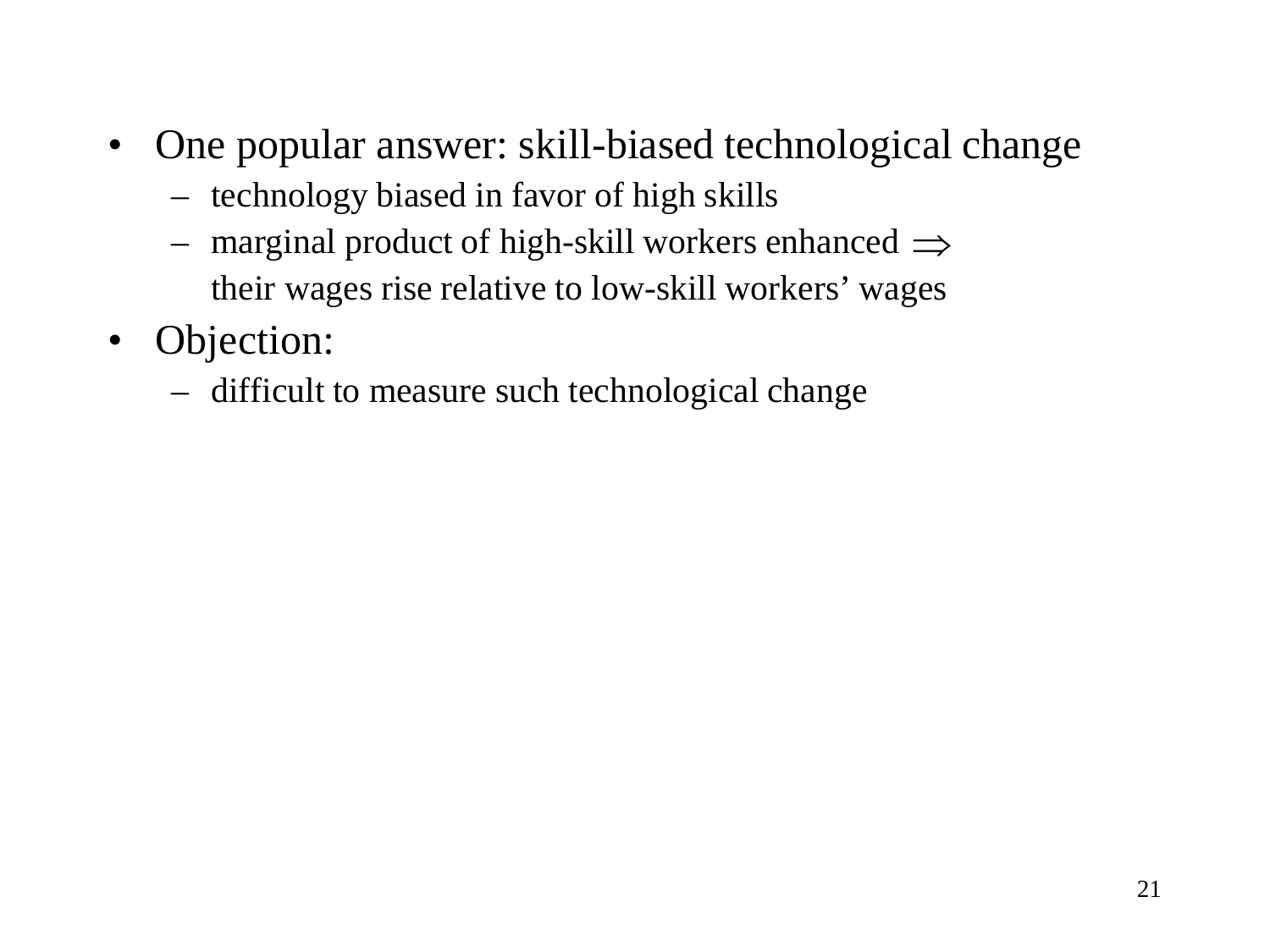- One popular answer: skill-biased technological change
	- technology biased in favor of high skills
	- $-$  marginal product of high-skill workers enhanced  $\Rightarrow$ their wages rise relative to low-skill workers' wages
- Objection:
	- difficult to measure such technological change
	- rather complicated theory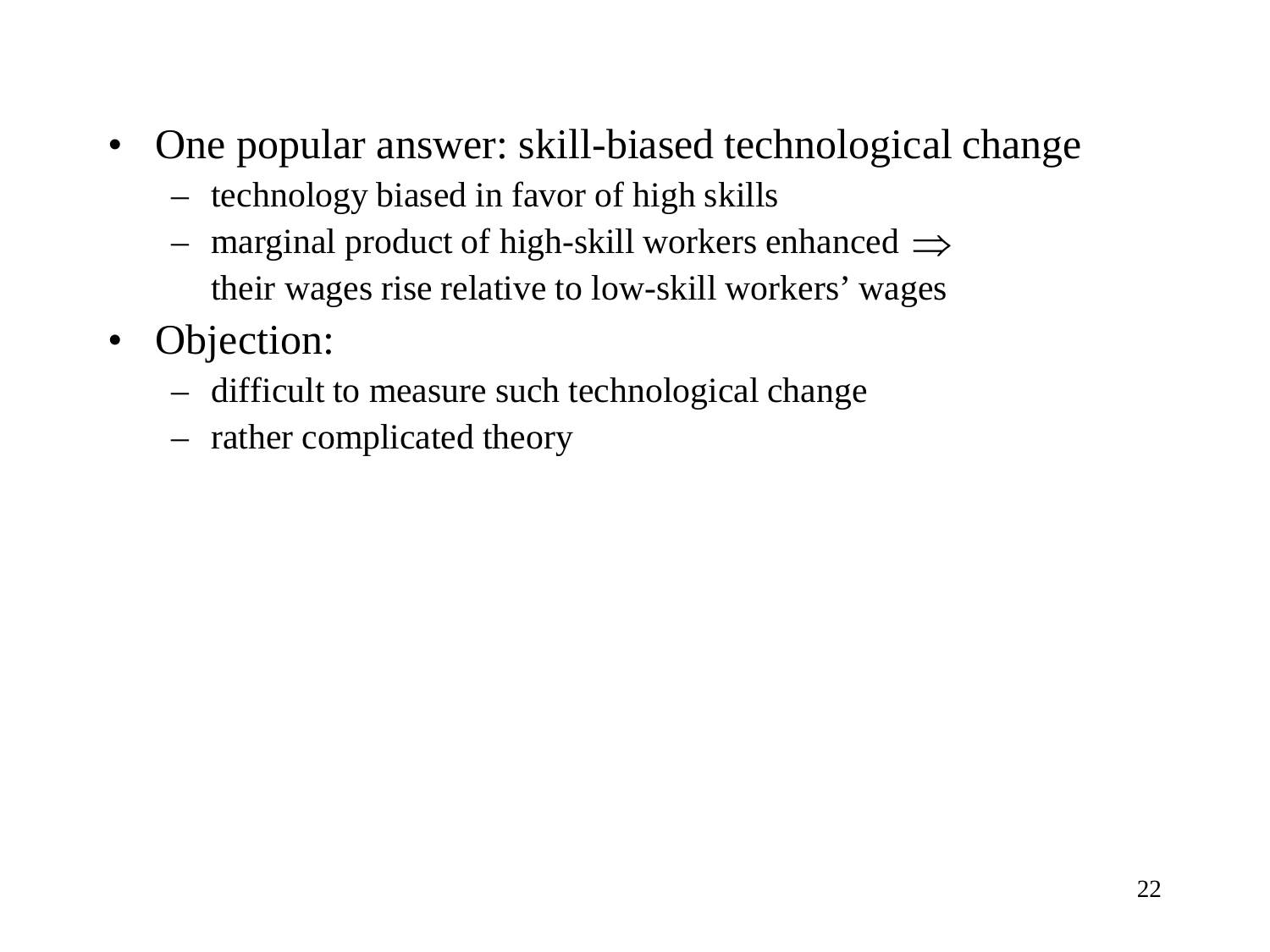- One popular answer: skill-biased technological change
	- technology biased in favor of high skills
	- $-$  marginal product of high-skill workers enhanced  $\Rightarrow$ their wages rise relative to low-skill workers' wages
- Objection:
	- difficult to measure such technological change
	- rather complicated theory
- Propose a different (simpler) theory based on *matching*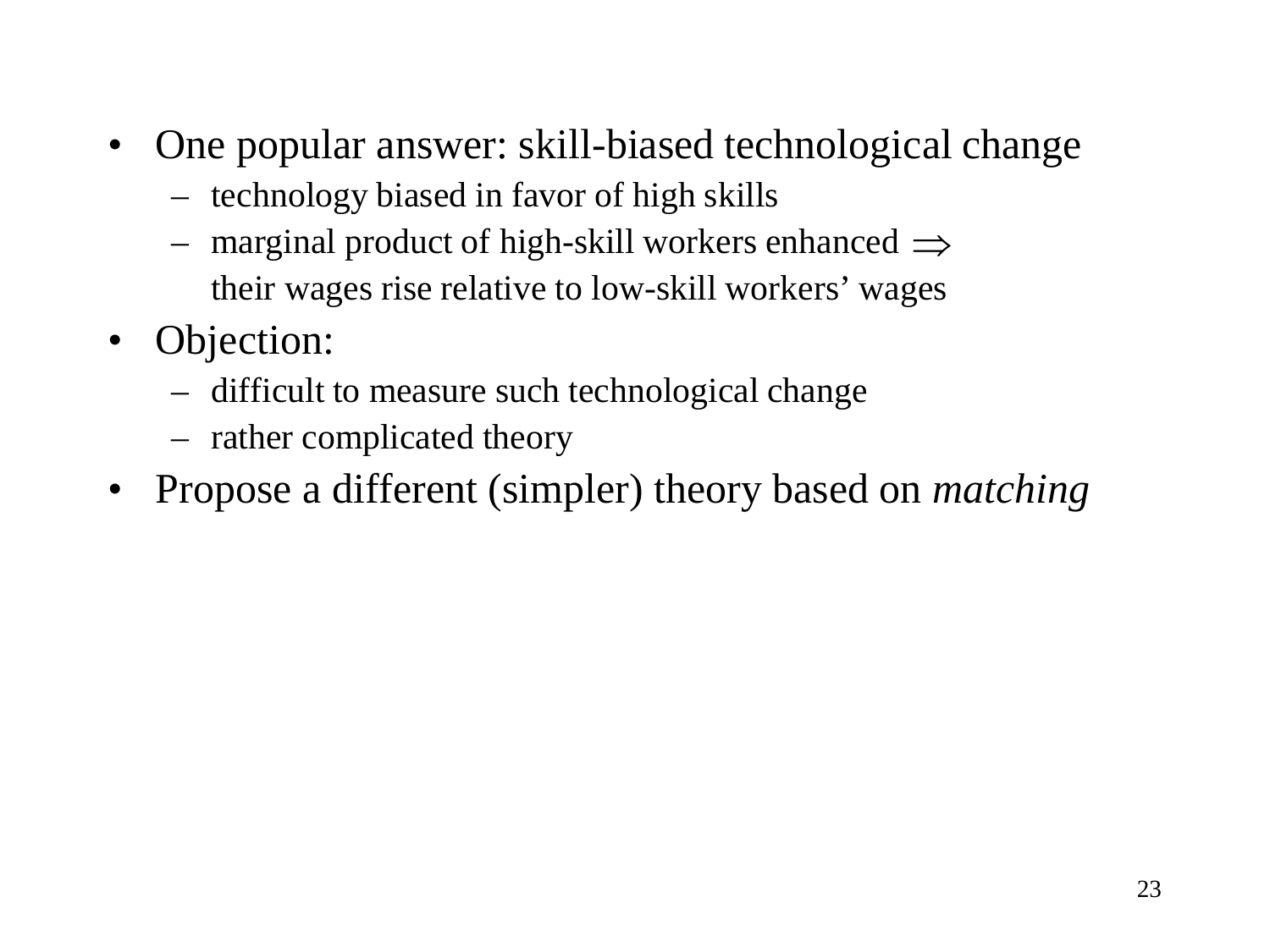- One popular answer: skill-biased technological change
	- technology biased in favor of high skills
	- $-$  marginal product of high-skill workers enhanced  $\Rightarrow$ their wages rise relative to low-skill workers' wages
- Objection:
	- difficult to measure such technological change
	- rather complicated theory
- Propose a different (simpler) theory based on *matching*
	- firm matches workers of different skills to produce output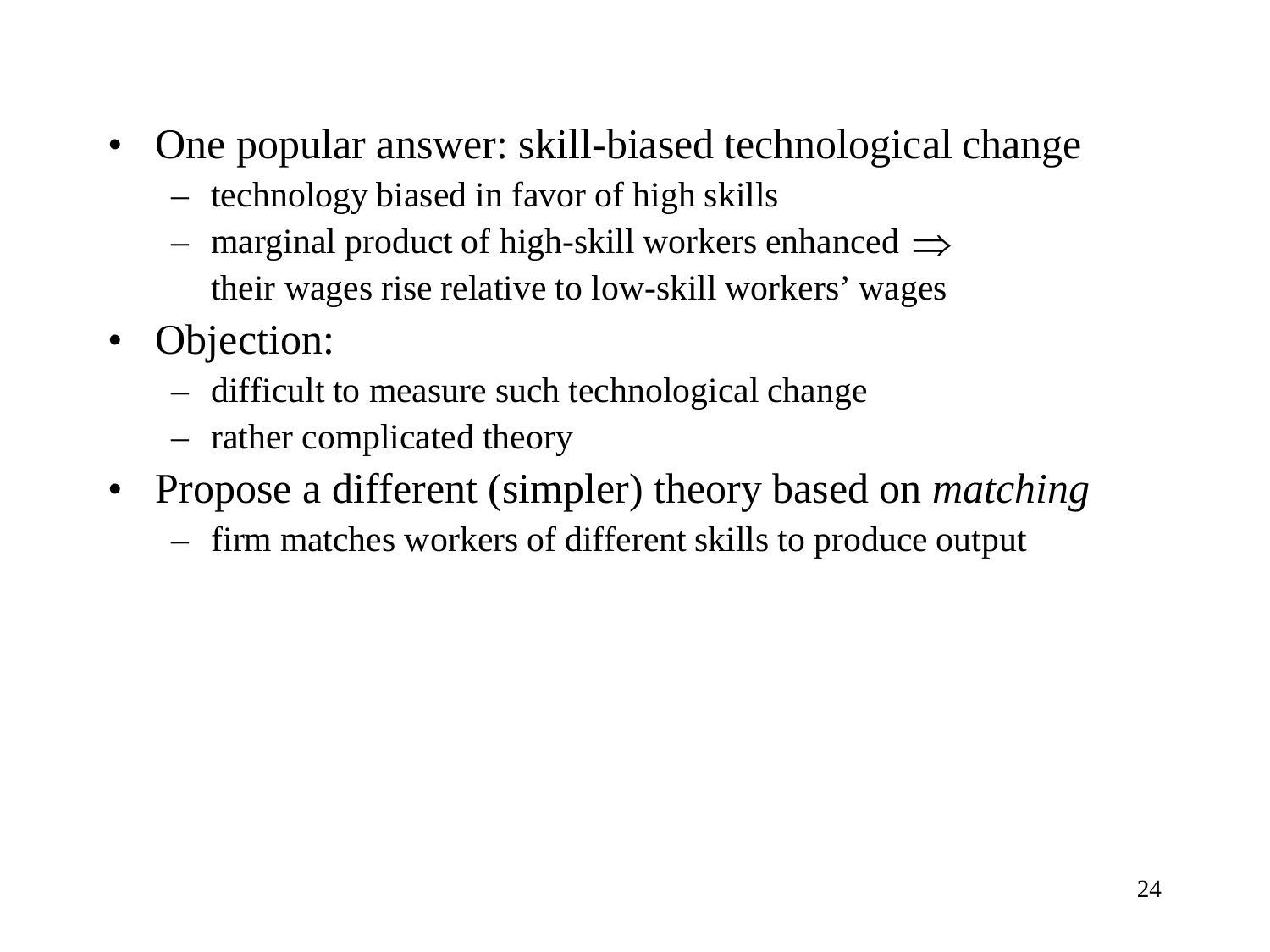- One popular answer: skill-biased technological change
	- technology biased in favor of high skills
	- $-$  marginal product of high-skill workers enhanced  $\Rightarrow$ their wages rise relative to low-skill workers' wages
- Objection:
	- difficult to measure such technological change
	- rather complicated theory
- Propose a different (simpler) theory based on *matching*
	- firm matches workers of different skills to produce output
	- as skill dispersion and median *increase, pattern* of matching between workers of different skills within firm *changes*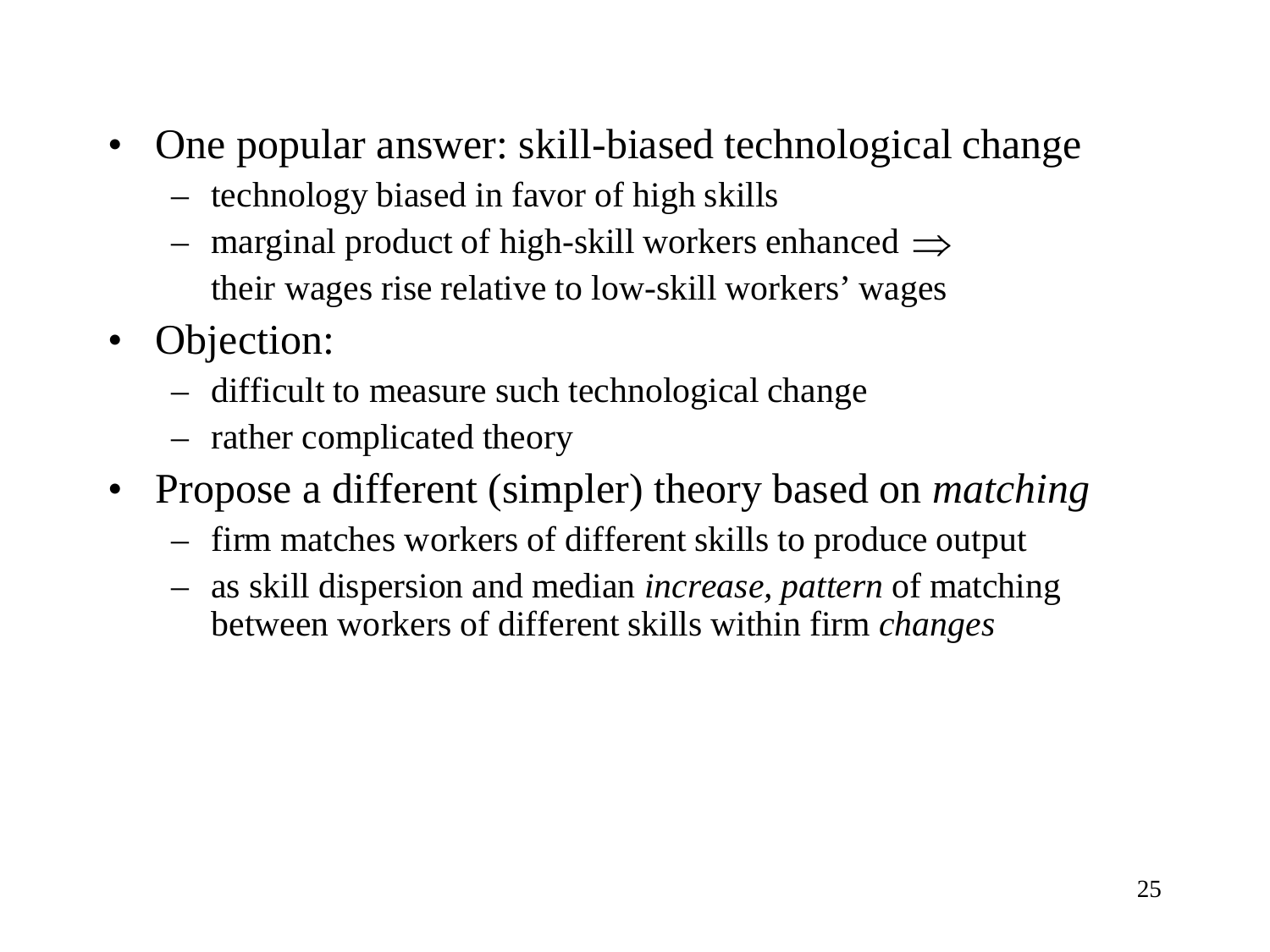- One popular answer: skill-biased technological change
	- technology biased in favor of high skills
	- $-$  marginal product of high-skill workers enhanced  $\Rightarrow$ their wages rise relative to low-skill workers' wages
- Objection:
	- difficult to measure such technological change
	- rather complicated theory
- Propose a different (simpler) theory based on *matching*
	- firm matches workers of different skills to produce output
	- as skill dispersion and median *increase, pattern* of matching between workers of different skills within firm *changes*
	- can induce *even bigger* increase in income dispersion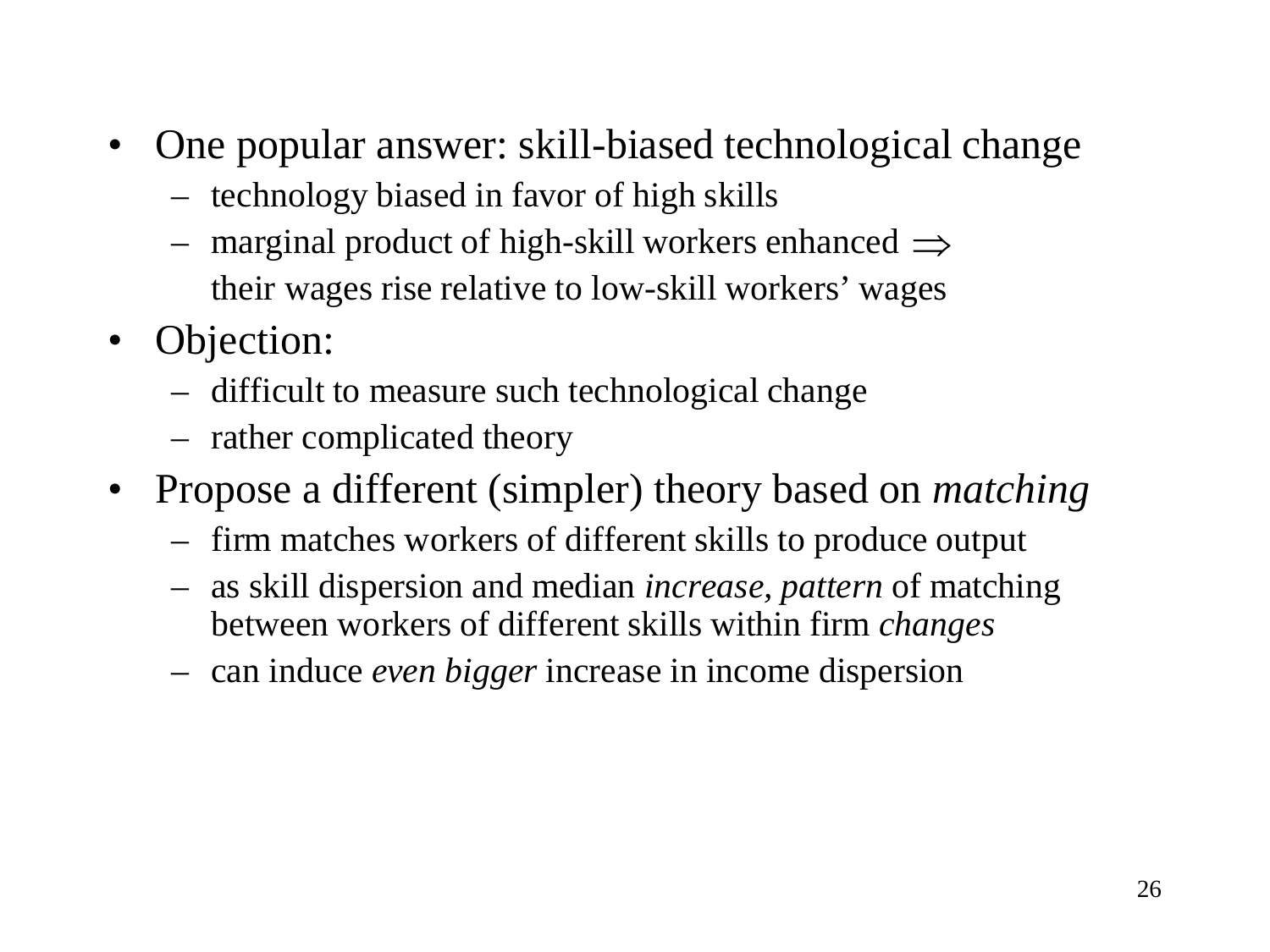- One popular answer: skill-biased technological change
	- technology biased in favor of high skills
	- $-$  marginal product of high-skill workers enhanced  $\Rightarrow$ their wages rise relative to low-skill workers' wages
- Objection:
	- difficult to measure such technological change
	- rather complicated theory
- Propose a different (simpler) theory based on *matching*
	- firm matches workers of different skills to produce output
	- as skill dispersion and median *increase, pattern* of matching between workers of different skills within firm *changes*
	- can induce *even bigger* increase in income dispersion
	- leads to greater *relative segregation* of skill *within* firms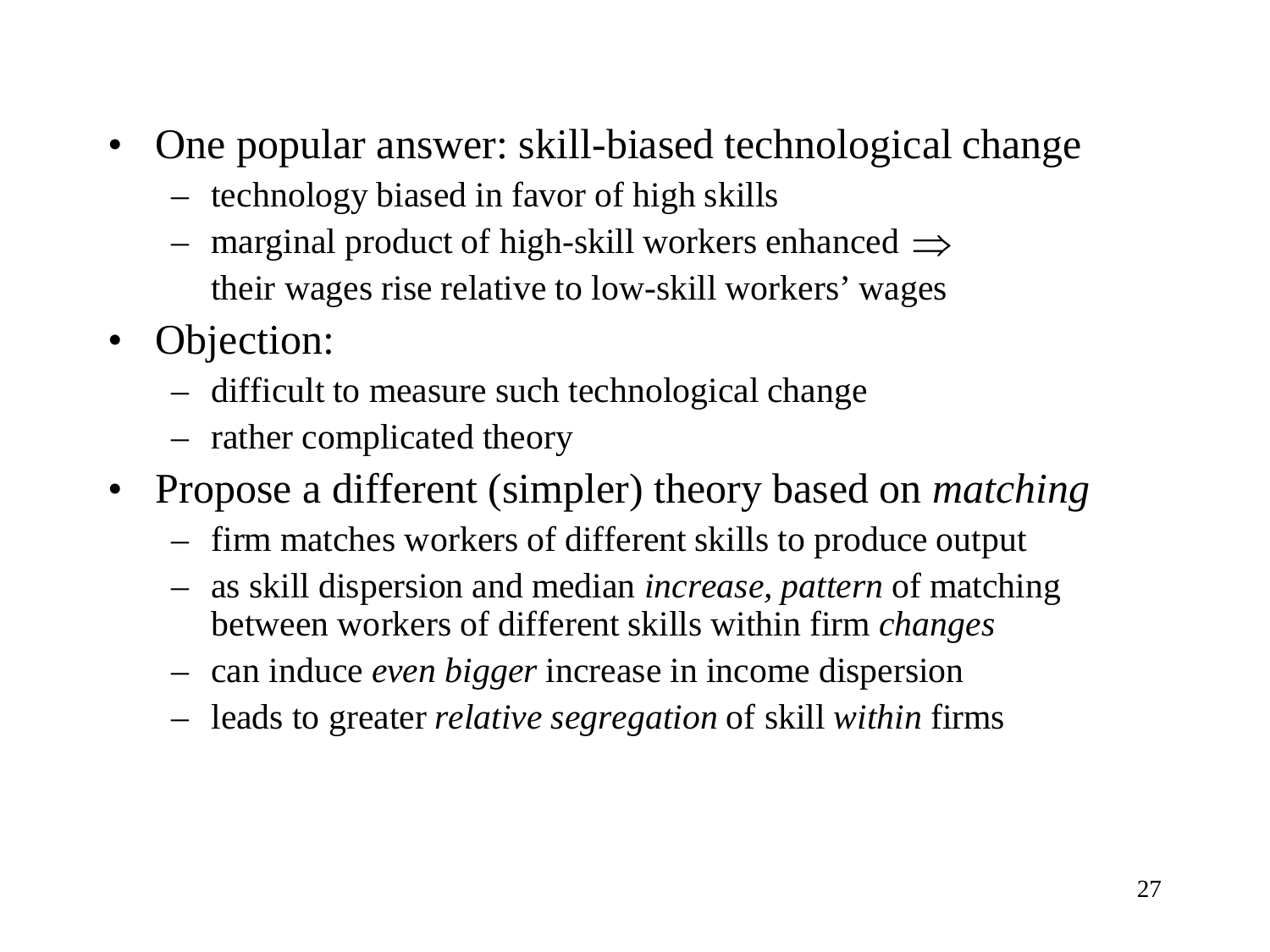• This last prediction is novel to our theory: variation of skills *within* firm falls relative to variation *across* firms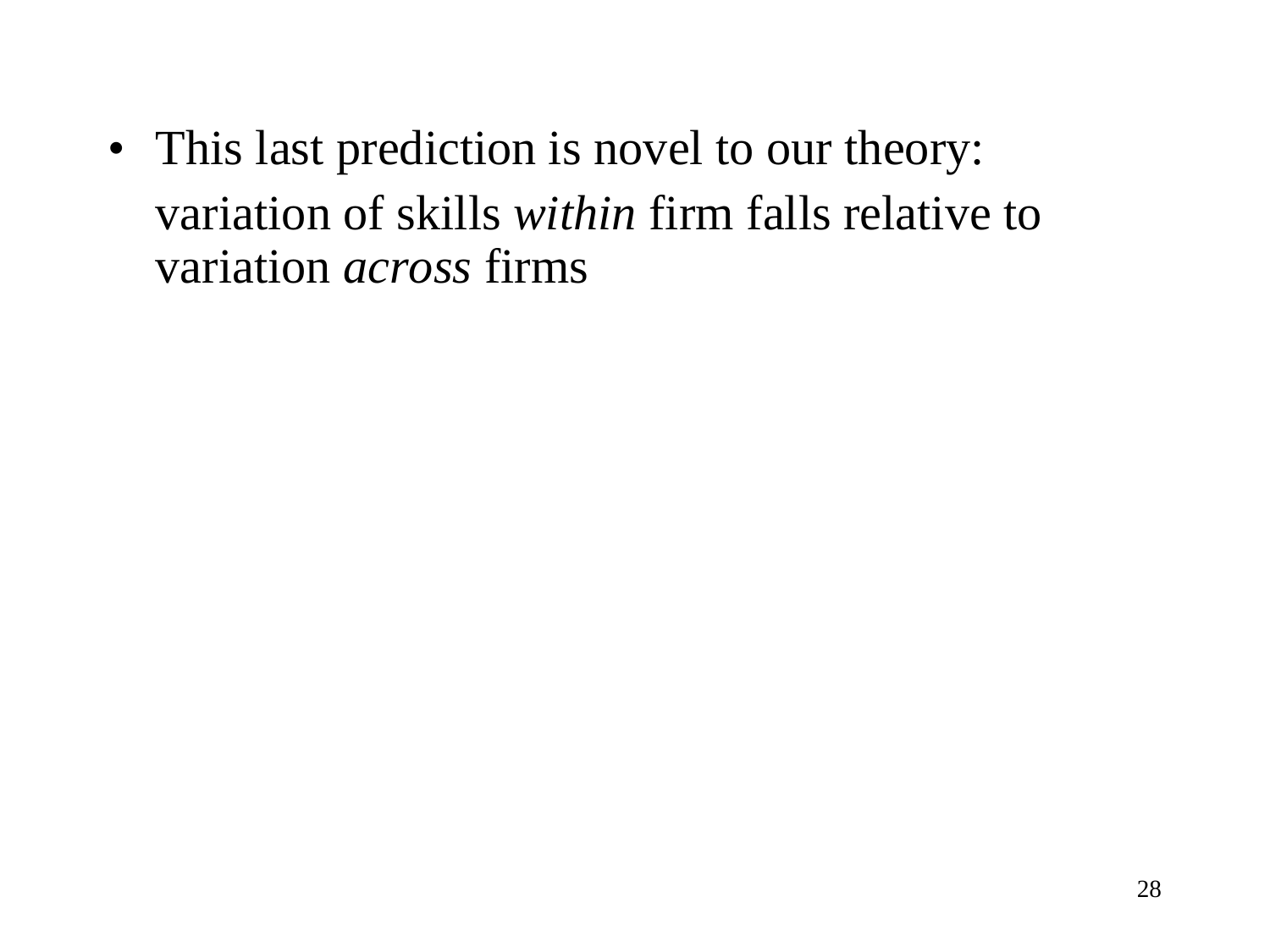- This last prediction is novel to our theory: variation of skills *within* firm falls relative to variation *across* firms
- Illustrative examples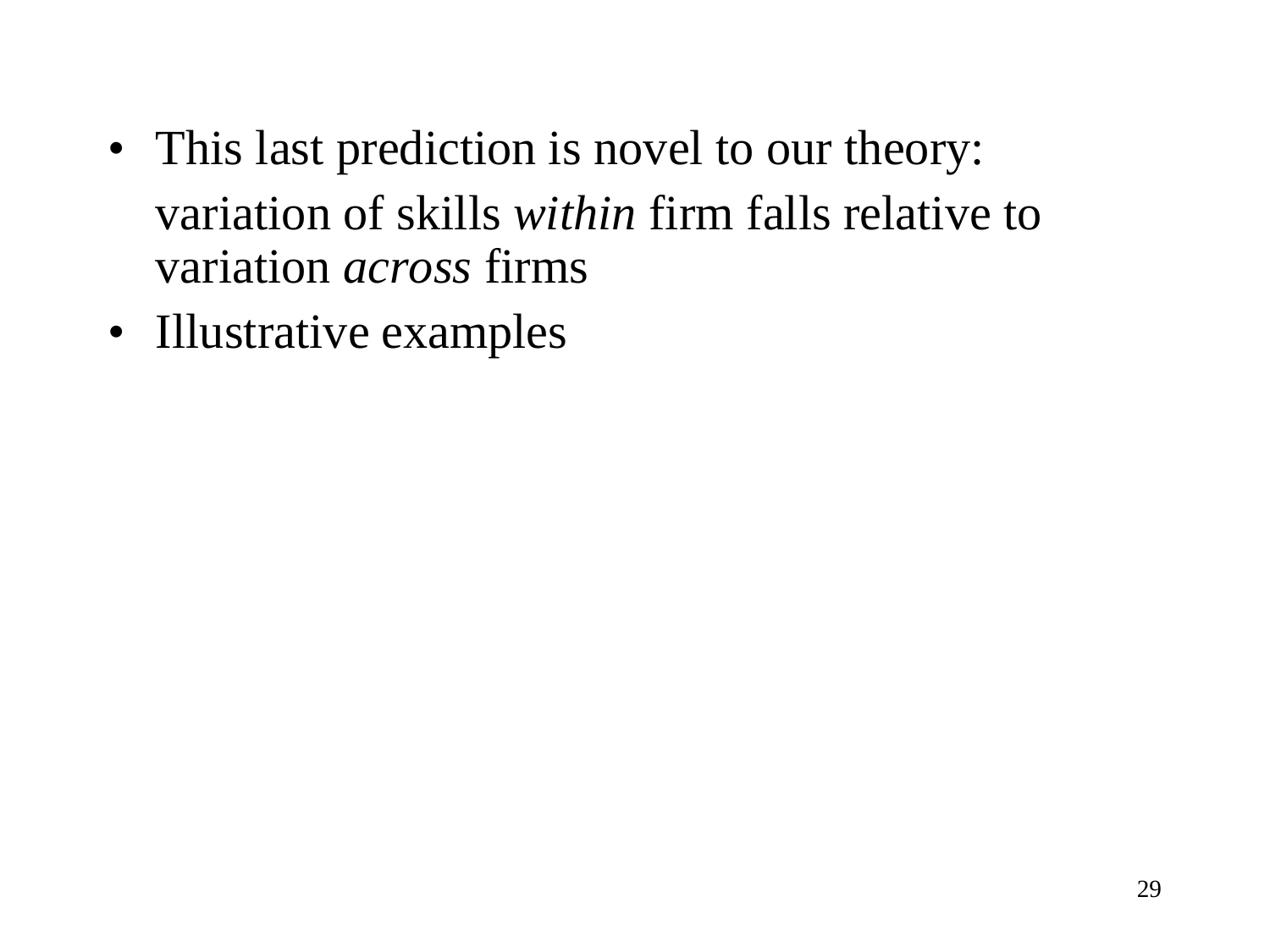- This last prediction is novel to our theory: variation of skills *within* firm falls relative to variation *across* firms
- Illustrative examples
	- *General Motors:* typical large firm of generation ago mixed high-skill labor (engineers) with

low-skill labor (assembly-line workers)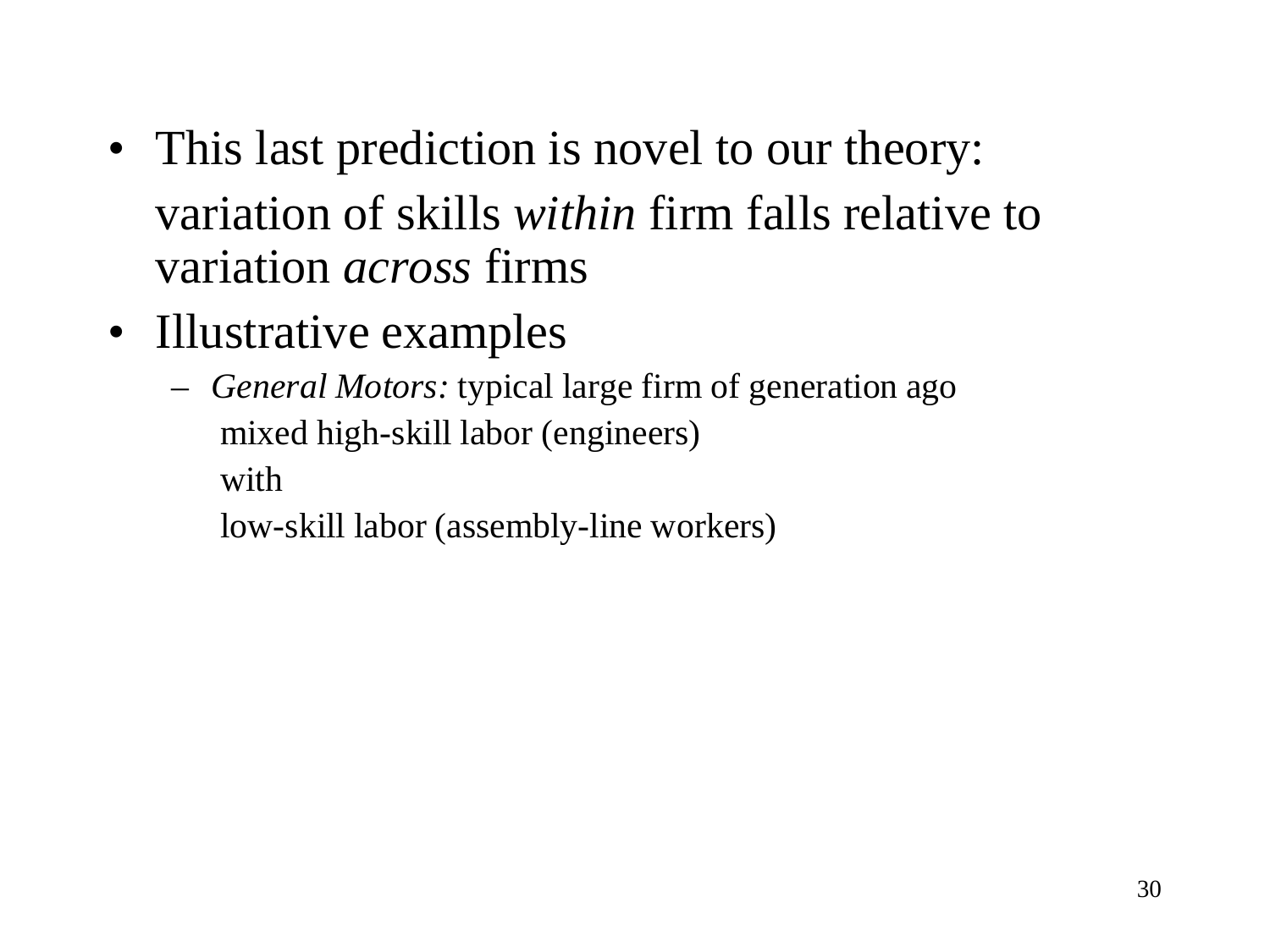- This last prediction is novel to our theory: variation of skills *within* firm falls relative to variation *across* firms
- Illustrative examples
	- *General Motors:* typical large firm of generation ago mixed high-skill labor (engineers) with
		- low-skill labor (assembly-line workers)
	- typical firms of today: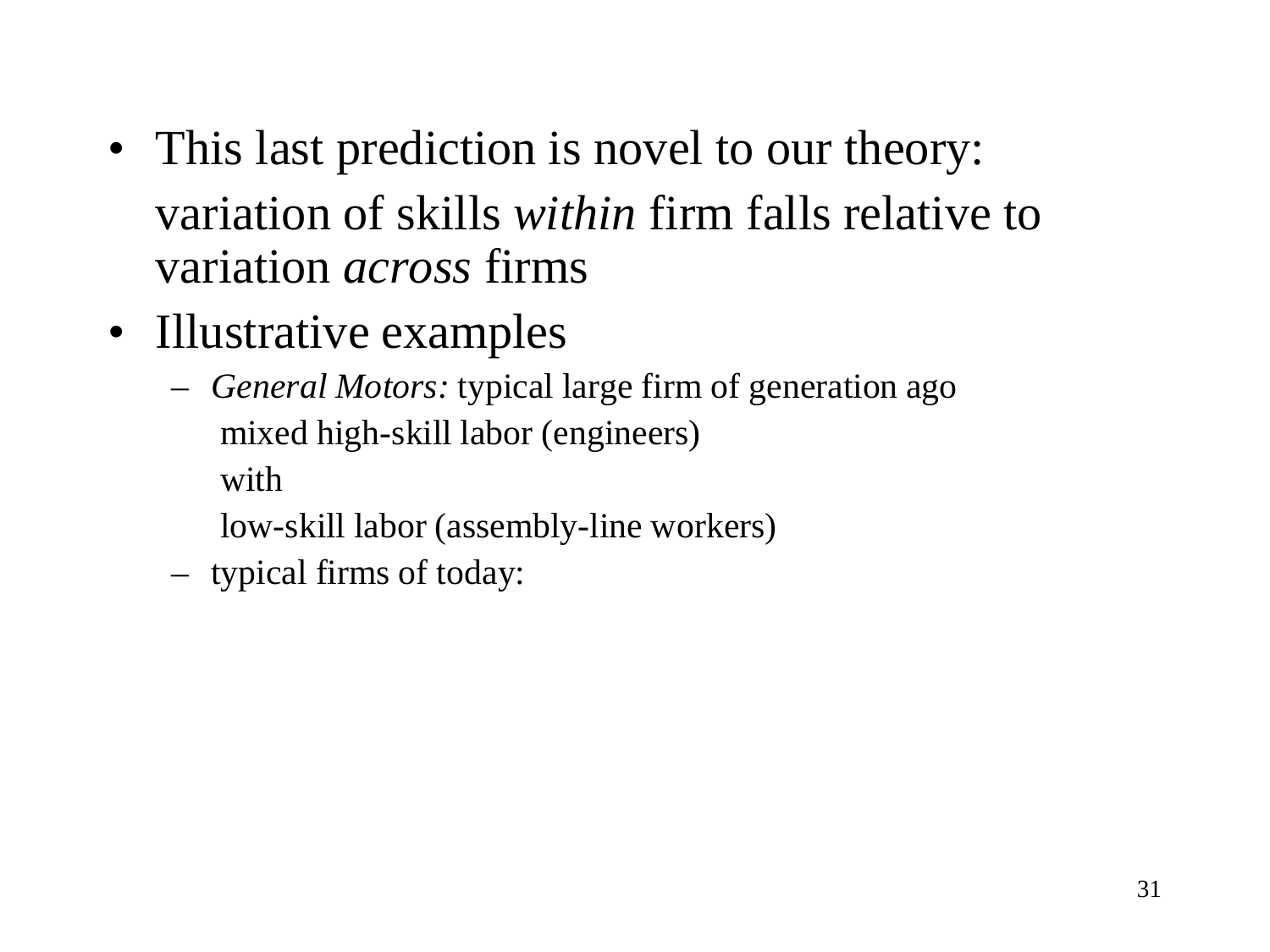- This last prediction is novel to our theory: variation of skills *within* firm falls relative to variation *across* firms
- Illustrative examples
	- *General Motors:* typical large firm of generation ago mixed high-skill labor (engineers) with
		- low-skill labor (assembly-line workers)
	- typical firms of today:

*Microsoft* (mainly high-skill) and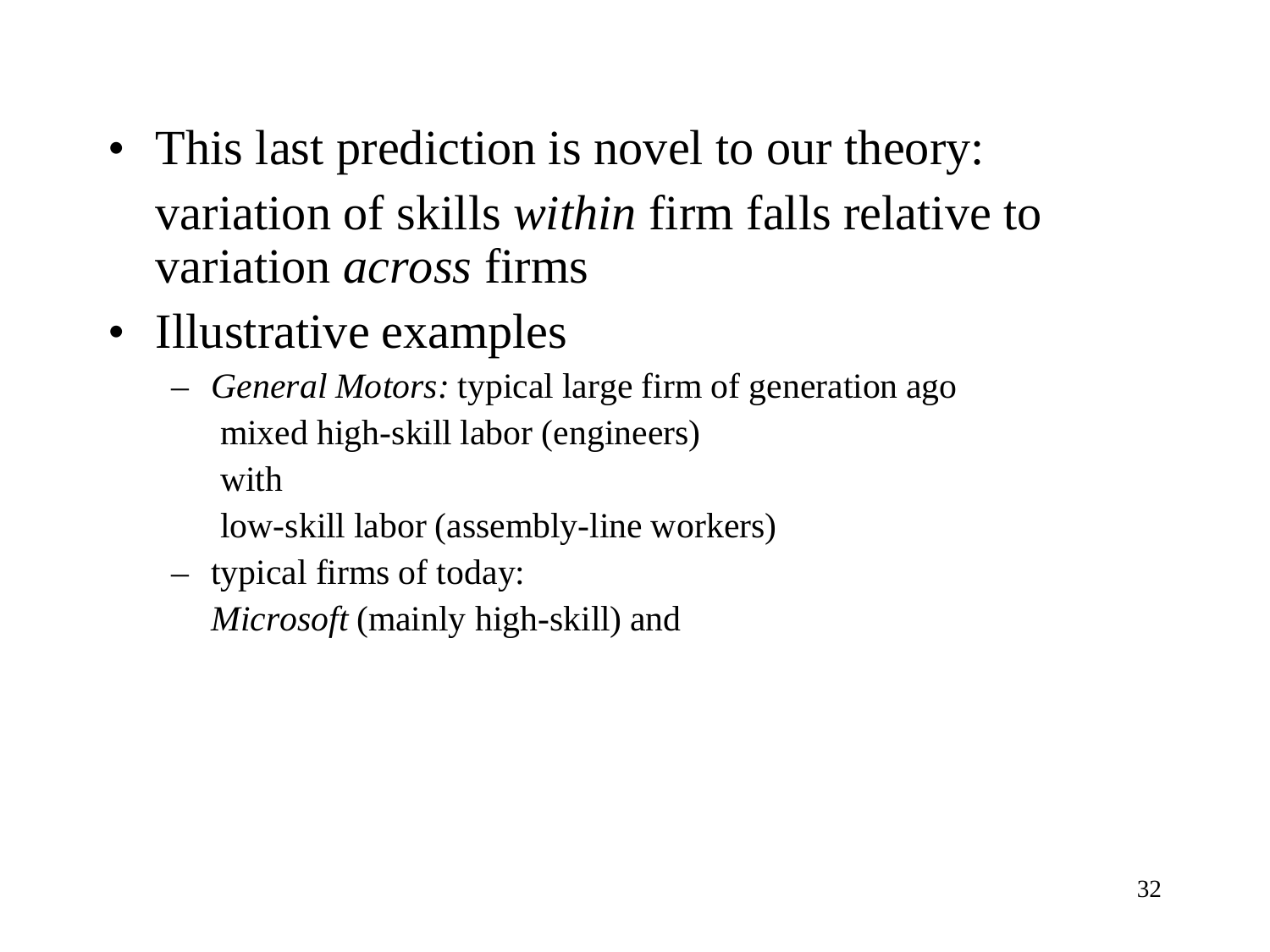- This last prediction is novel to our theory: variation of skills *within* firm falls relative to variation *across* firms
- Illustrative examples
	- *General Motors:* typical large firm of generation ago mixed high-skill labor (engineers) with
		- low-skill labor (assembly-line workers)
	- typical firms of today: *Microsoft* (mainly high-skill) and *McDonald's* (mainly low-skill)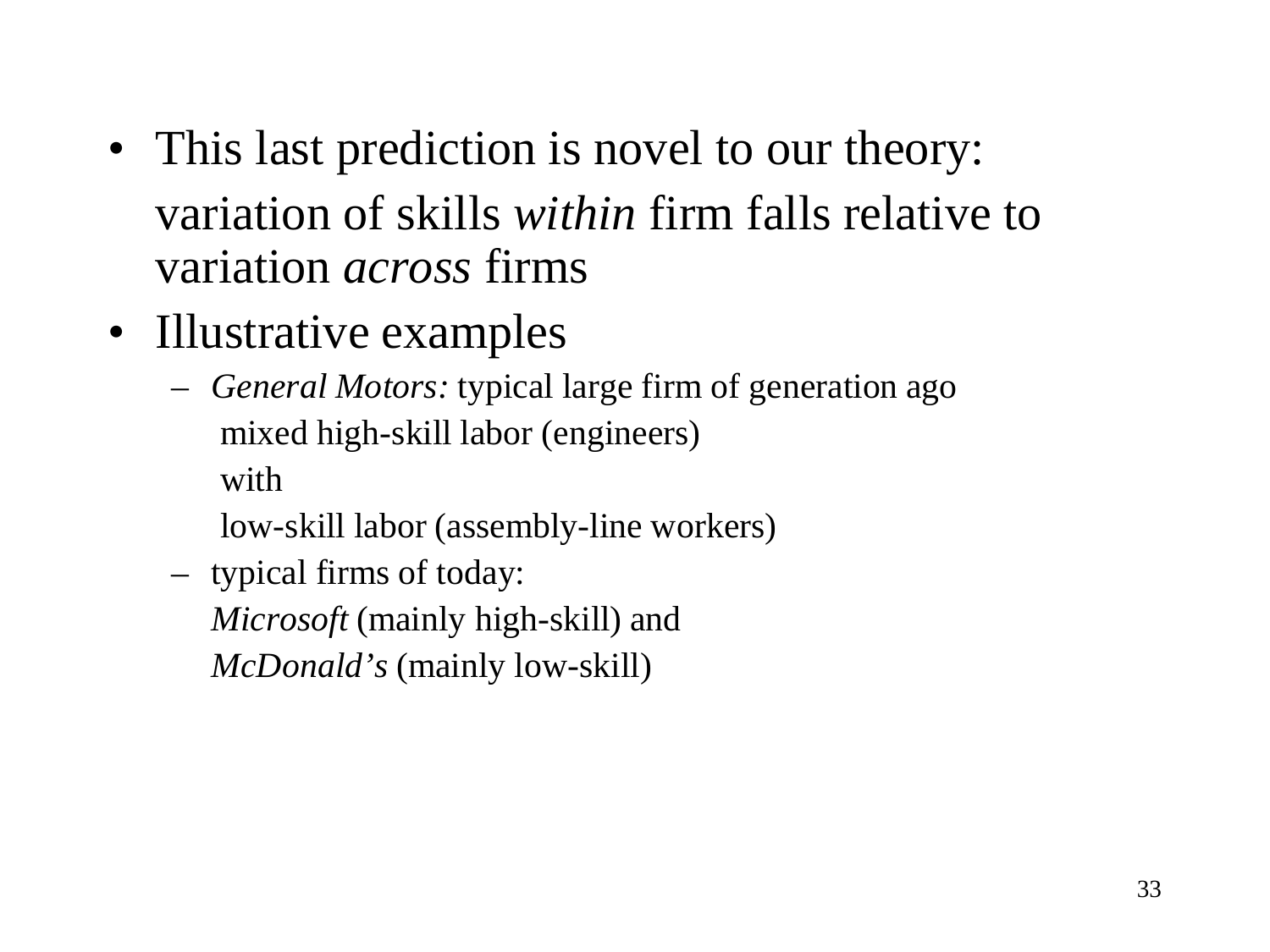- This last prediction is novel to our theory: variation of skills *within* firm falls relative to variation *across* firms
- Illustrative examples
	- *General Motors:* typical large firm of generation ago mixed high-skill labor (engineers) with
		- low-skill labor (assembly-line workers)
	- typical firms of today: *Microsoft* (mainly high-skill) and *McDonald's* (mainly low-skill)
- segregation prediction borne out by evidence for U.S., U.K., and France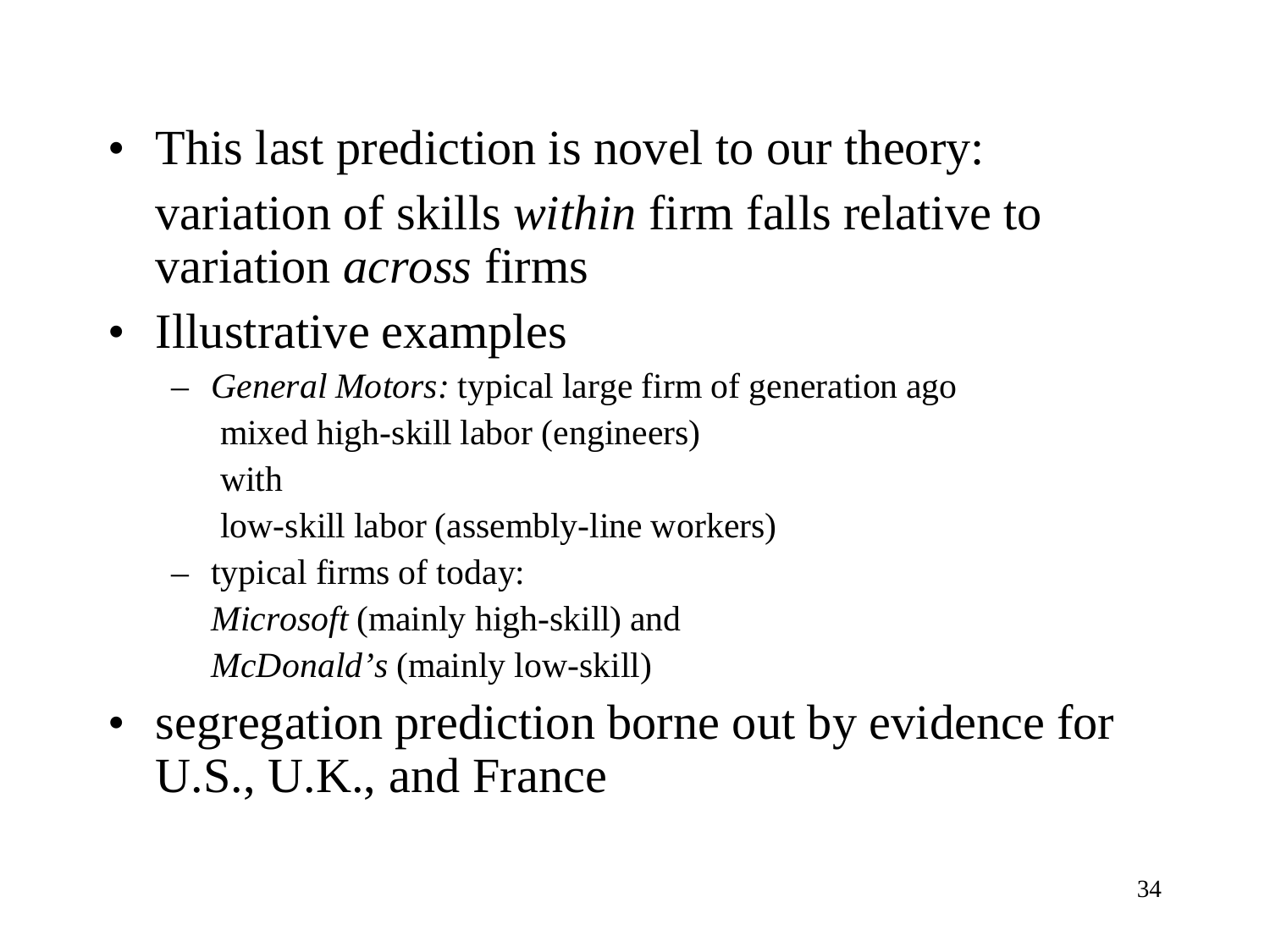## Second, growth of inequality in Mexico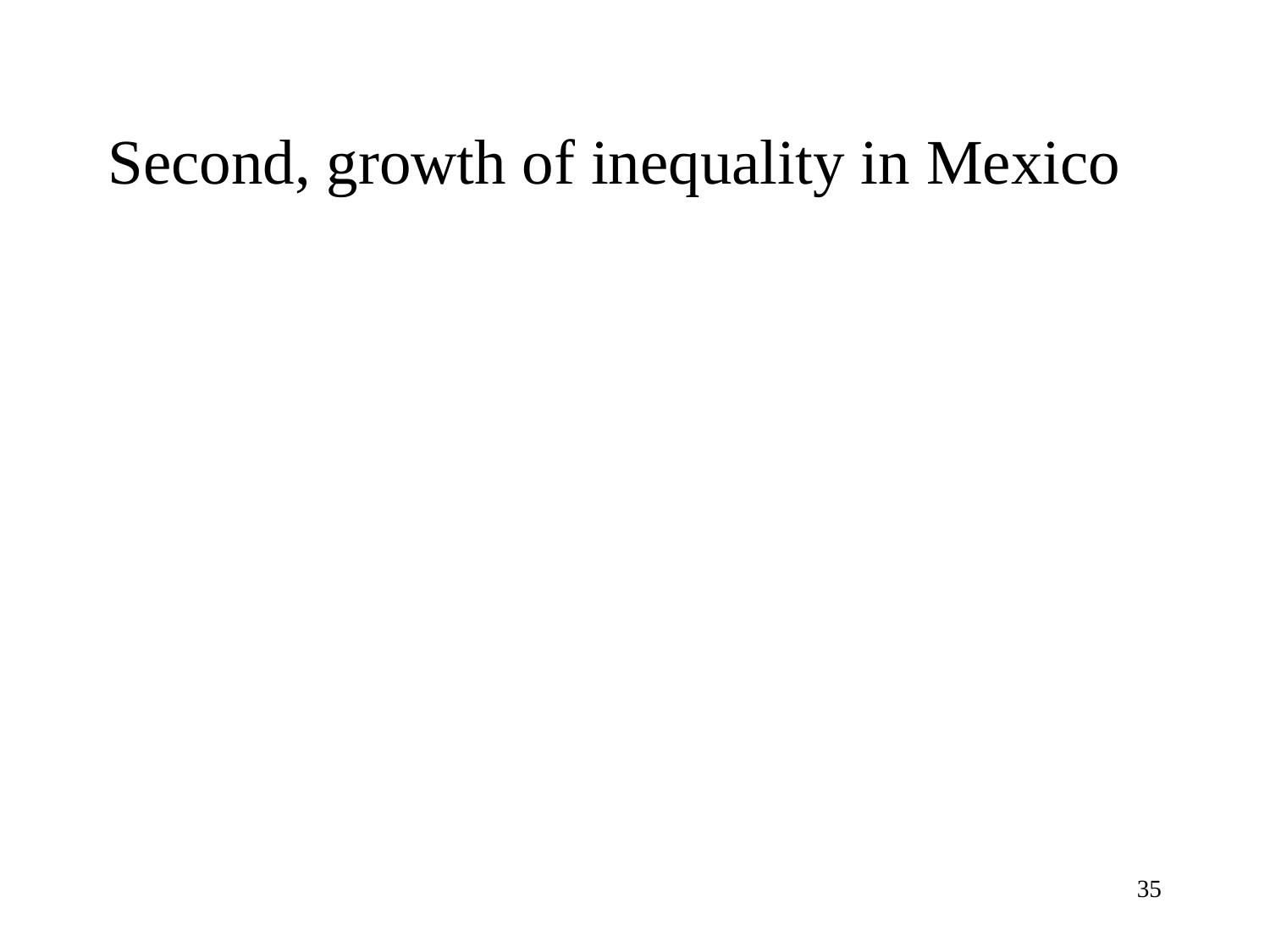## Second, growth of inequality in Mexico

• followed a period of liberalized trade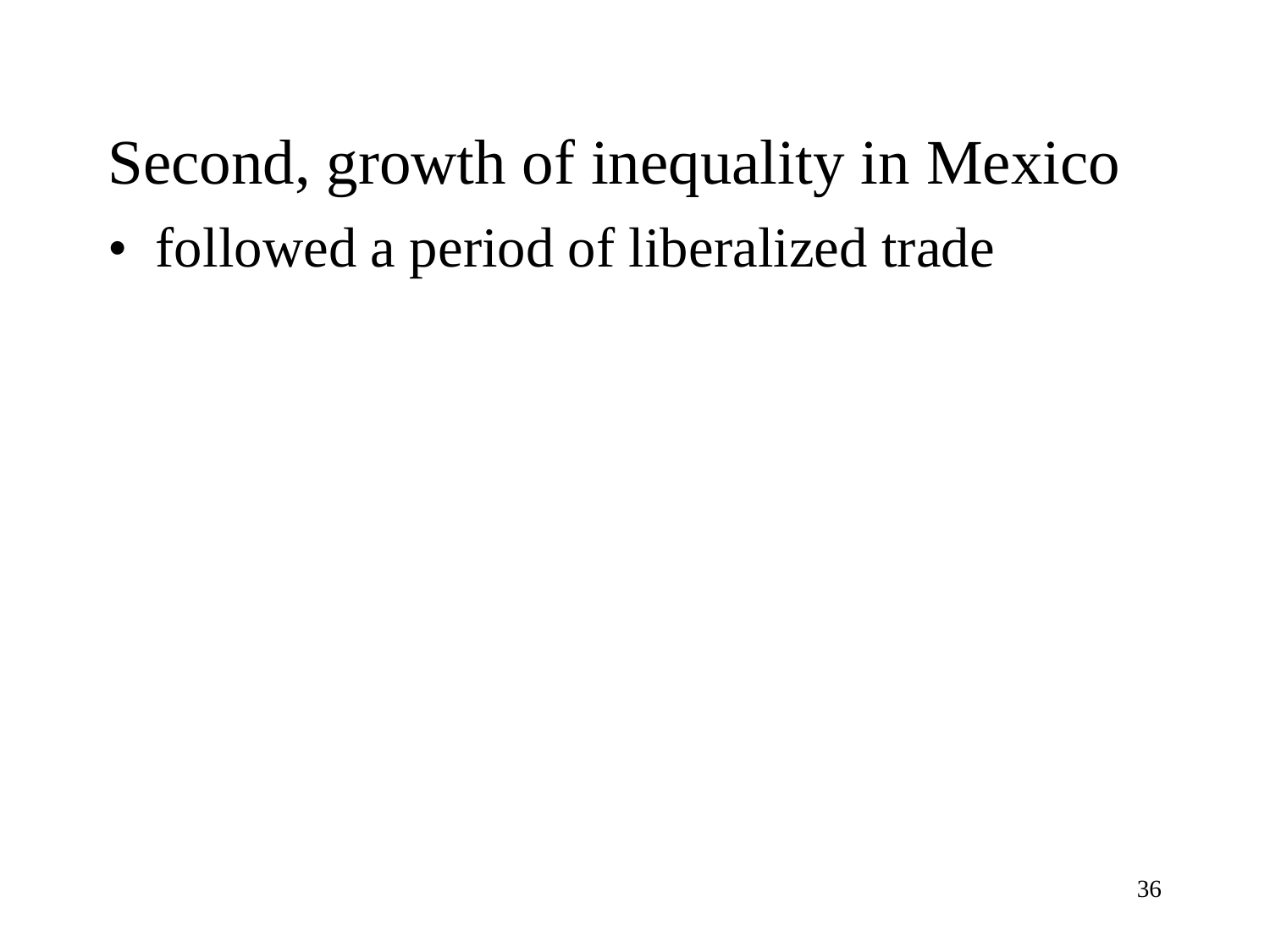• followed a period of liberalized trade

– Mexico joined GATT in 1985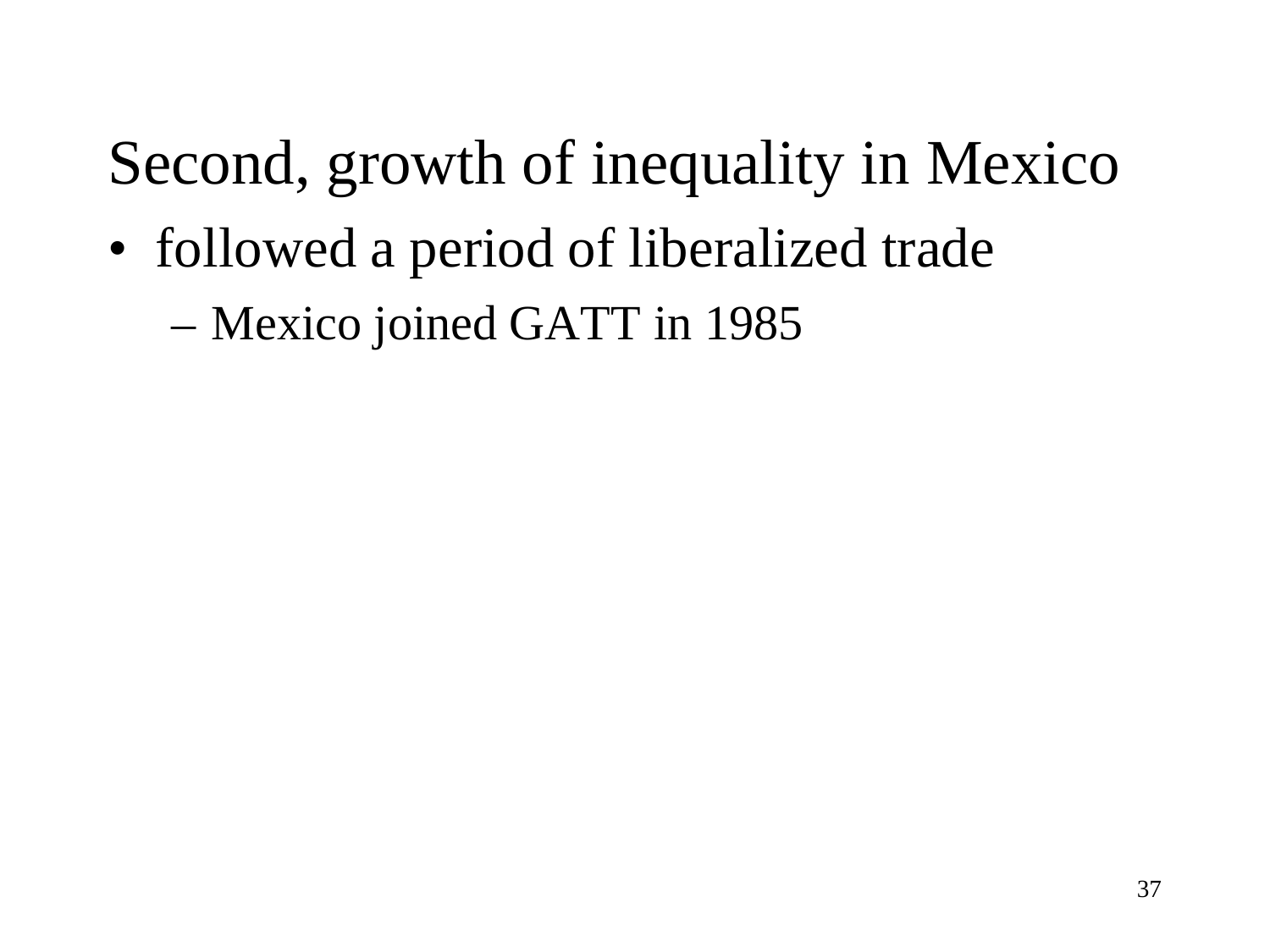- followed a period of liberalized trade
	- Mexico joined GATT in 1985
	- in 2 years average tariffs fell by 50%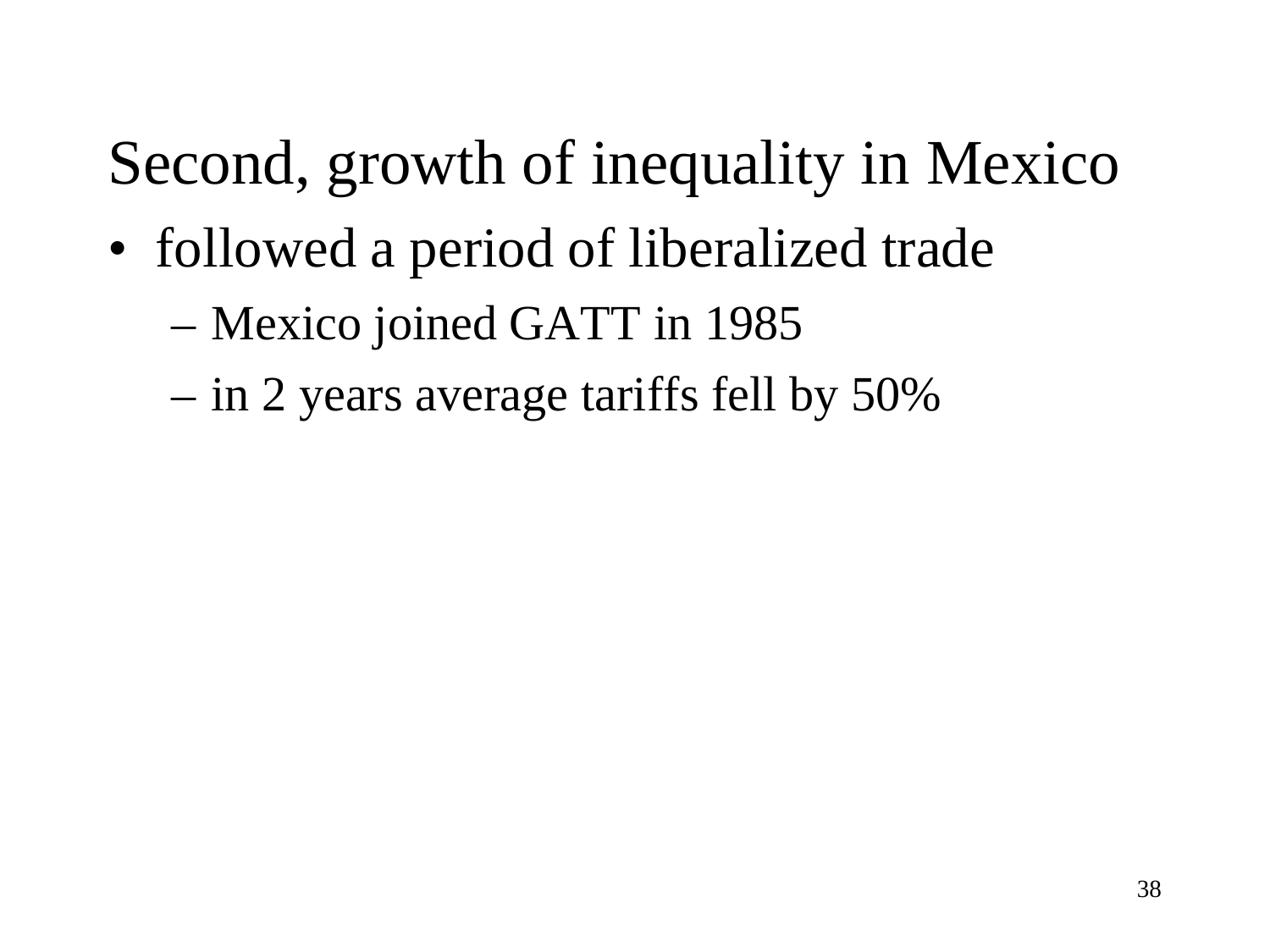- followed a period of liberalized trade
	- Mexico joined GATT in 1985
	- in 2 years average tariffs fell by 50%
	- FDI quadrupled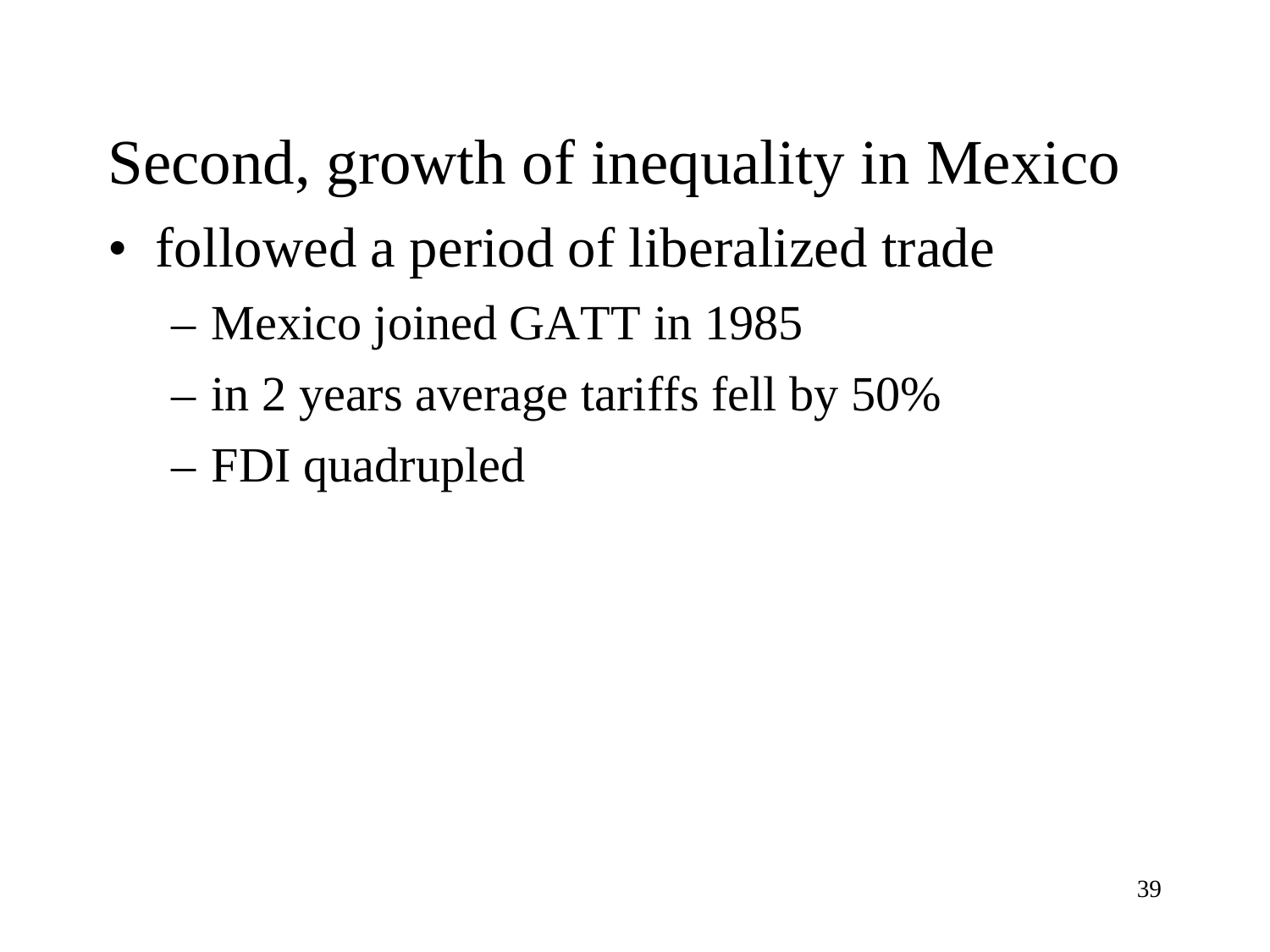- followed a period of liberalized trade
	- Mexico joined GATT in 1985
	- in 2 years average tariffs fell by 50%
	- FDI quadrupled
- white-collar wages increased by 16%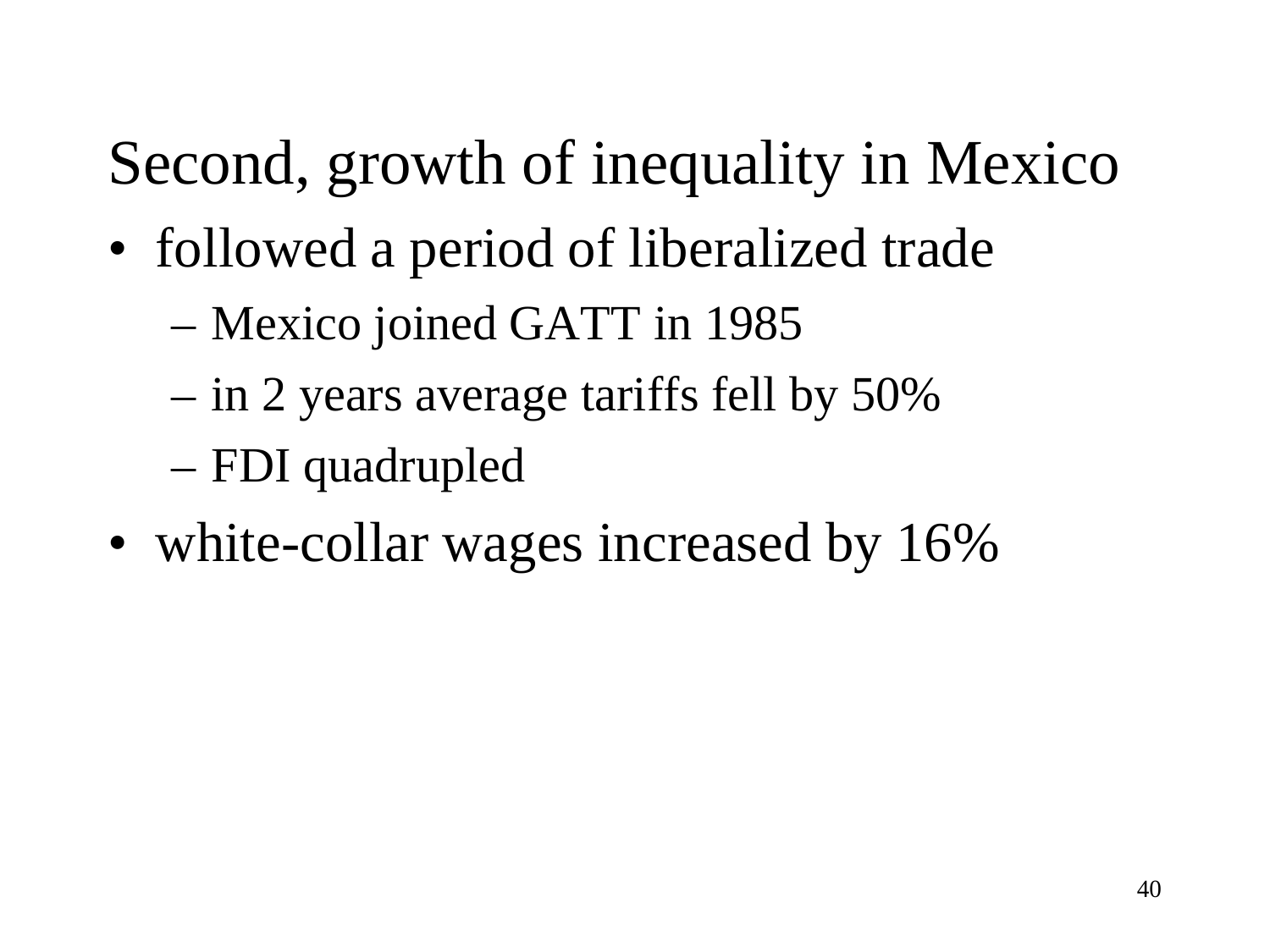- followed a period of liberalized trade
	- Mexico joined GATT in 1985
	- in 2 years average tariffs fell by 50%
	- FDI quadrupled
- white-collar wages increased by 16%
- blue-collar wages fell by 14%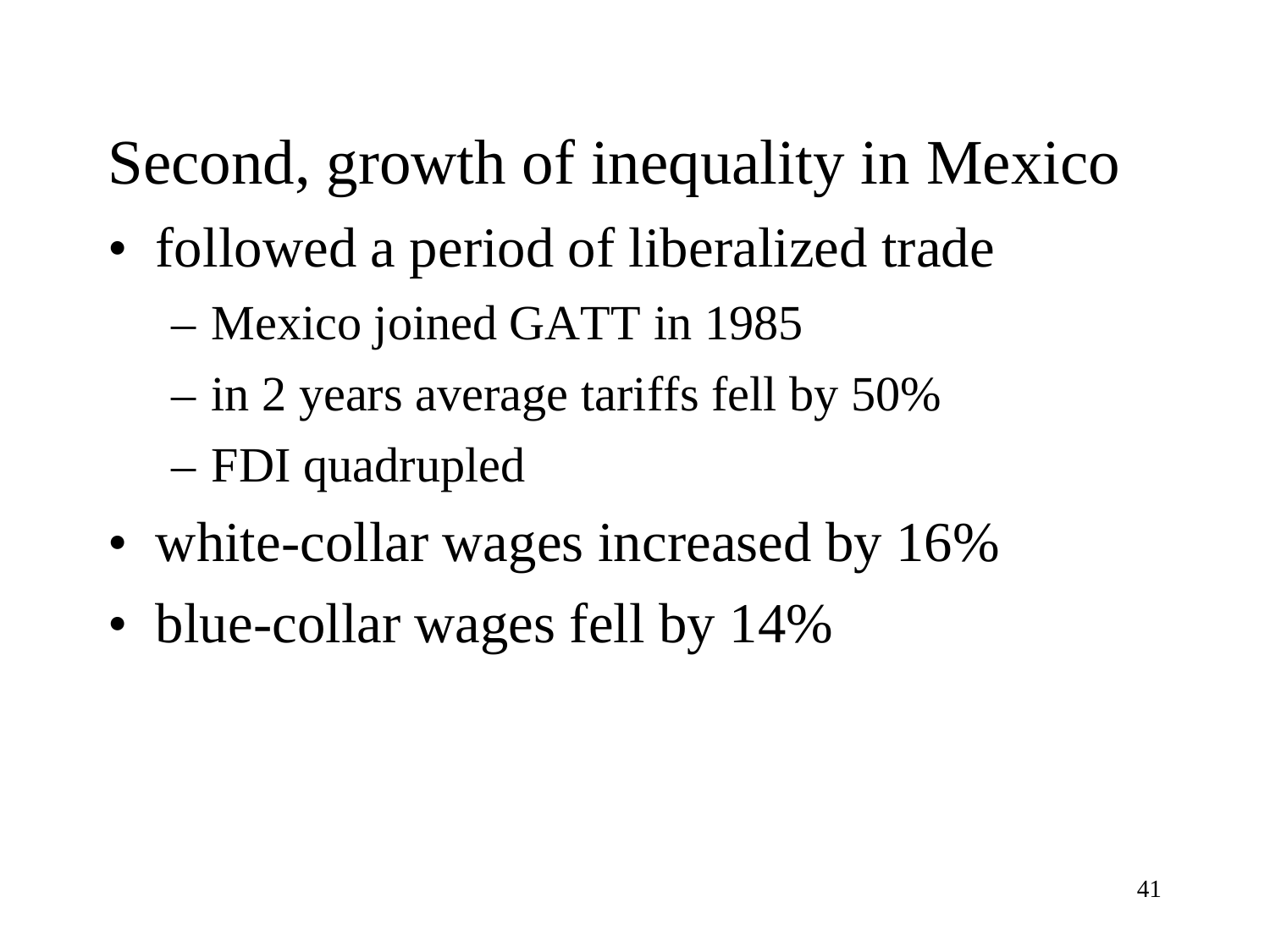- followed a period of liberalized trade
	- Mexico joined GATT in 1985
	- in 2 years average tariffs fell by 50%
	- FDI quadrupled
- white-collar wages increased by 16%
- blue-collar wages fell by 14%
- globalization (increase in trade) *aggravated* inequality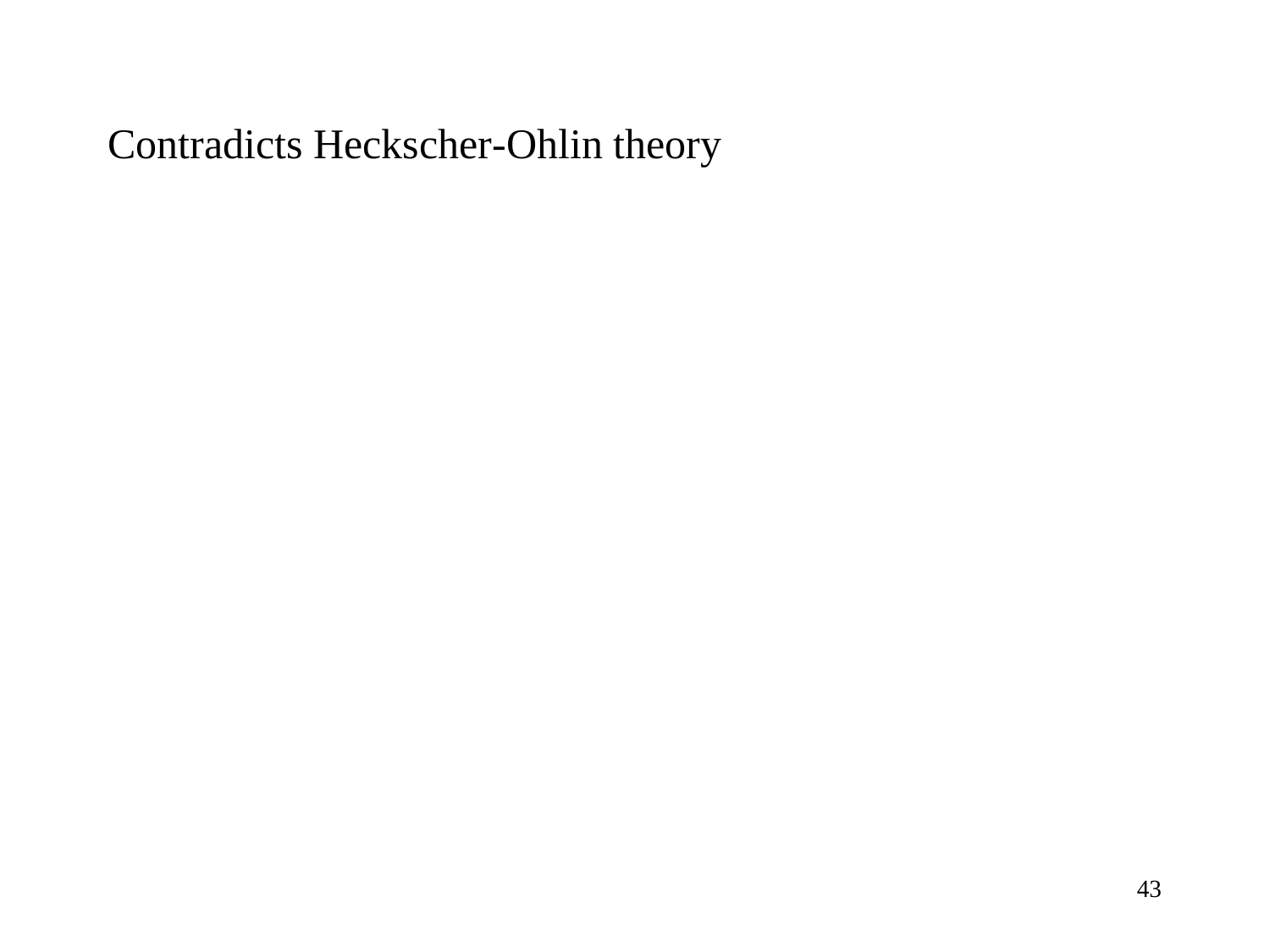• Mexico has comparative advantage in low-skill labor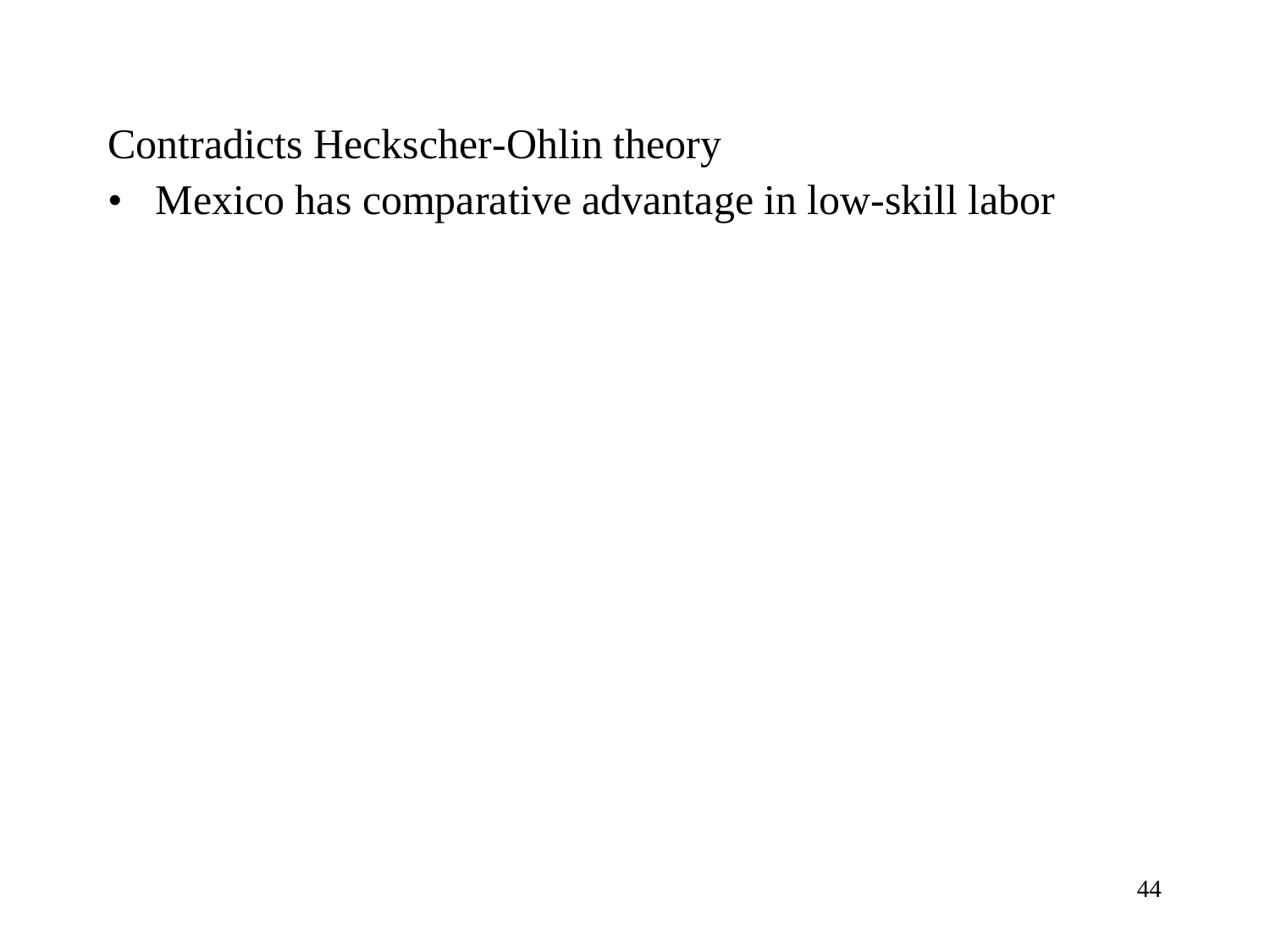- Mexico has comparative advantage in low-skill labor
- in autarky,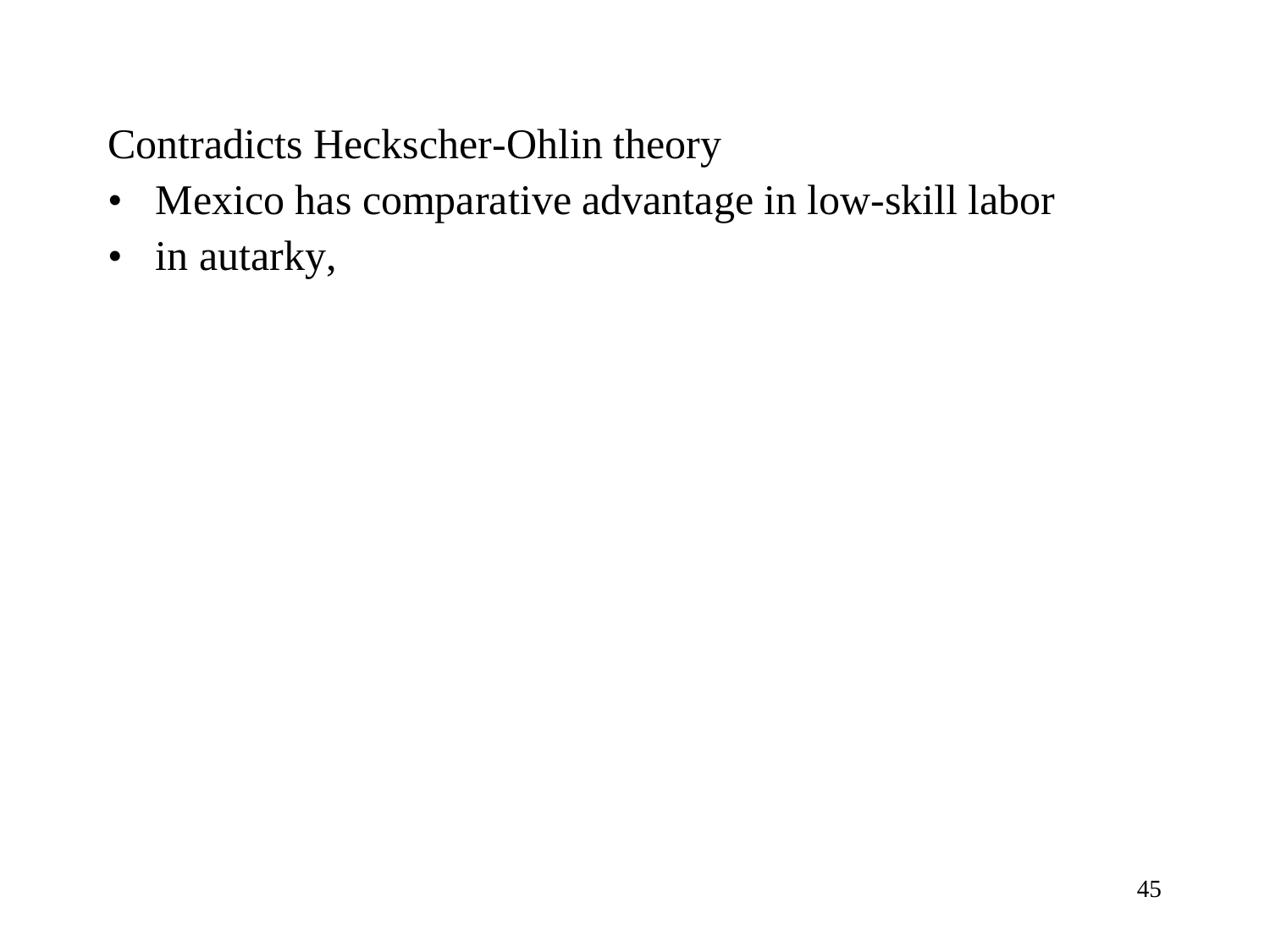- Mexico has comparative advantage in low-skill labor
- in autarky,
	- high-skill labor in short supply, so commands especially high wage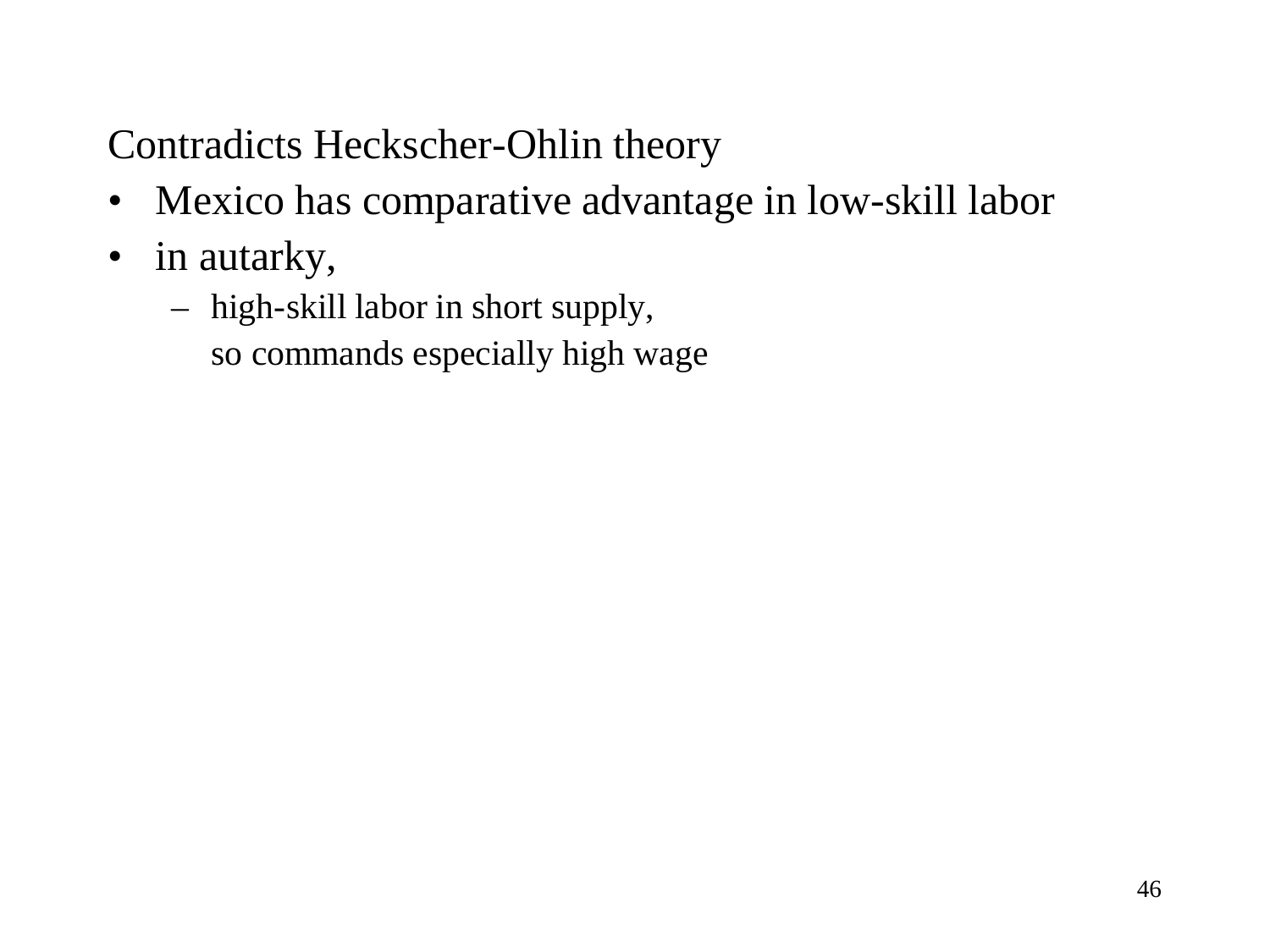- Mexico has comparative advantage in low-skill labor
- in autarky,
	- high-skill labor in short supply, so commands especially high wage
	- low-skill labor paid correspondingly poorly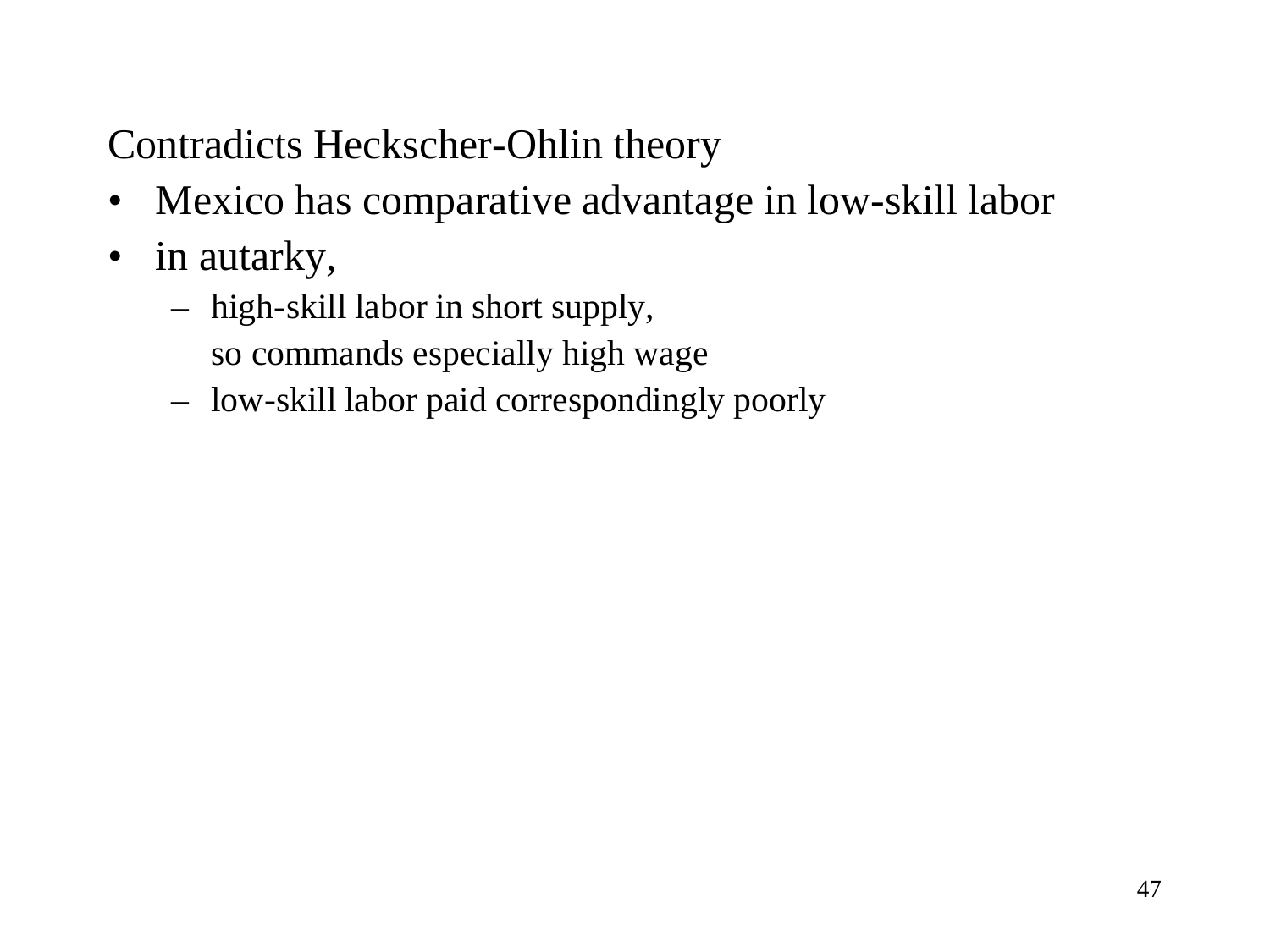- Mexico has comparative advantage in low-skill labor
- in autarky,
	- high-skill labor in short supply,
		- so commands especially high wage
	- low-skill labor paid correspondingly poorly
- opposite true in U.S.: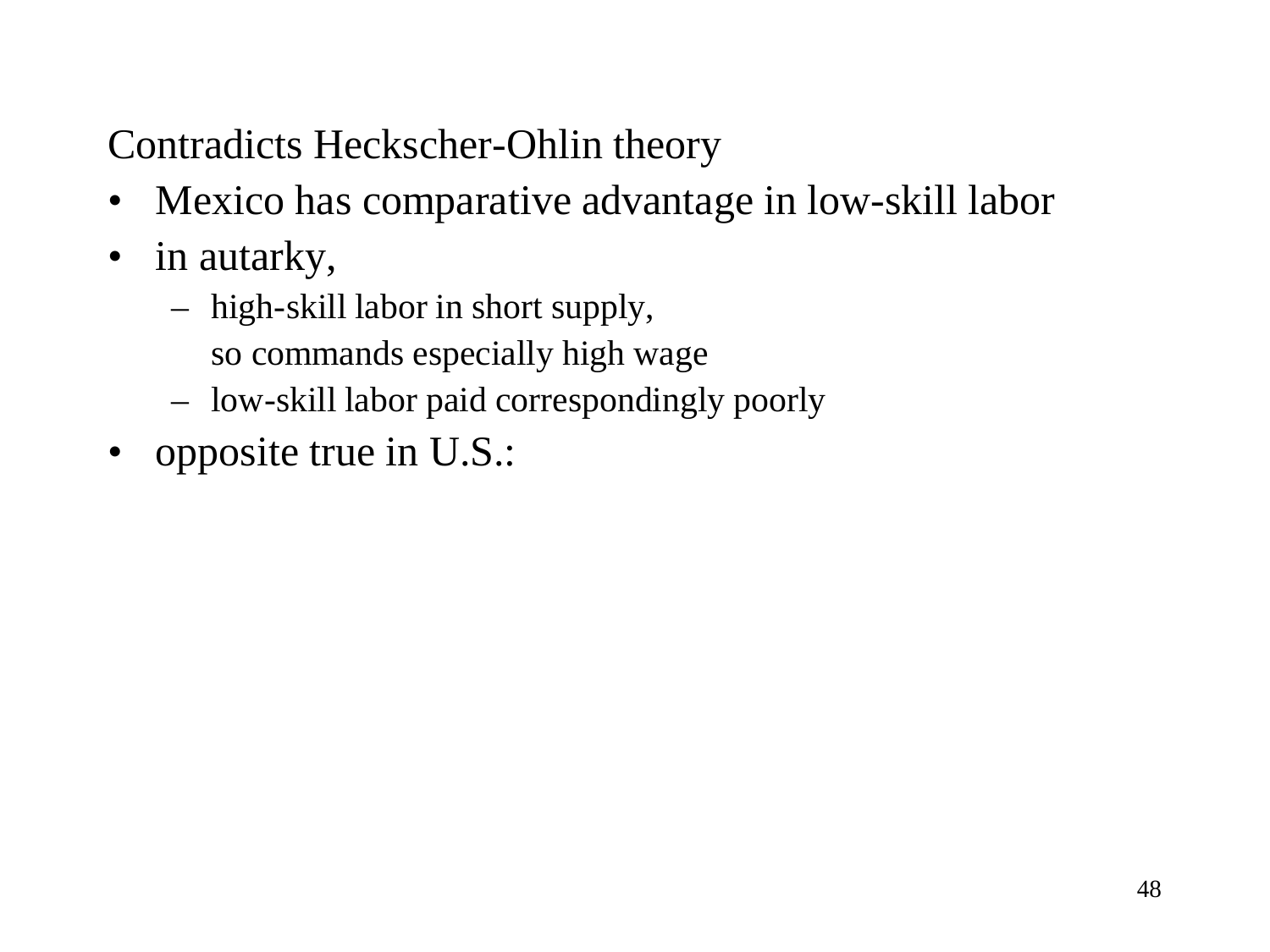- Mexico has comparative advantage in low-skill labor
- in autarky,
	- high-skill labor in short supply,
		- so commands especially high wage
	- low-skill labor paid correspondingly poorly
- opposite true in U.S.:
	- high-skill labor gets comparatively low wage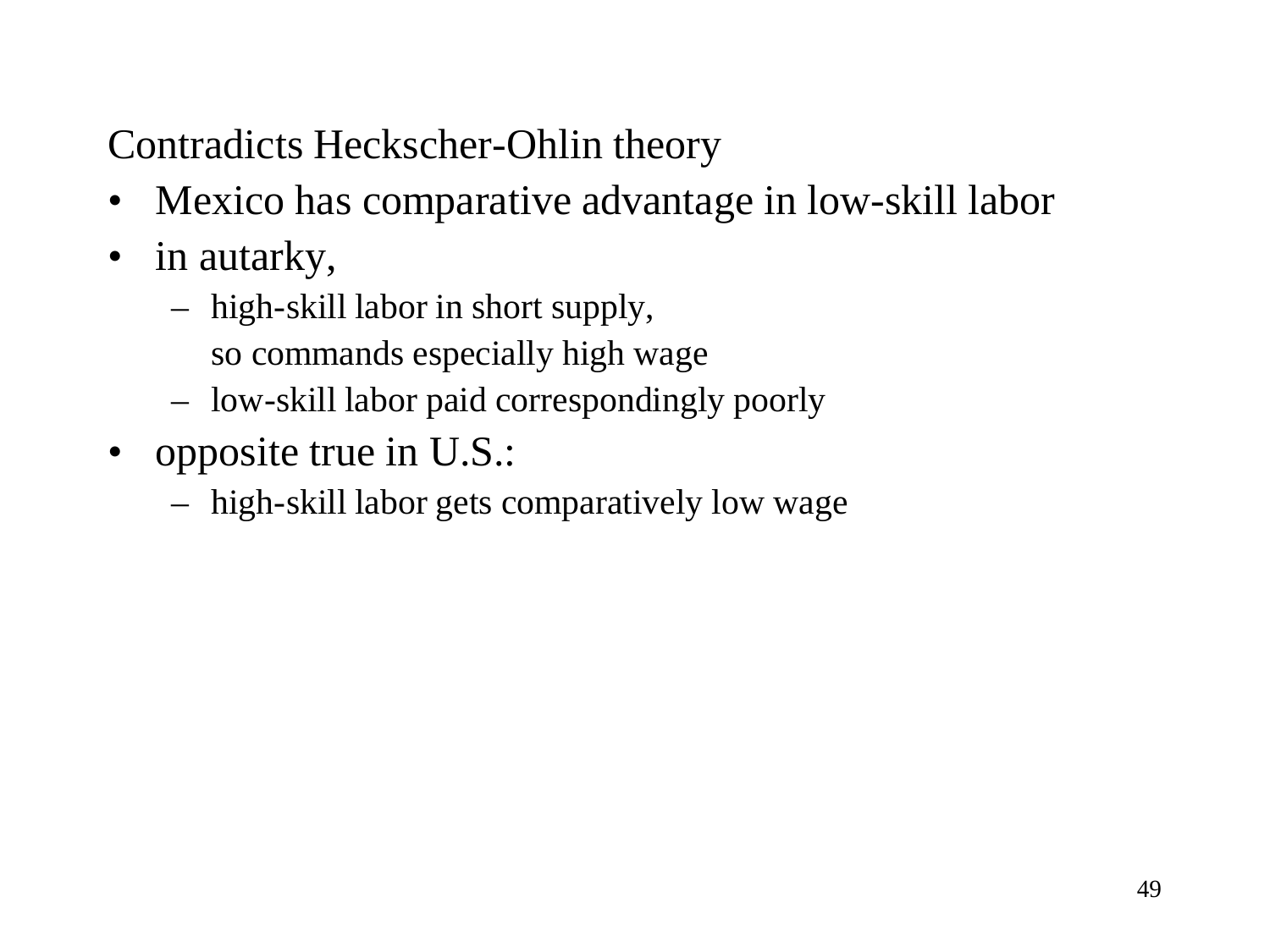- Mexico has comparative advantage in low-skill labor
- in autarky,
	- high-skill labor in short supply,
		- so commands especially high wage
	- low-skill labor paid correspondingly poorly
- opposite true in U.S.:
	- high-skill labor gets comparatively low wage
	- low-skill labor paid comparatively well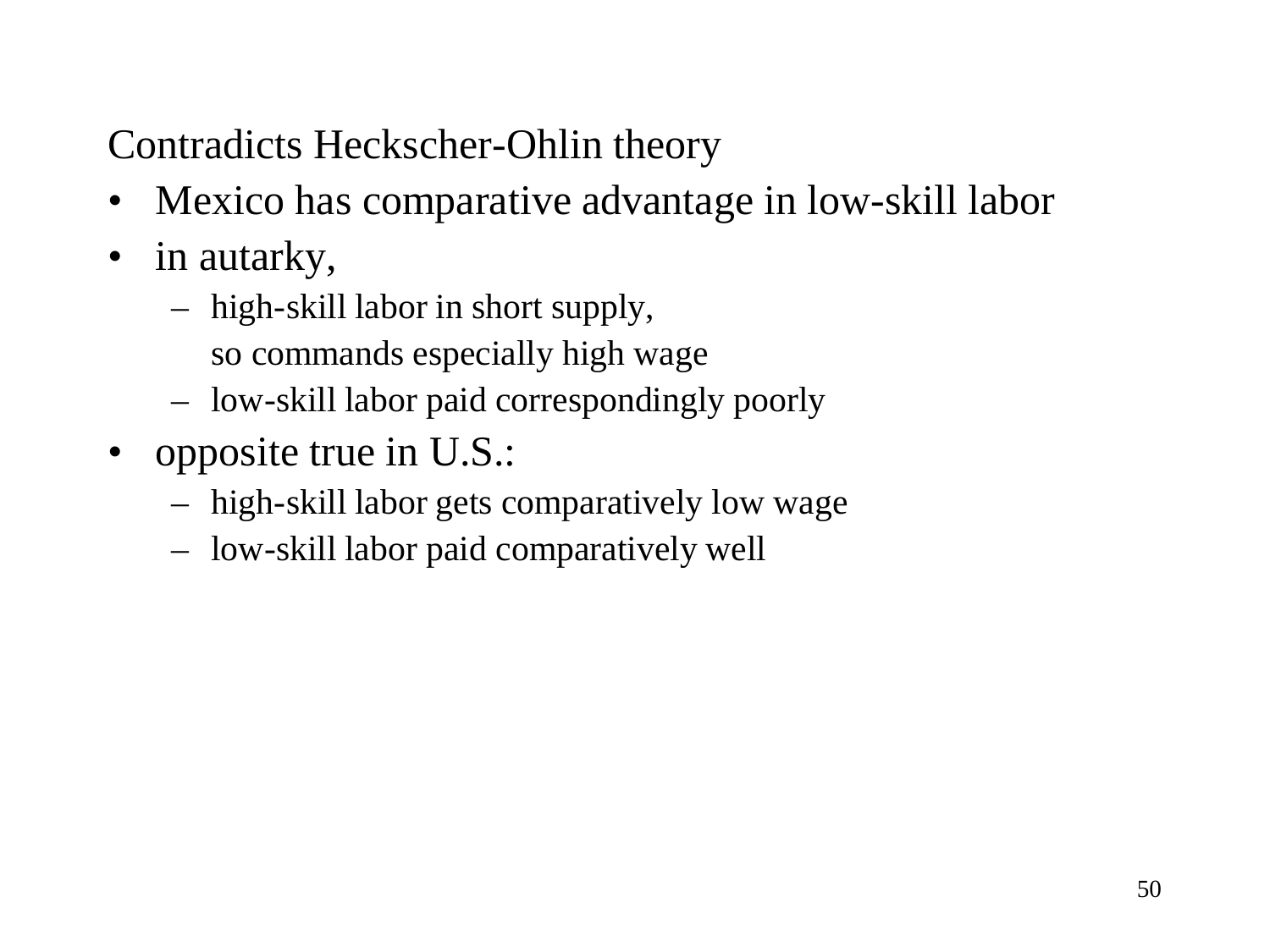- Mexico has comparative advantage in low-skill labor
- in autarky,
	- high-skill labor in short supply,
		- so commands especially high wage
	- low-skill labor paid correspondingly poorly
- opposite true in U.S.:
	- high-skill labor gets comparatively low wage
	- low-skill labor paid comparatively well
- after trade opened, factor prices should equalize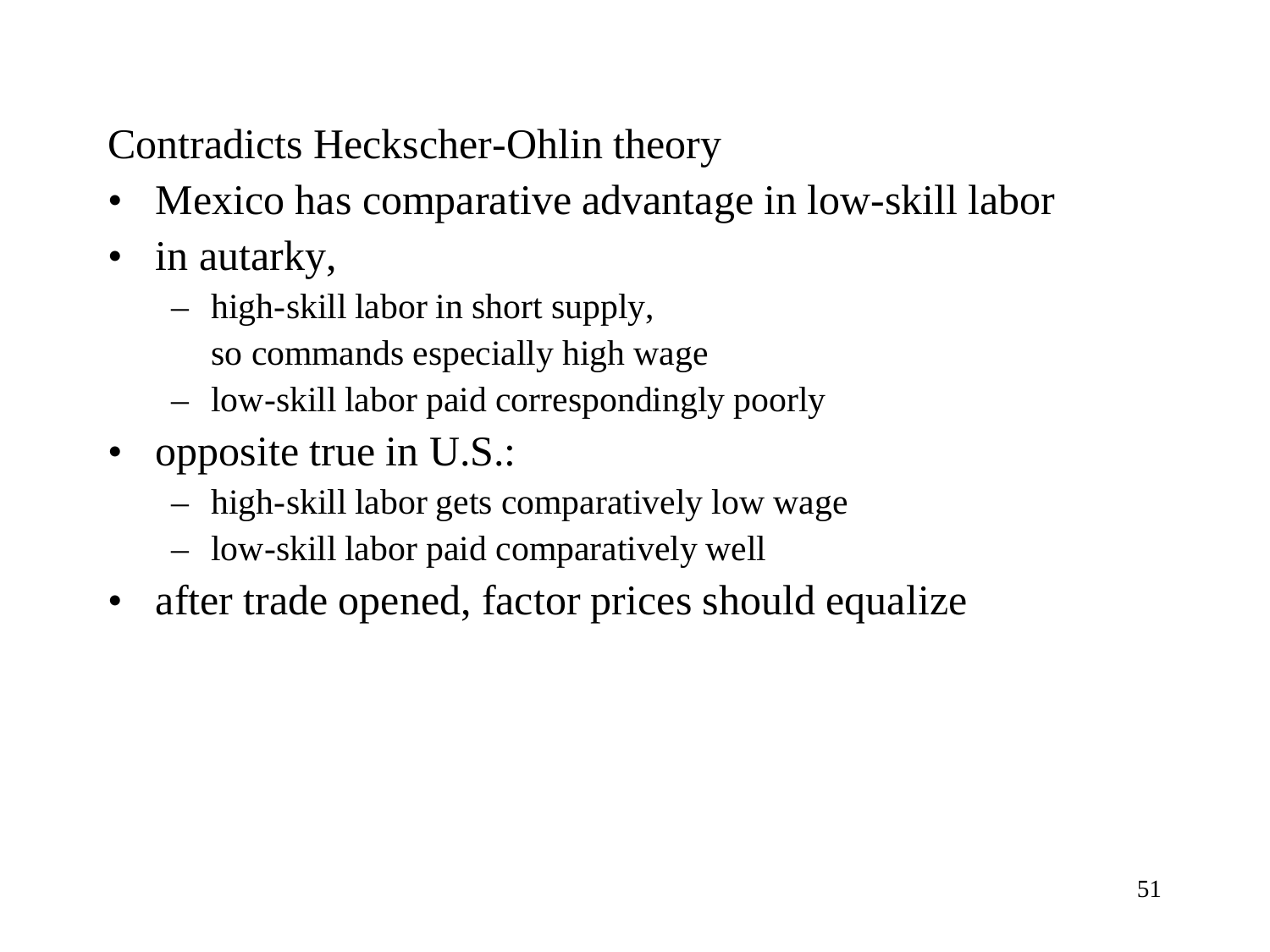- Mexico has comparative advantage in low-skill labor
- in autarky,
	- high-skill labor in short supply,
		- so commands especially high wage
	- low-skill labor paid correspondingly poorly
- opposite true in U.S.:
	- high-skill labor gets comparatively low wage
	- low-skill labor paid comparatively well
- after trade opened, factor prices should equalize
	- high-skill wages in Mexico should fall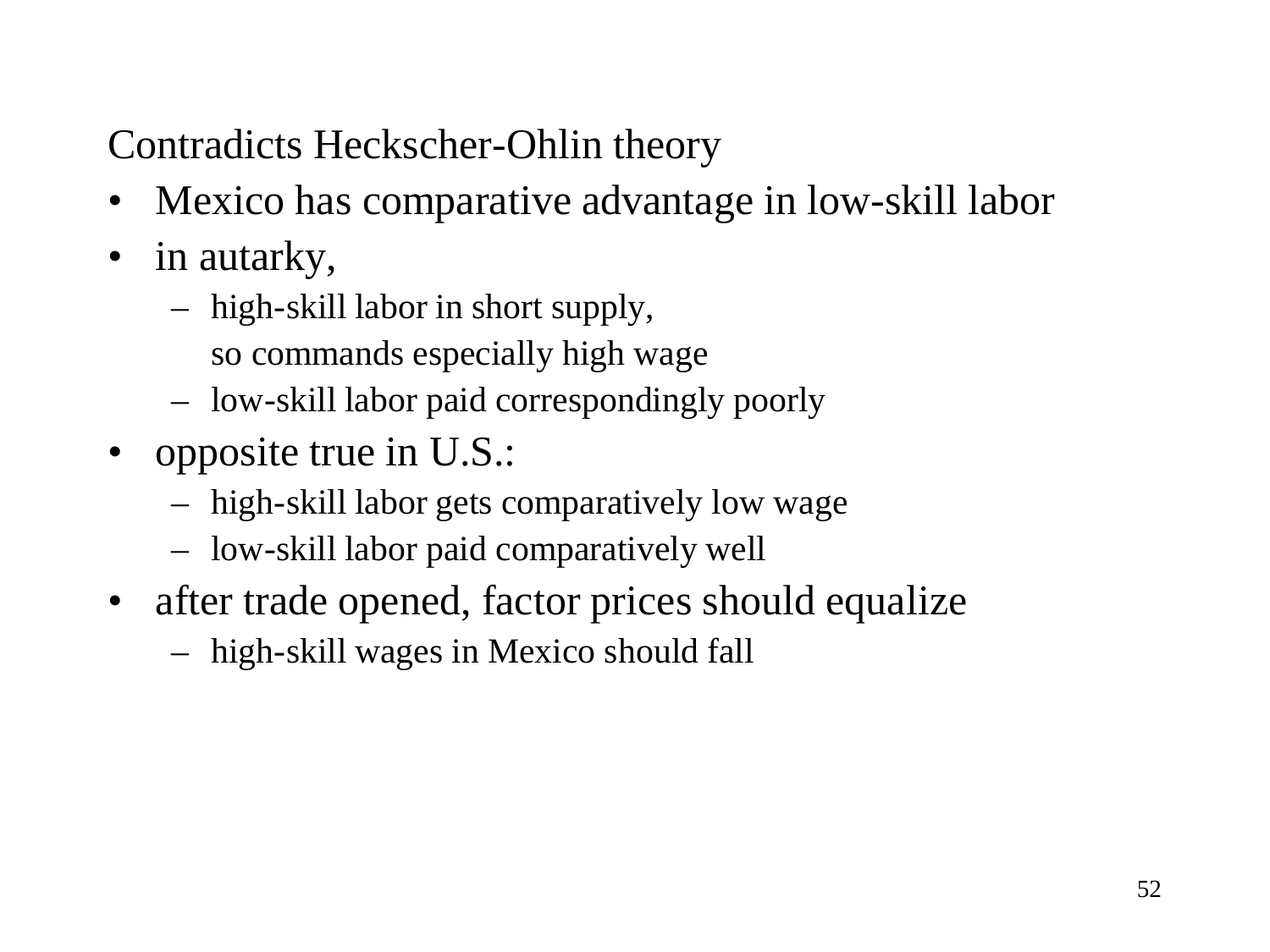- Mexico has comparative advantage in low-skill labor
- in autarky,
	- high-skill labor in short supply,
		- so commands especially high wage
	- low-skill labor paid correspondingly poorly
- opposite true in U.S.:
	- high-skill labor gets comparatively low wage
	- low-skill labor paid comparatively well
- after trade opened, factor prices should equalize
	- high-skill wages in Mexico should fall
	- low-skill wages in Mexico rise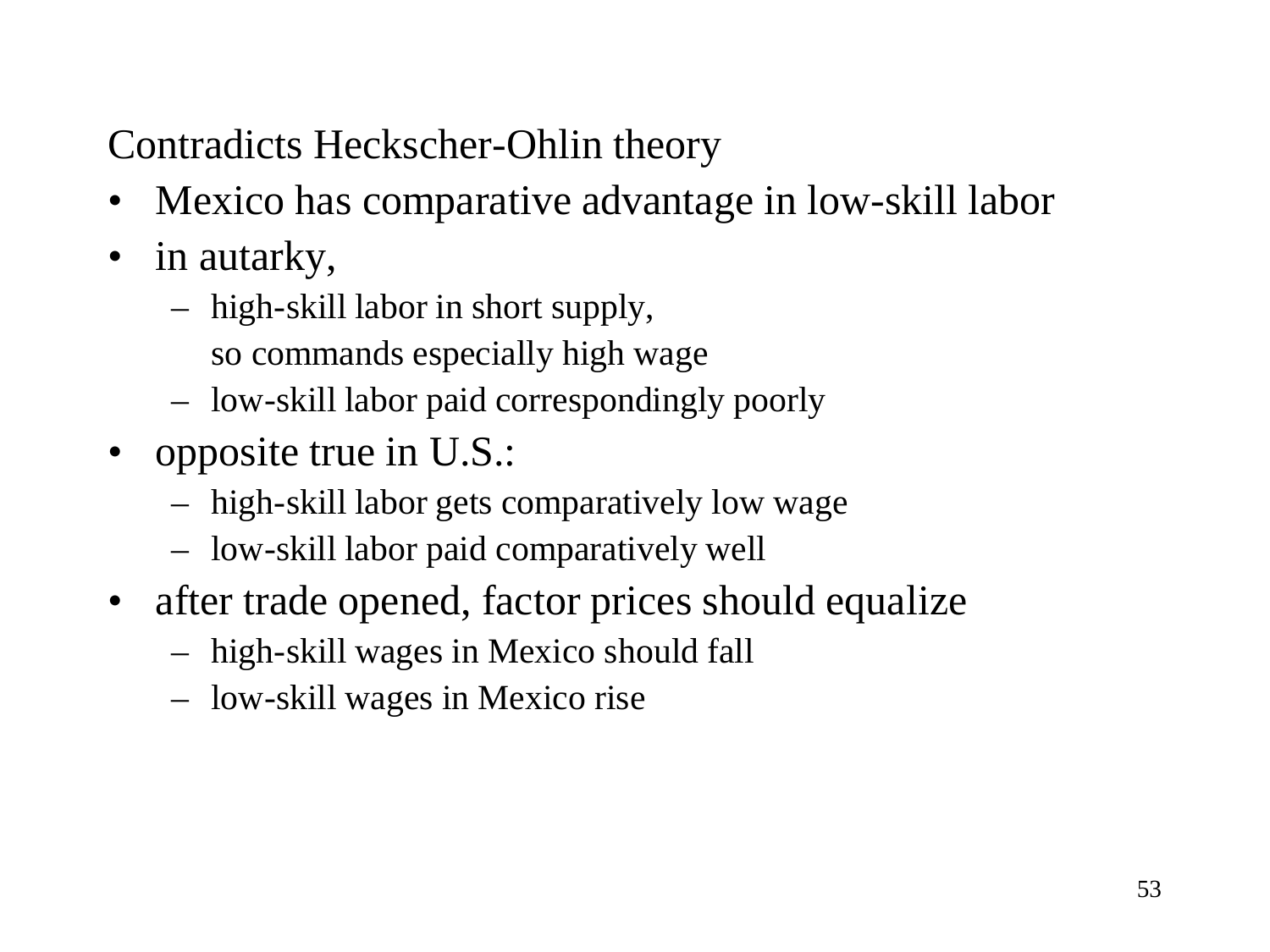- Mexico has comparative advantage in low-skill labor
- in autarky,
	- high-skill labor in short supply,
		- so commands especially high wage
	- low-skill labor paid correspondingly poorly
- opposite true in U.S.:
	- high-skill labor gets comparatively low wage
	- low-skill labor paid comparatively well
- after trade opened, factor prices should equalize
	- high-skill wages in Mexico should fall
	- low-skill wages in Mexico rise
- trade should *decrease* inequality in Mexico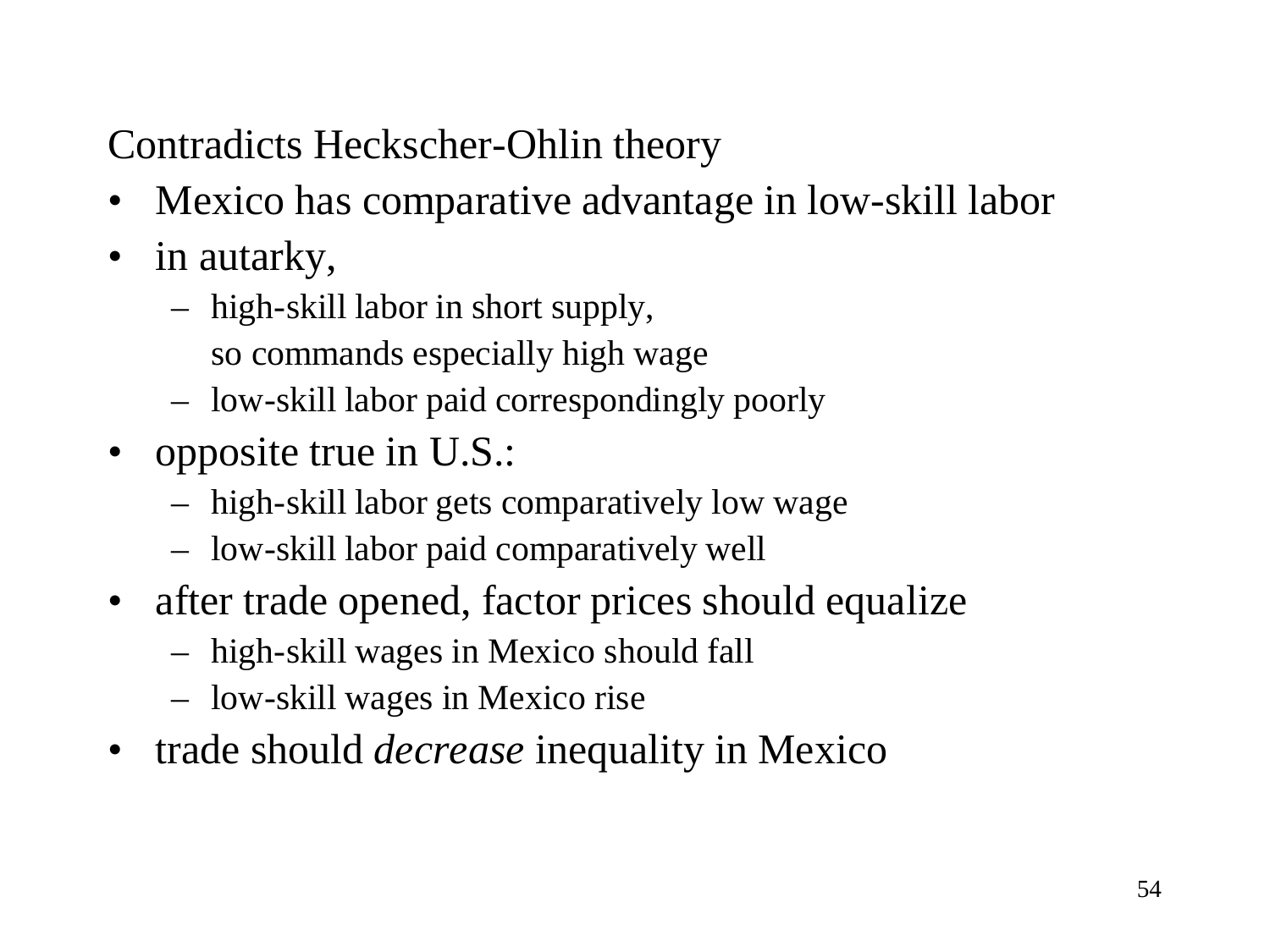• Will argue that same matching model explains Mexico's higher inequality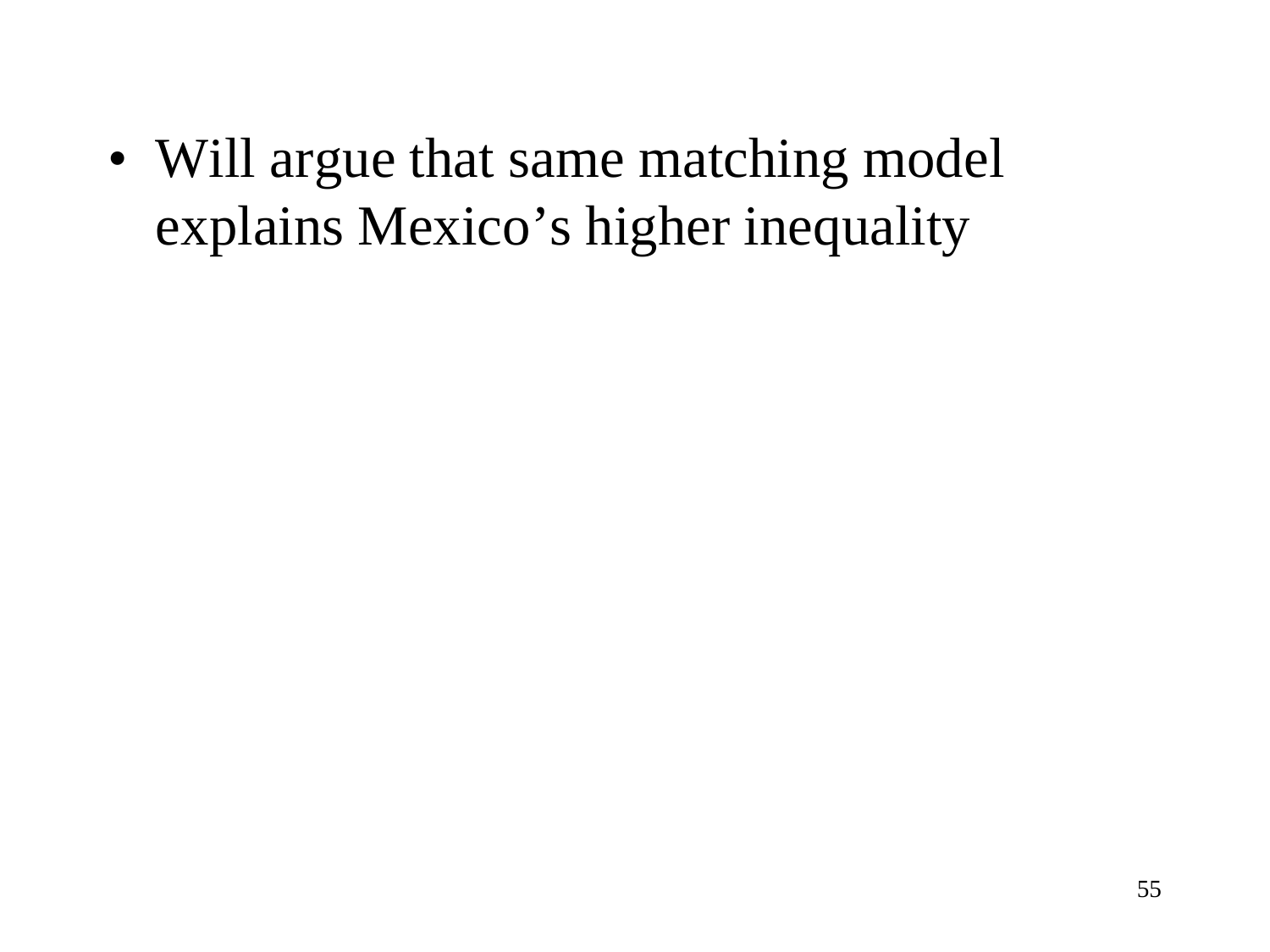- Will argue that same matching model explains Mexico's higher inequality
- But first return to inequality in U.S. (also U.K. and France)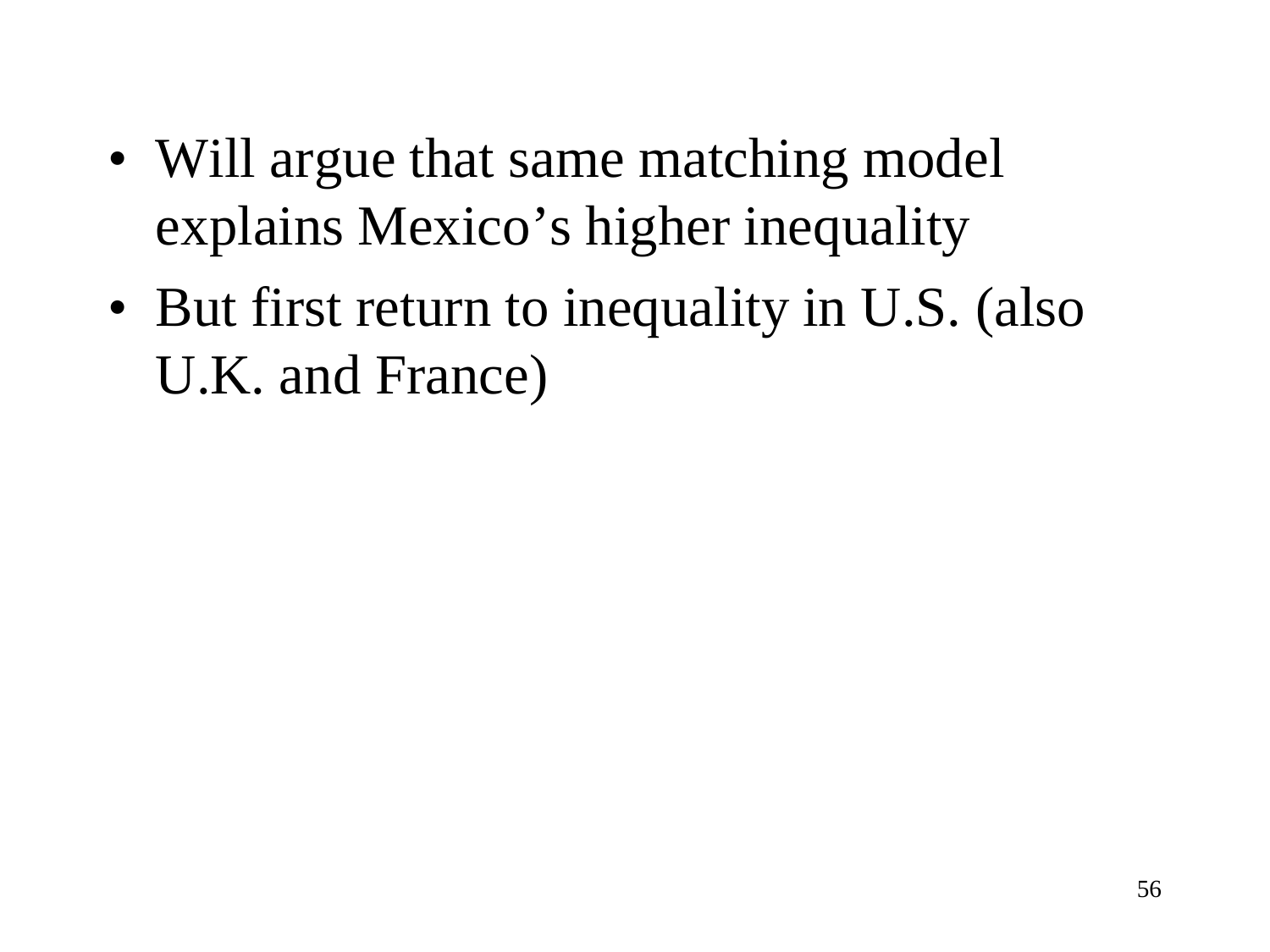• 1-good economy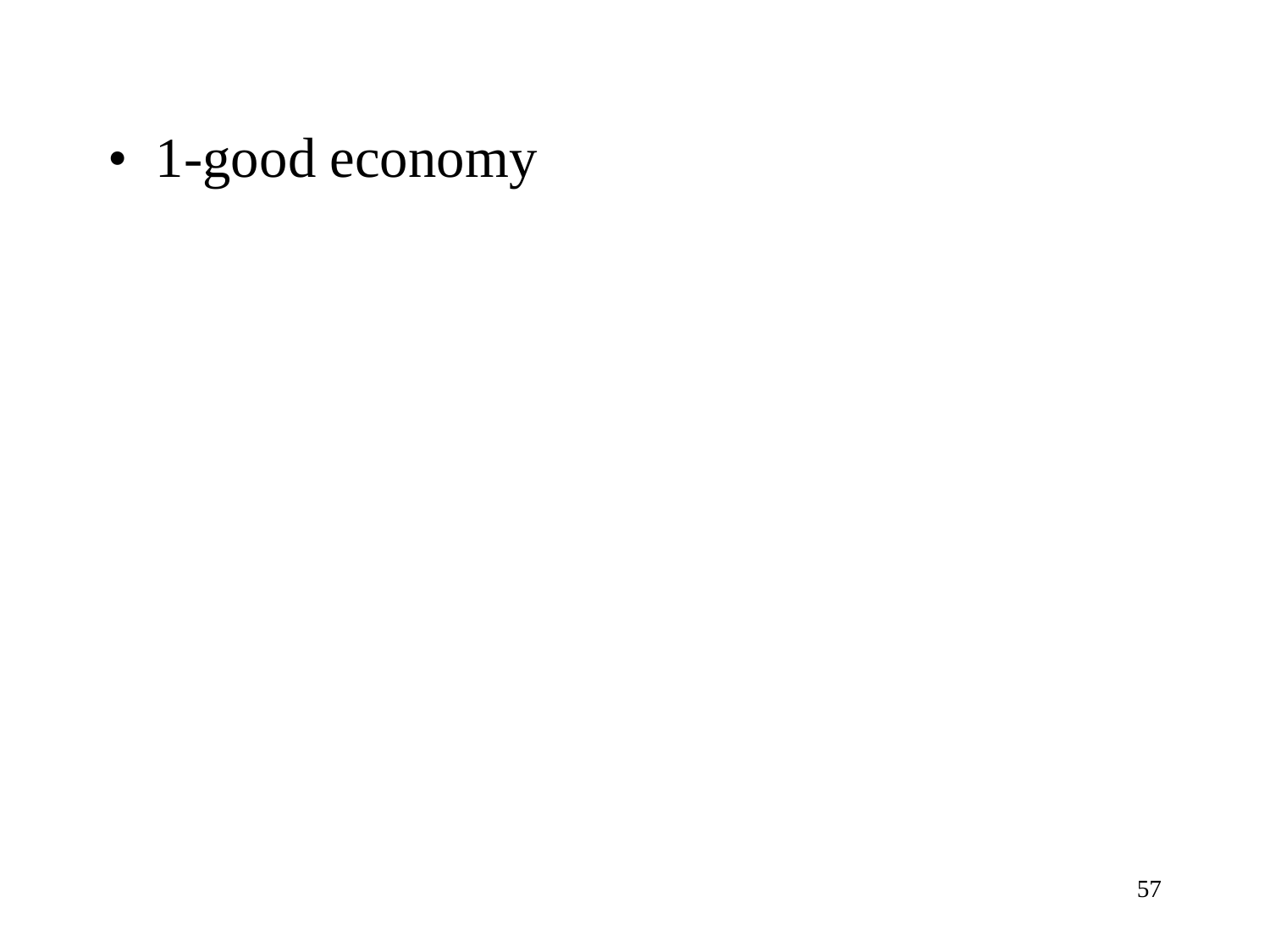- 1-good economy
- good produced by *competitive* firms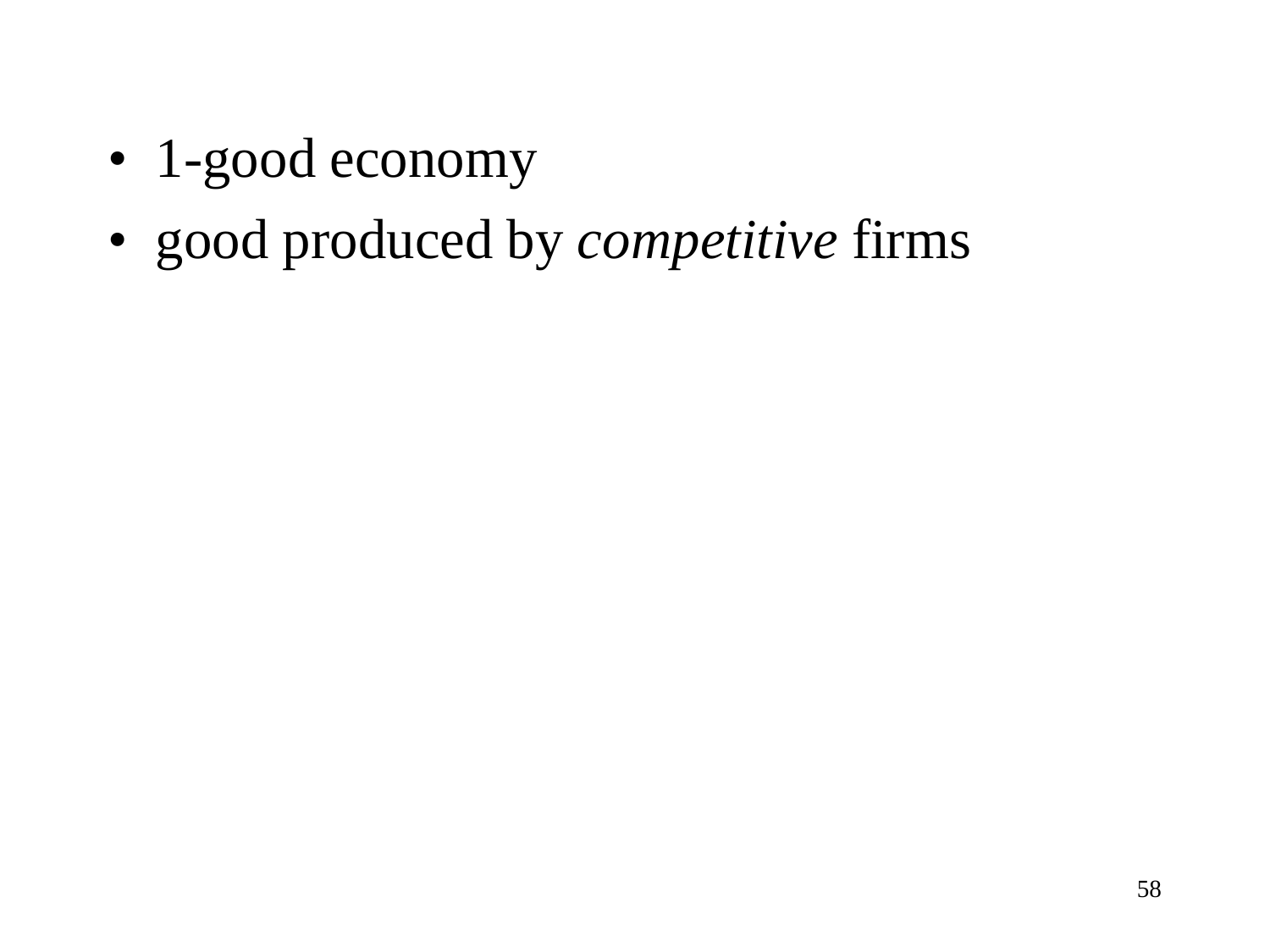- 1-good economy
- good produced by *competitive* firms
- labor only input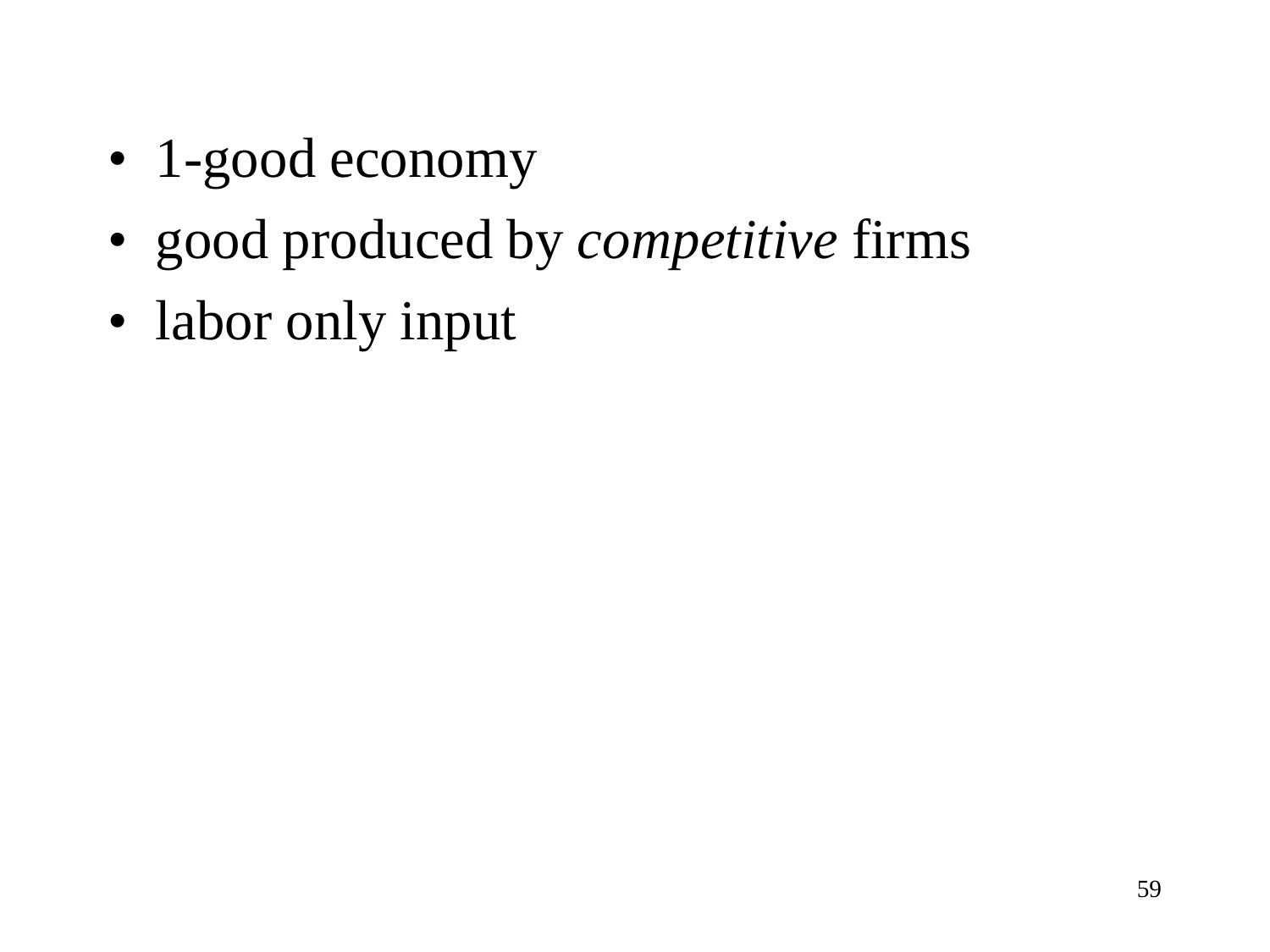- 1-good economy
- good produced by *competitive* firms
- labor only input
- labor comes in 3 skill levels *q*

*L < M < H*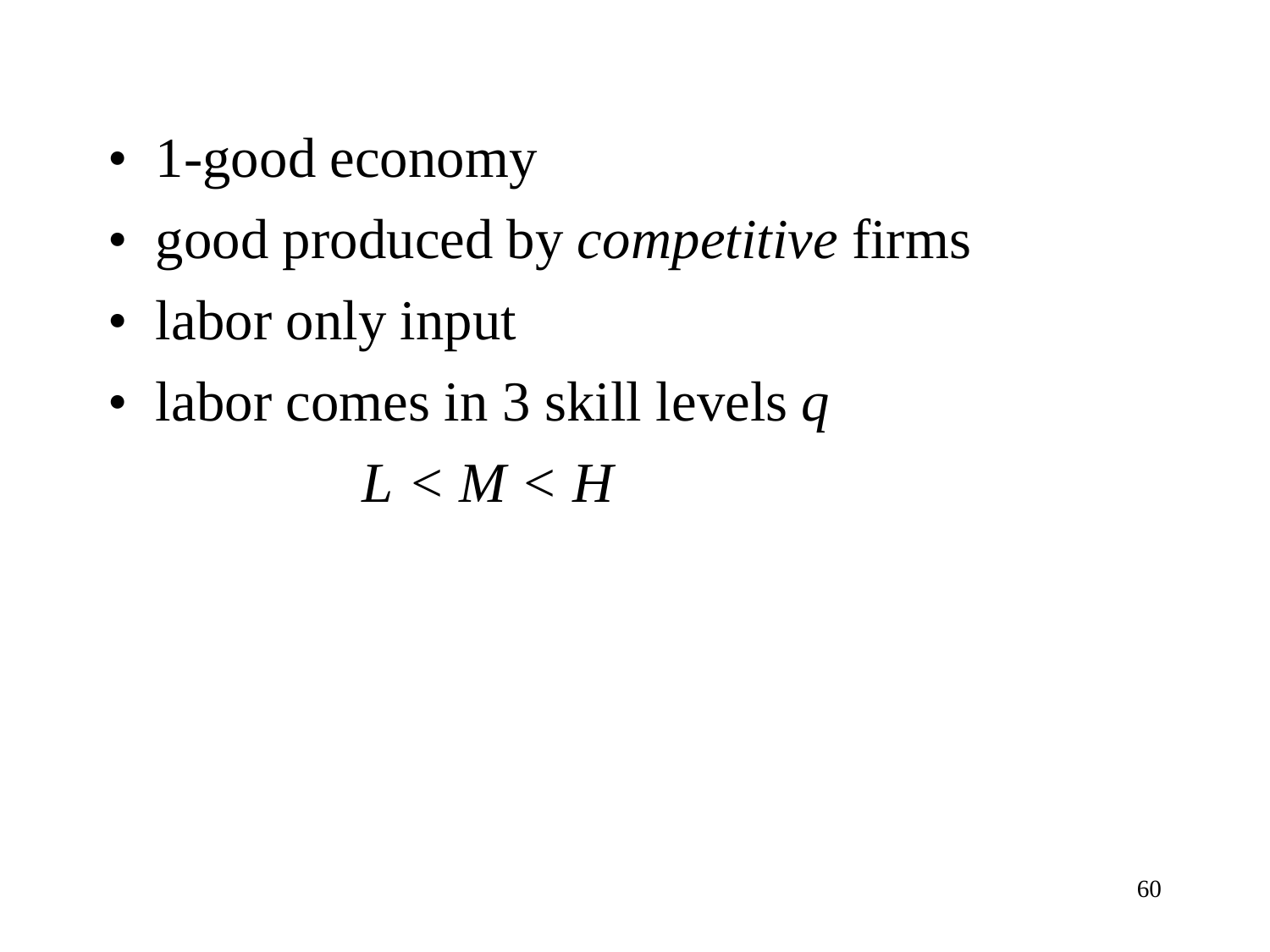- 1-good economy
- good produced by *competitive* firms
- labor only input
- labor comes in 3 skill levels *q*

*L < M < H*

•  $p(q)$  = proportion of workers having skill q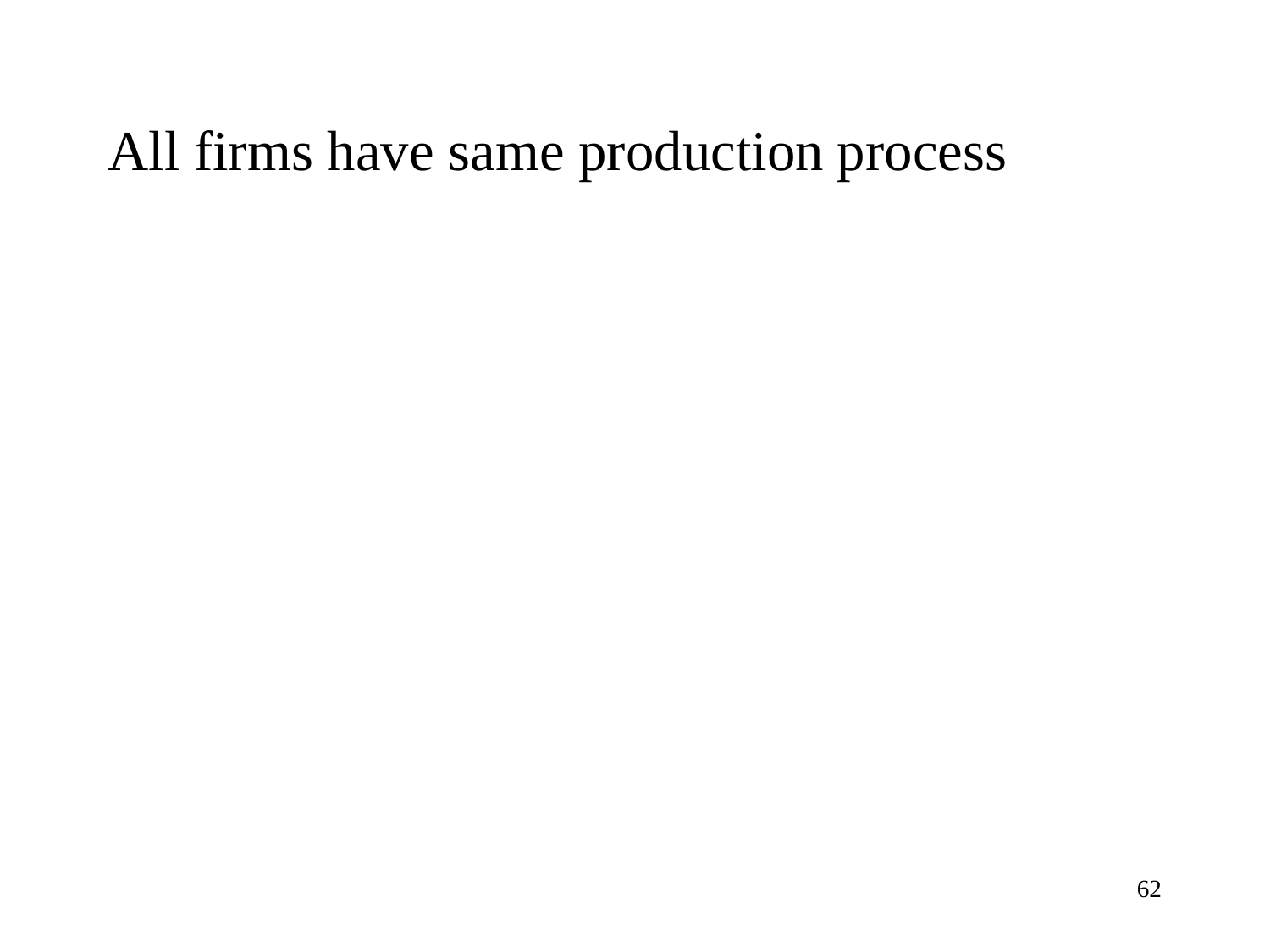• 2 tasks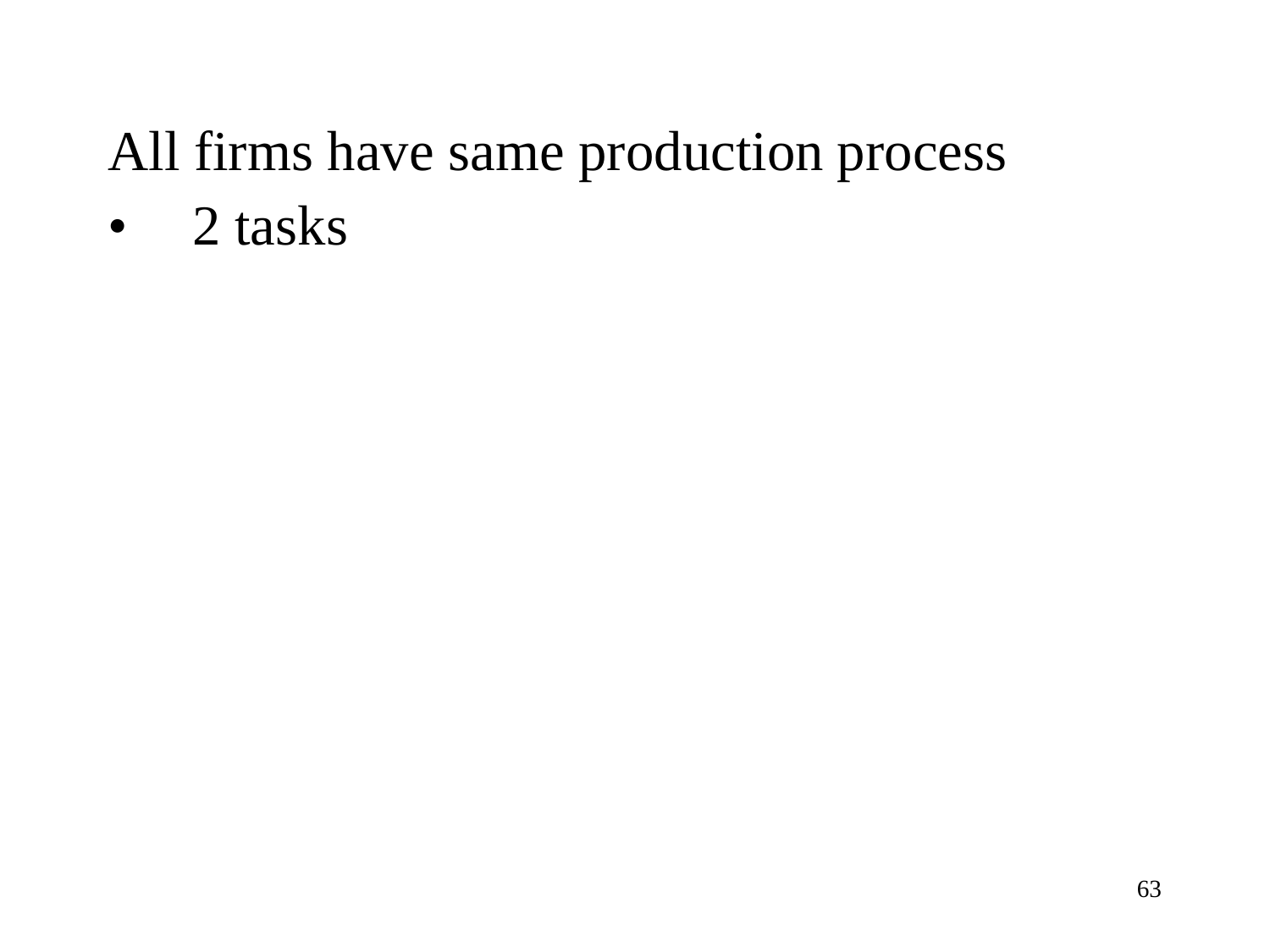- 2 tasks
	- one "managerial" - sensitive to skill level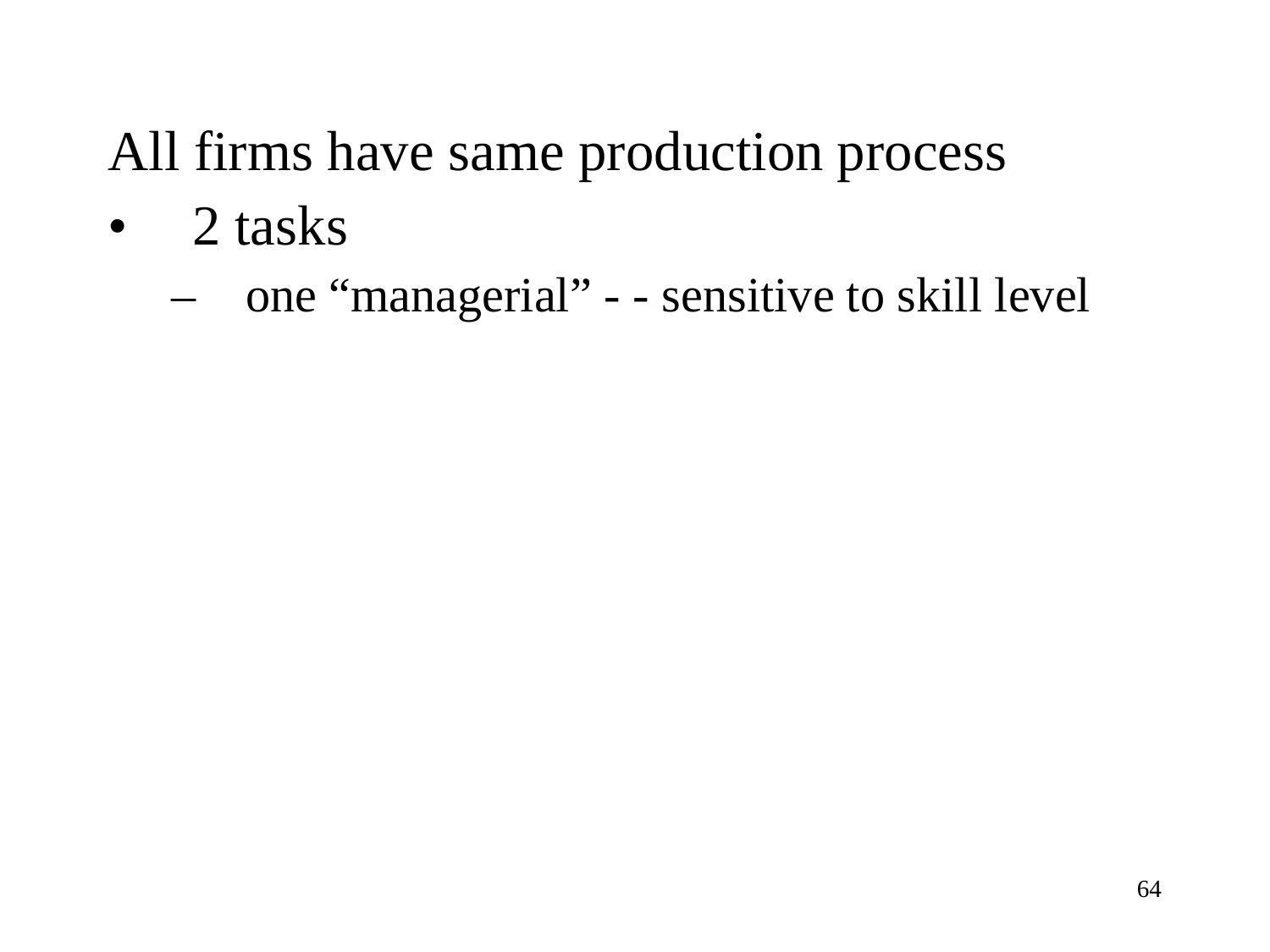- 2 tasks
	- one "managerial" - sensitive to skill level
	- one "subordinate" - less sensitive to skill output =  $q_s q_m^2$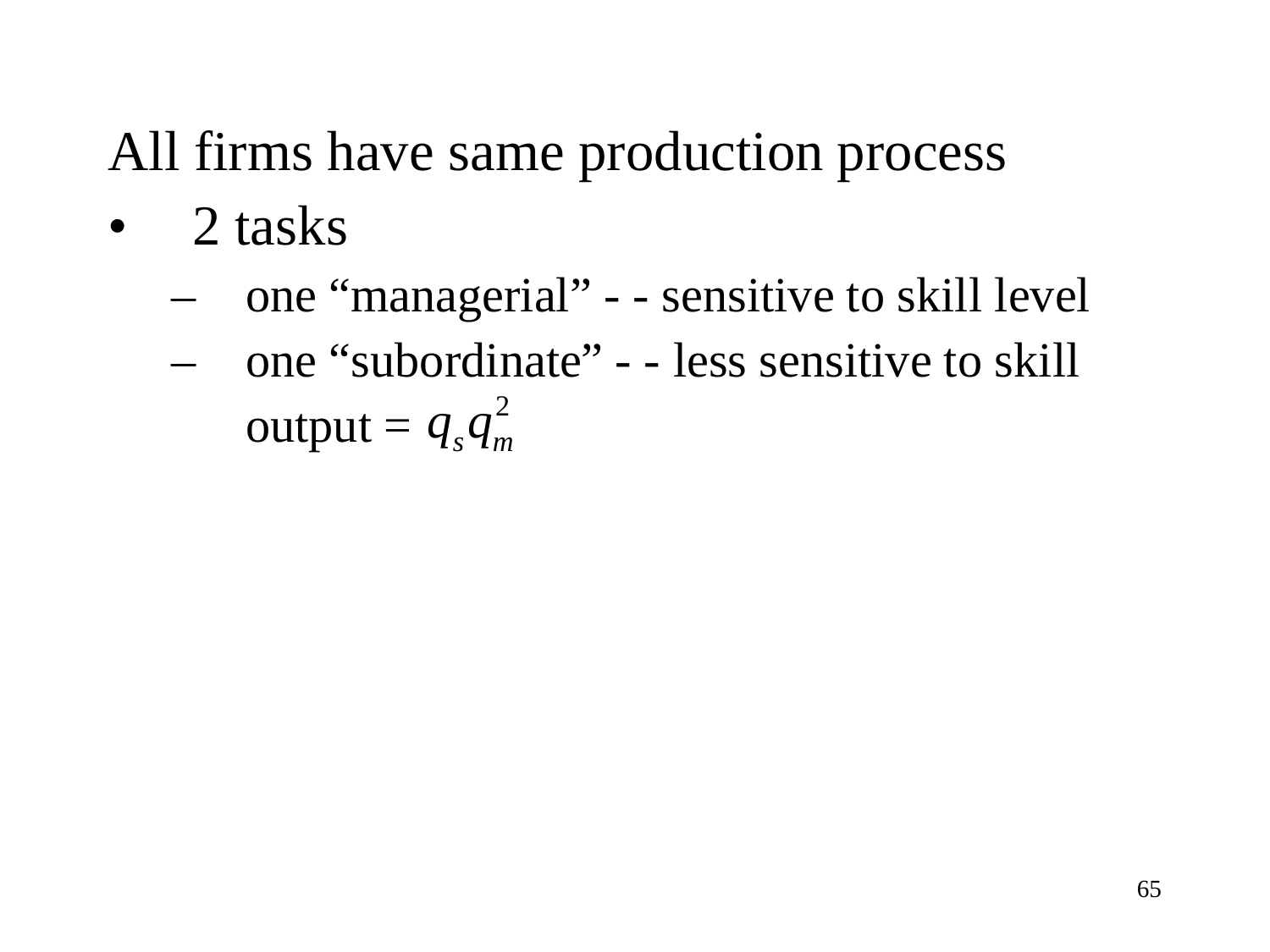- 2 tasks
	- one "managerial" - sensitive to skill level
	- one "subordinate" - less sensitive to skill output =  $q_s q_m^2$
- formula incorporates 3 critical features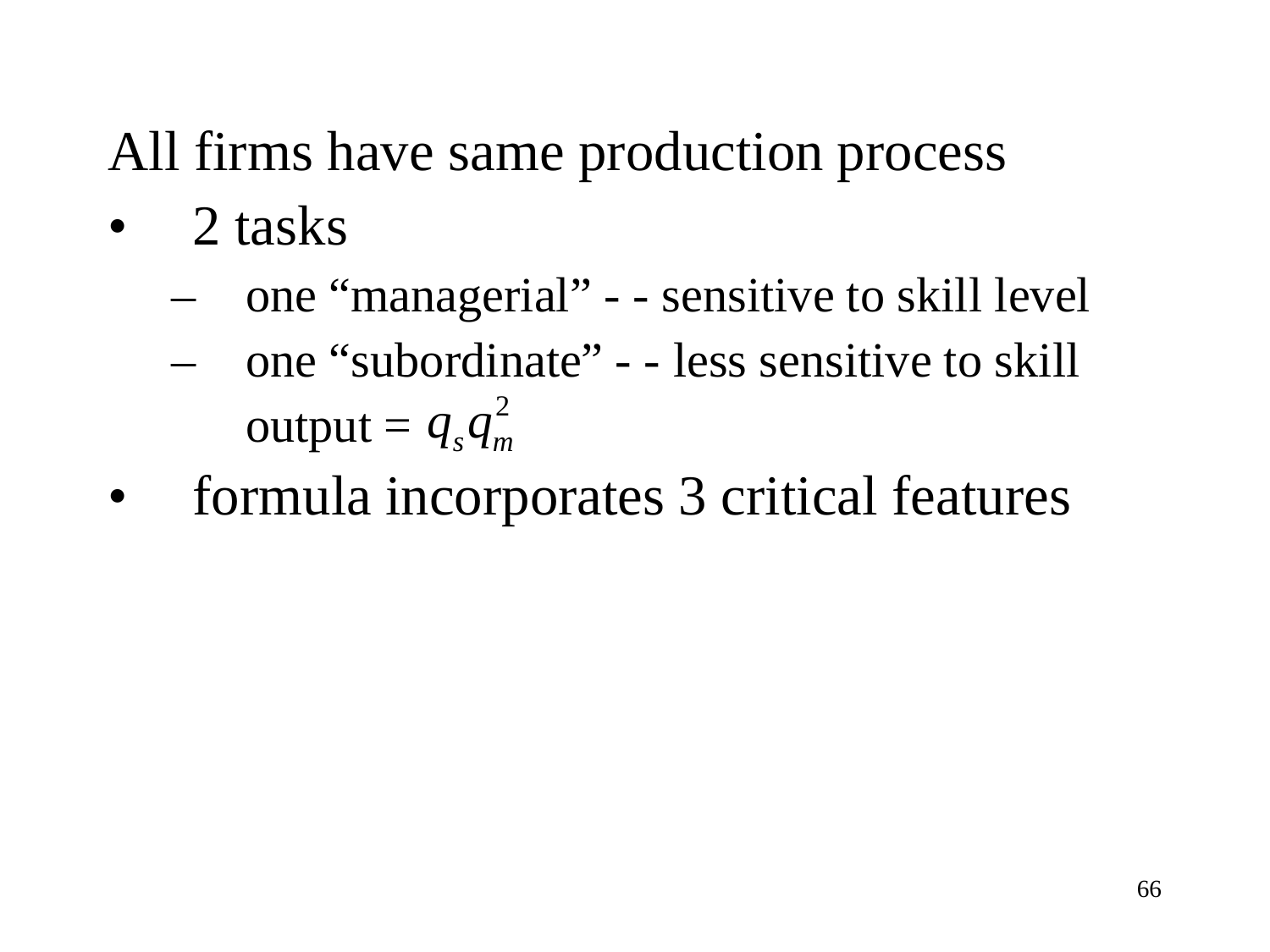- 2 tasks
	- one "managerial" - sensitive to skill level
	- one "subordinate" - less sensitive to skill output =  $q_s q_m^2$
- formula incorporates 3 critical features
	- (i) workers of different skills *imperfect substitutes*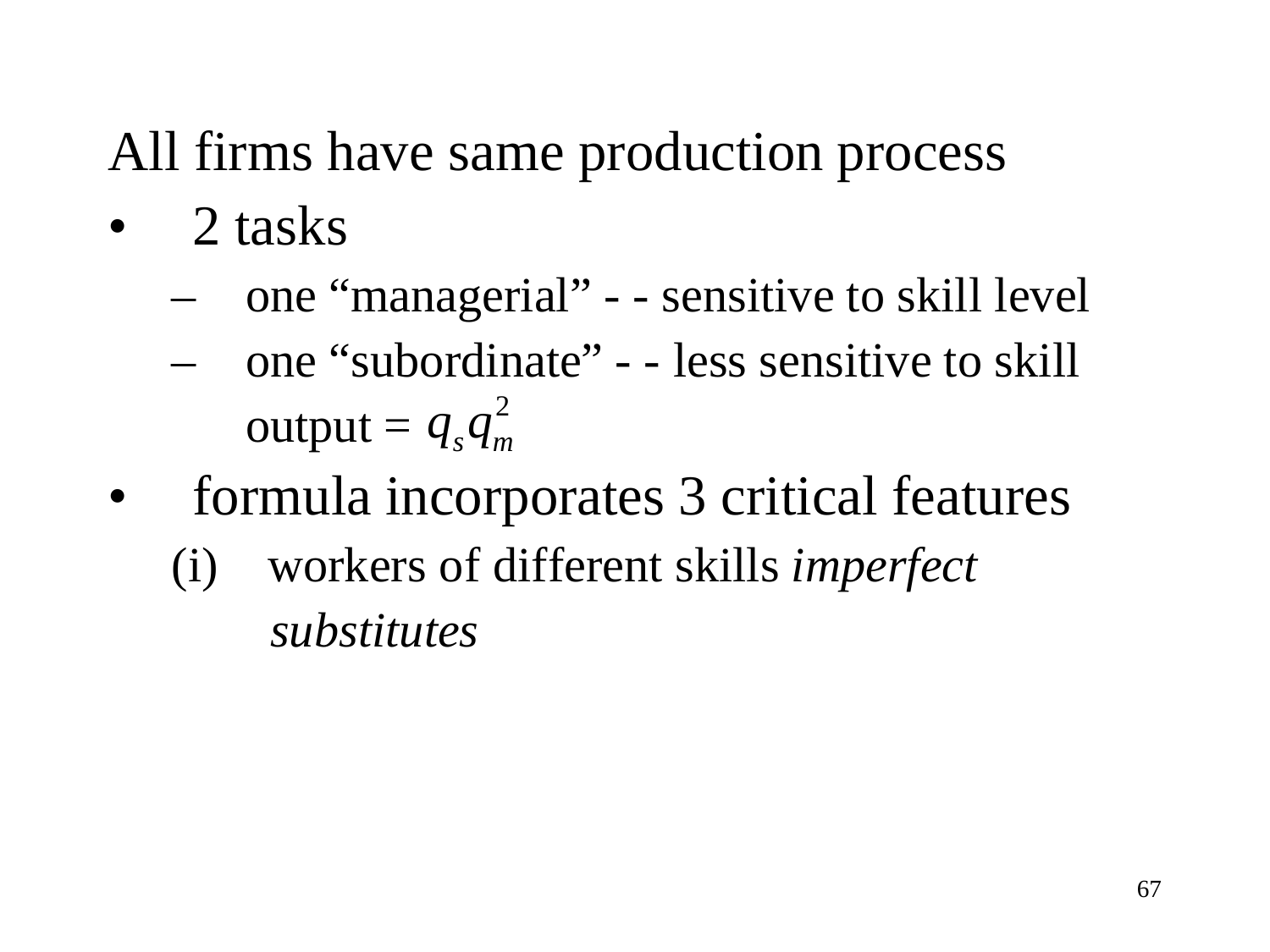- 2 tasks
	- one "managerial" - sensitive to skill level
	- one "subordinate" - less sensitive to skill output =  $q_s q_m^2$
- formula incorporates 3 critical features
	- (i) workers of different skills *imperfect substitutes*
	- (ii) different tasks within firm *complementary*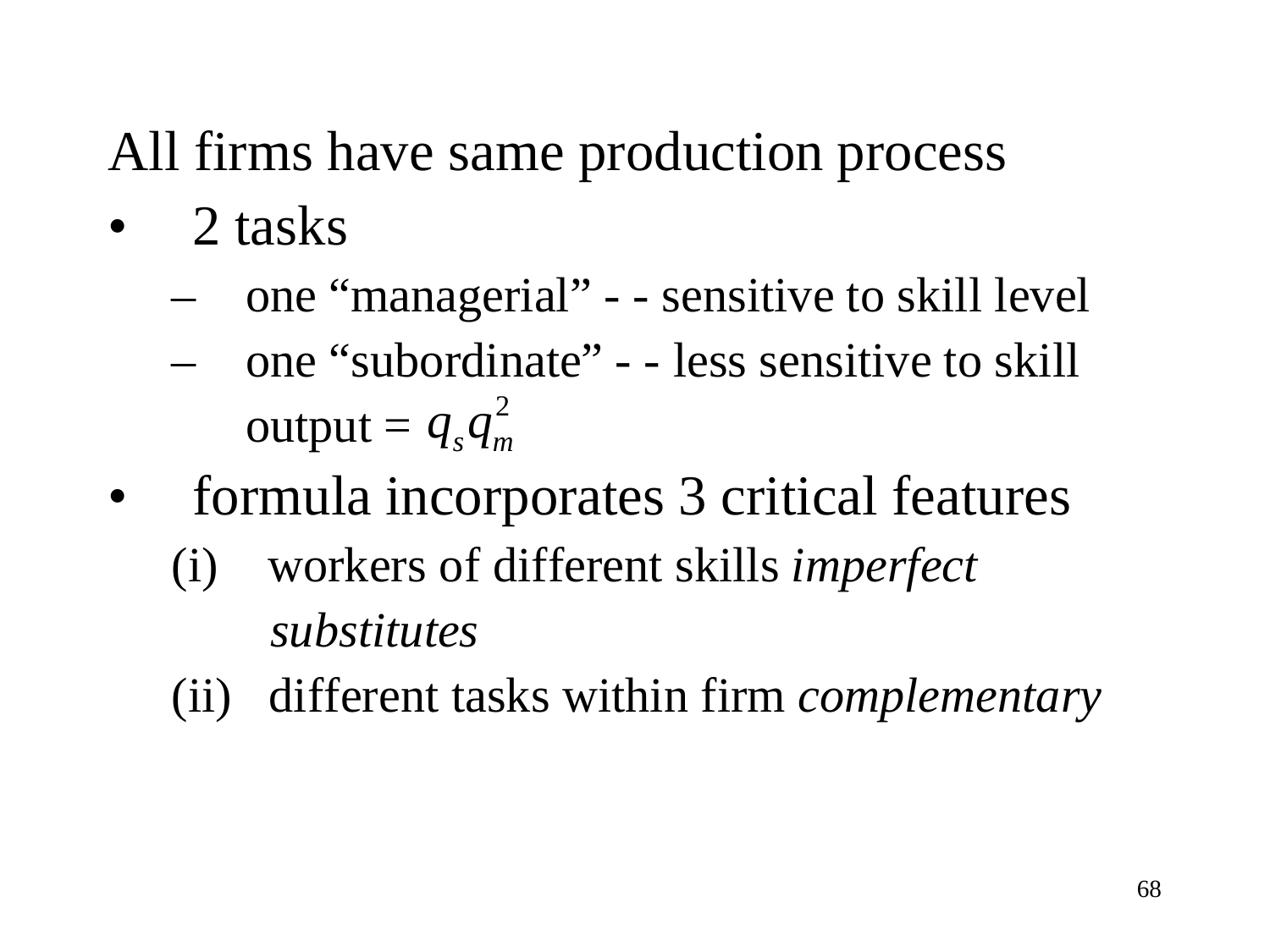- 2 tasks
	- one "managerial" - sensitive to skill level
	- one "subordinate" - less sensitive to skill output =  $q_s q_m^2$
- formula incorporates 3 critical features
	- (i) workers of different skills *imperfect substitutes*
	- (ii) different tasks within firm *complementary*
	- (iii) different tasks *differentially sensitive* to skill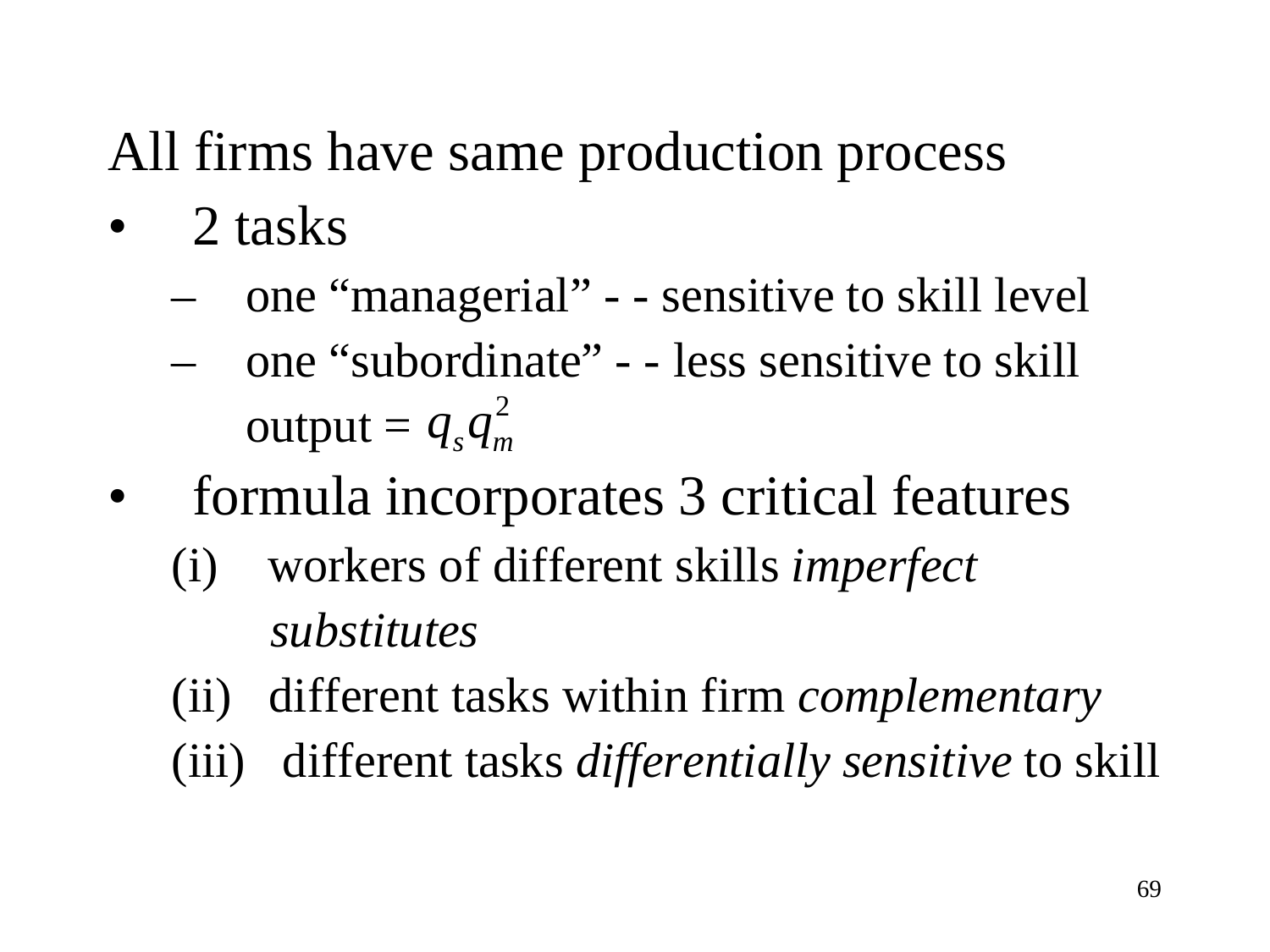### (i) workers of different skills imperfect substitutes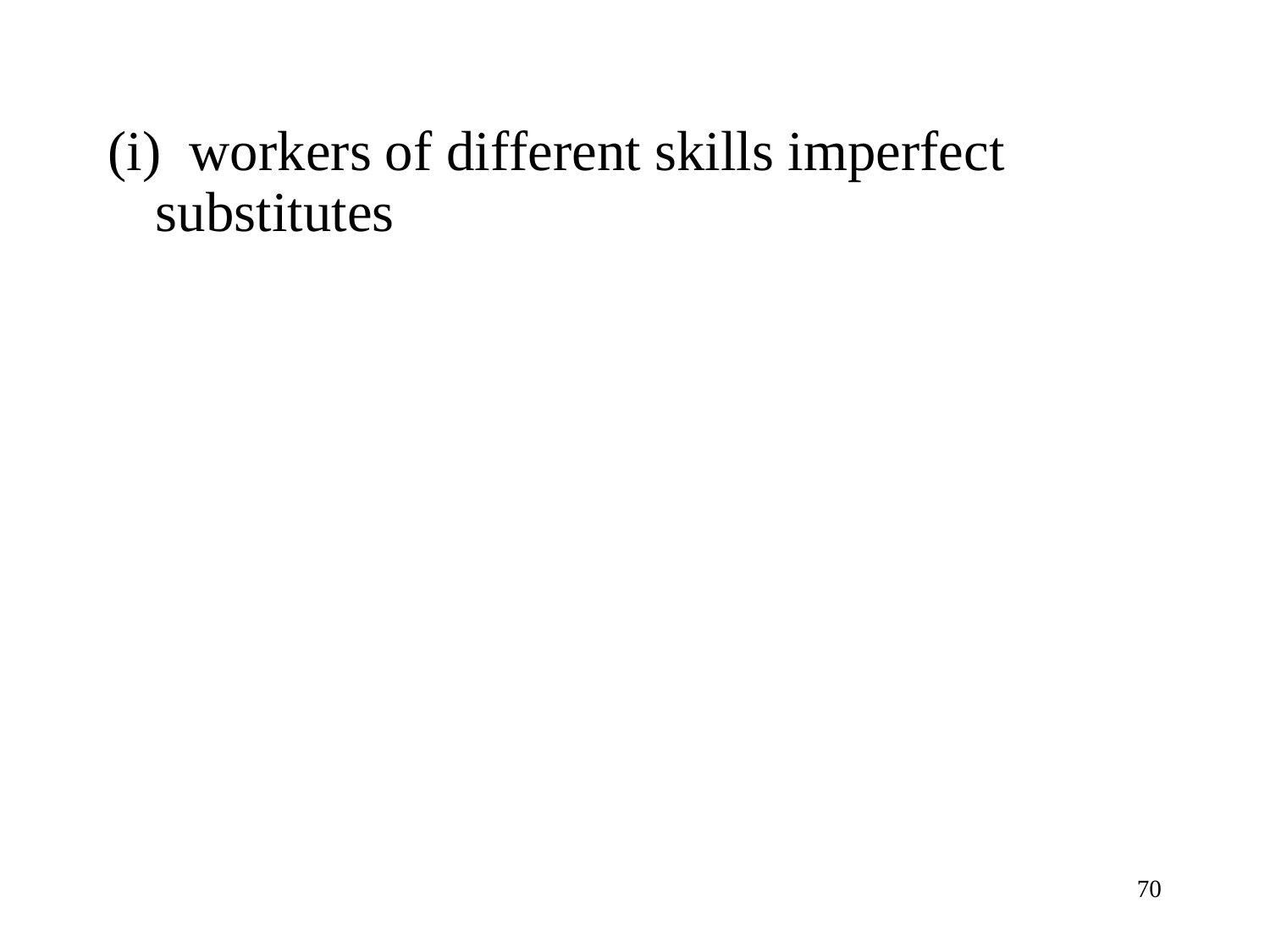- (i) workers of different skills imperfect substitutes
- if perfect substitutability, *q*-worker (worker of skill *q*) can be replaced by 2  $\frac{q}{2}$ -workers 2 *q*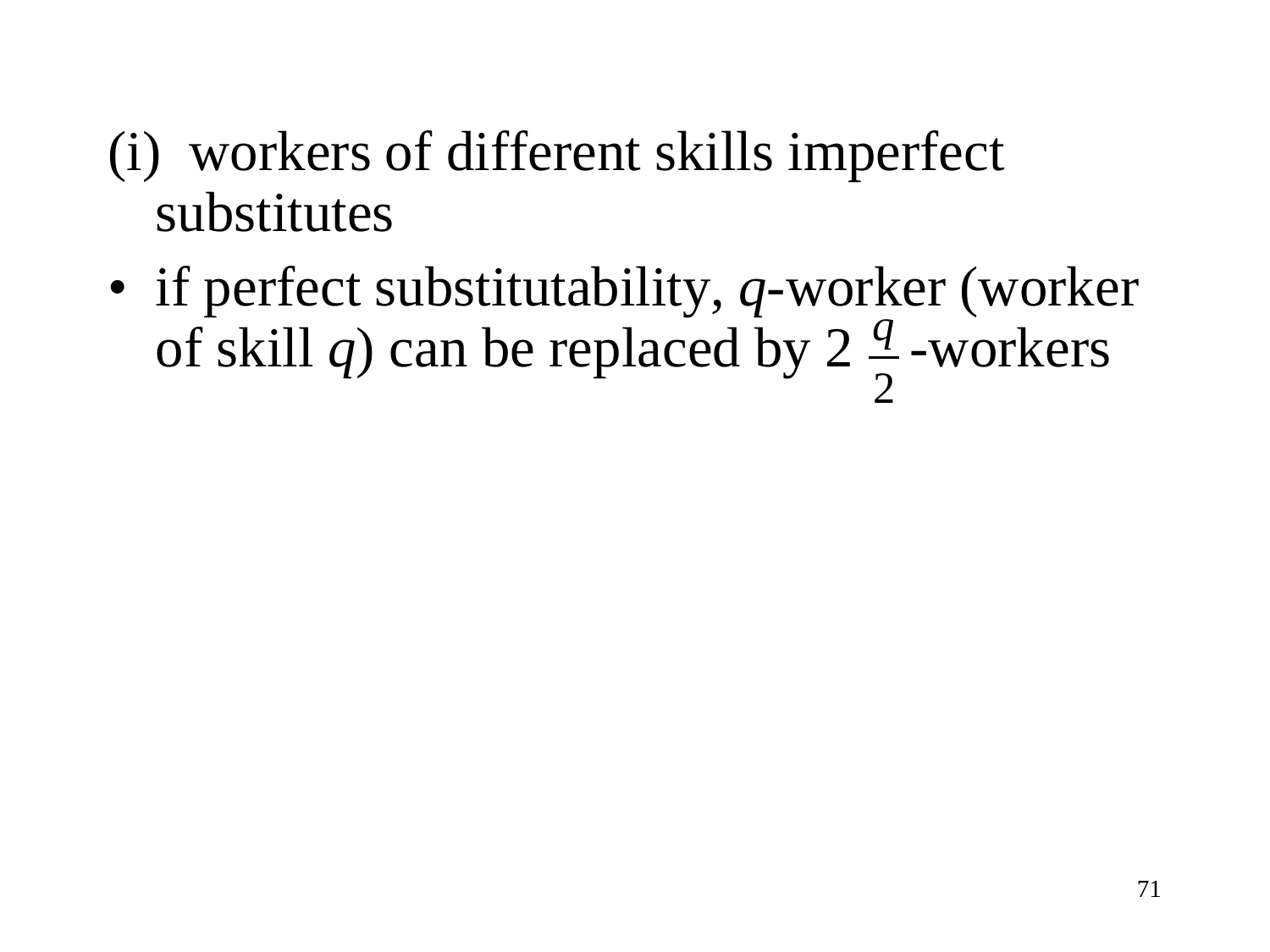- (i) workers of different skills imperfect substitutes
- if perfect substitutability, *q*-worker (worker of skill *q*) can be replaced by 2  $\frac{q}{2}$ -workers *q*
- so, no prediction about skill levels in firm 2
	- - no segregation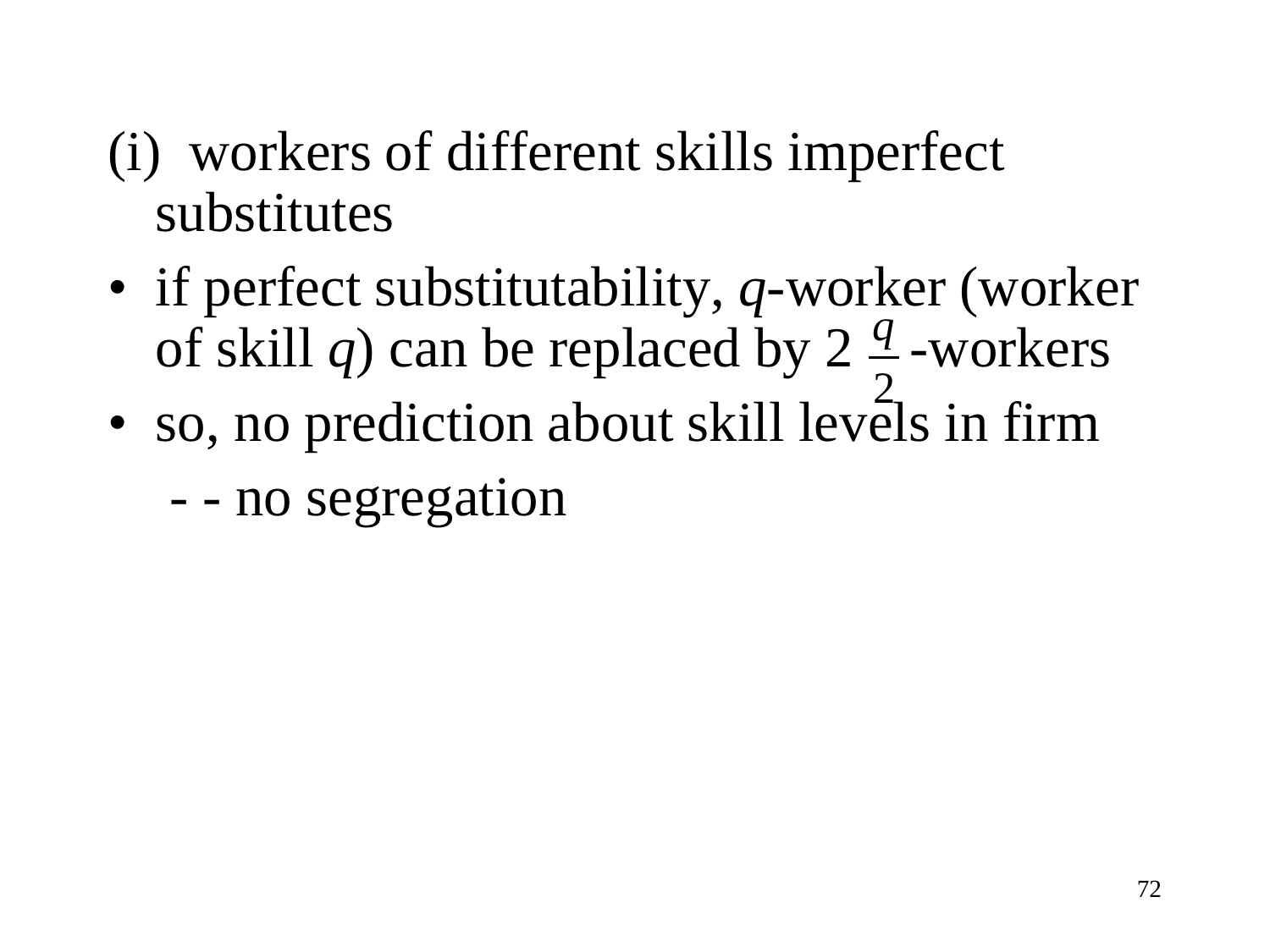- (i) workers of different skills imperfect substitutes
- if perfect substitutability, *q*-worker (worker of skill *q*) can be replaced by 2  $\frac{q}{2}$ -workers *q*
- so, no prediction about skill levels in firm 2
	- - no segregation
- *q*-worker always paid twice as much as  $\frac{q}{2}$ -worker 2 *q*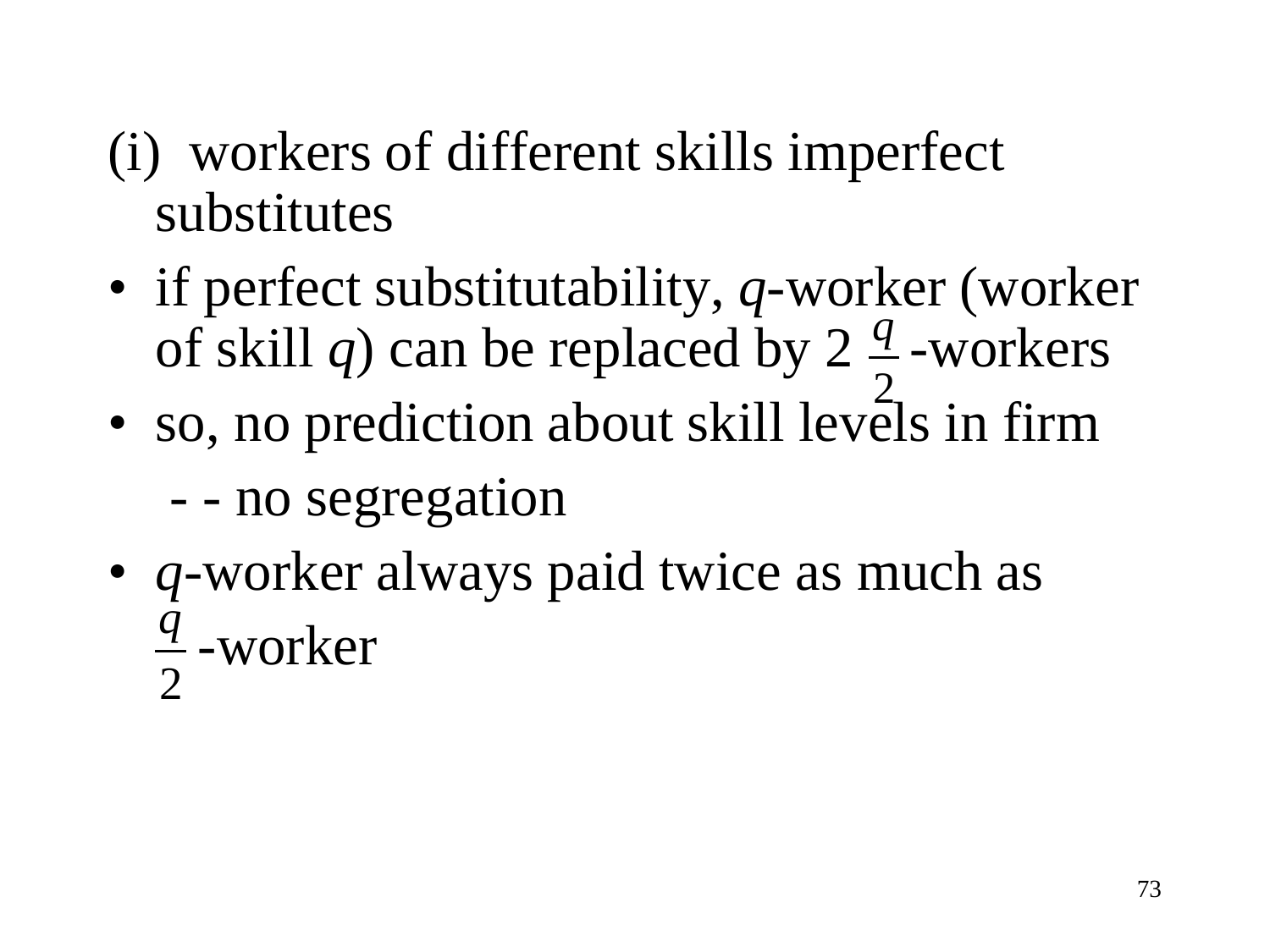- (i) workers of different skills imperfect substitutes
- if perfect substitutability, *q*-worker (worker of skill *q*) can be replaced by 2  $\frac{q}{2}$ -workers *q*
- so, no prediction about skill levels in firm 2

- - no segregation

- *q*-worker always paid twice as much as  $\frac{q}{2}$ -worker *q*
	- so inequality between *q*-worker and 2

 $\frac{q}{2}$ -worker can't increase 2 *q*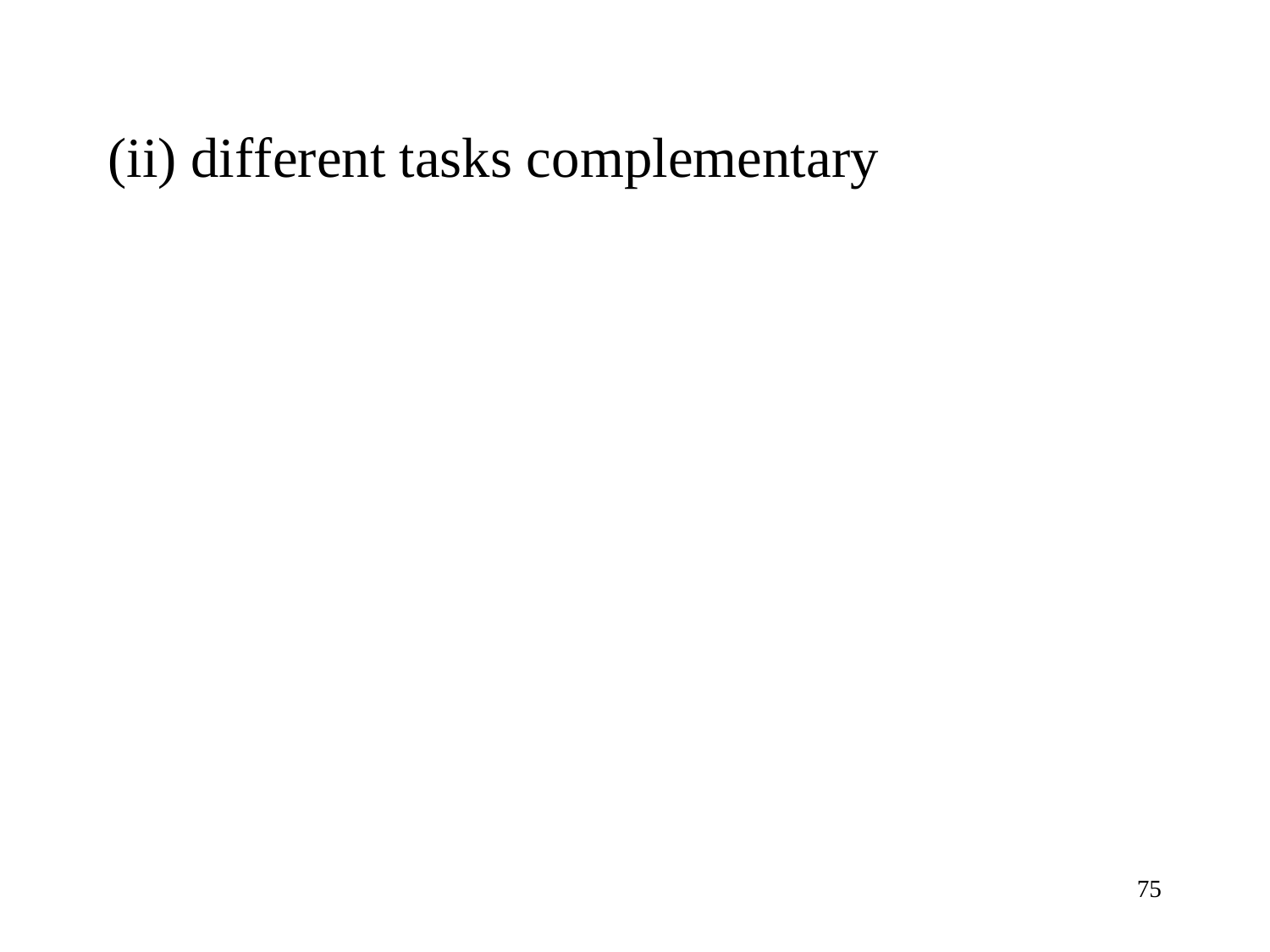• if instead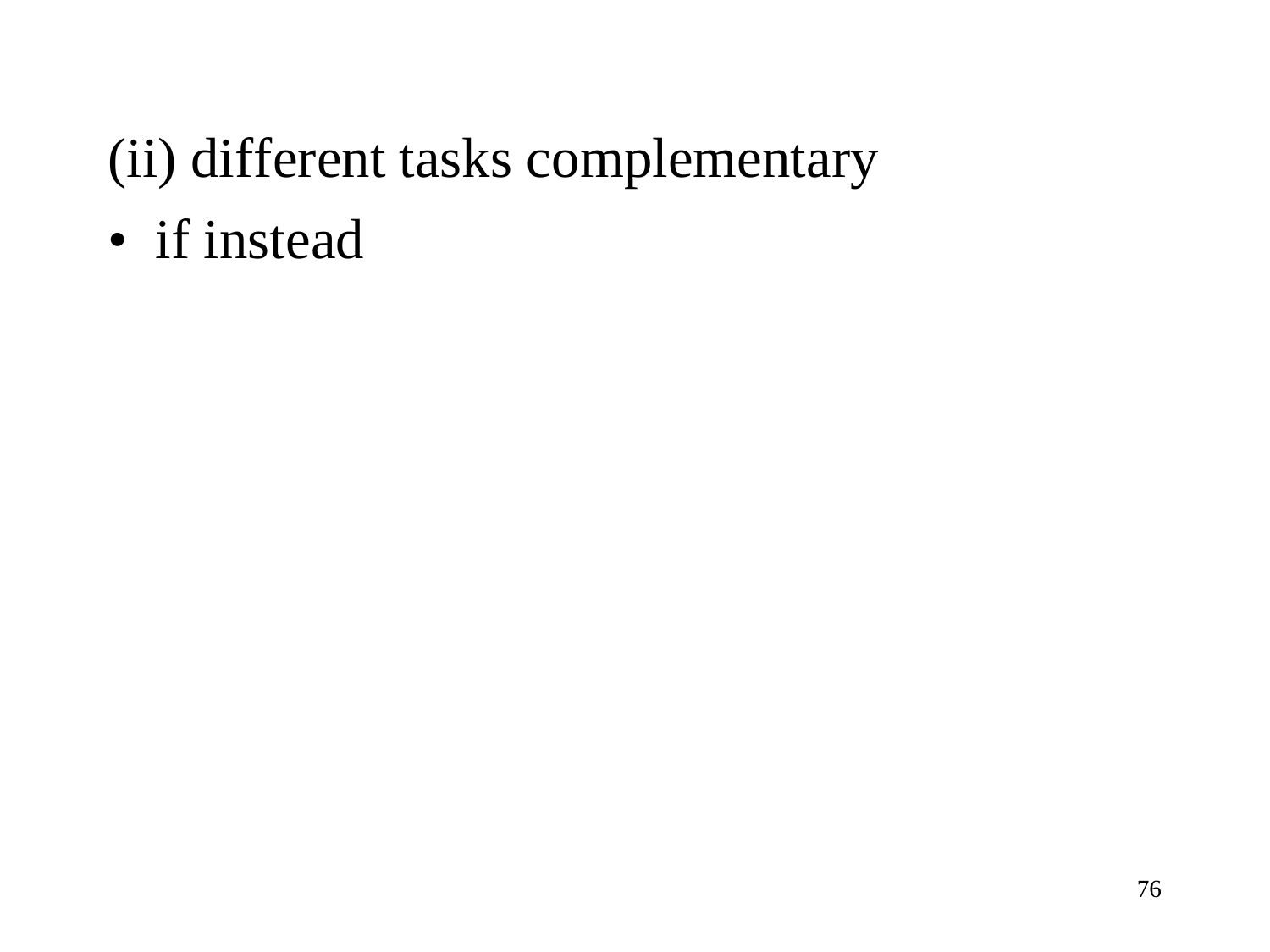• if instead

$$
output = f(q_s) + g(q_m)
$$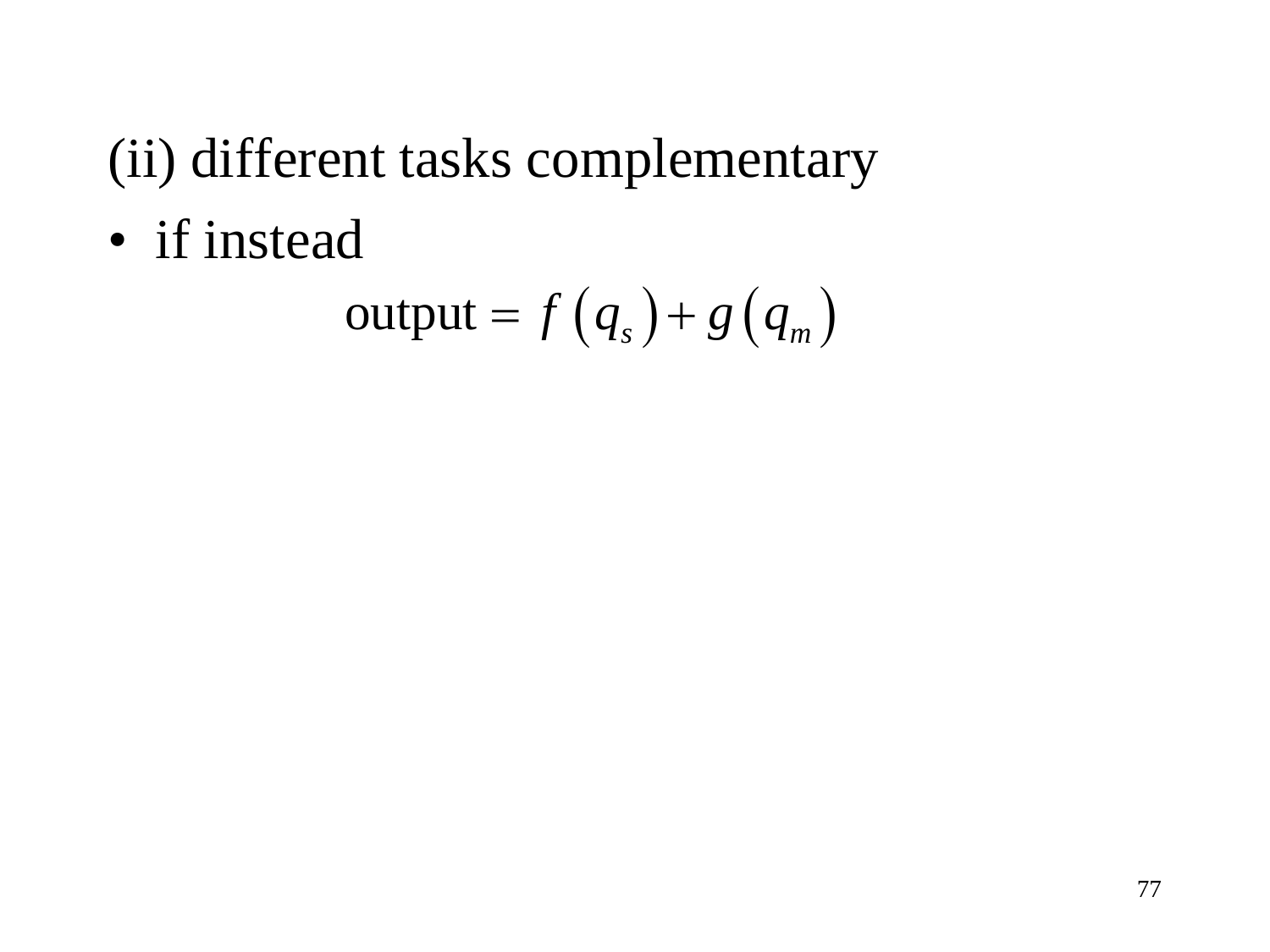• if instead

$$
output = f(q_s) + g(q_m)
$$

optimal choice of  $q_s$  *independent* of that of  $q_m$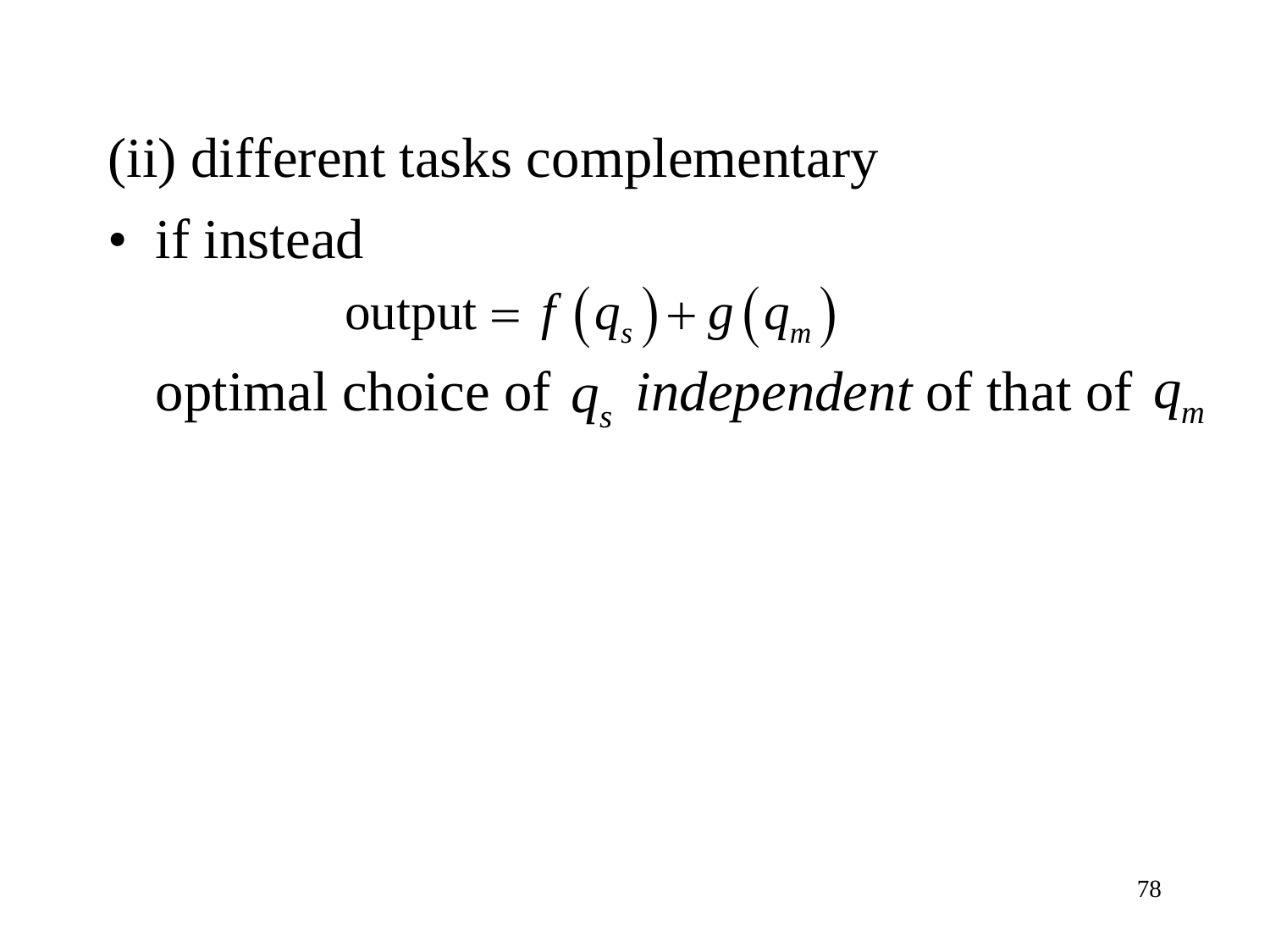• if instead

$$
output = f(q_s) + g(q_m)
$$

optimal choice of  $q_s$  *independent* of that of  $q_m$ 

• so again no prediction about *combination* of skill levels in firm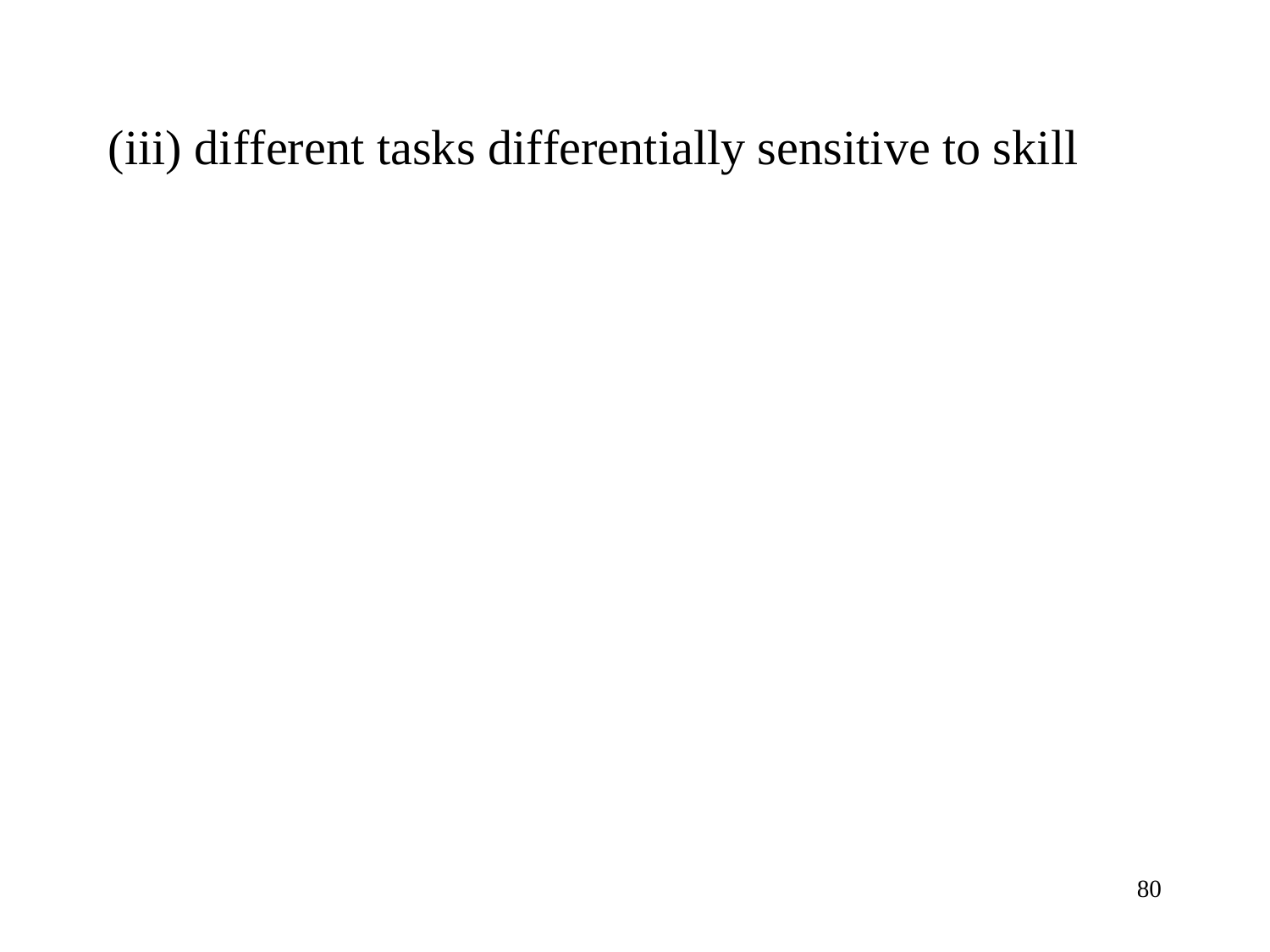• if instead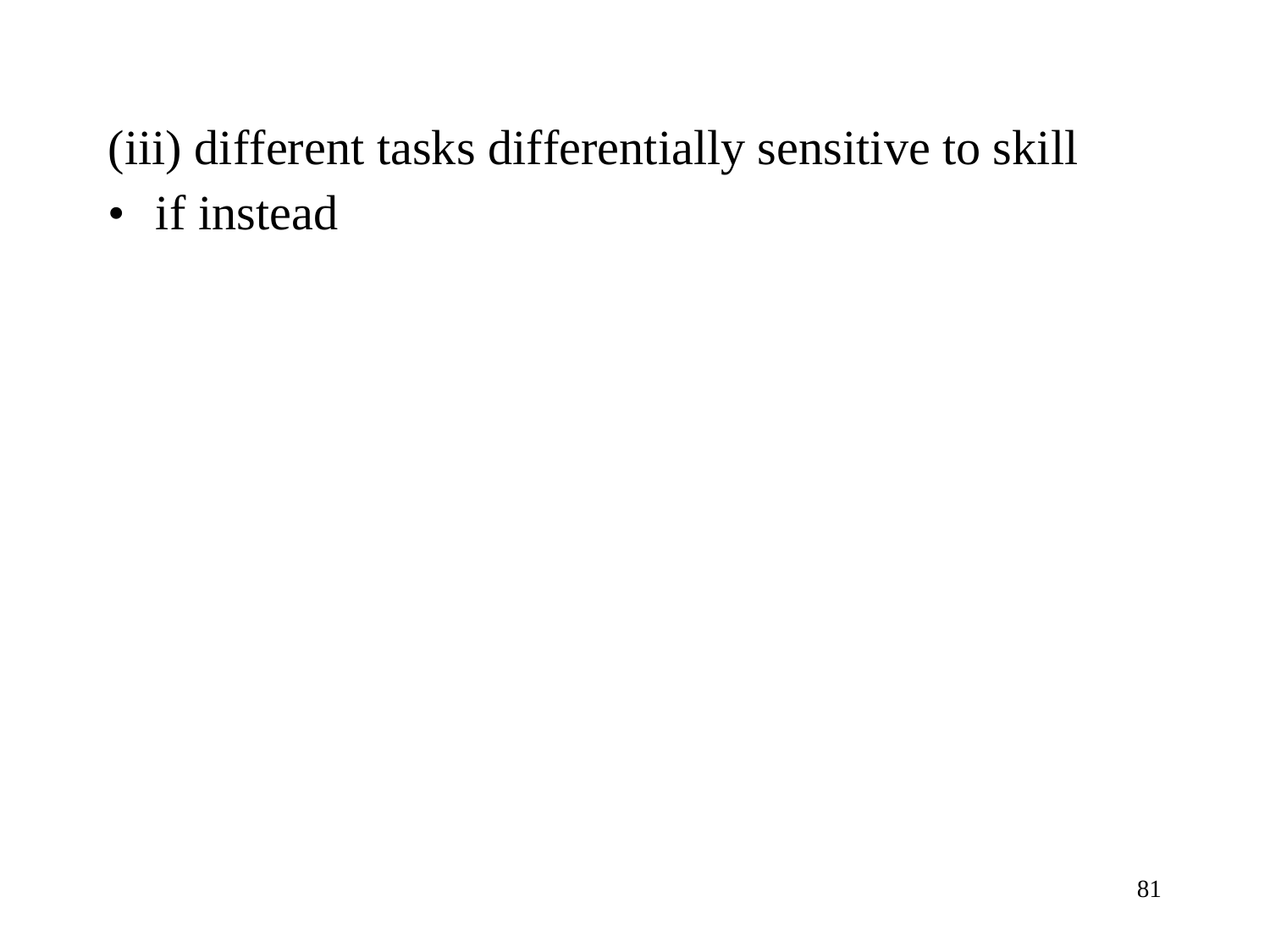• if instead

 $output = q_s q_m$ ,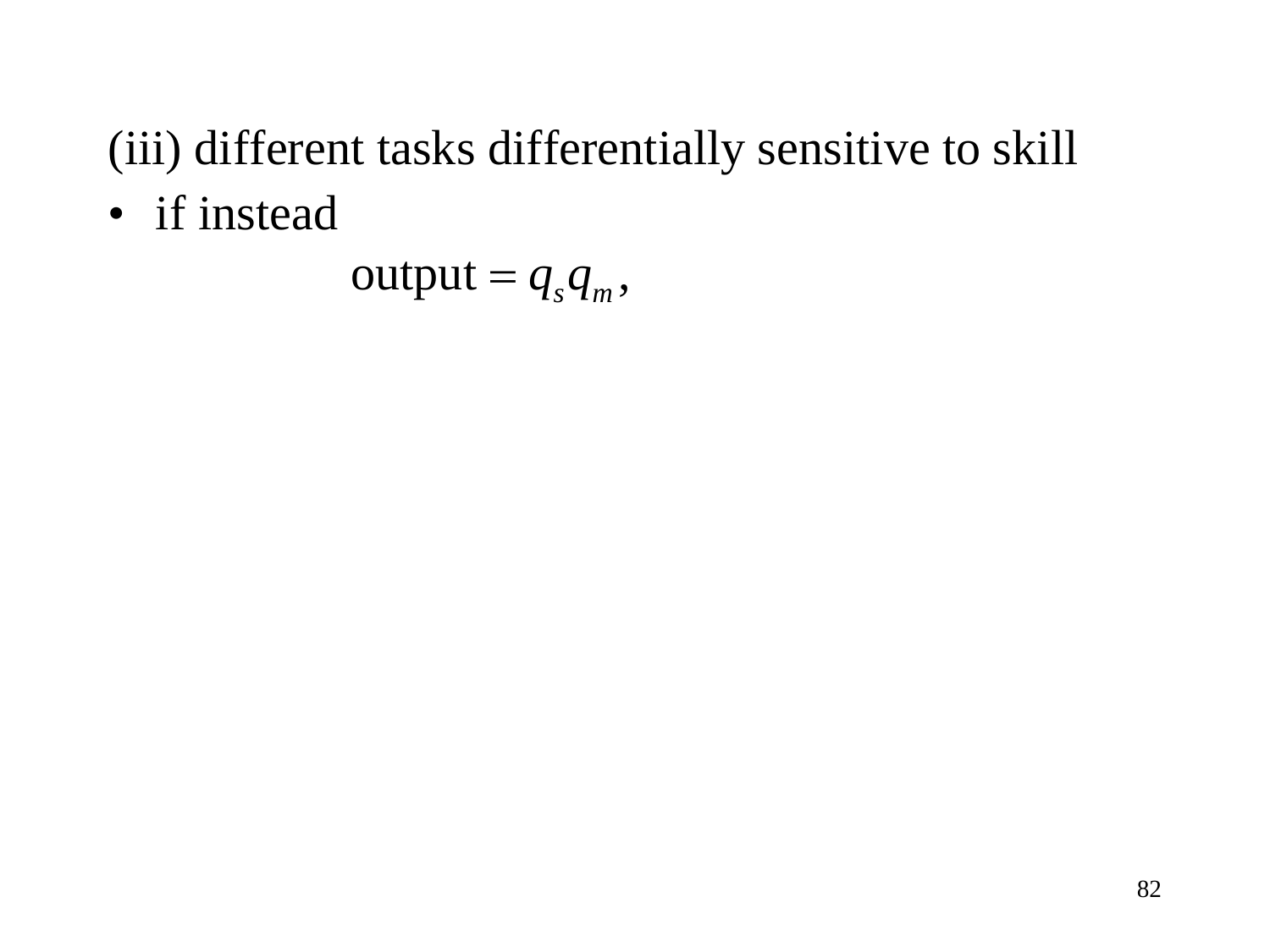• if instead

get *complete* segregation of skill:  $q_s = q_m$  $output = q_s q_m$ ,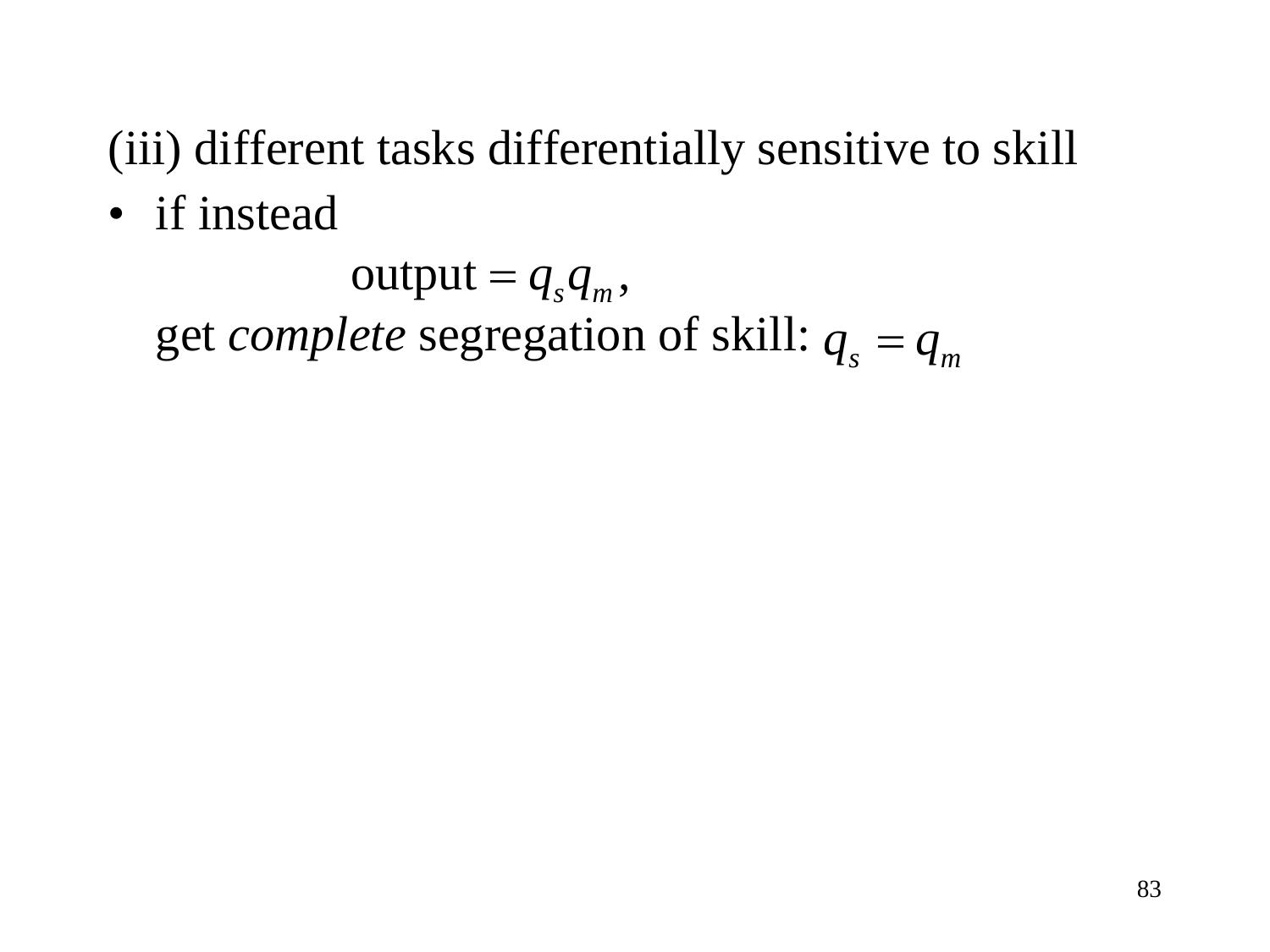• if instead

get *complete* segregation of skill:  $q_s = q_m$ – fully assortative matching  $output = q_s q_m$ ,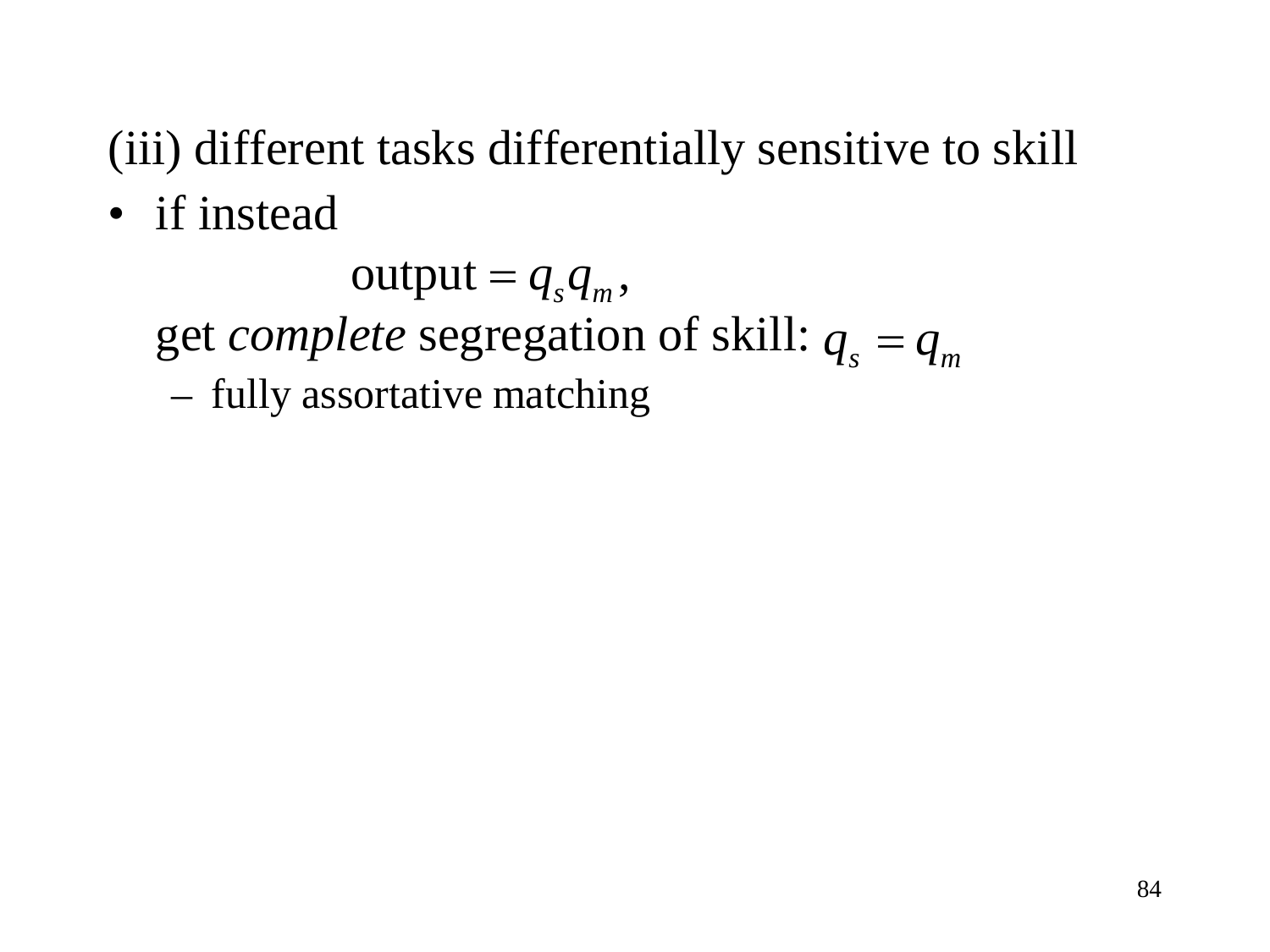• if instead

get *complete* segregation of skill:  $q_s = q_m$ – fully assortative matching  $output = q_s q_m$ ,

• differential sensitivity

 $\text{output} = q_s q_m^2$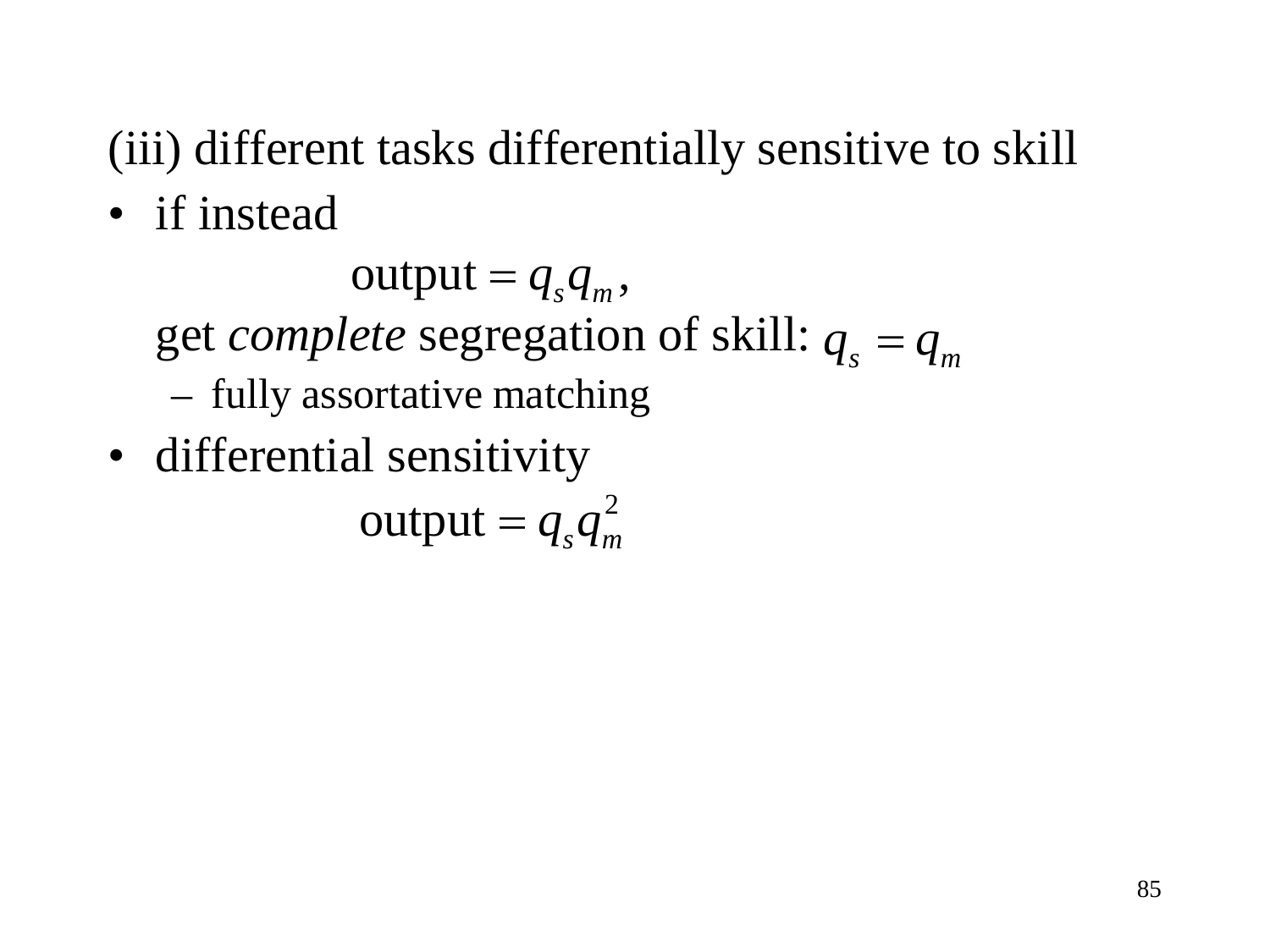• if instead

get *complete* segregation of skill:  $q_s = q_m$ – fully assortative matching  $output = q_s q_m$ ,

• differential sensitivity

 $\text{output} = q_s q_m^2$ 

– still have some assortative matching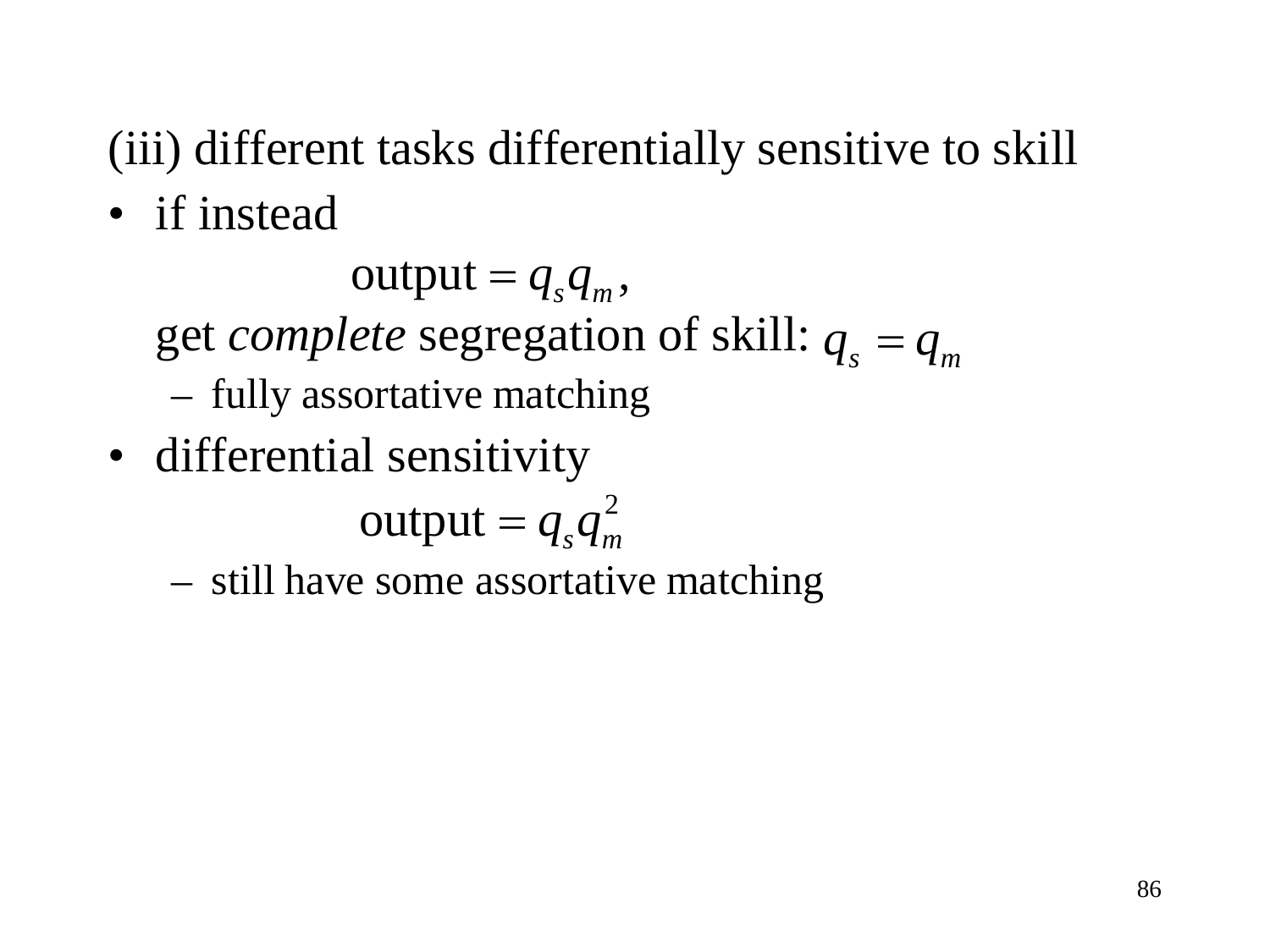• if instead

 $output = q_s q_m$ ,

get *complete* segregation of skill:  $q_s = q_m$ 

- fully assortative matching
- differential sensitivity

 $\text{output} = q_s q_m^2$ 

- still have some assortative matching
- also have *second* force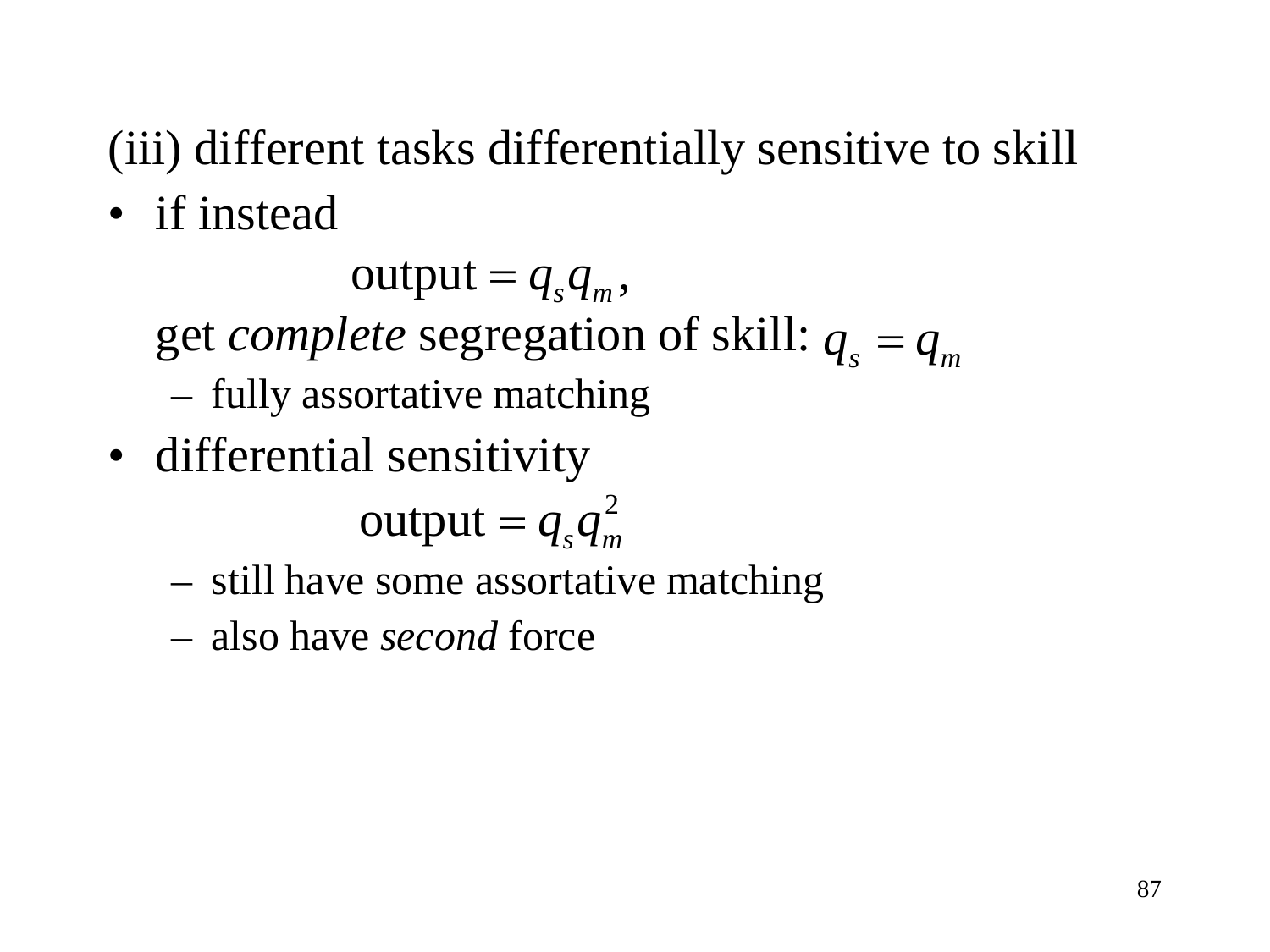• if instead

 $output = q_s q_m$ ,

get *complete* segregation of skill:  $q_s = q_m$ 

- fully assortative matching
- differential sensitivity

 $\text{output} = q_s q_m^2$ 

- still have some assortative matching
- also have *second* force

implies  $q_{\rm m} > q_{\rm s}$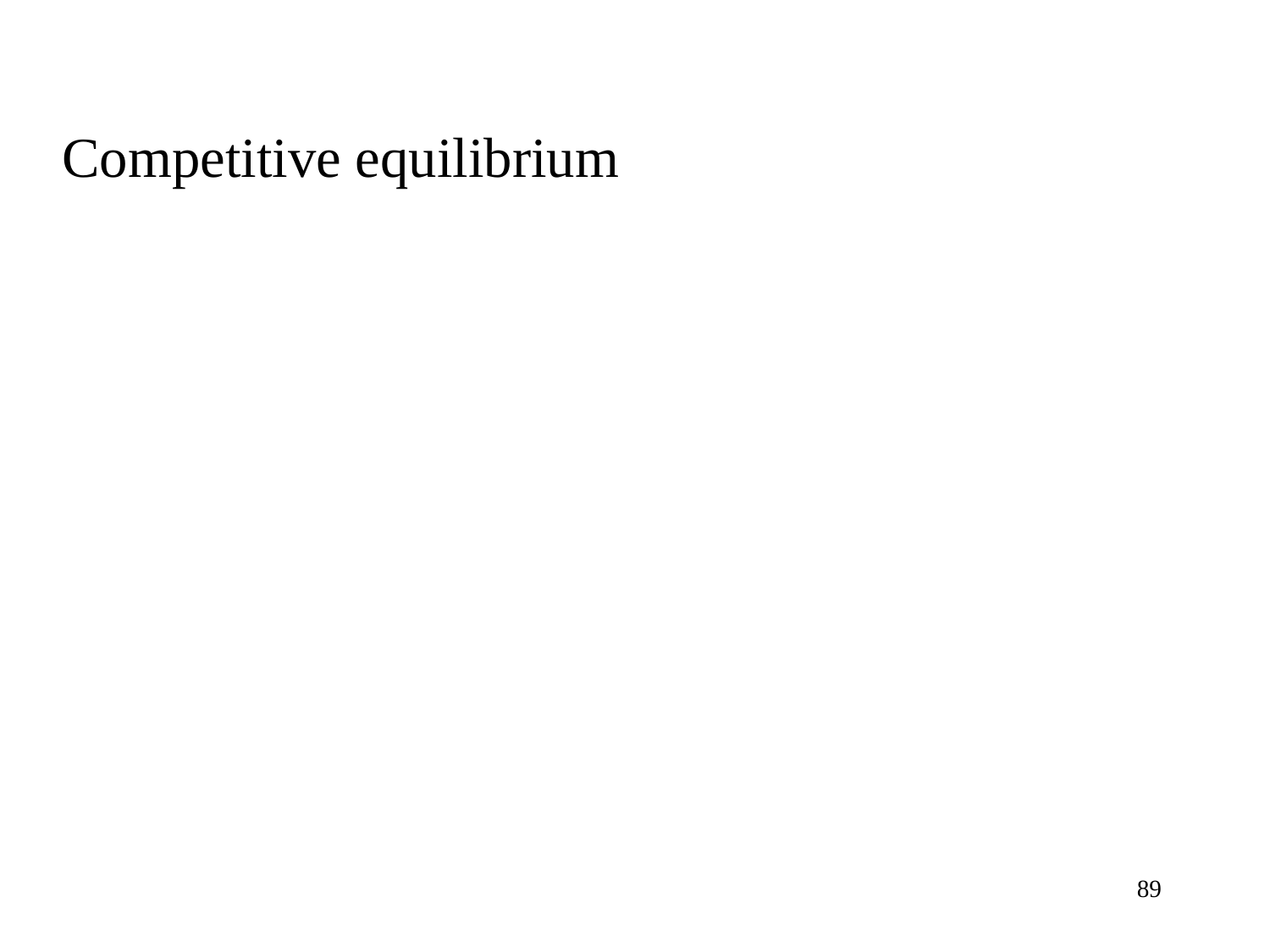• wage schedule  $w^*(q)$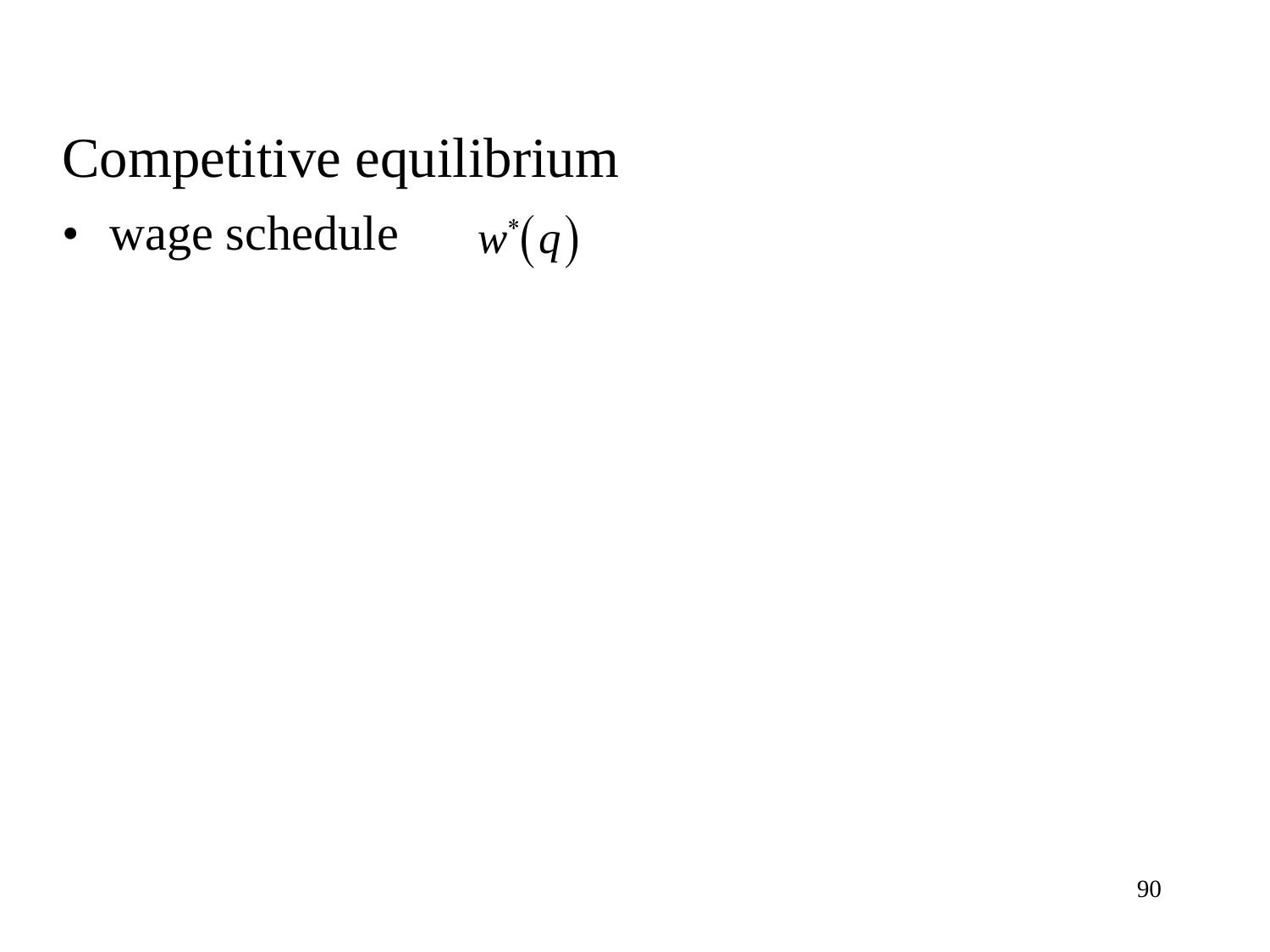- wage schedule  $w^*(q)$
- matching rule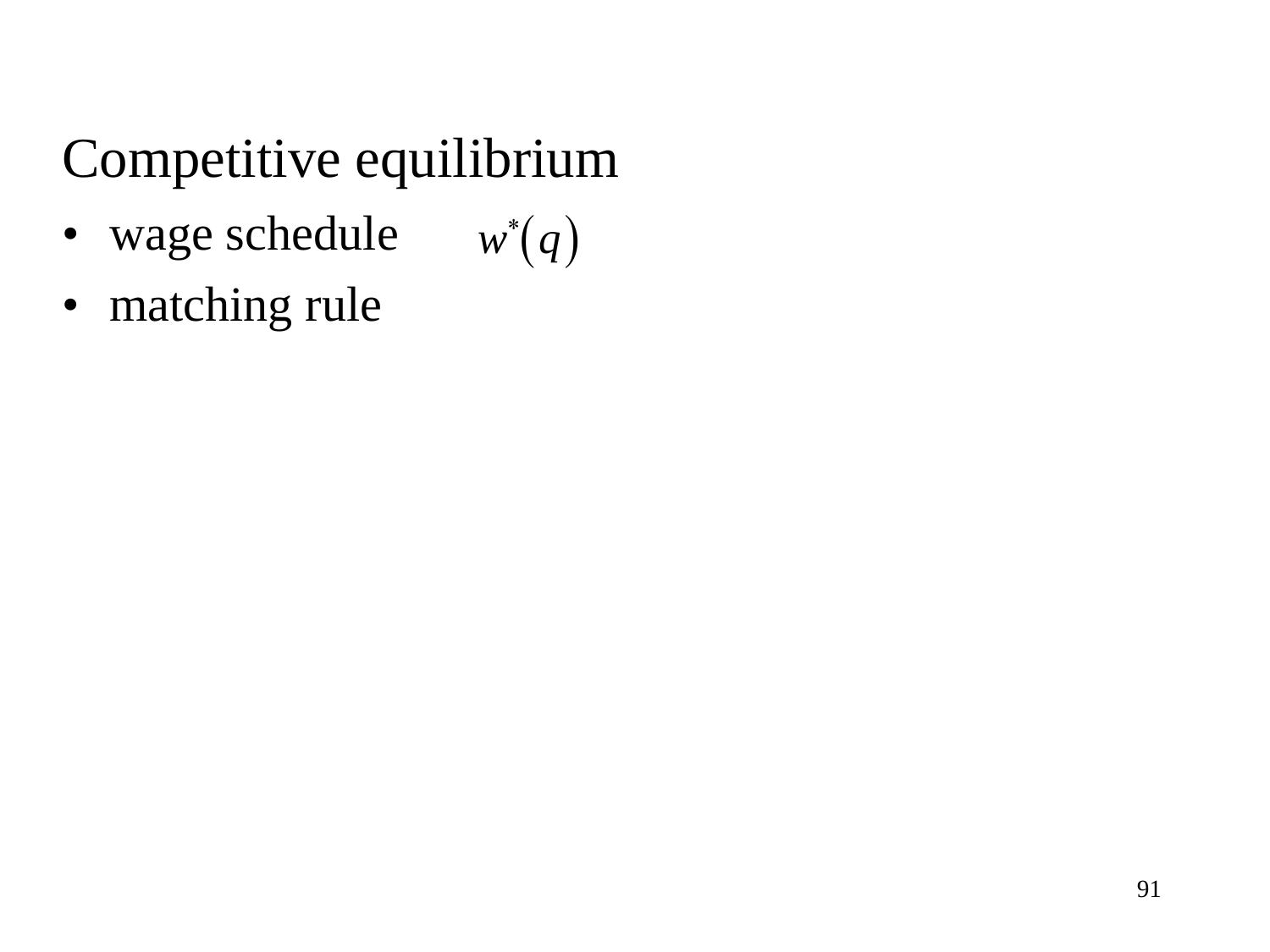- wage schedule  $w^*(q)$
- matching rule

 $\pi$  (q,q') = equilibrium fraction of matches with  $q_s = q, q_m = q'$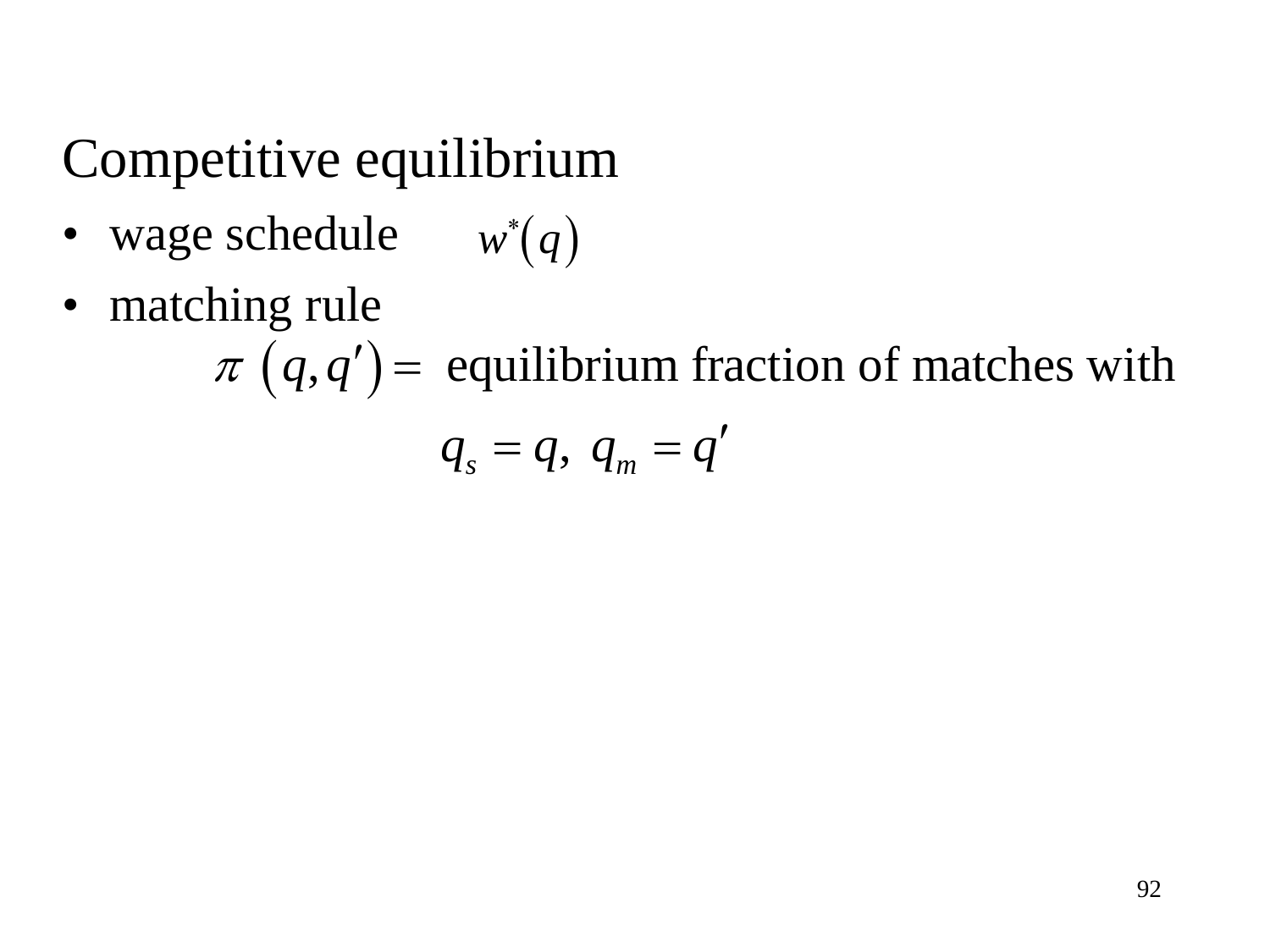- wage schedule  $w^*(q)$
- matching rule

 $(\cdot, \cdot)$  = arg max  $\sum_{\pi} \pi(q, q') q(q')$ 2  $\cdot$ )  $\frac{1}{q}$  $\mathbf{r}(\cdot) = \arg \max_{\mathbf{z}} \sum_{i} \pi(q, q') q(q')^2$  (output maximized) *q q*  $q,q^{\prime})q(q)$ π  $\pi$  ( $\cdot \cdot$ ) = arg max  $\gamma$   $\pi$ ∗  $\cdot$ ,  $\cdot$ )  $\overline{q,q'}$  $\cdot, \cdot$ ) = arg max  $\sum \pi(q, q')q(q')$  $\pi$  (q,q') = equilibrium fraction of matches with  $q_s = q, q_m$  $q_s = q, q_m = q'$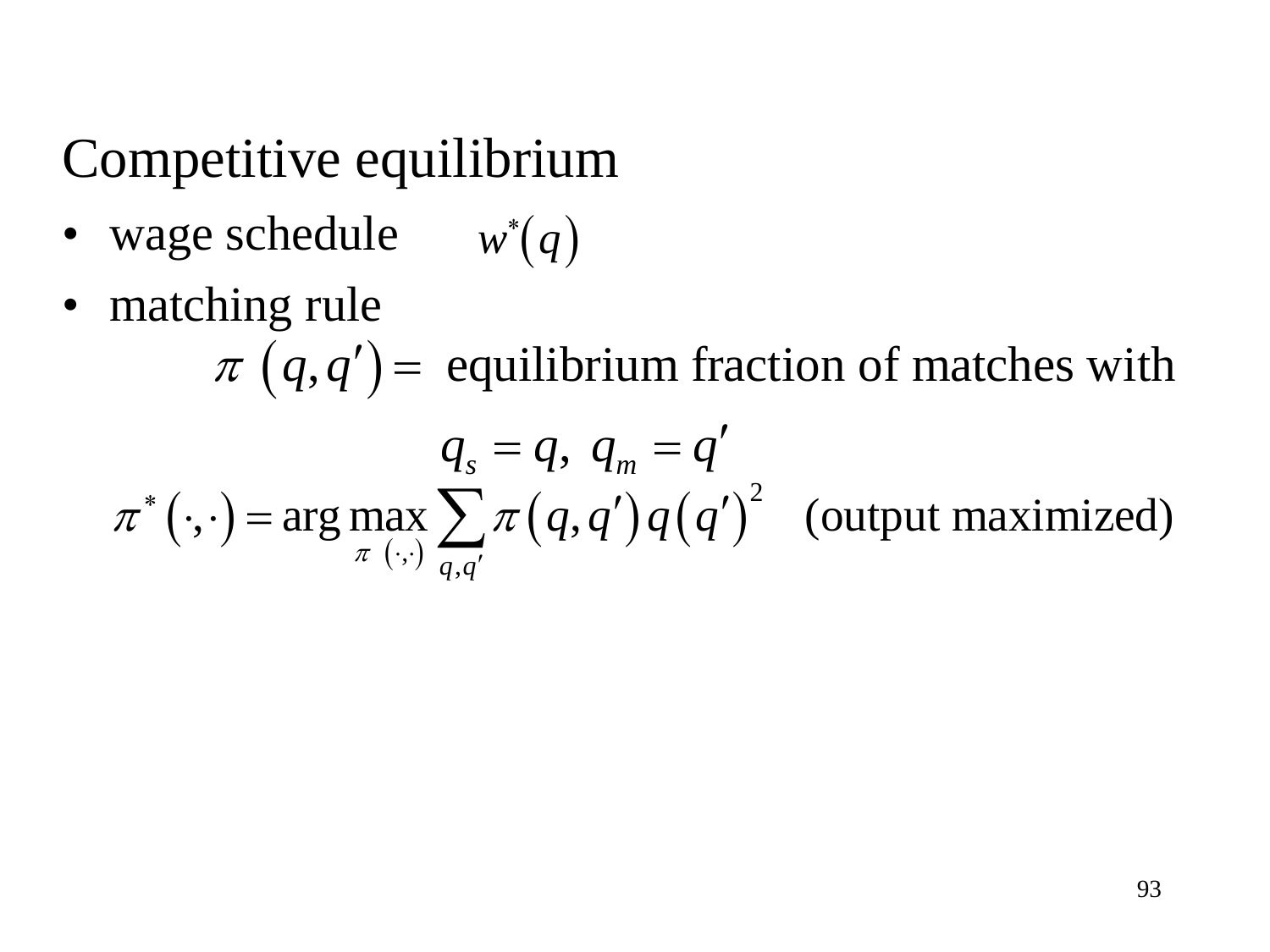- wage schedule  $w^*(q)$
- matching rule

 $(\cdot, \cdot)$  = arg max  $\sum_{\pi} \pi(q, q') q(q')$ 2  $\cdot$ )  $\frac{1}{q}$  $\mathbf{r}(\cdot) = \arg \max_{\mathbf{z}} \sum_{i} \pi(q, q') q(q')^2$  (output maximized) *q q*  $q,q^{\prime})q(q)$ π  $\pi$  ( $\cdot \cdot$ ) = arg max  $\gamma$   $\pi$ ∗  $\cdot$ ,  $\cdot$ )  $\overline{q,q'}$  $\cdot, \cdot$ ) = arg max  $\sum \pi(q, q')q(q')$  $\pi$  (q,q') = equilibrium fraction of matches with  $q_s = q, q_m$  $q_s = q, q_m = q'$  $q(q')^{2} - w^{*}(q) - w^{*}(q') \leq 0$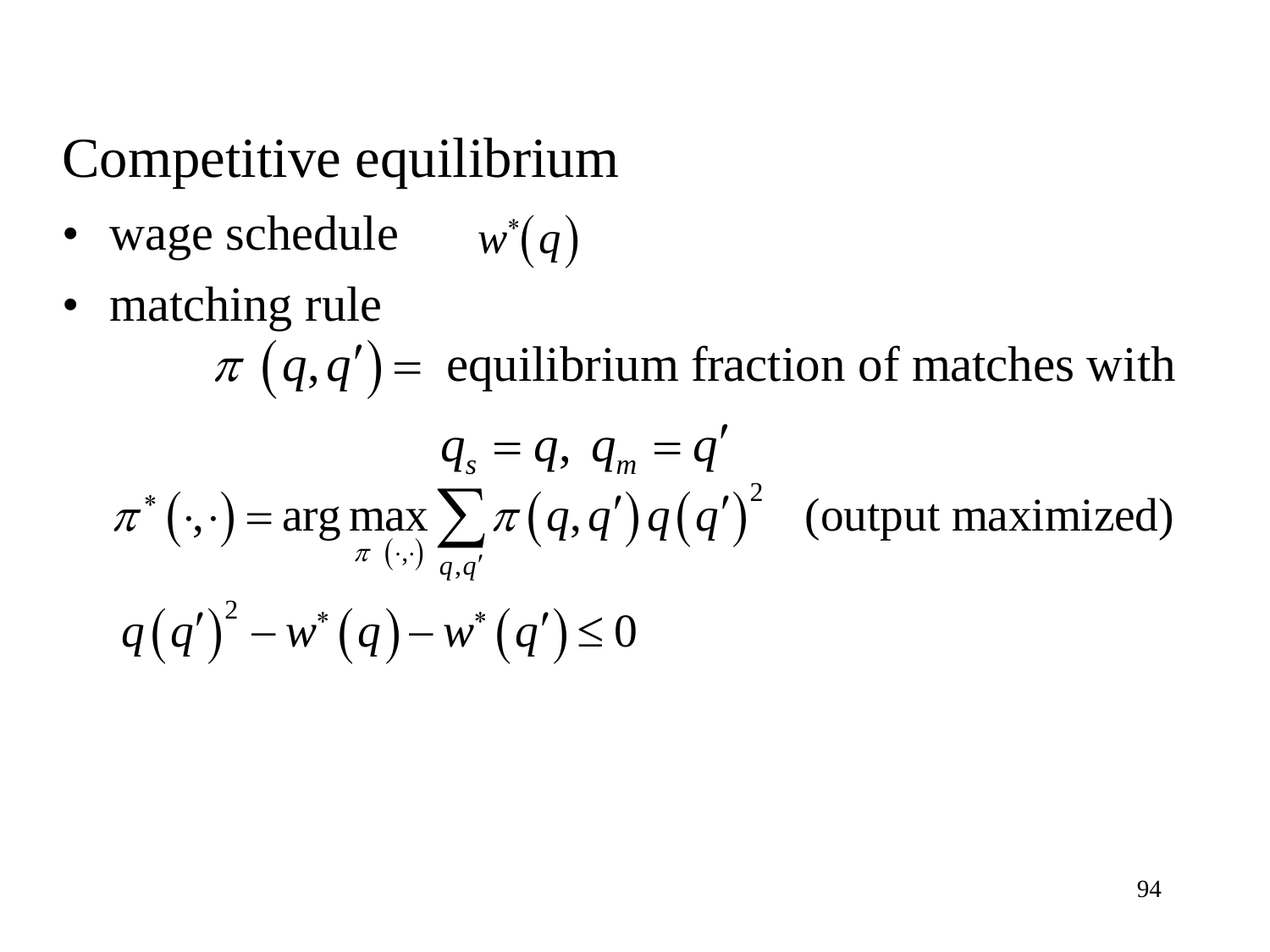- wage schedule  $w^*(q)$
- matching rule

 $(\cdot, \cdot)$  = arg max  $\sum_{\pi} \pi(q, q') q(q')$ 2  $\cdot$ )  $\frac{1}{q}$  $\mathbf{r}(\cdot) = \arg \max_{\mathbf{z}} \sum_{i} \pi(q, q') q(q')^2$  (output maximized) *q q*  $q,q^{\prime})q(q)$ π  $\pi$  ( $\cdot \cdot$ ) = arg max  $\gamma$   $\pi$ ∗  $\cdot$ ,  $\cdot$ )  $\overline{q,q'}$  $\cdot, \cdot$ ) = arg max  $\sum \pi(q, q')q(q')$  $\pi$  (q,q') = equilibrium fraction of matches with  $q_s = q, q_m = q'$  $q(q')^{2} - w^{*}(q) - w^{*}(q') \leq 0$ 

 $-$  equality if  $\pi^*(q, q') > 0$  (no profit in equilibrium)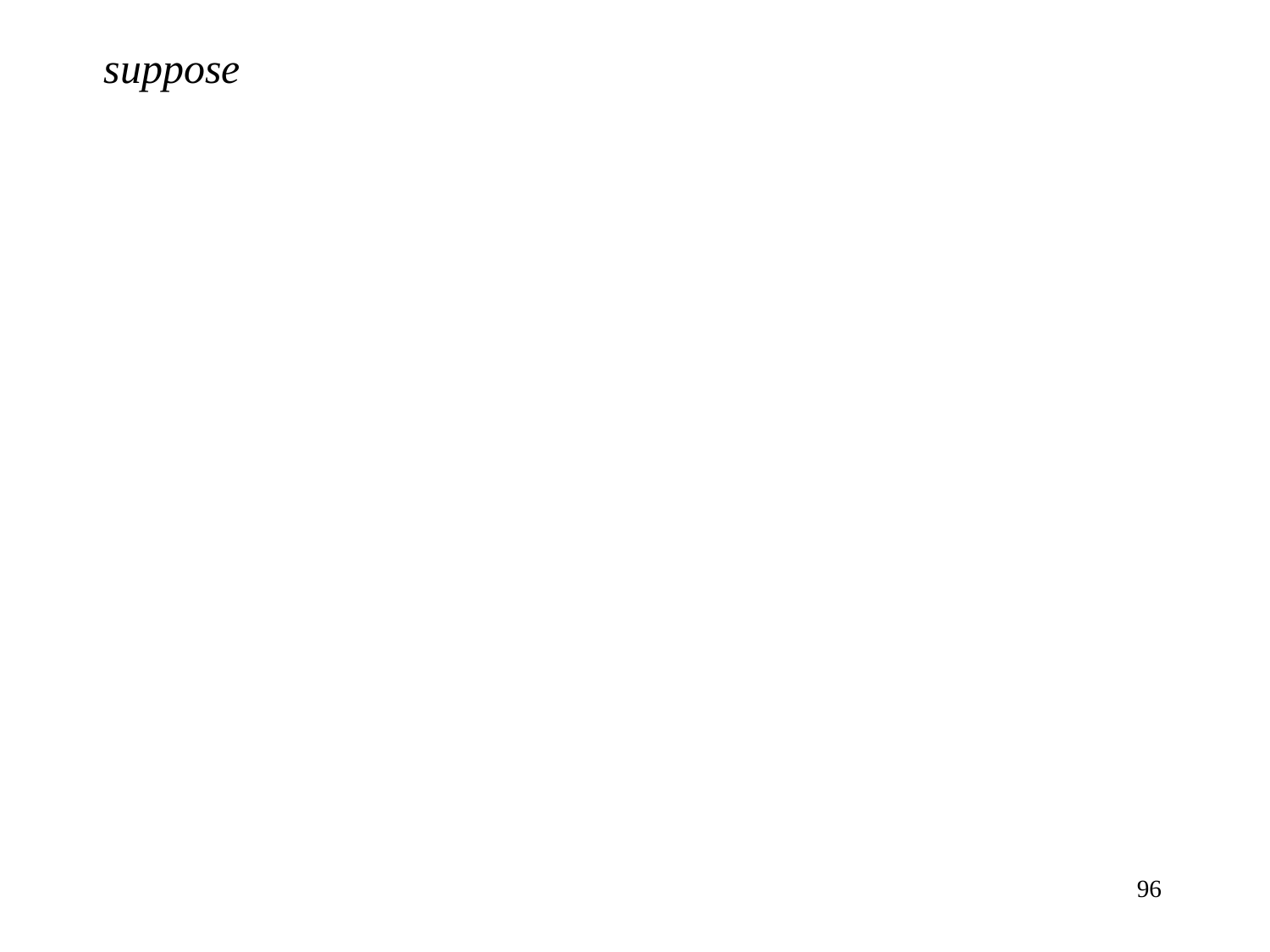$$
p(L) = p(M) = p(H) = \frac{1}{3}
$$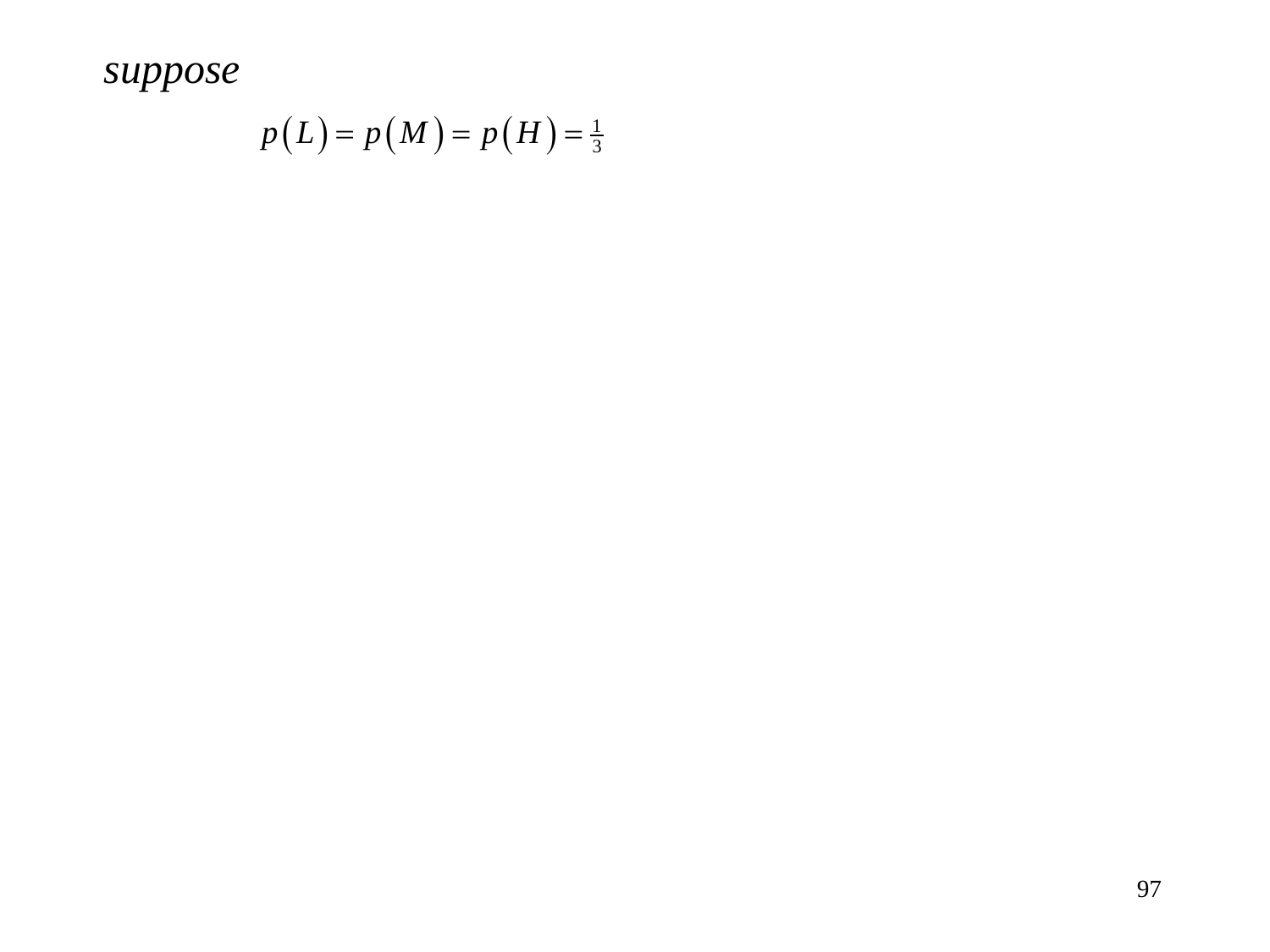$$
p(L) = p(M) = p(H) = \frac{1}{3}
$$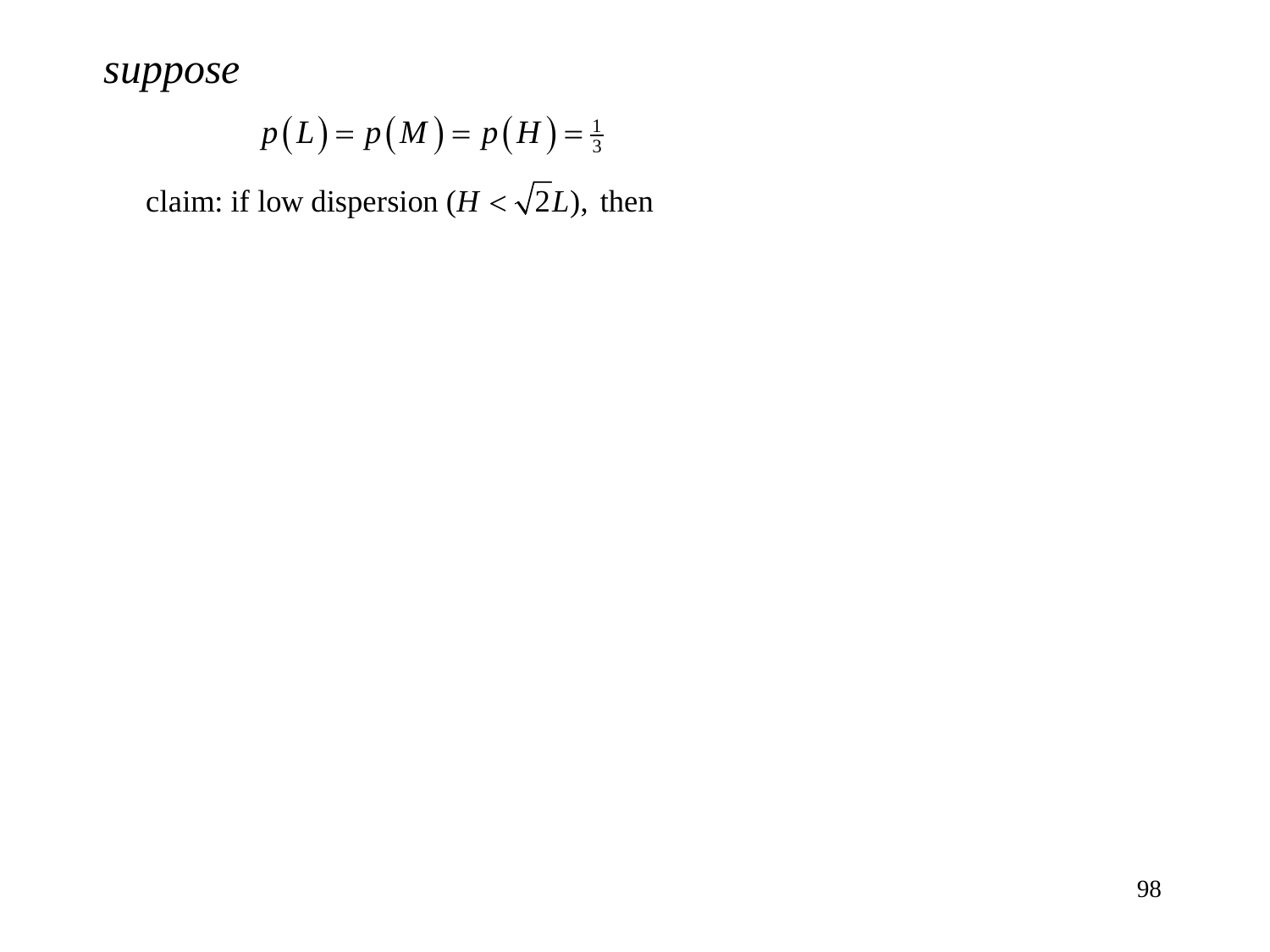$$
p(L) = p(M) = p(H) = \frac{1}{3}
$$

$$
\pi^* (L, M) = \pi^* (L, H) = \pi^* (M, H) = \frac{1}{3}
$$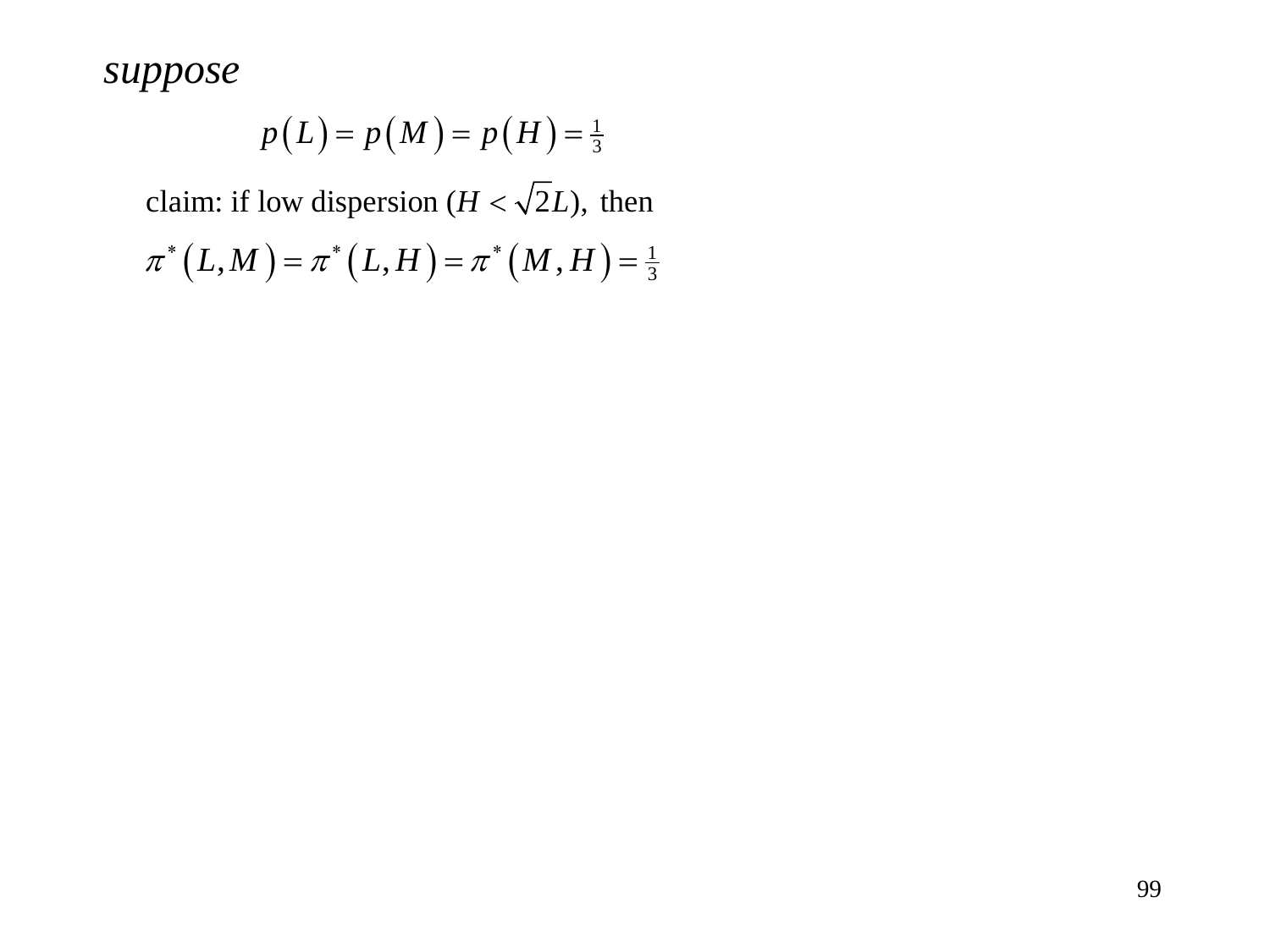$$
p(L) = p(M) = p(H) = \frac{1}{3}
$$

$$
\pi^*(L, M) = \pi^*(L, H) = \pi^*(M, H) = \frac{1}{3}
$$
  
• 3 > 2 $\sqrt{2}$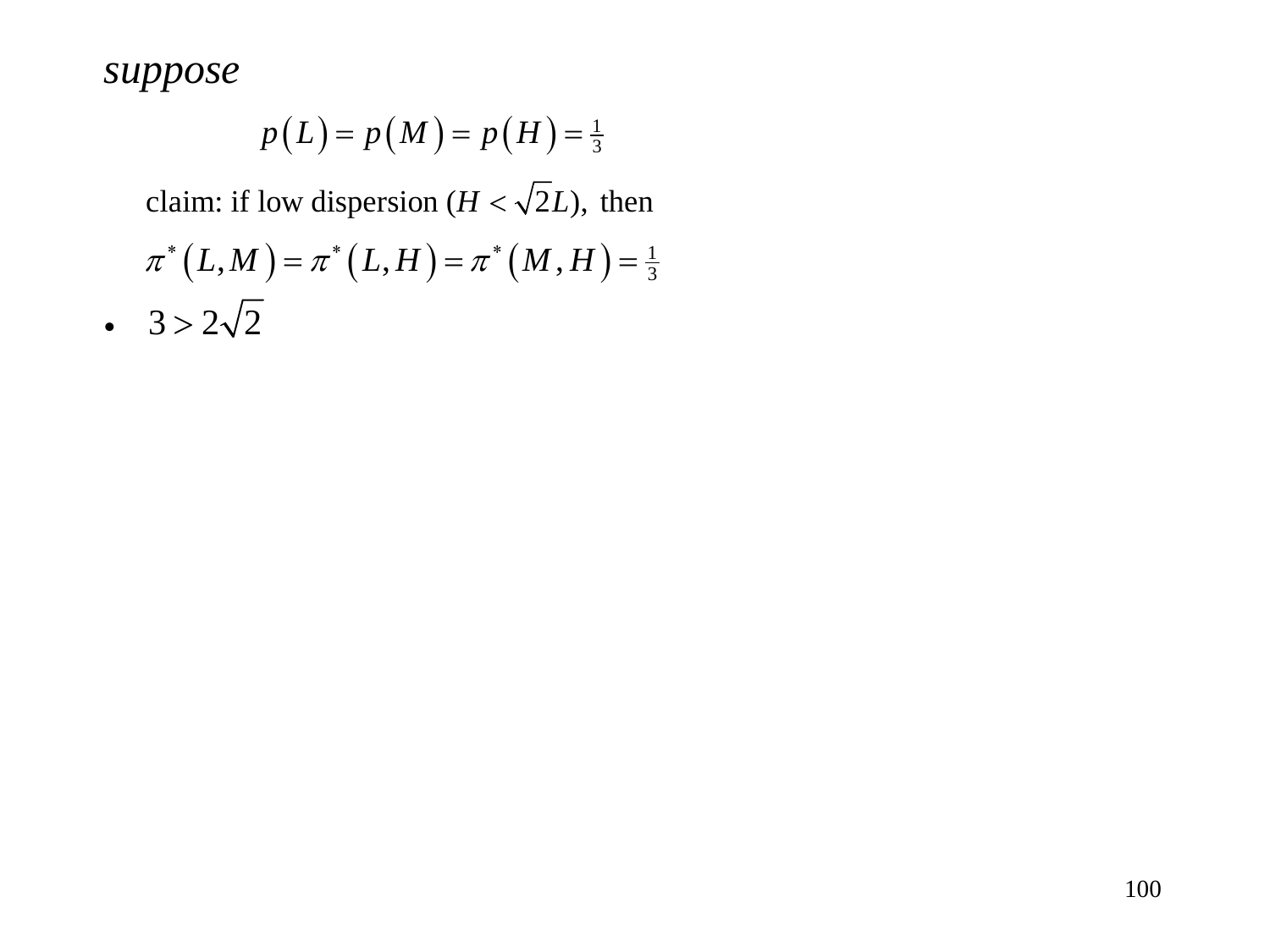$$
p(L) = p(M) = p(H) = \frac{1}{3}
$$

$$
\pi^* (L, M) = \pi^* (L, H) = \pi^* (M, H) = \frac{1}{3}
$$

- $3 > 2\sqrt{2}$
- so  $4L^3 > L^3 + 2\sqrt{2} L^3$ , and so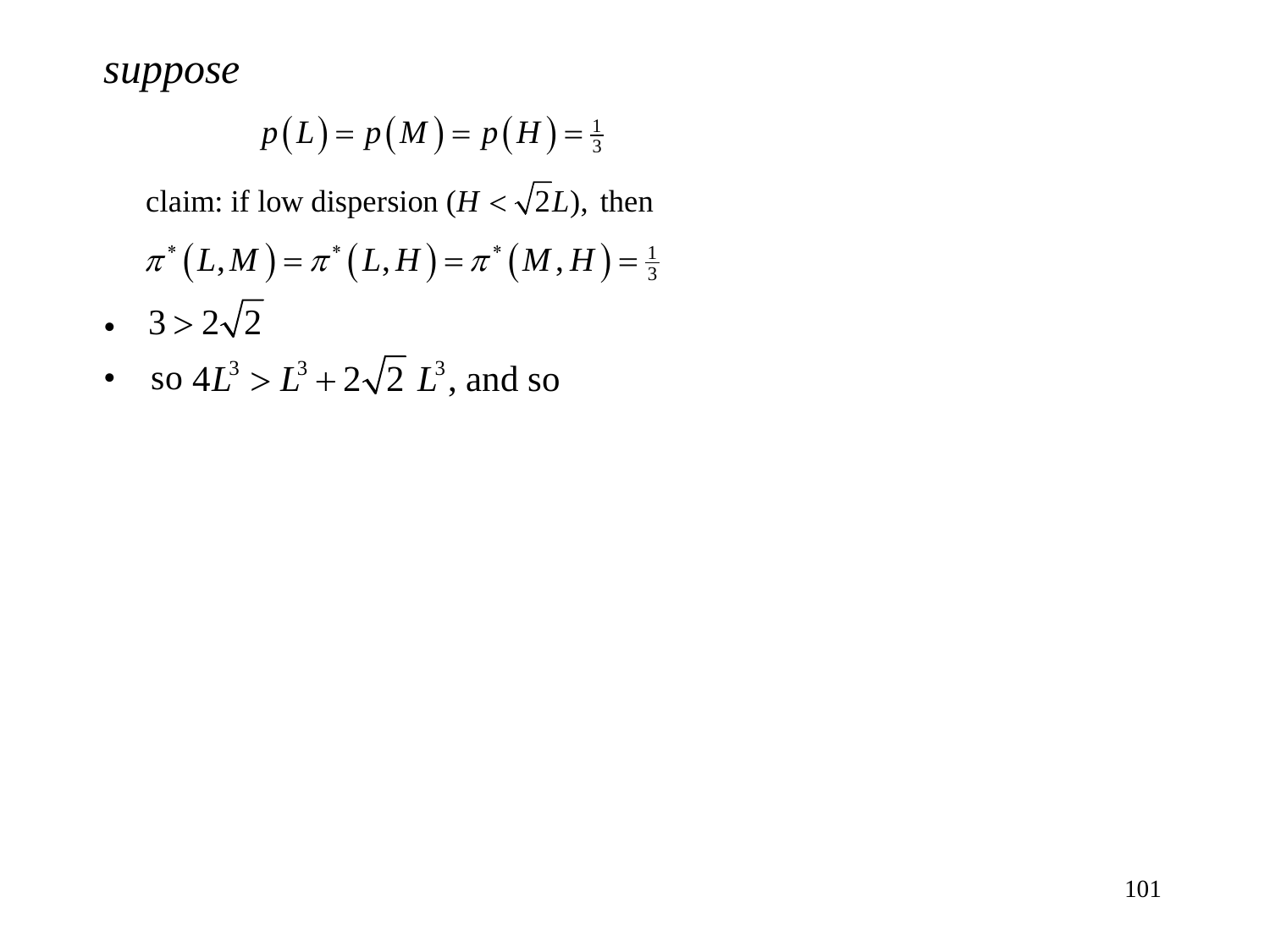$$
p(L) = p(M) = p(H) = \frac{1}{3}
$$

$$
\pi^*(L, M) = \pi^*(L, H) = \pi^*(M, H) = \frac{1}{3}
$$

- $3 > 2\sqrt{2}$
- so  $4L^3 > L^3 + 2\sqrt{2} L^3$ , and so (1)  $2LM^2 > L^3 + M^3$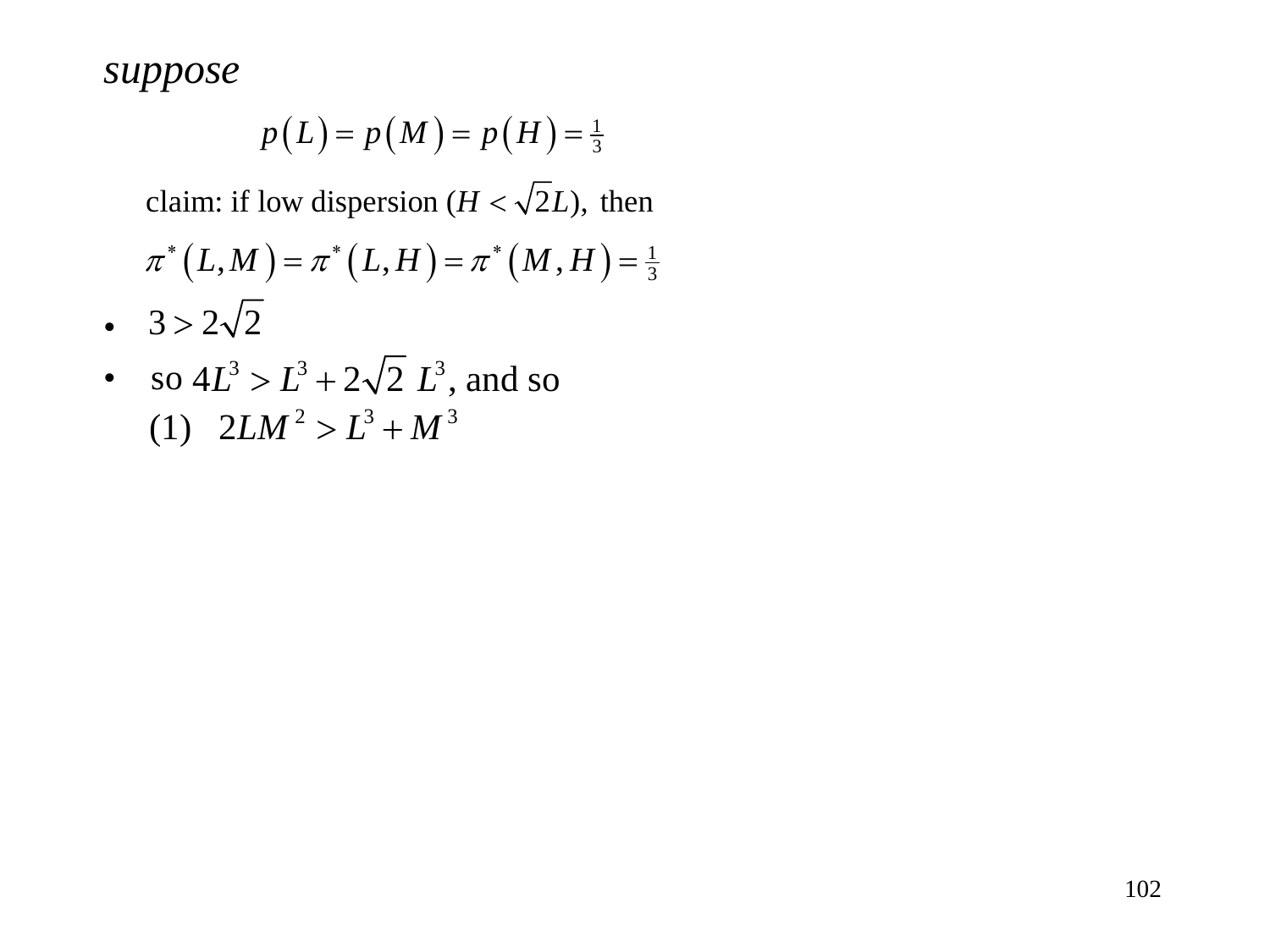$$
p(L) = p(M) = p(H) = \frac{1}{3}
$$

$$
\pi^*(L, M) = \pi^*(L, H) = \pi^*(M, H) = \frac{1}{3}
$$

- $3 > 2\sqrt{2}$
- so  $4L^3 > L^3 + 2\sqrt{2} L^3$ , and so (1)  $2LM^2 > L^3 + M^3$
- if  $\pi^*(L,L) > 0$  (*L*-workers "self-matched") then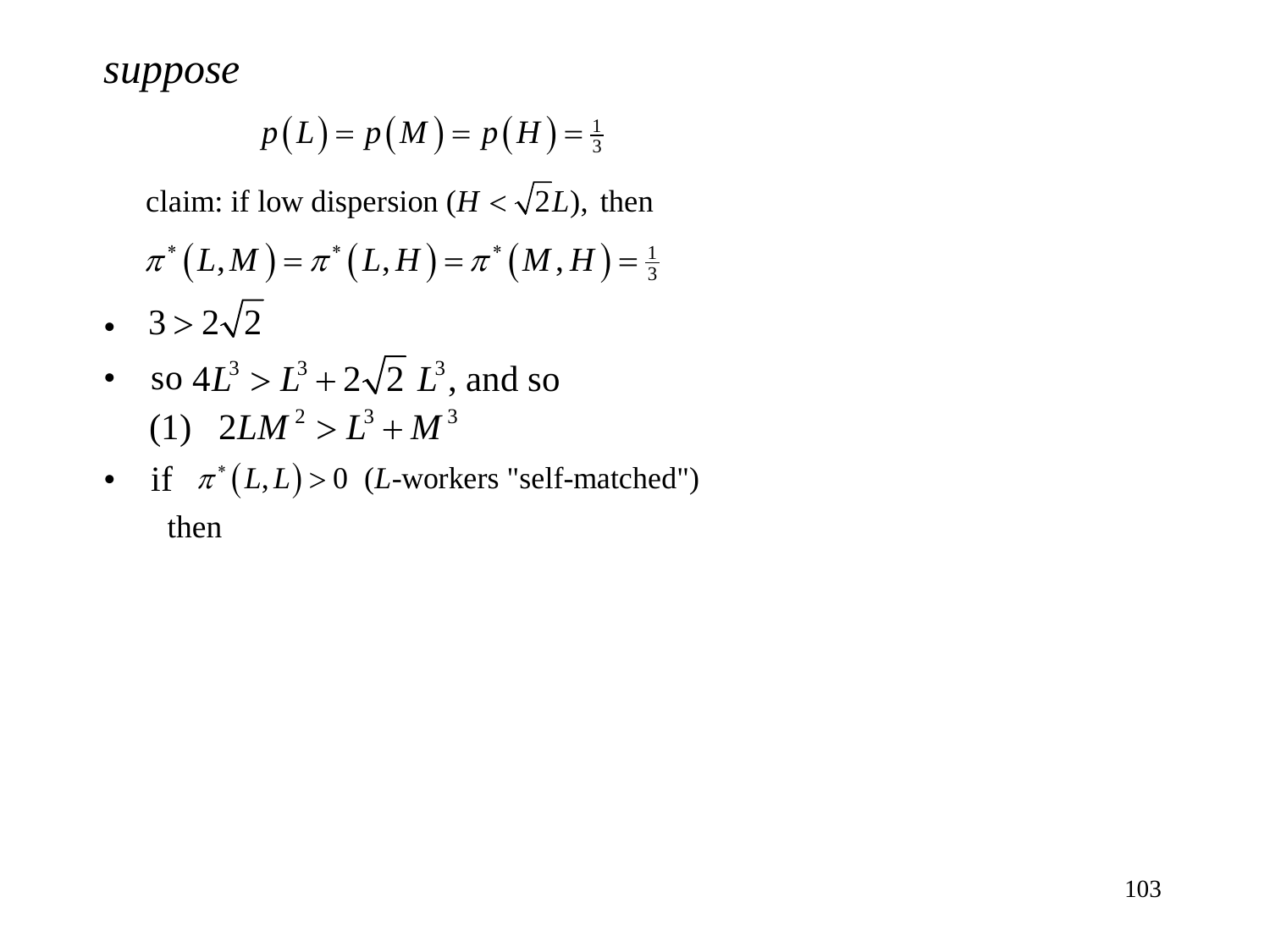$$
p(L) = p(M) = p(H) = \frac{1}{3}
$$

claim: if low dispersion ( $H < \sqrt{2}L$ ), then

$$
\pi^*(L, M) = \pi^*(L, H) = \pi^*(M, H) = \frac{1}{3}
$$

- $3 > 2\sqrt{2}$
- so  $4L^3 > L^3 + 2\sqrt{2} L^3$ , and so (1)  $2LM^2 > L^3 + M^3$
- if  $\pi^*(L,L) > 0$  (*L*-workers "self-matched") then

 $\pi^*(M, M) = 0$  from (1)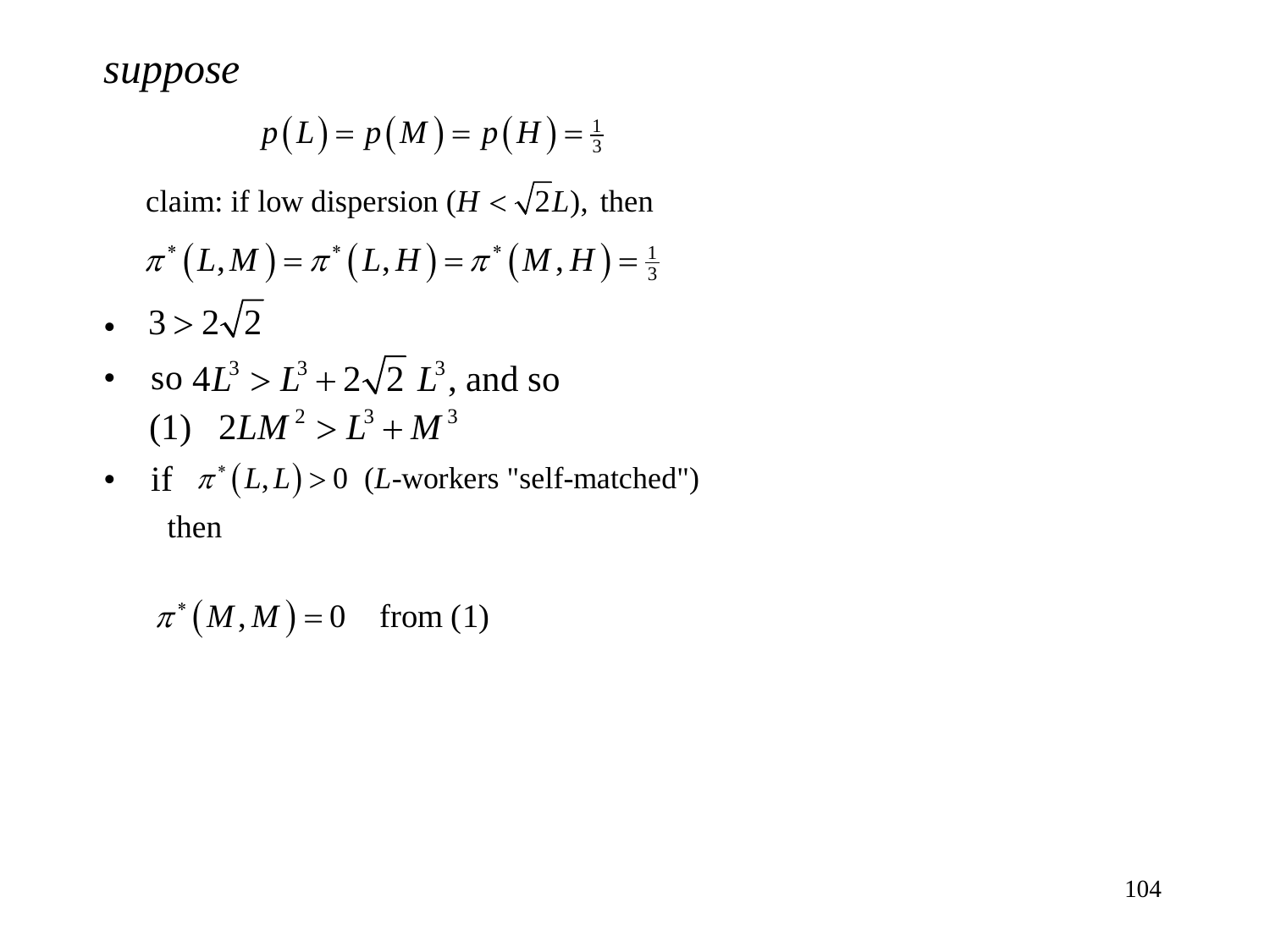$-$  similarly,  $\pi^*(H, H) = 0$  because  $2LH^2 > L^3 + H^3$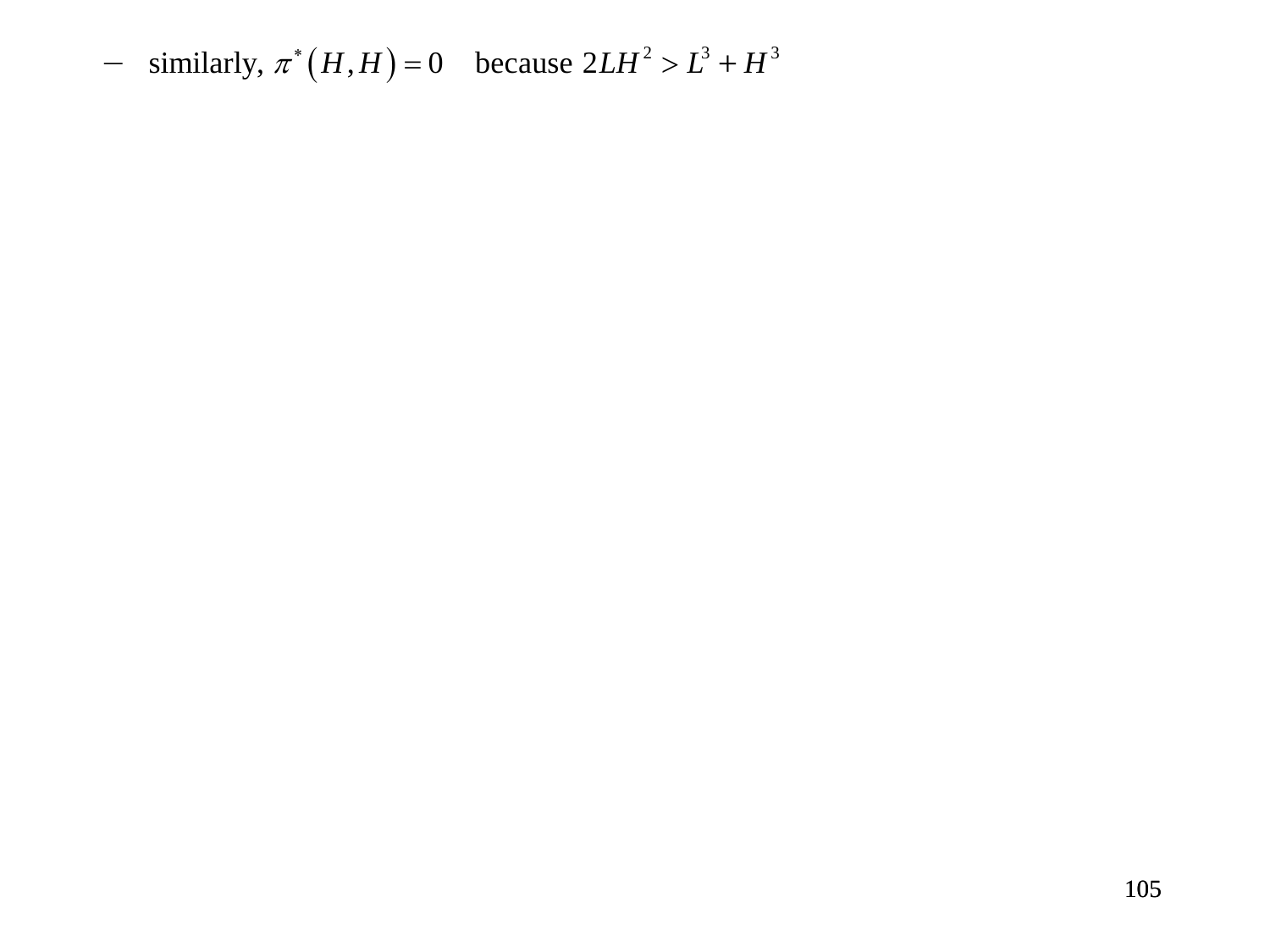- $-$  similarly,  $\pi^*(H, H) = 0$  because  $2LH^2 > L^3 + H^3$
- $-$  hence,  $\pi^*(M, H) > 0$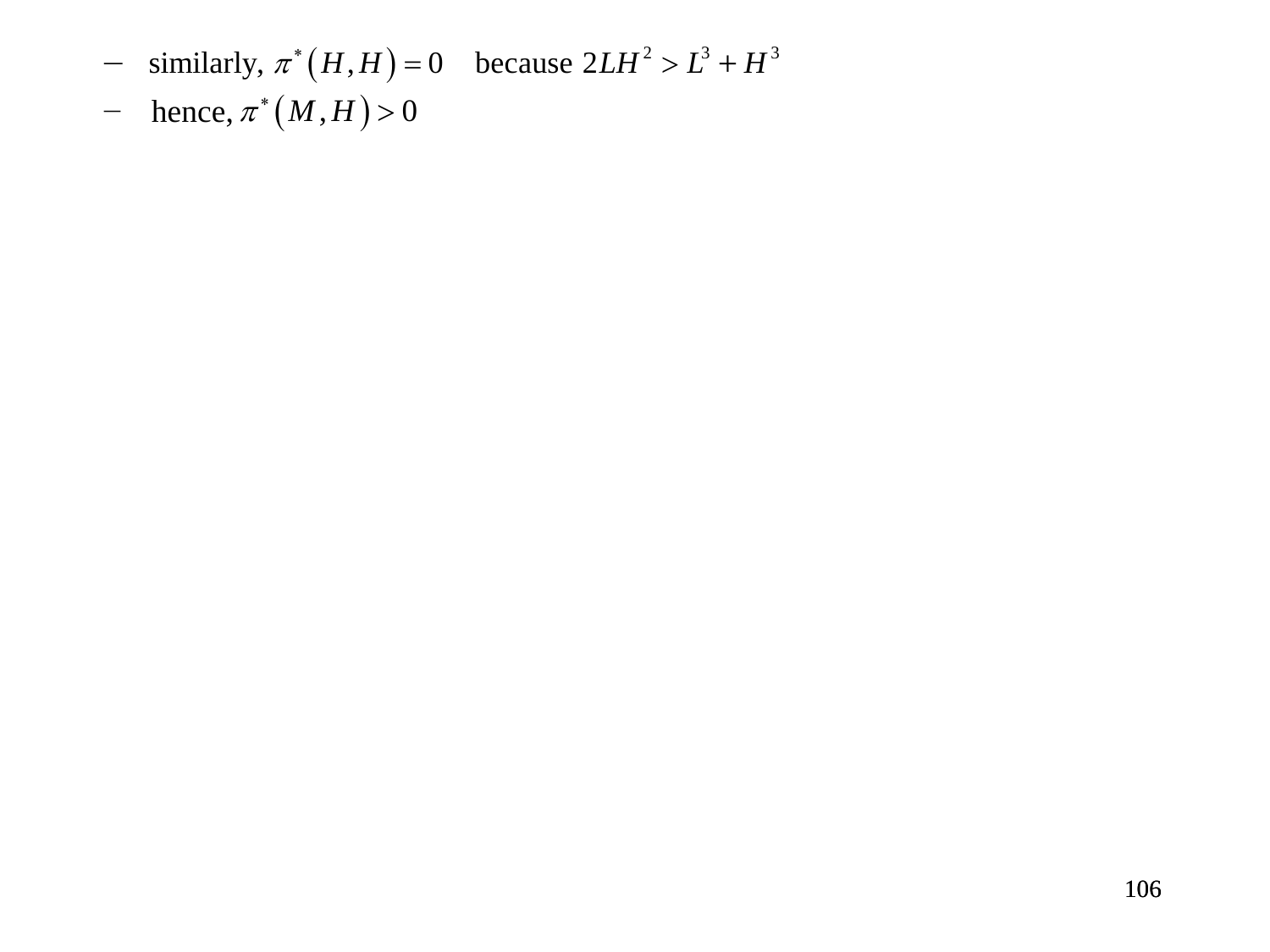- $-$  similarly,  $\pi^*(H, H) = 0$  because  $2LH^2 > L^3 + H^3$
- $-$  hence,  $\pi^*(M, H) > 0$
- $-$  but  $LM^2 + LH^2 > L^3 + MH^2$ , contradiction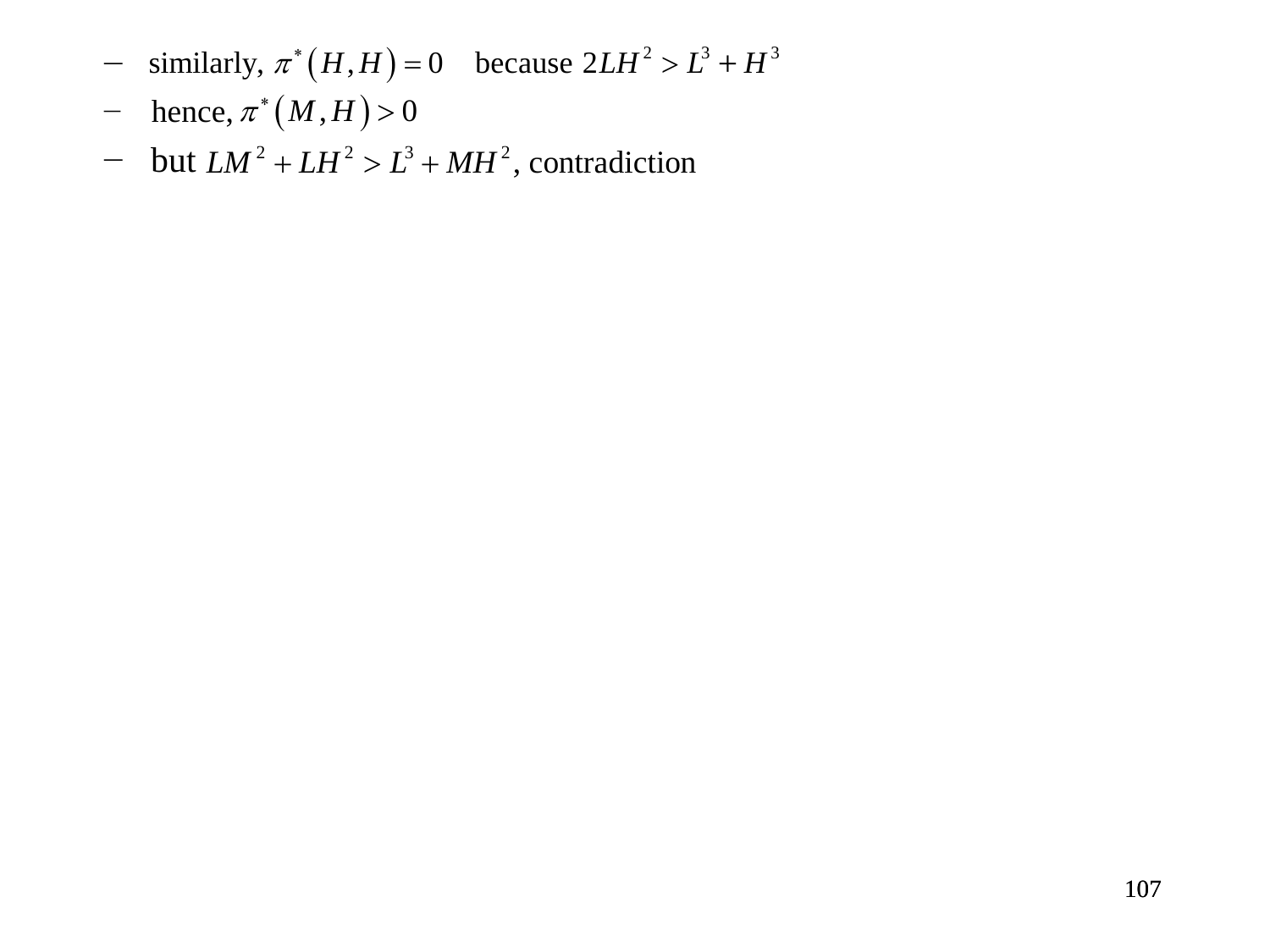- $-$  similarly,  $\pi^*(H, H) = 0$  because  $2LH^2 > L^3 + H^3$
- $-$  hence,  $\pi^*(M, H) > 0$
- $-$  but  $LM^2 + LH^2 > L^3 + MH^2$ , contradiction
- hence,  $\pi(L, L) = 0$ ; similarly  $\pi^*(M, M) = \pi^*(H, H) = 0$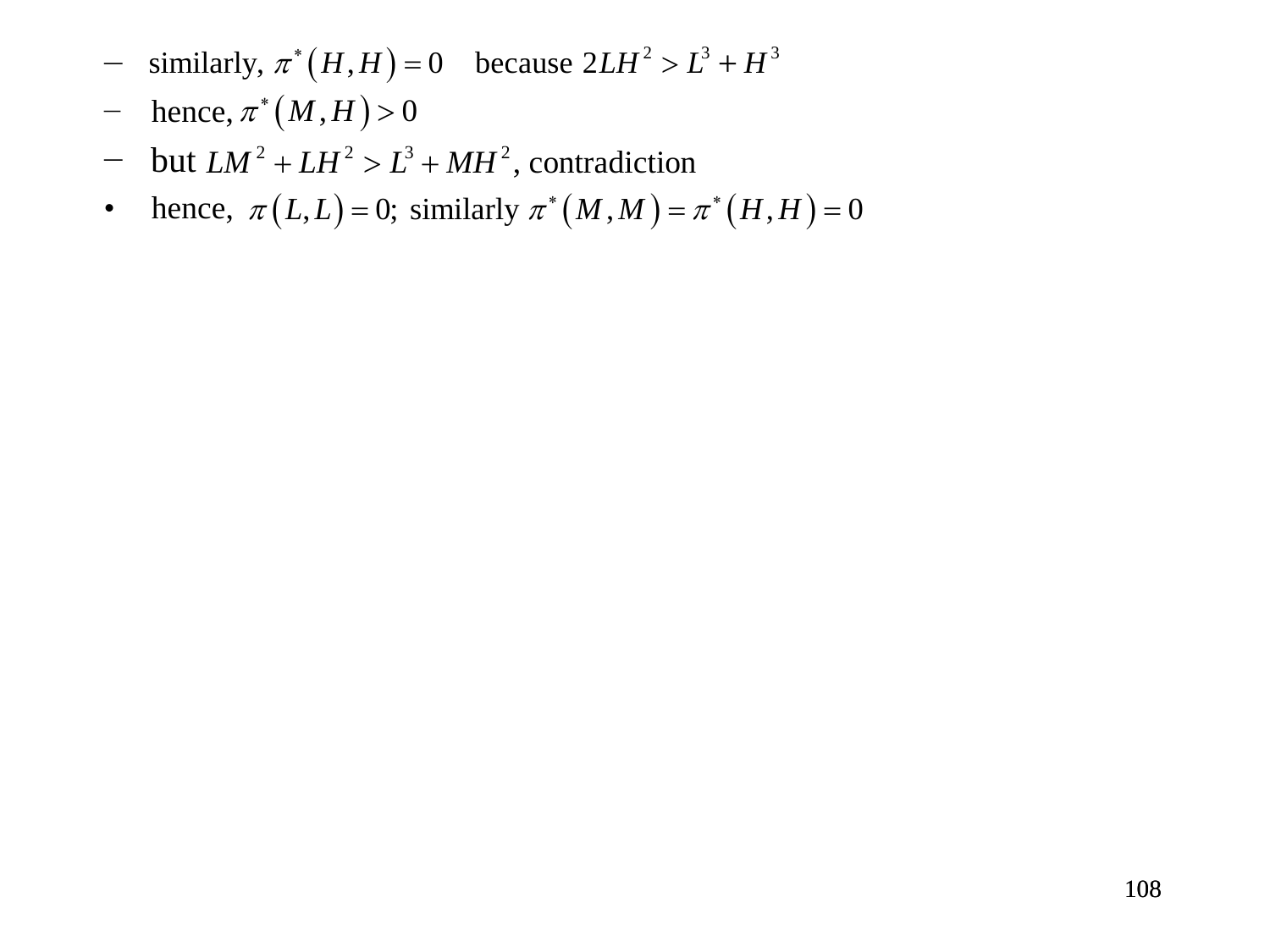- $-$  similarly,  $\pi^*(H, H) = 0$  because  $2LH^2 > L^3 + H^3$
- $-$  hence,  $\pi^*(M, H) > 0$
- $-$  but  $LM^2 + LH^2 > L^3 + MH^2$ , contradiction
- hence,  $\pi(L,L) = 0$ ; similarly  $\pi^*(M,M) = \pi^*(H,H) = 0$
- $LM^2 = w^*(L) + w^*(M)$ ,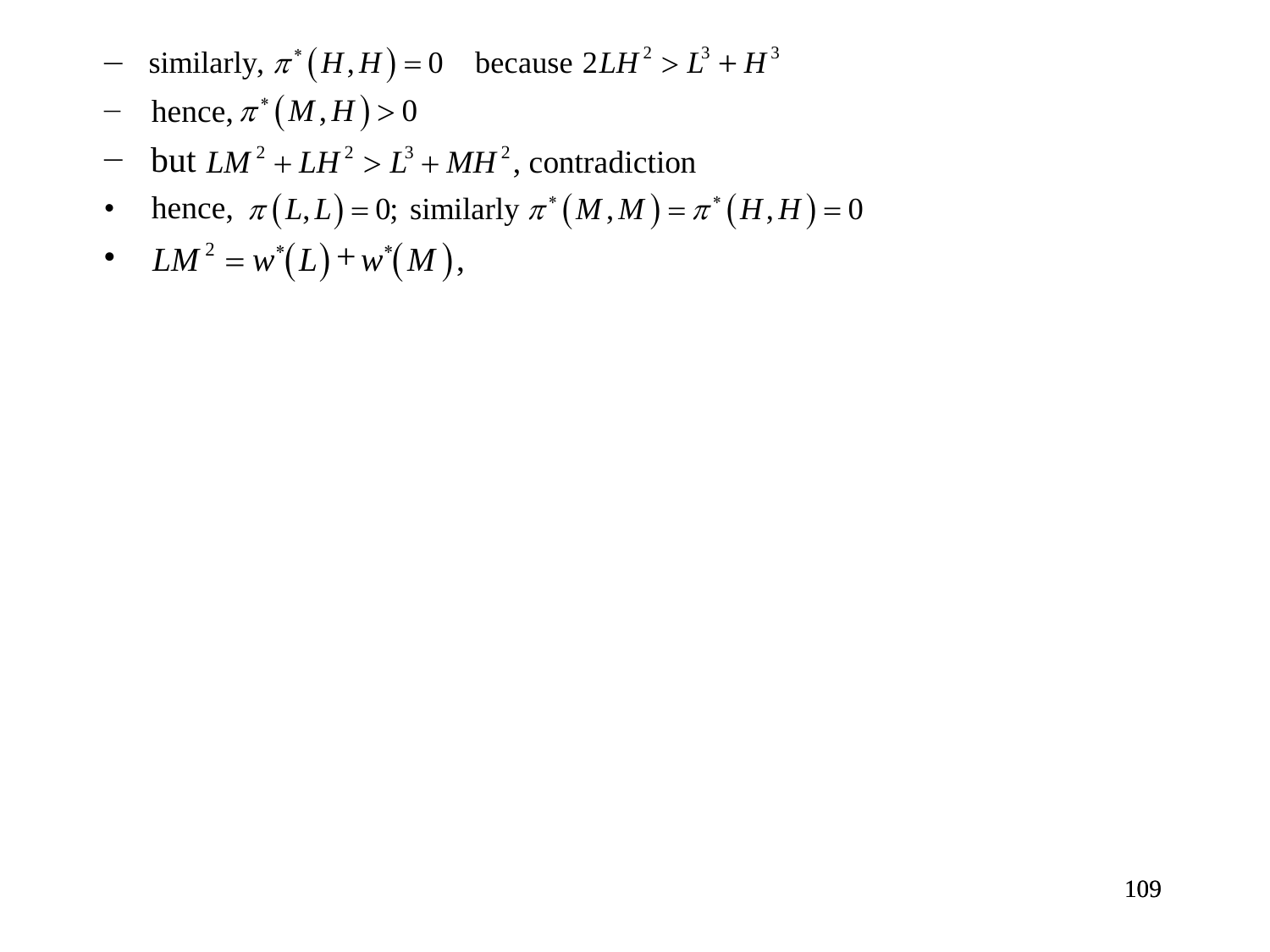- $-$  similarly,  $\pi^*(H, H) = 0$  because  $2LH^2 > L^3 + H^3$
- $-$  hence,  $\pi^*(M, H) > 0$
- $-$  but  $LM^2 + LH^2 > L^3 + MH^2$ , contradiction
- hence,  $\pi(L,L) = 0$ ; similarly  $\pi^*(M,M) = \pi^*(H,H) = 0$
- $LM^2 = w^*(L) + w^*(M)$ ,

 $LH^2 = w^*(L) + w^*(H)$ ,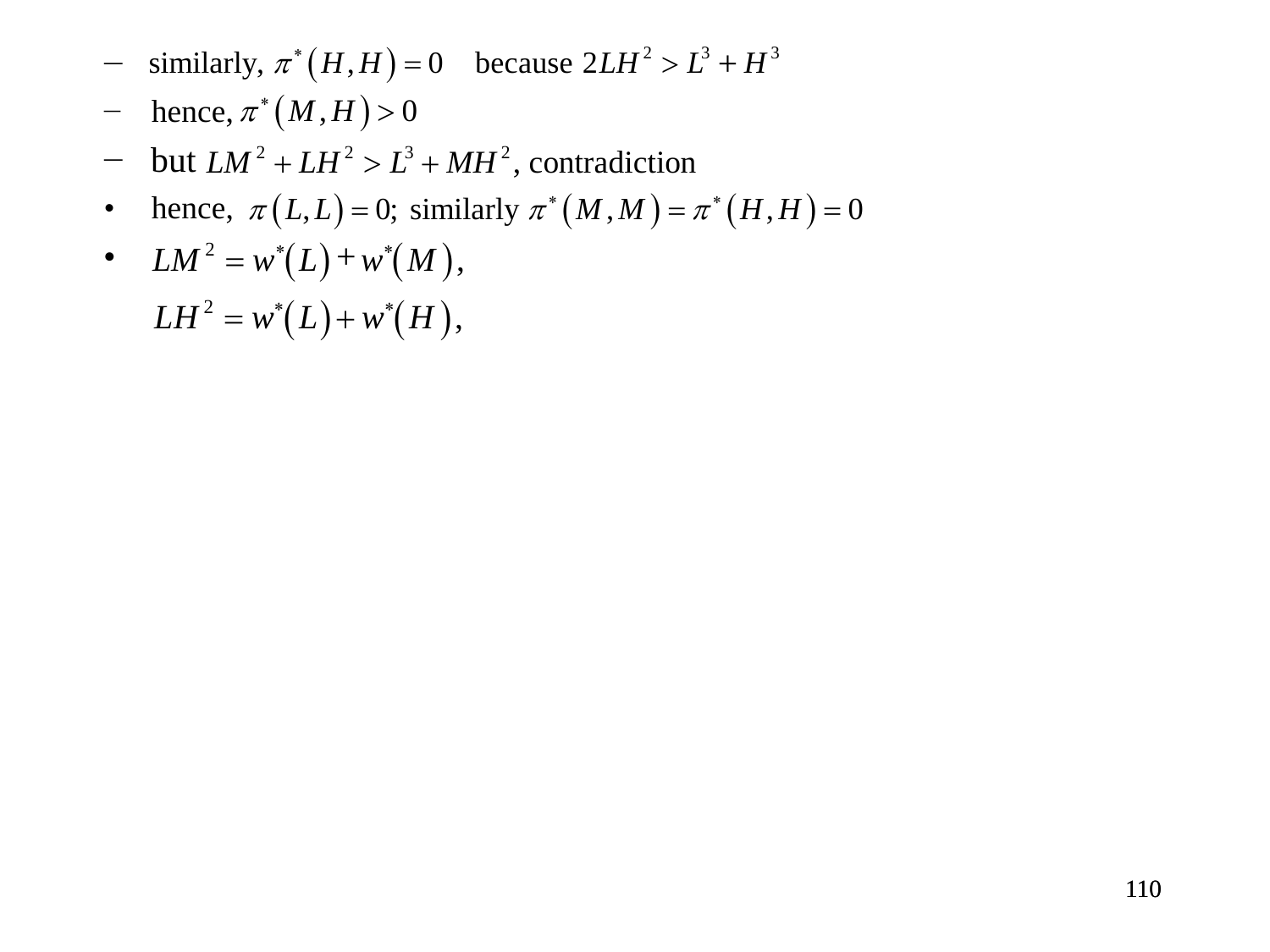- $-$  similarly,  $\pi^*(H, H) = 0$  because  $2LH^2 > L^3 + H^3$
- $-$  hence,  $\pi^*(M, H) > 0$
- $-$  but  $LM^2 + LH^2 > L^3 + MH^2$ , contradiction
- hence,  $\pi(L,L) = 0$ ; similarly  $\pi^*(M,M) = \pi^*(H,H) = 0$
- $LM^2 = w^*(L) + w^*(M)$ ,

$$
LH2 = w*(L) + w*(H),
$$
  

$$
MH2 = w*(M) + w*(H)
$$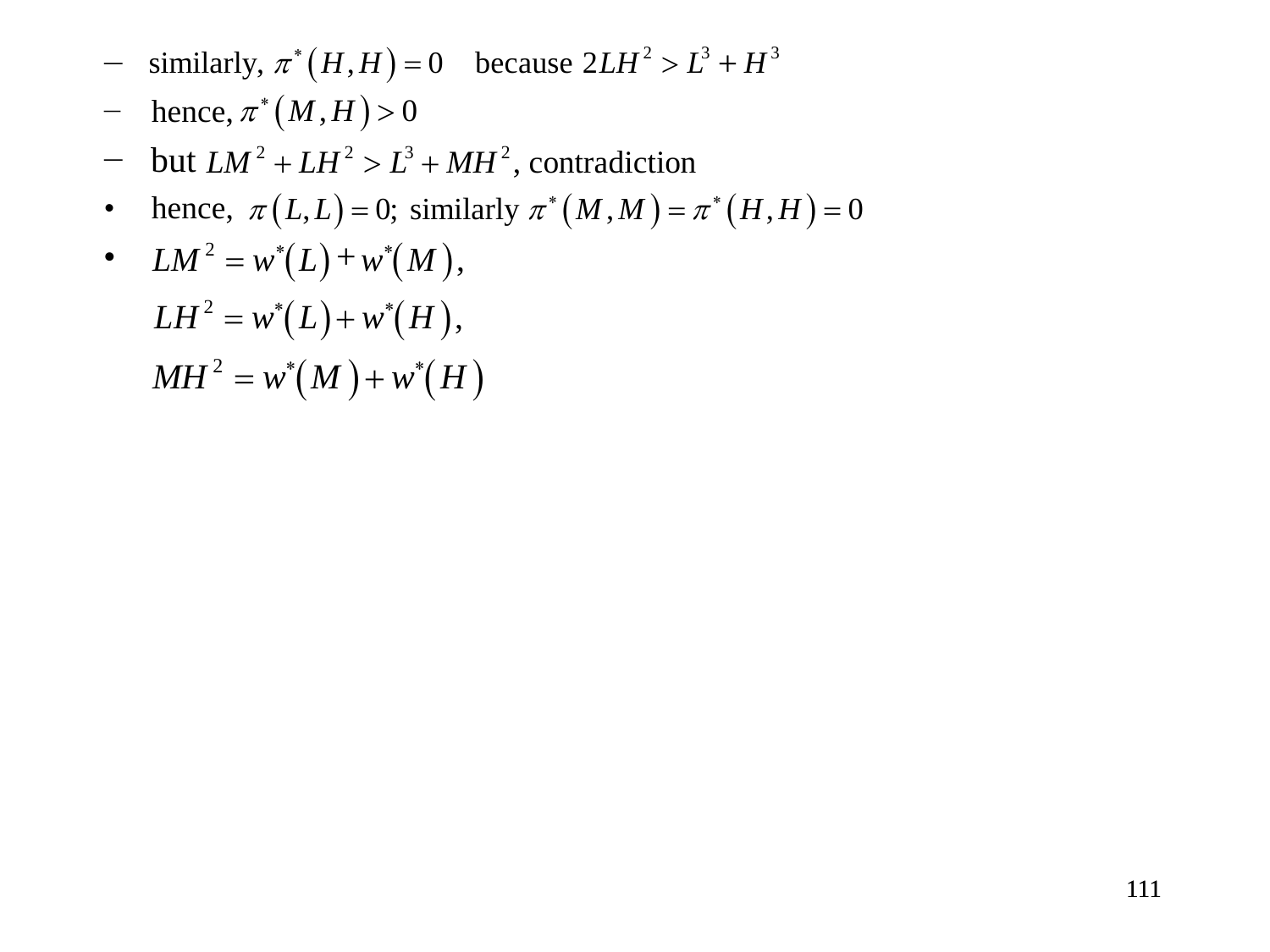$$
\bullet \quad w^*\left(L\right) = \frac{LM^2 + LH^2 - MH^2}{2}
$$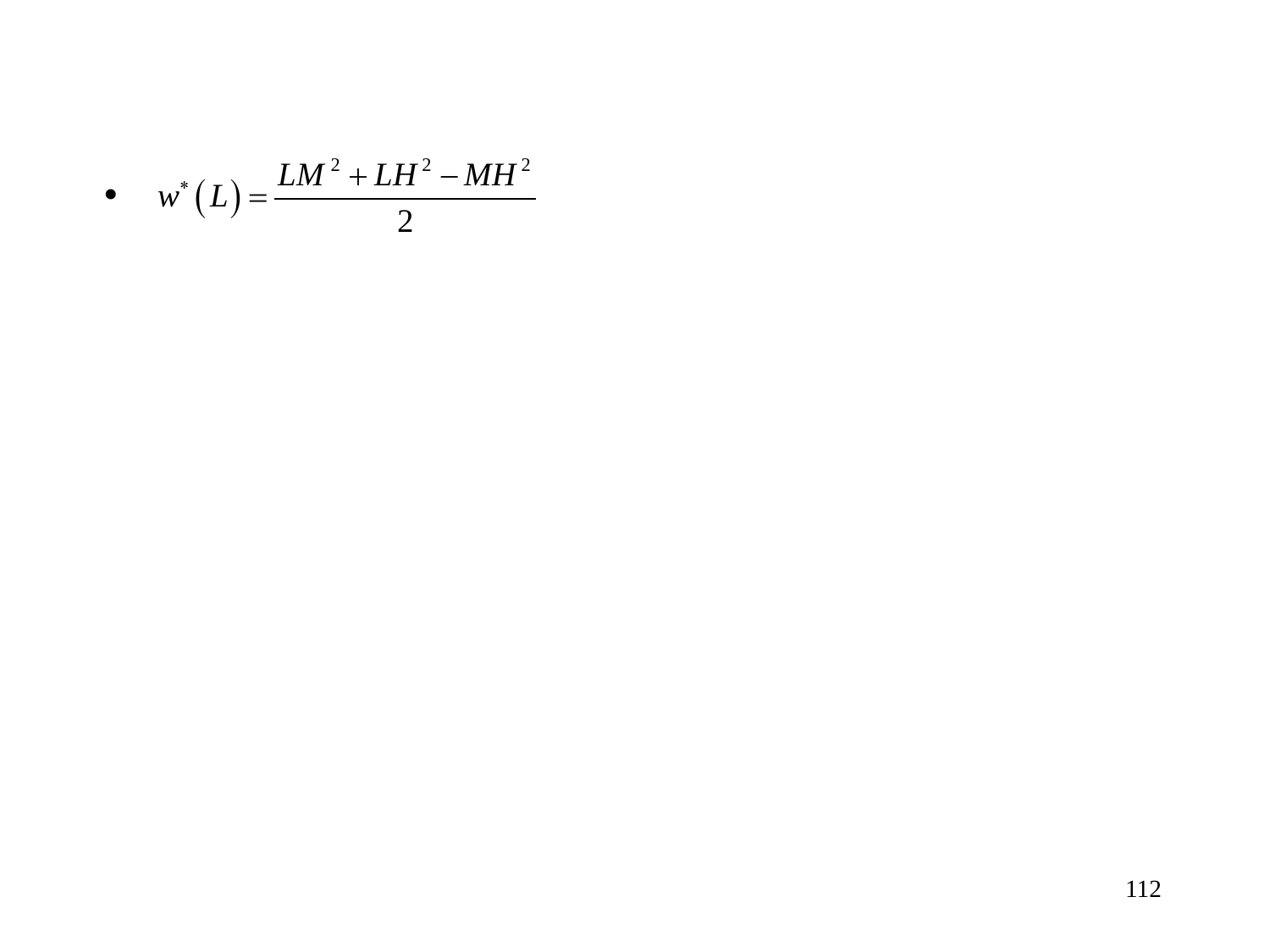$$
\bullet \qquad w^*\left(L\right) = \frac{LM^2 + LH^2 - MH^2}{2}
$$

$$
w^*\left(M\right) = \frac{LM^2 + MH^2 - LH^2}{2}
$$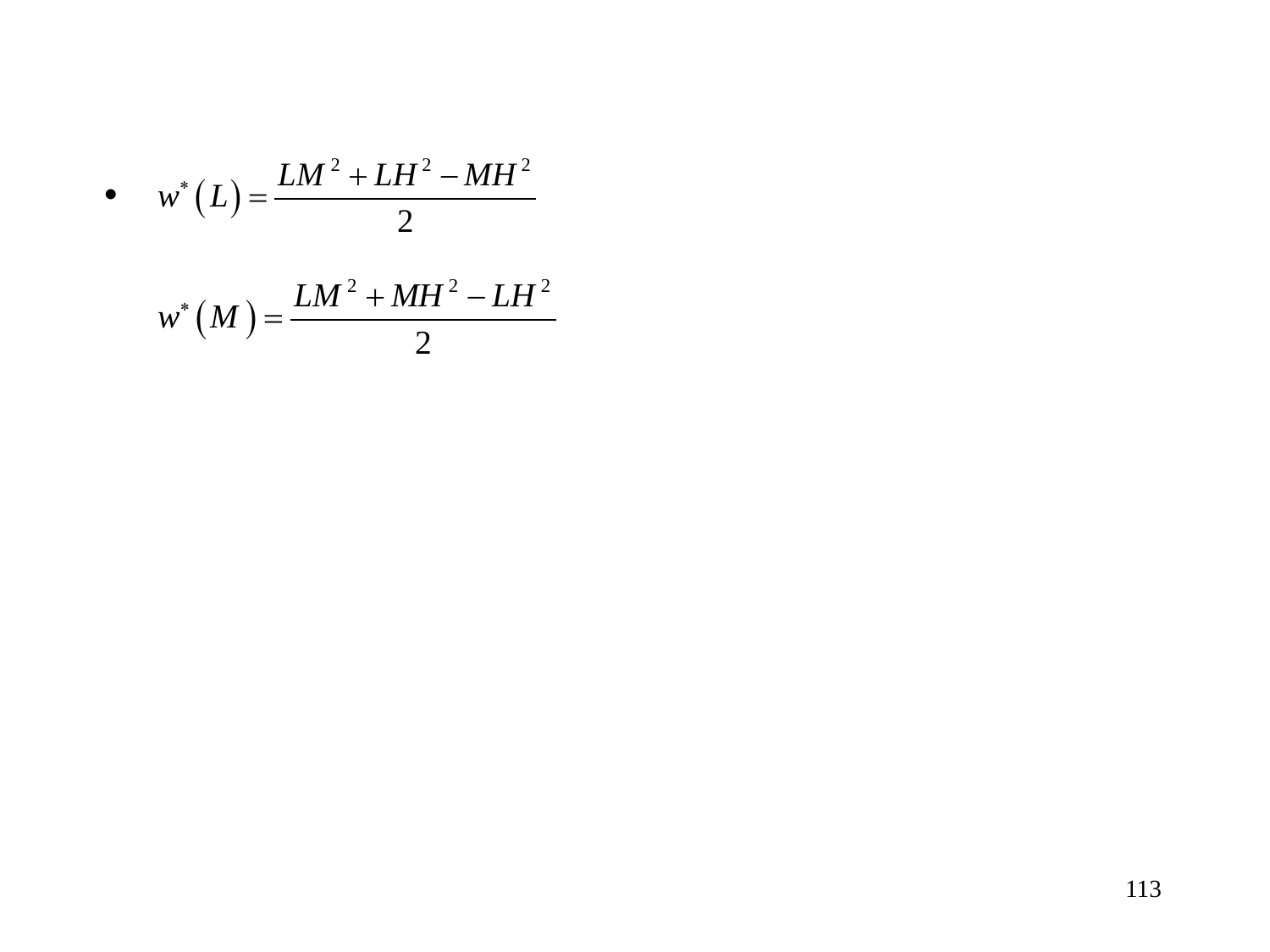• 
$$
w^*(L) = \frac{LM^2 + LH^2 - MH^2}{2}
$$
  

$$
w^*(M) = \frac{LM^2 + MH^2 - LH^2}{2}
$$

$$
w^*(H) = \frac{LH^2 + MH^2 - LM^2}{2}
$$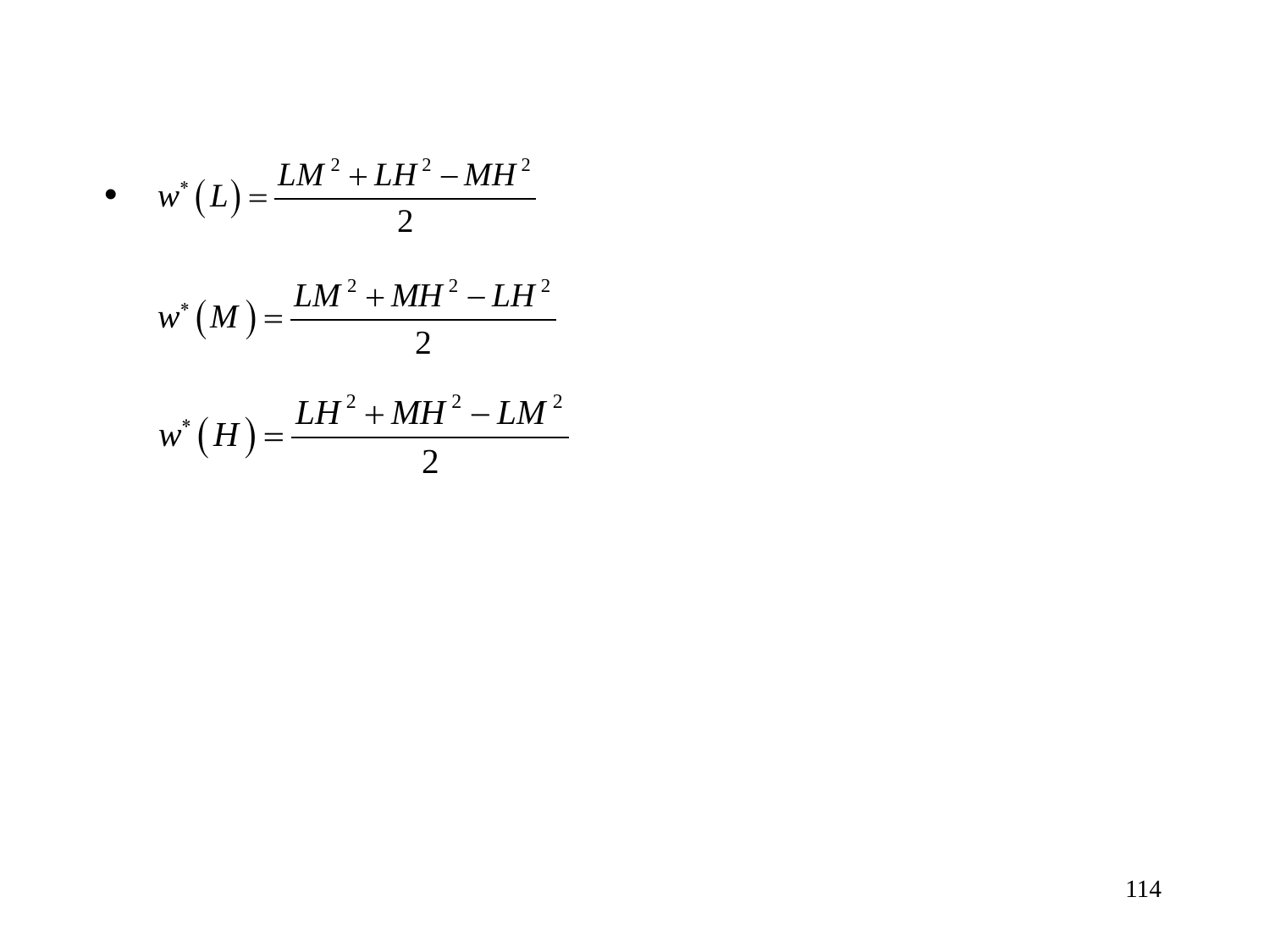• 
$$
w^*(L) = \frac{LM^2 + LH^2 - MH^2}{2}
$$
  

$$
w^*(M) = \frac{LM^2 + MH^2 - LH^2}{2}
$$

$$
w^*(H) = \frac{LH^2 + MH^2 - LM^2}{2}
$$

• Notice  $\frac{\partial w^*(L)}{\partial L} > 0$   $\frac{\partial w^*(H)}{\partial L} < 0$ *M M*  $\partial w^*(L)$   $\partial w^*$  $> 0$   $\frac{6w(11)}{215}$  $\partial M$   $\qquad \partial$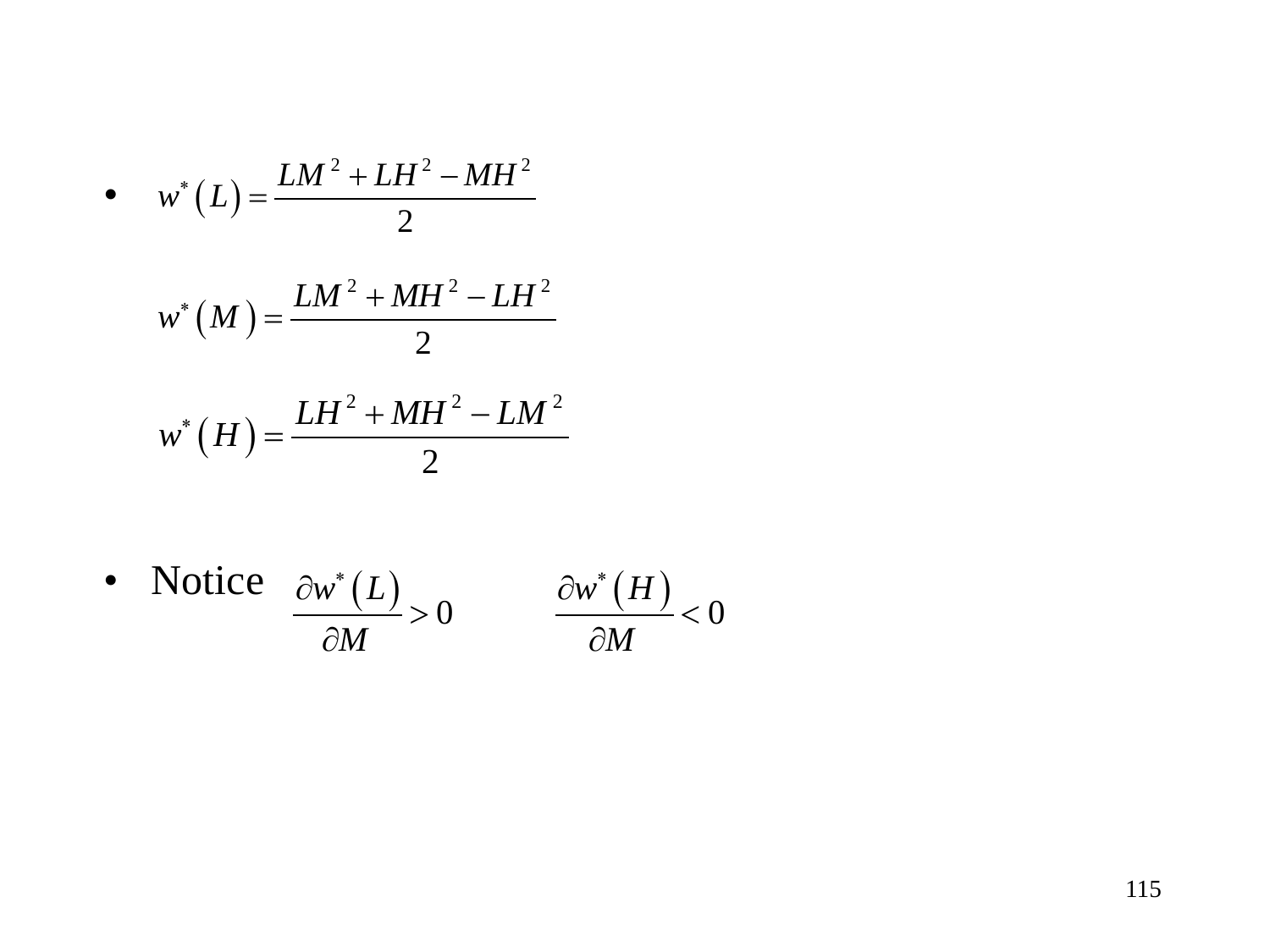• 
$$
w^*(L) = \frac{LM^2 + LH^2 - MH^2}{2}
$$
  

$$
w^*(M) = \frac{LM^2 + MH^2 - LH^2}{2}
$$

$$
w^*(H) = \frac{LH^2 + MH^2 - LM^2}{2}
$$

• Notice  $\frac{\partial w^*(L)}{\partial L} > 0$   $\frac{\partial w^*(H)}{\partial L} < 0$ *M M*  $\partial w^*(L)$   $\partial w^*$  $> 0$   $\frac{6w(11)}{215}$  $\partial M$   $\qquad \partial$ 

*Proposition 1*: Starting from low skill dispersion,  $H < \sqrt{2} L$ , increase in median skill *reduces* inequality in wages (and raises mean and median wage)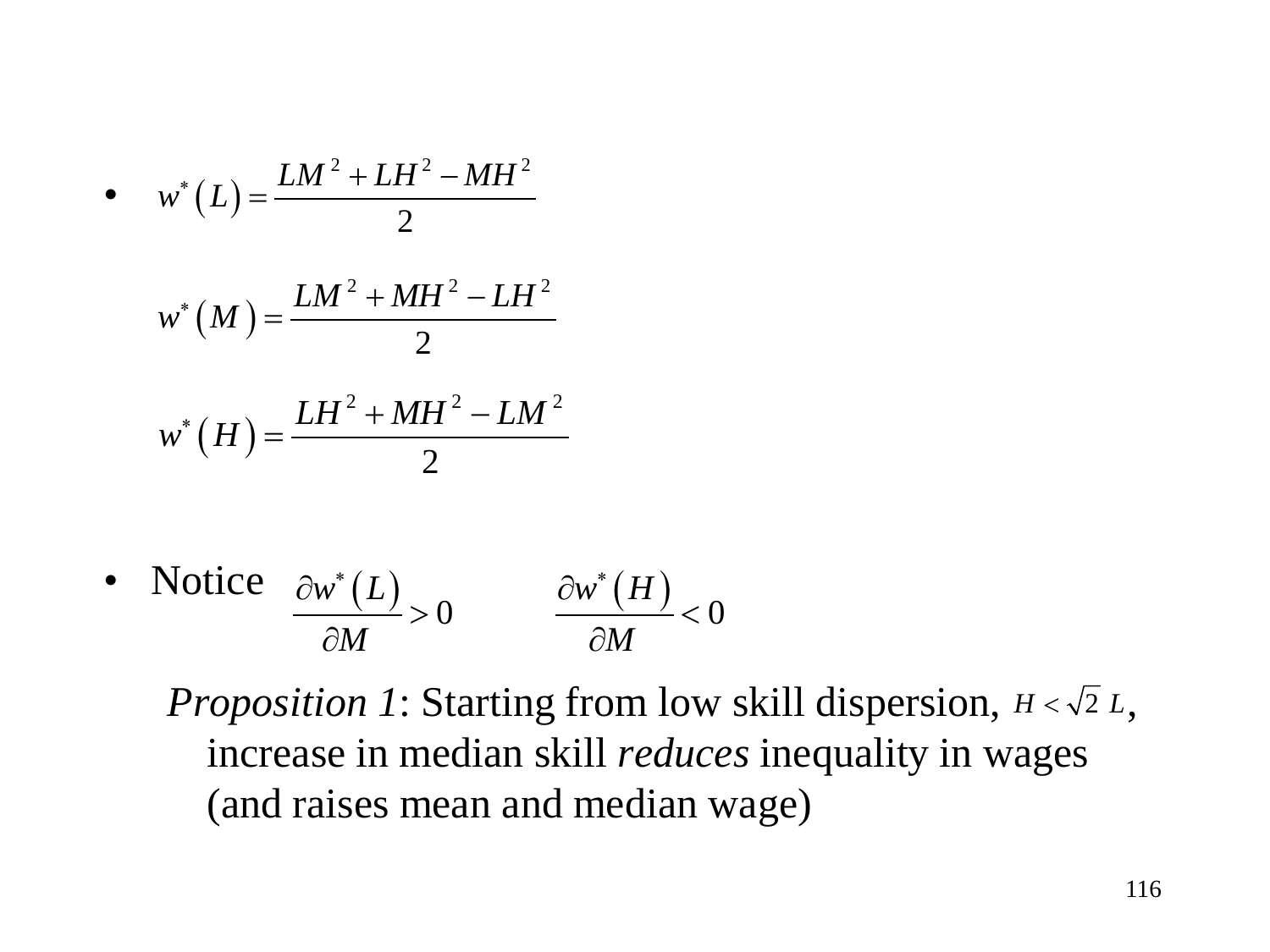## But *opposite* occurs if skill distribution dispersed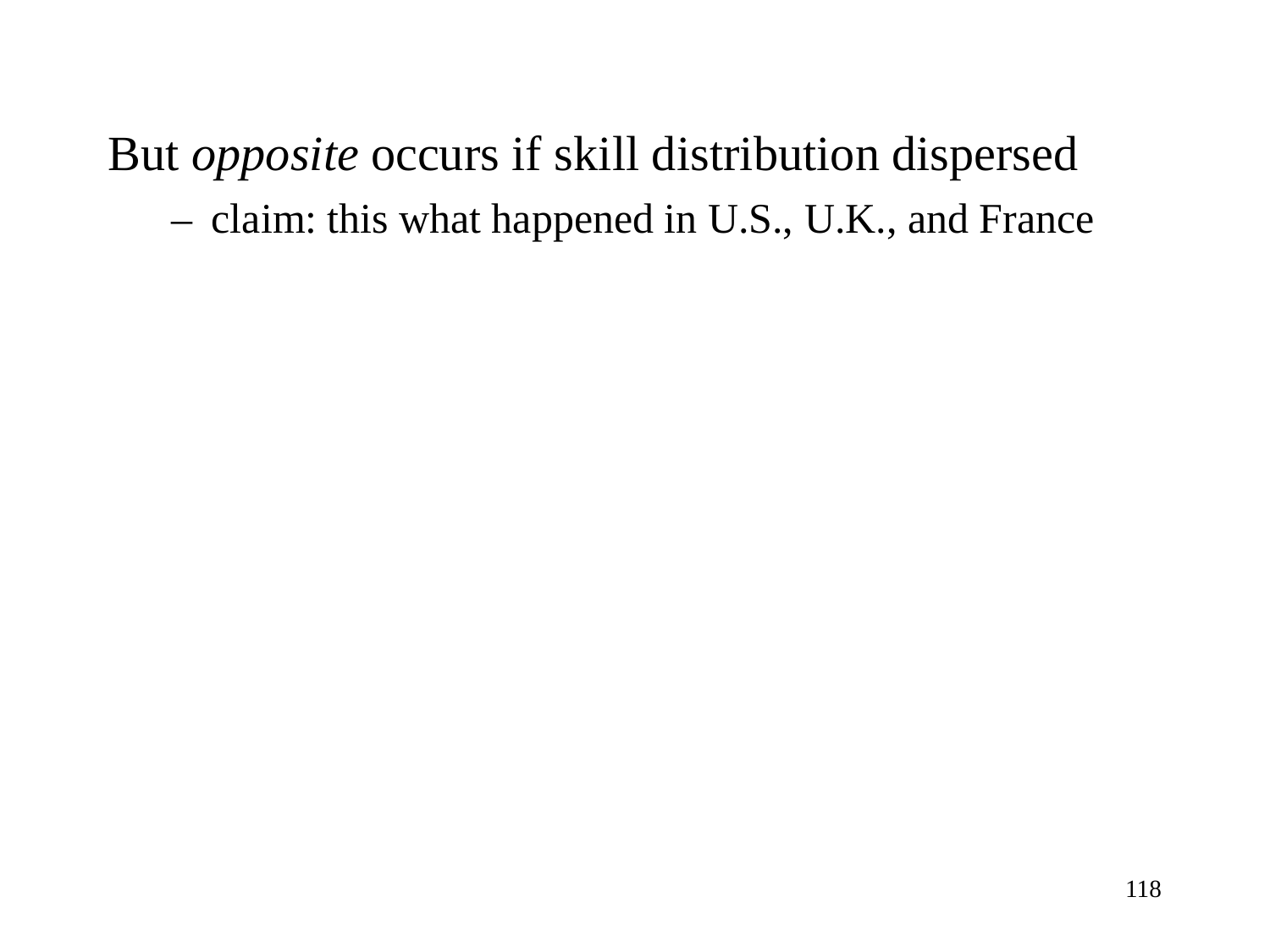*Proposition 2*: Starting from sufficiently dispersed skill distribution  $\left(M > \frac{4}{3}L \text{ and } H > \sqrt{\frac{3}{2}}M\right)$ , increase in median *M* magnifies inequality: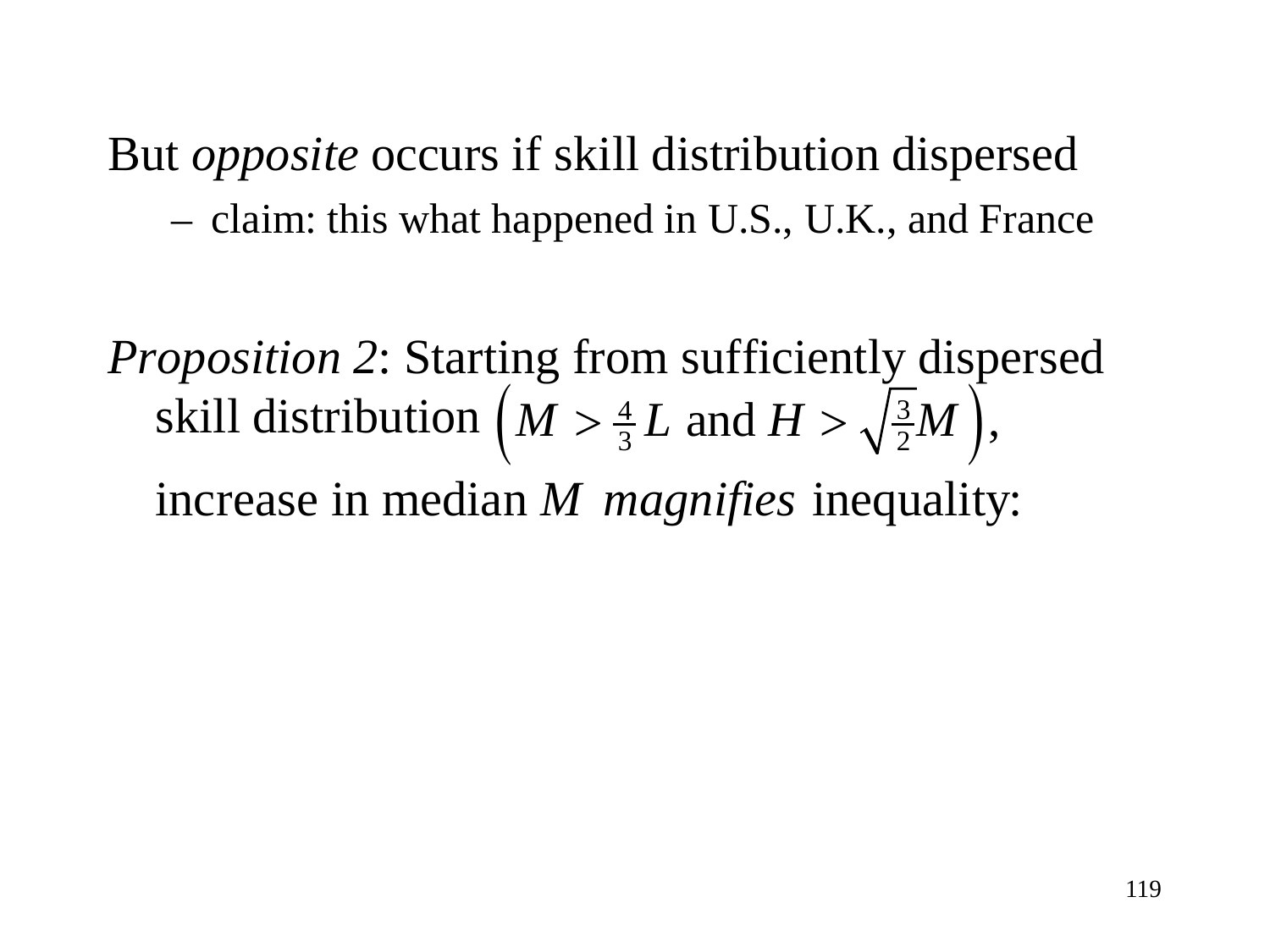*Proposition 2*: Starting from sufficiently dispersed skill distribution  $\left(M > \frac{4}{3}L \text{ and } H > \sqrt{\frac{3}{2}}M\right)$ , increase in median *M* magnifies inequality:

$$
\frac{\partial w^*(L)}{\partial M} \le 0 \quad \text{and} \quad \frac{\partial w^*(H)}{\partial M} \ge 0,
$$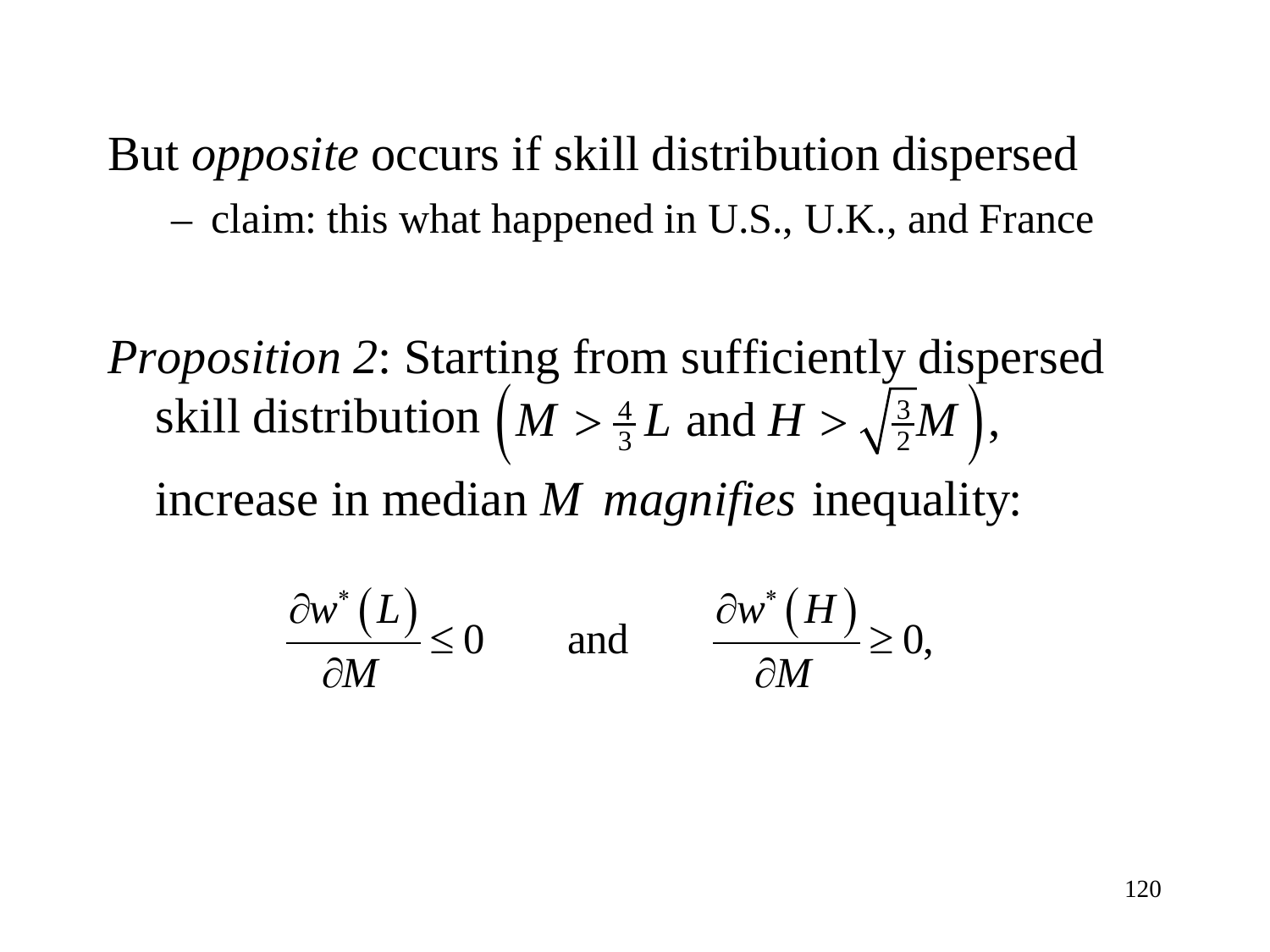*Proposition 2*: Starting from sufficiently dispersed skill distribution  $\left(M > \frac{4}{3}L \text{ and } H > \sqrt{\frac{3}{2}}M\right)$ , increase in median M *magnifies* inequality:

$$
\frac{\partial w^*(L)}{\partial M} \le 0 \quad \text{and} \quad \frac{\partial w^*(H)}{\partial M} \ge 0,
$$

 and if either *L*-workers or *M*-workers not selfmatched, at least one equality strict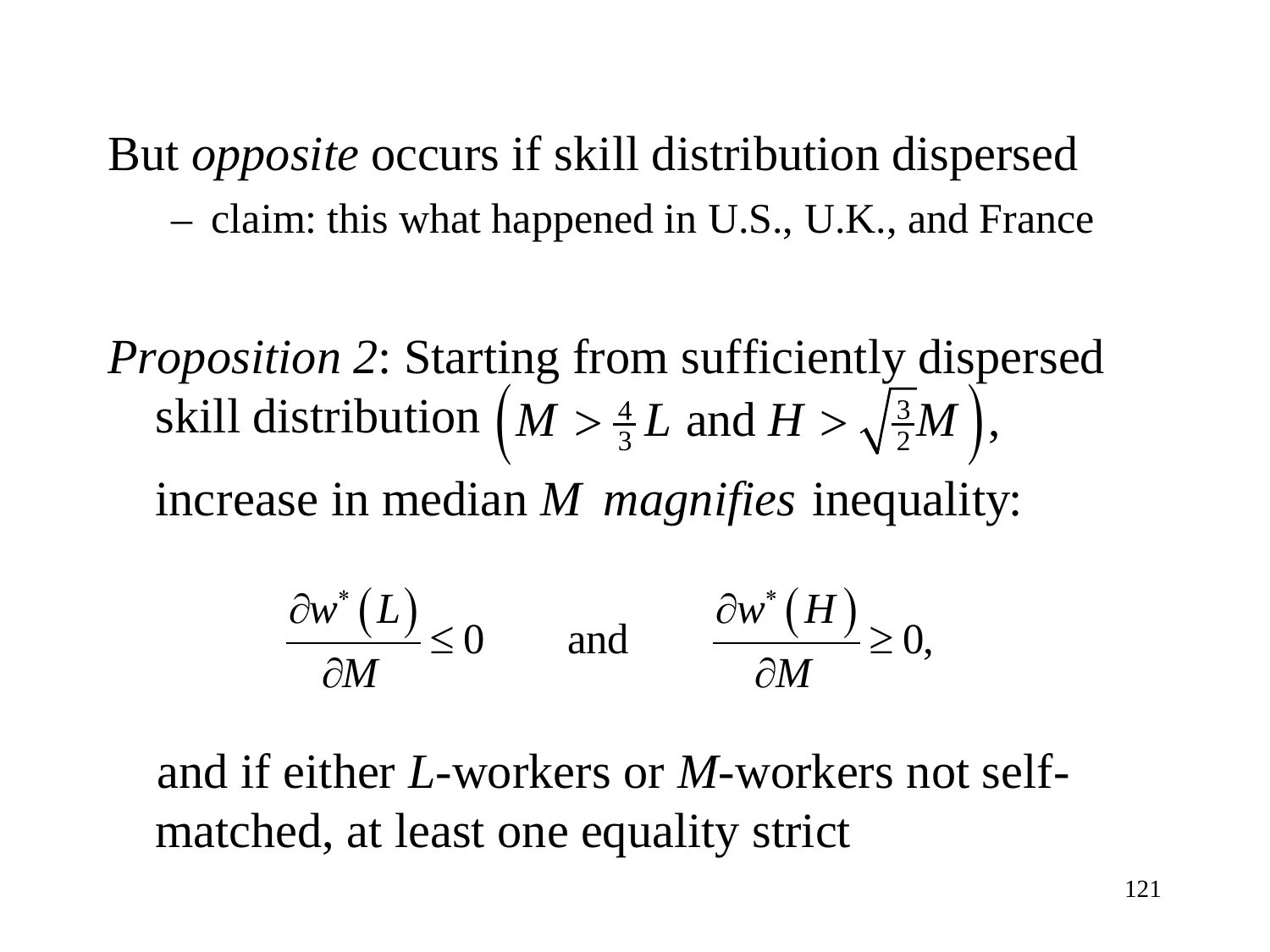*Proof*: Suppose 
$$
p(L) = p(H) = \frac{1}{5}
$$
  $p(M) = \frac{3}{5}$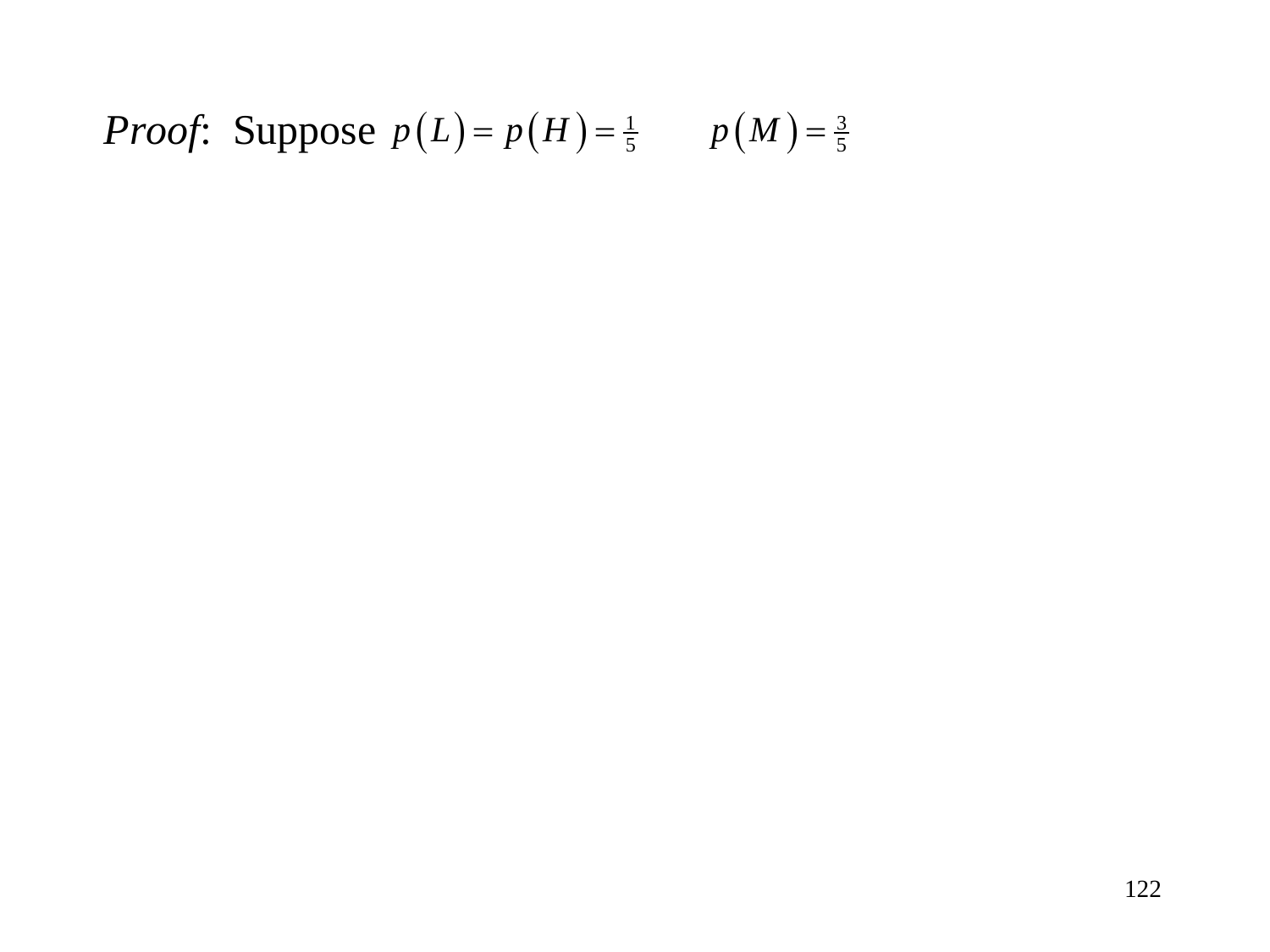#### *Proof*: Suppose  $p(L) = p(H) = \frac{1}{5}$   $p(M) = \frac{3}{5}$ (2)  $2LM^2 > L^3 + M^3$   $2MH^2 > M^3 + H^3$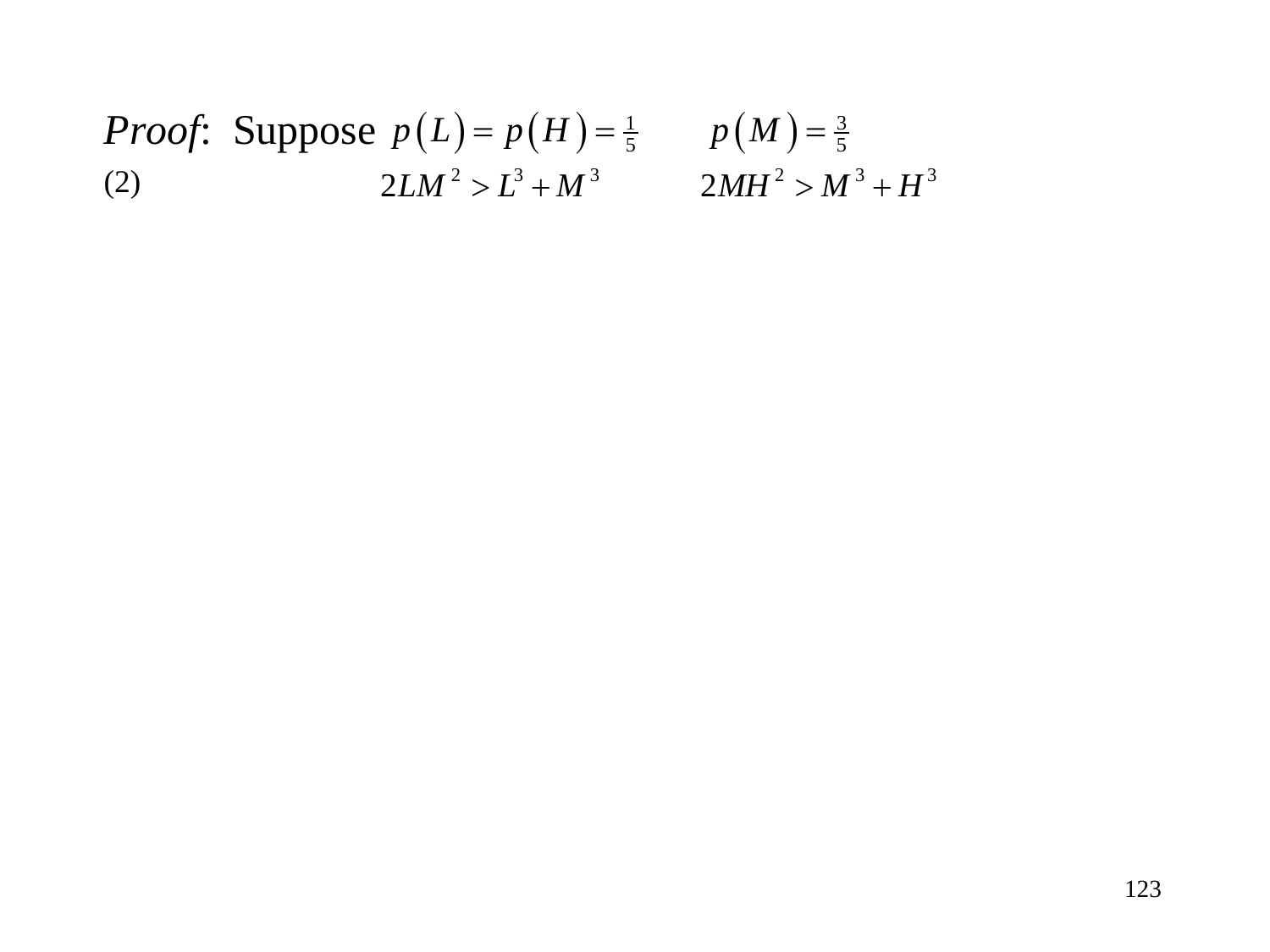*Proof*: Suppose 
$$
p(L) = p(H) = \frac{1}{5}
$$
  $p(M) = \frac{3}{5}$   
(2)  $2LM^2 > L^3 + M^3$   $2MH^2 > M^3 + H^3$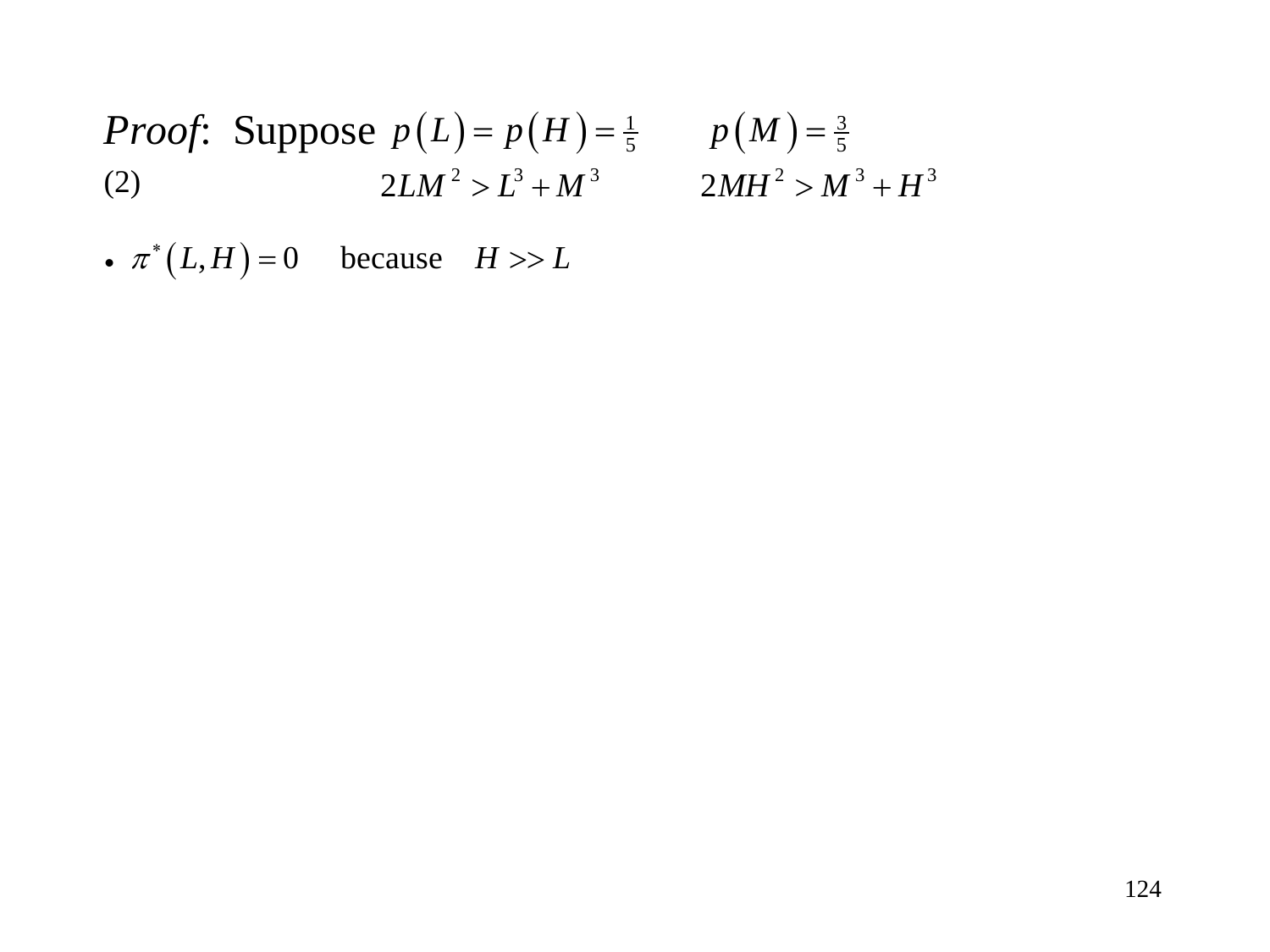*Proof*: Suppose 
$$
p(L) = p(H) = \frac{1}{5}
$$
  $p(M) = \frac{3}{5}$   
(2)  $2LM^2 > L^3 + M^3$   $2MH^2 > M^3 + H^3$ 

- $\pi^*(L, H) = 0$  because  $H \gg L$
- $\pi^*(L, L) = \pi^*(H, H) = 0$  from (2)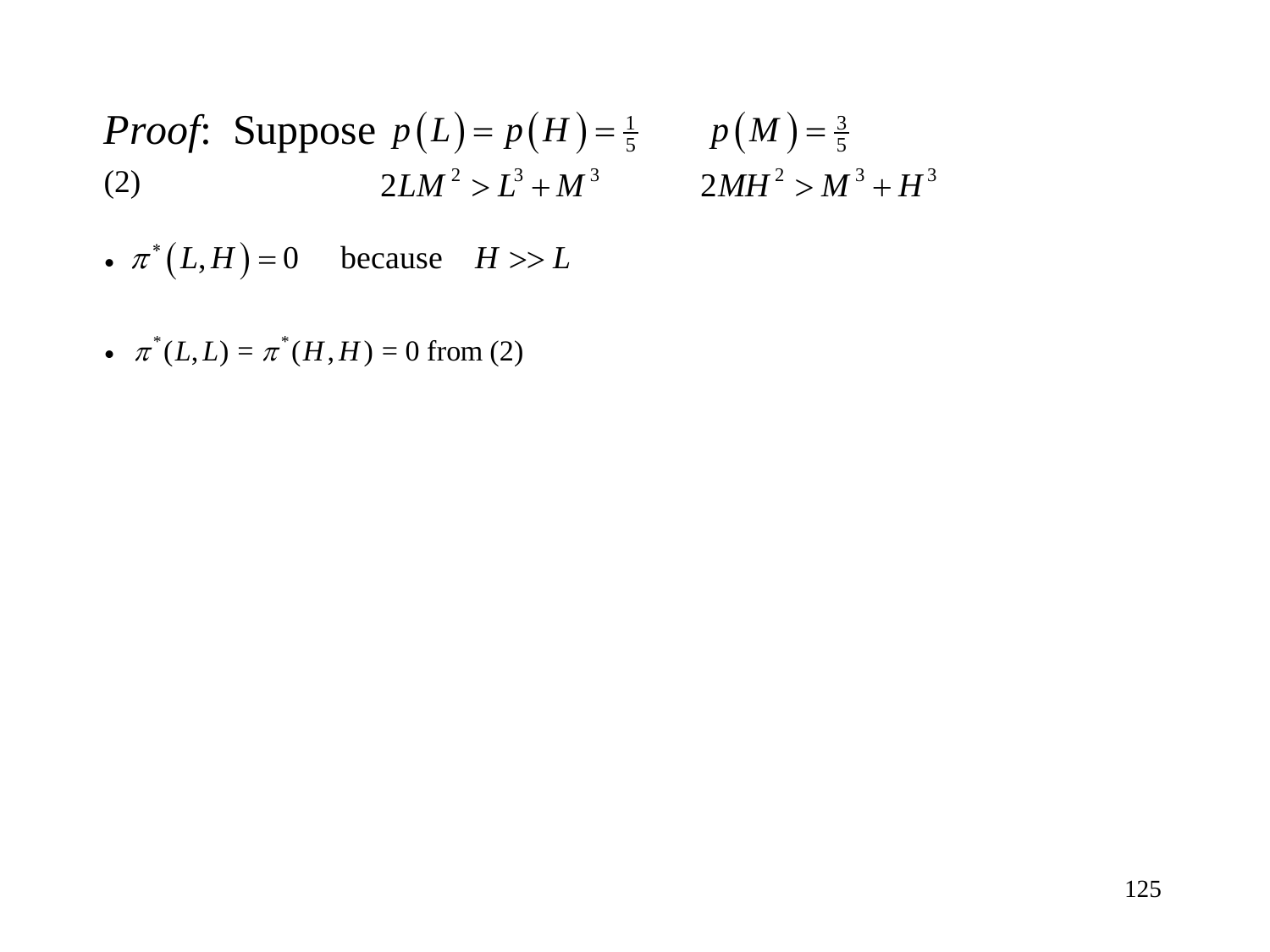*Proof*: Suppose 
$$
p(L) = p(H) = \frac{1}{5}
$$
  $p(M) = \frac{3}{5}$   
(2)  $2LM^2 > L^3 + M^3$   $2MH^2 > M^3 + H^3$ 

• 
$$
\pi^*(L, L) = \pi^*(H, H) = 0
$$
 from (2)

• 
$$
\pi^*(L, M) = \pi^*(M, H) = \frac{2}{5}
$$
  $\pi^*(M, M) = \frac{1}{5}$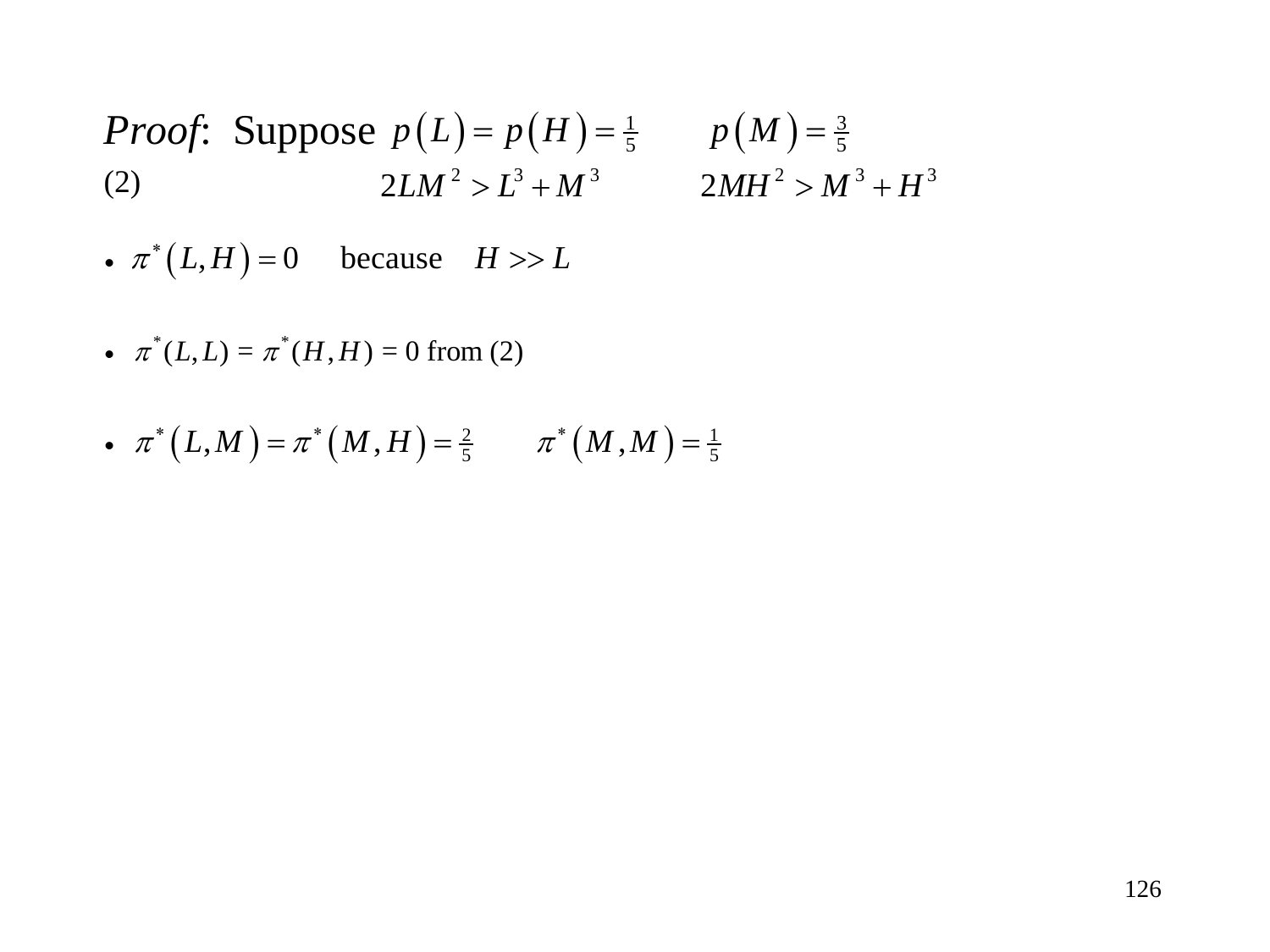*Proof*: Suppose 
$$
p(L) = p(H) = \frac{1}{5}
$$
  $p(M) = \frac{3}{5}$   
(2)  $2LM^2 > L^3 + M^3$   $2MH^2 > M^3 + H^3$ 

• 
$$
\pi^*(L, L) = \pi^*(H, H) = 0
$$
 from (2)

• 
$$
\pi^*(L, M) = \pi^*(M, H) = \frac{2}{5}
$$
  $\pi^*(M, M) = \frac{1}{5}$ 

• 
$$
w^*(M) = \frac{M^3}{2}
$$
 (from self-matching)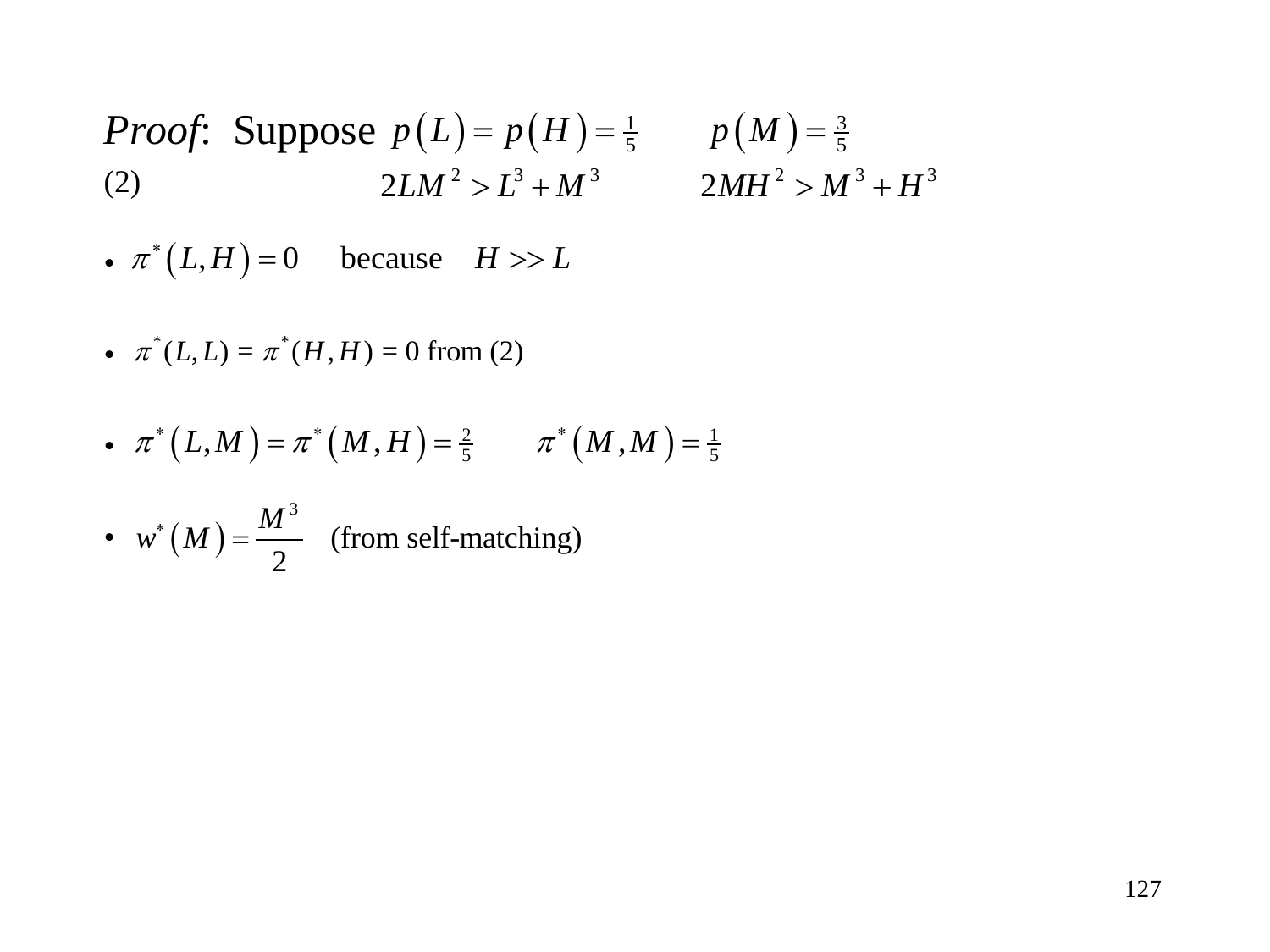*Proof*: Suppose 
$$
p(L) = p(H) = \frac{1}{5}
$$
  $p(M) = \frac{3}{5}$   
(2)  $2LM^2 > L^3 + M^3$   $2MH^2 > M^3 + H^3$ 

• 
$$
\pi^*(L, L) = \pi^*(H, H) = 0
$$
 from (2)

• 
$$
\pi^*(L, M) = \pi^*(M, H) = \frac{2}{5}
$$
  $\pi^*(M, M) = \frac{1}{5}$ 

• 
$$
w^*(M) = \frac{M^3}{2}
$$
 (from self-matching)  
\n•  $w^*(L) = LM^2 - \frac{M^3}{2}$ ,  $w^*(H) = MH^2 - \frac{M^3}{2}$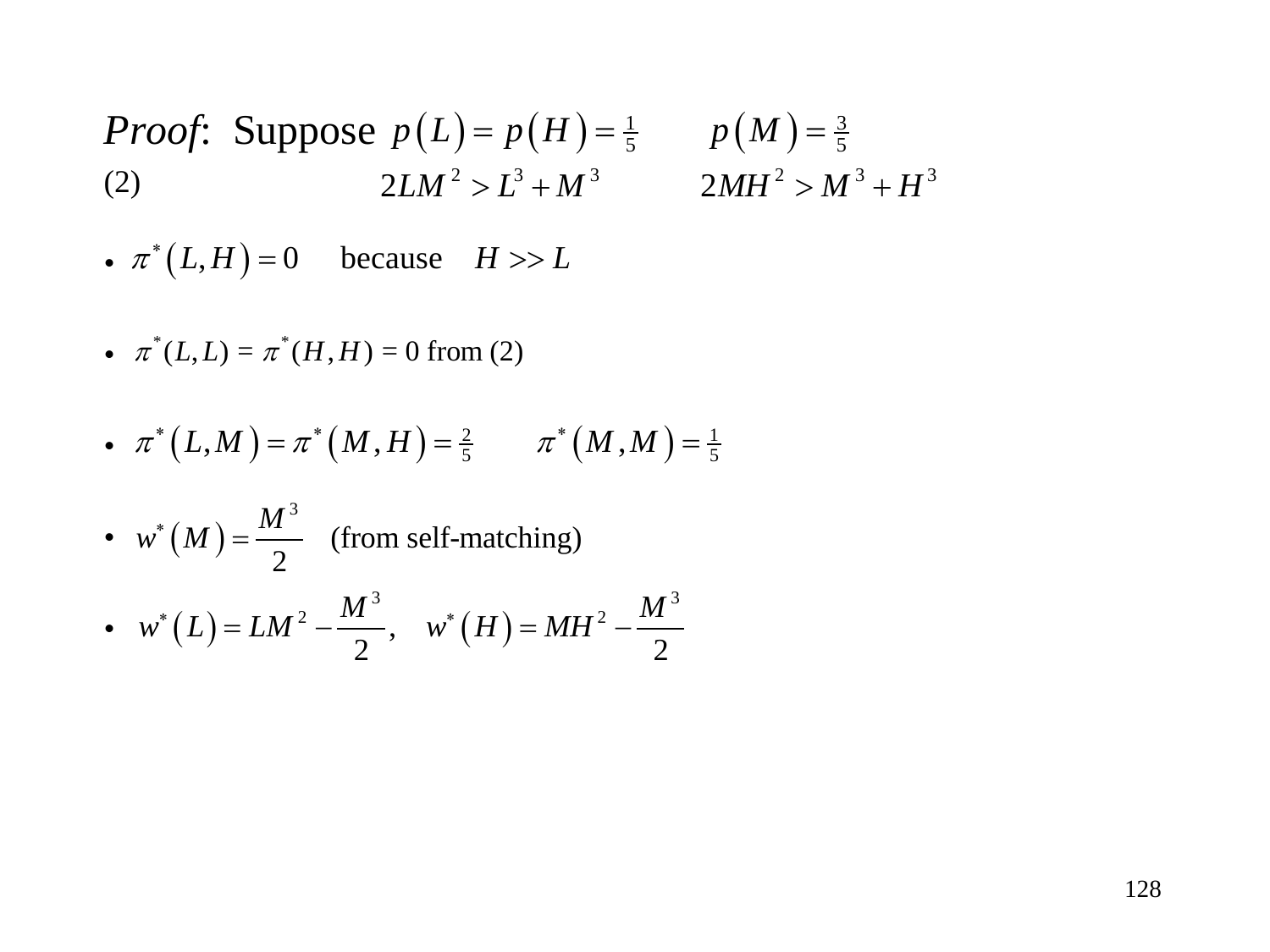*Proof*: Suppose 
$$
p(L) = p(H) = \frac{1}{5}
$$
  $p(M) = \frac{3}{5}$   
(2)  $2LM^2 > L^3 + M^3$   $2MH^2 > M^3 + H^3$ 

• 
$$
\pi^*(L, L) = \pi^*(H, H) = 0
$$
 from (2)

• 
$$
\pi^*(L, M) = \pi^*(M, H) = \frac{2}{5}
$$
  $\pi^*(M, M) = \frac{1}{5}$ 

• 
$$
w^*(M) = \frac{M^3}{2}
$$
 (from self-matching)  

$$
M^3
$$

• 
$$
w^*(L) = LM^2 - \frac{M^3}{2}
$$
,  $w^*(H) = MH^2 - \frac{M^3}{2}$ 

• 
$$
\frac{\partial w^*(L)}{\partial M} = 2LM - \frac{3M^2}{2} < 0, \text{ since } M > \frac{4}{3}L
$$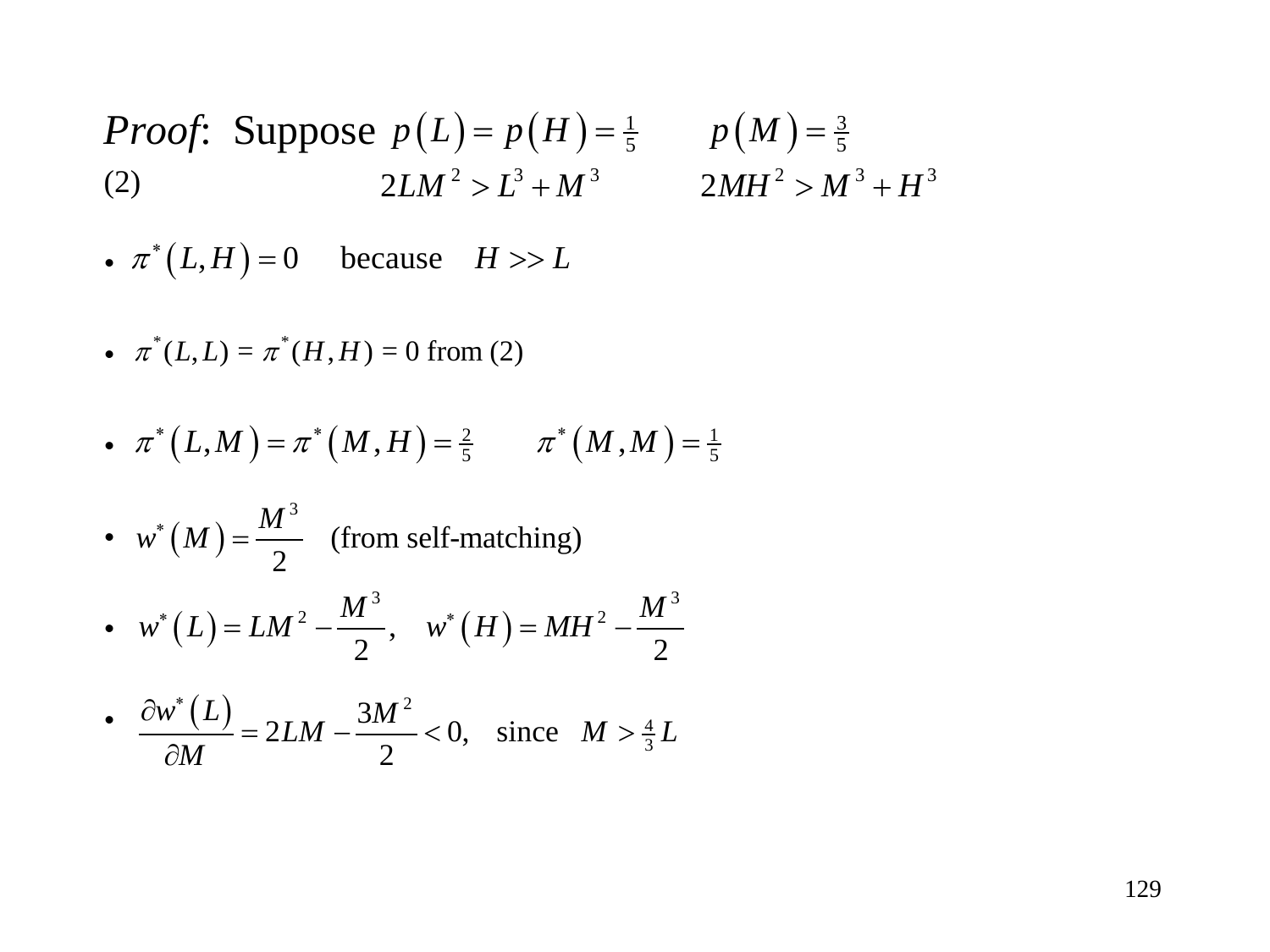*Proof*: Suppose 
$$
p(L) = p(H) = \frac{1}{5}
$$
  $p(M) = \frac{3}{5}$   
(2)  $2LM^2 > L^3 + M^3$   $2MH^2 > M^3 + H^3$ 

• 
$$
\pi^*(L, L) = \pi^*(H, H) = 0
$$
 from (2)

• 
$$
\pi^*(L, M) = \pi^*(M, H) = \frac{2}{5}
$$
  $\pi^*(M, M) = \frac{1}{5}$ 

• 
$$
w^*(M) = \frac{M^3}{2}
$$
 (from self-matching)  
\n•  $w^*(L) = LM^2 - \frac{M^3}{2}$ ,  $w^*(H) = MH^2 - \frac{M^3}{2}$ 

• 
$$
\frac{\partial w^*(L)}{\partial M} = 2LM - \frac{3M^2}{2} < 0, \text{ since } M > \frac{4}{3}L
$$

• 
$$
\frac{\partial w^*(H)}{\partial M} = H^2 - \frac{3M^2}{2} > 0, \text{ since } H > \sqrt{\frac{3}{2}}M
$$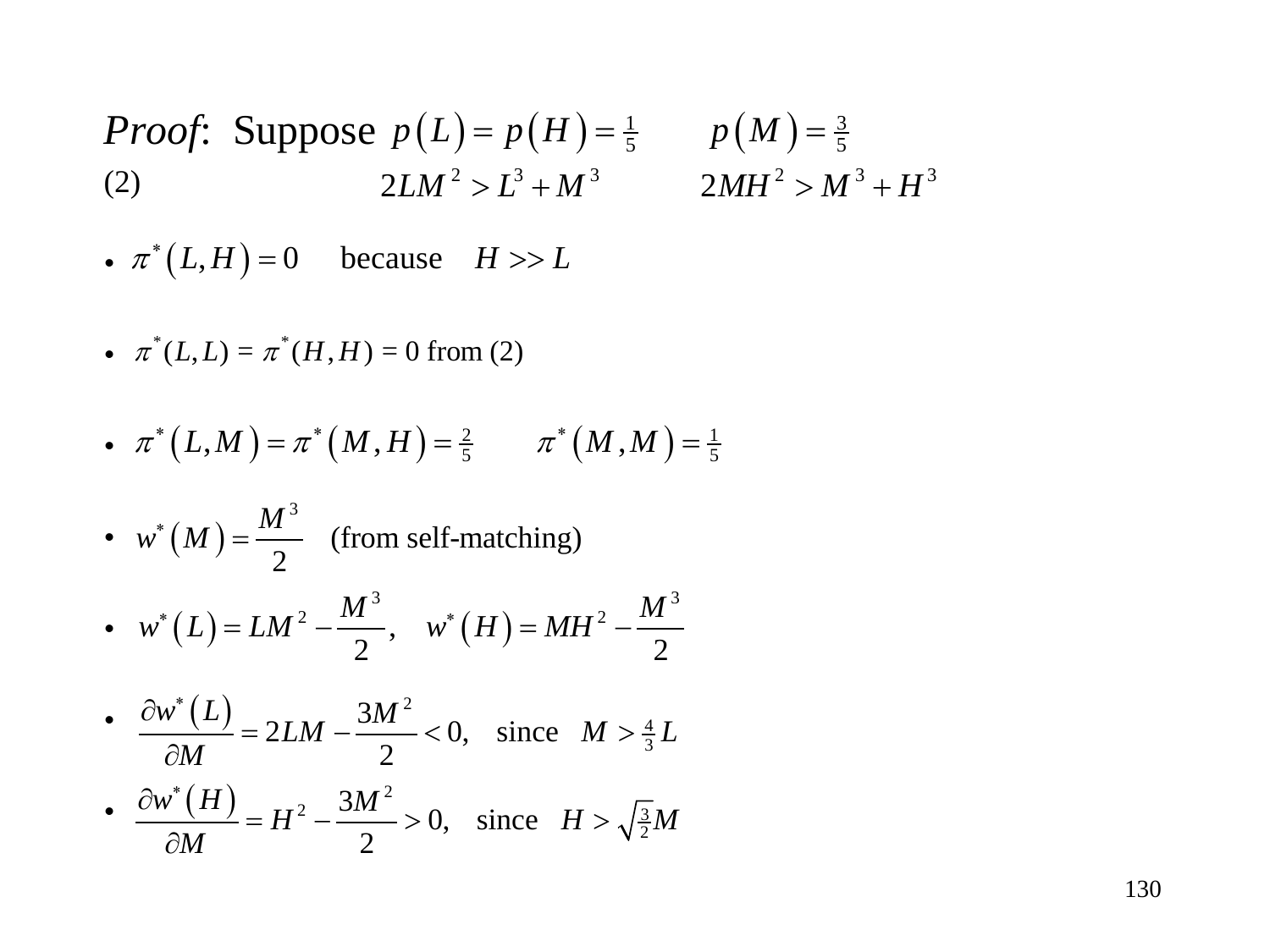## *Segregation*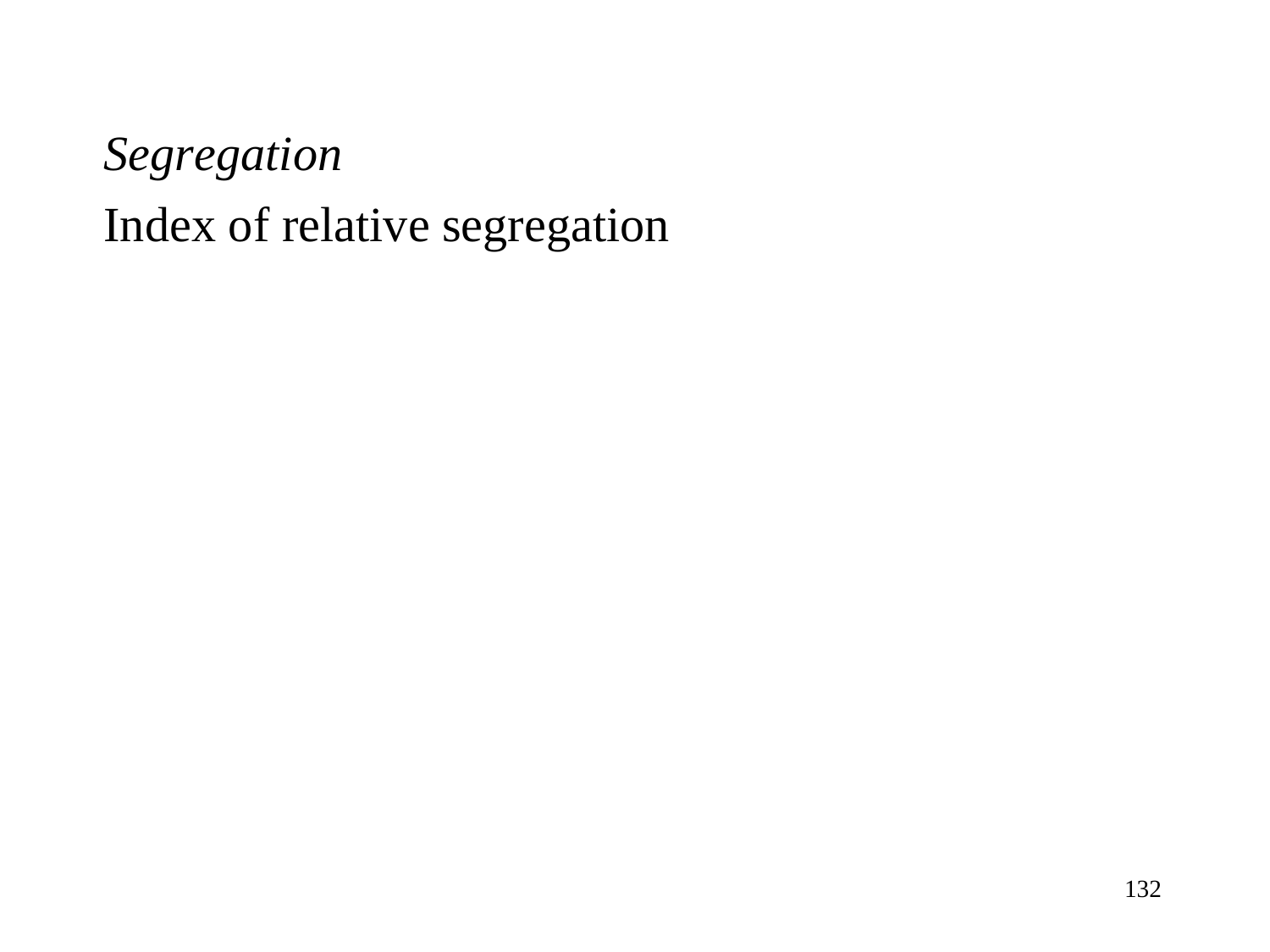$$
\rho = \frac{B}{B+W},
$$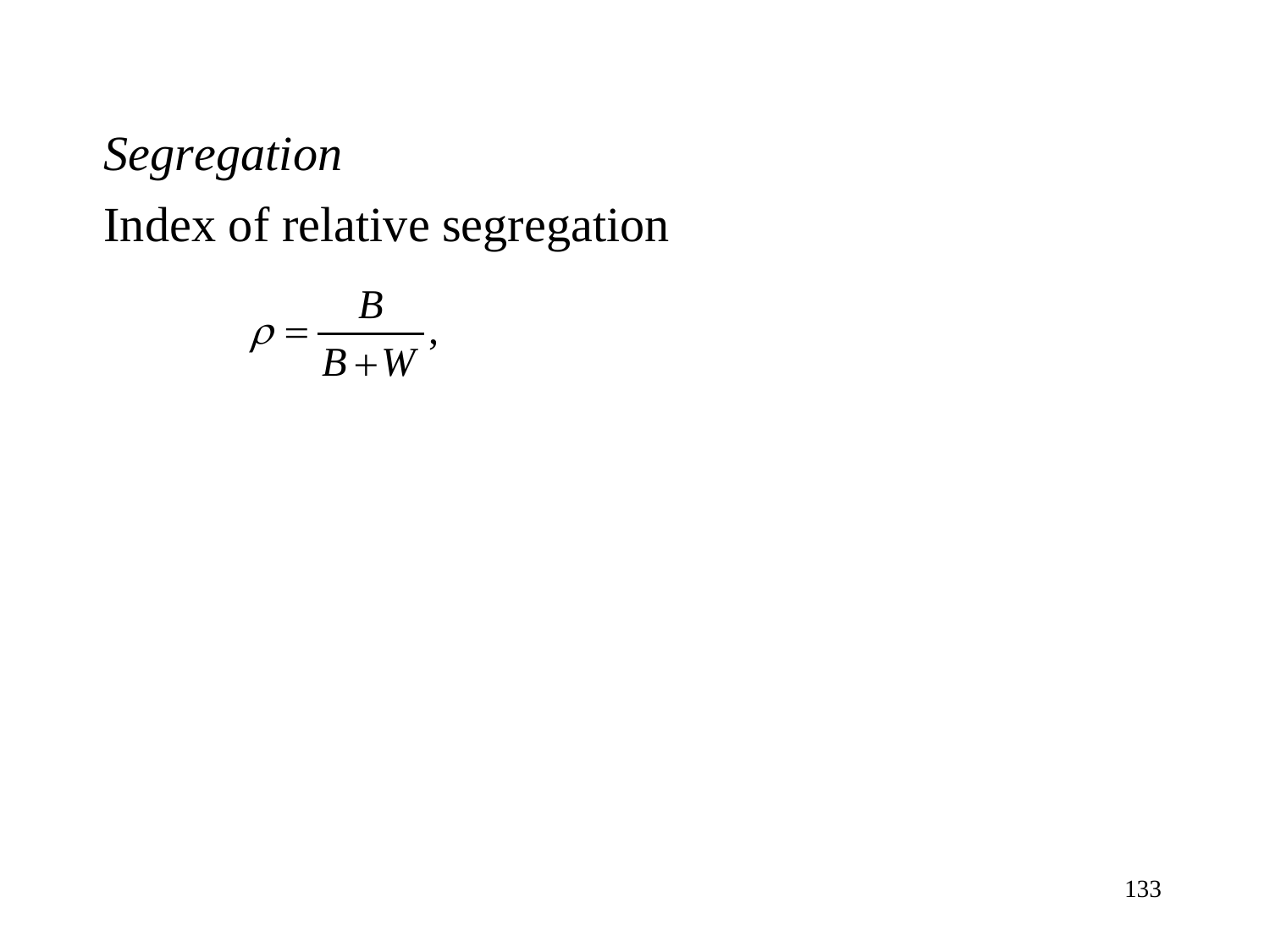$$
\rho = \frac{B}{B+W},
$$

*B =* skill variation *between* firms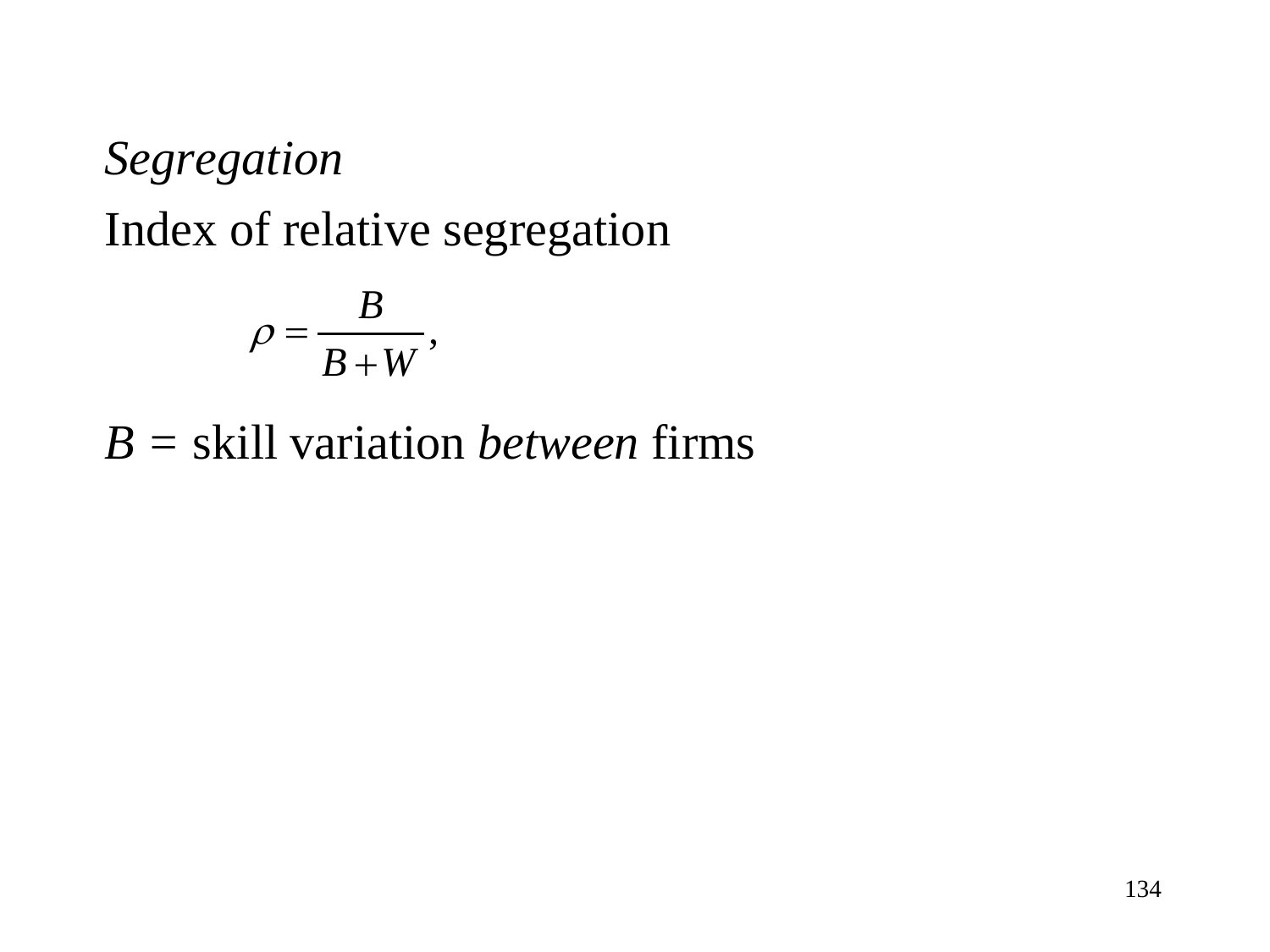$$
\rho=\frac{B}{B+W},
$$

*B =* skill variation *between* firms

 $\left(\frac{q+q'}{2}-\mu\right)^2 \pi^*(q,q')$   $\mu =$  mean skill in population *q q*  $\frac{+q'}{2}$ **-** $\mu$ )<sup>2</sup> $\pi^*(q,q')$   $\mu$ ′  $\sum \sum \left(\frac{q+q'}{2} -\mu \right)^2 \pi^* \big(q,q'\big) \qquad \mu =$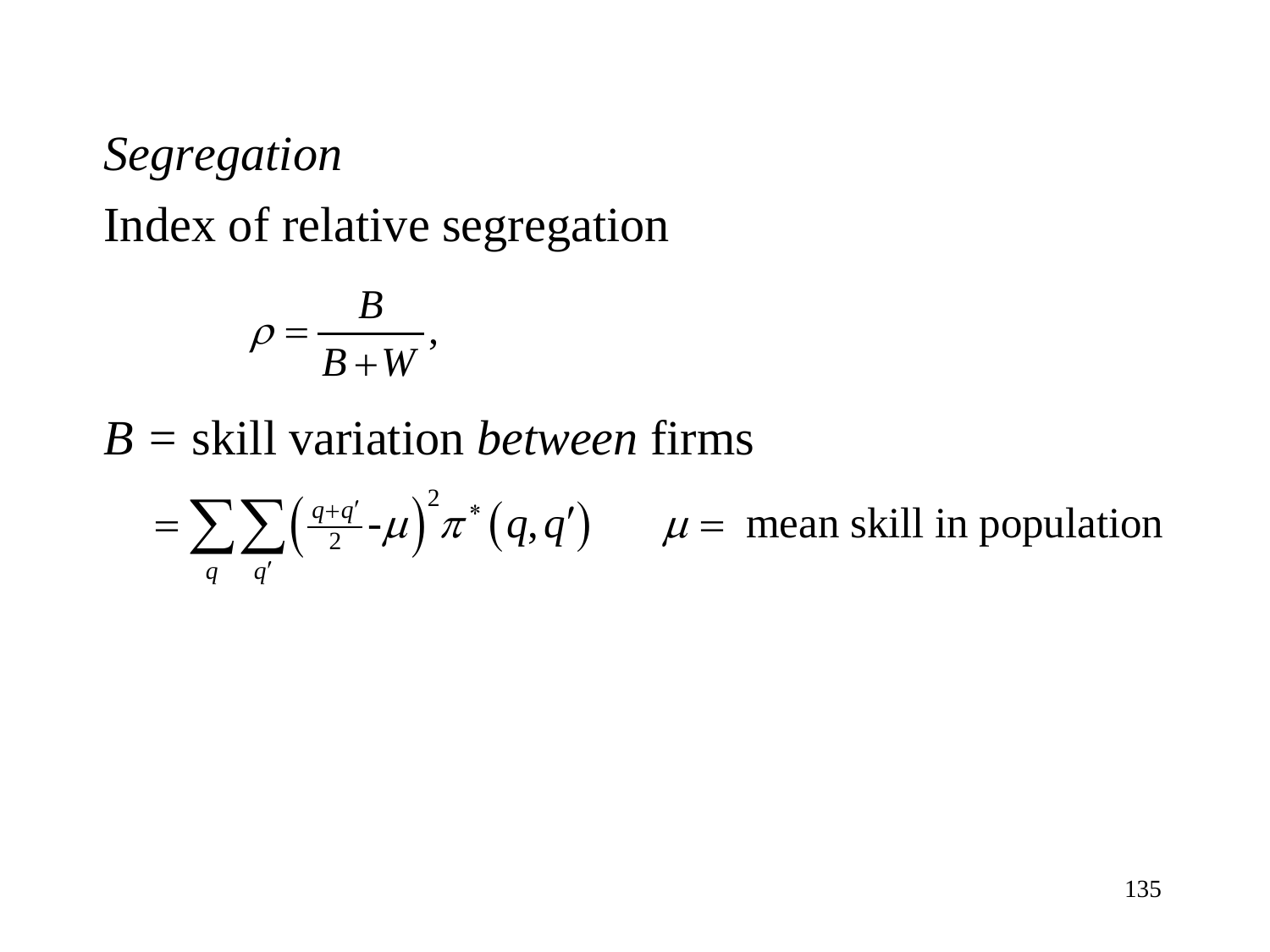$$
\rho=\frac{B}{B+W},
$$

# *B =* skill variation *between* firms

 $\left(\frac{q+q'}{2}-\mu\right)^2 \pi^*(q,q')$   $\mu =$  mean skill in population *q q*  $\frac{+q'}{2}$ **-** $\mu$ )<sup>2</sup> $\pi^*(q,q')$   $\mu$ ′  $\sum \sum \left(\frac{q+q'}{2} -\mu \right)^2 \pi^* \big(q,q'\big) \qquad \mu =$ 

*W* = skill variation *within* firms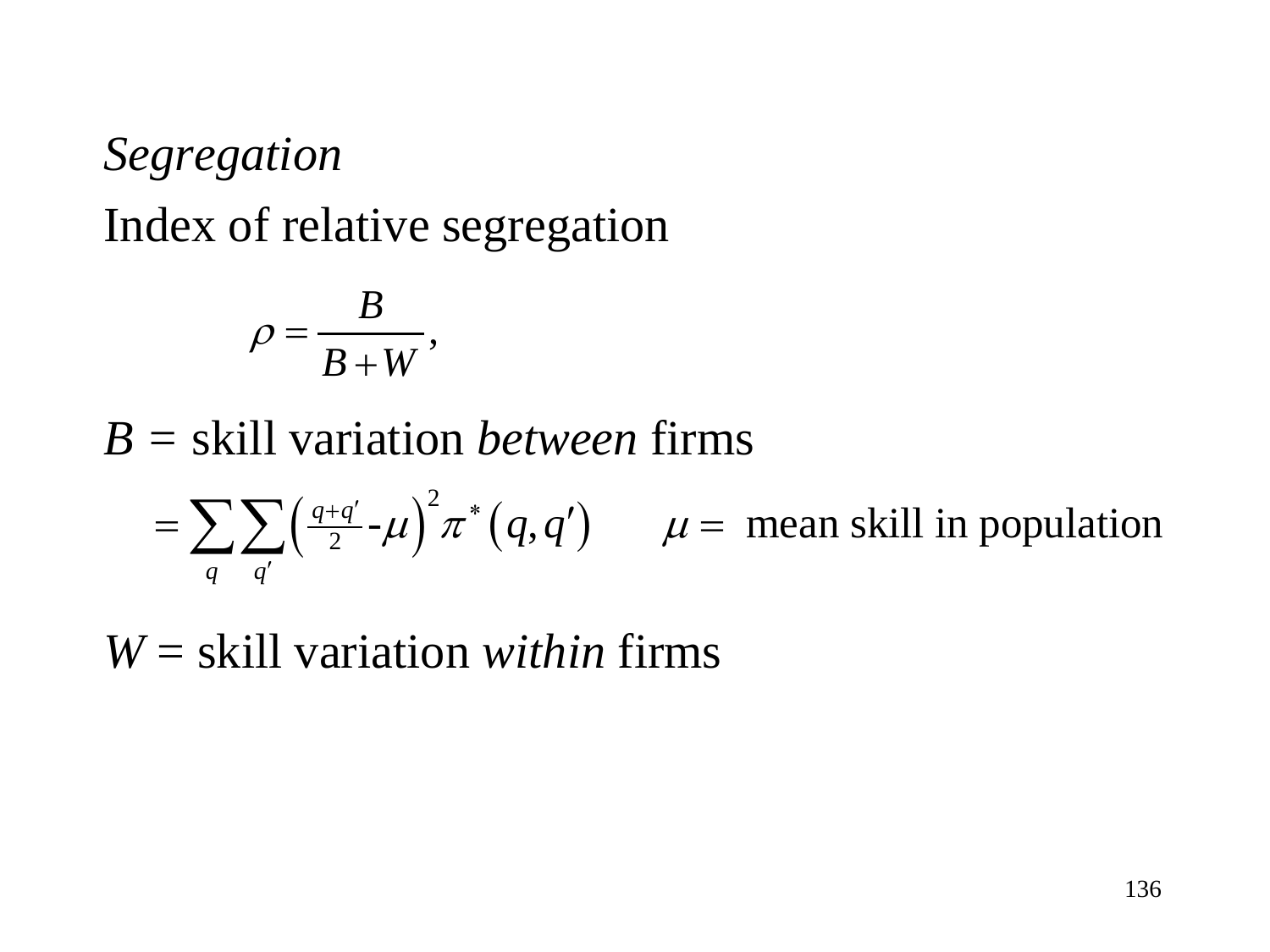$$
\rho=\frac{B}{B+W},
$$

*B =* skill variation *between* firms

 $\left(\frac{q+q'}{2}-\mu\right)^2 \pi^*(q,q')$   $\mu =$  mean skill in population *q q*  $\frac{+q'}{2}$ **-** $\mu$ )<sup>2</sup> $\pi^*(q,q')$   $\mu$ ′  $\sum \sum \left(\frac{q+q'}{2} -\mu \right)^2 \pi^* \big(q,q'\big) \qquad \mu =$ 

*W* = skill variation *within* firms

$$
=\sum_q\sum_{q'}\Bigl(q-{\textstyle\frac{q+q'}{2}}\Bigr)^2\pi^*\bigl(q,q'\bigr)
$$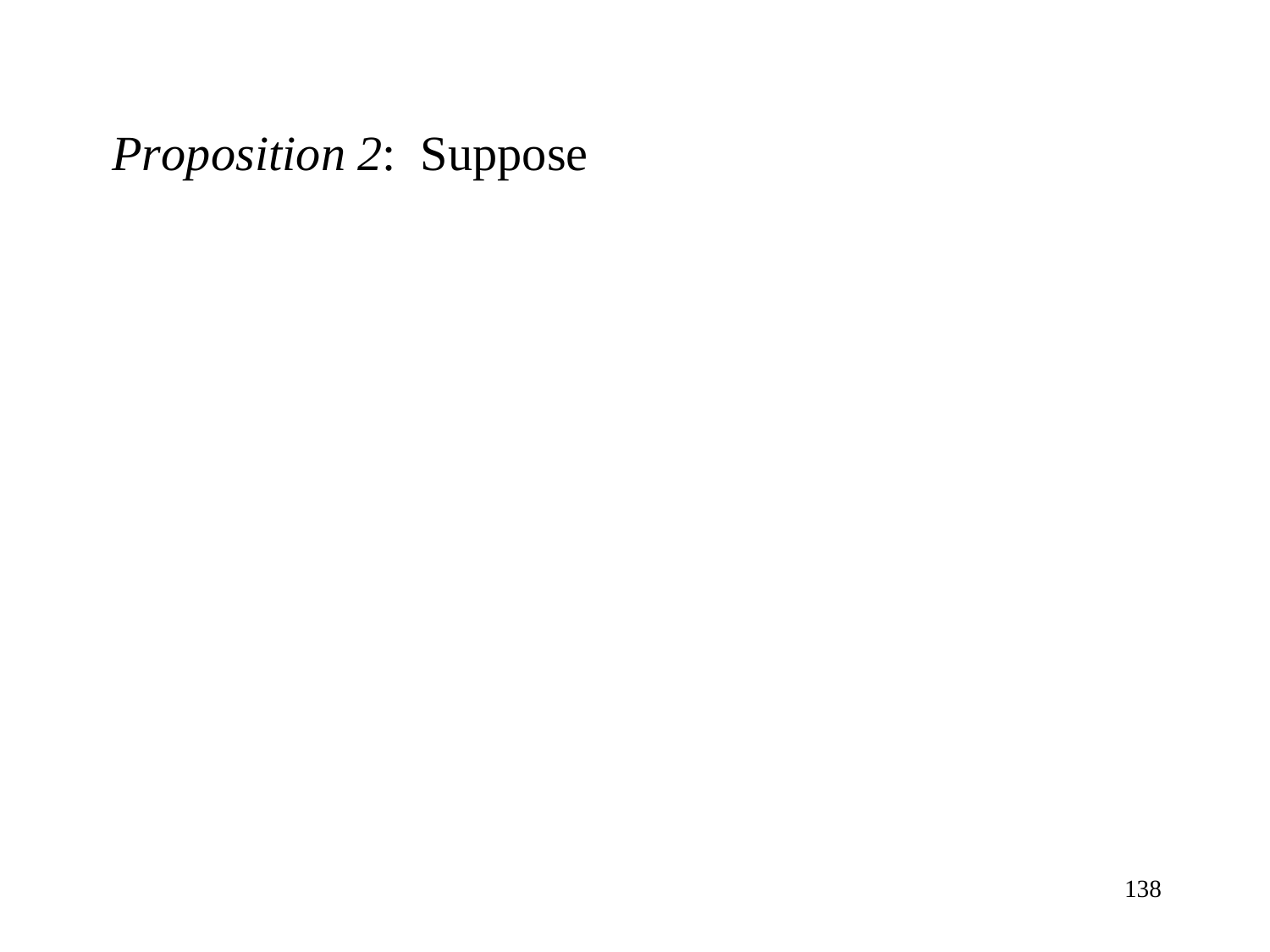$$
p(L) + p(M)M + p(H)H = M \qquad (M = \text{mean skill})
$$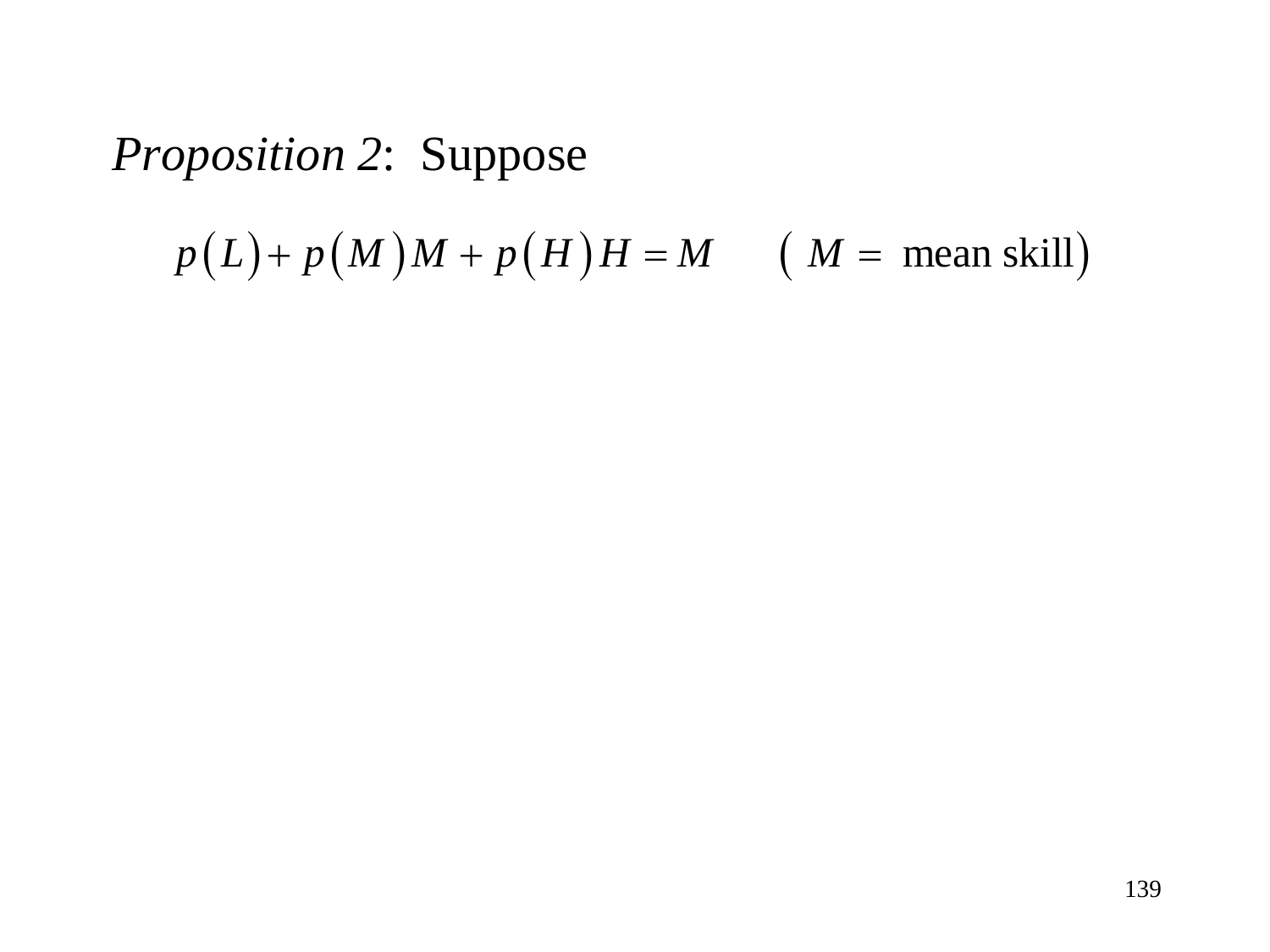$$
p(L) + p(M)M + p(H)H = M \qquad (M = \text{mean skill})
$$

If dispersion of skills big enough, i.e.,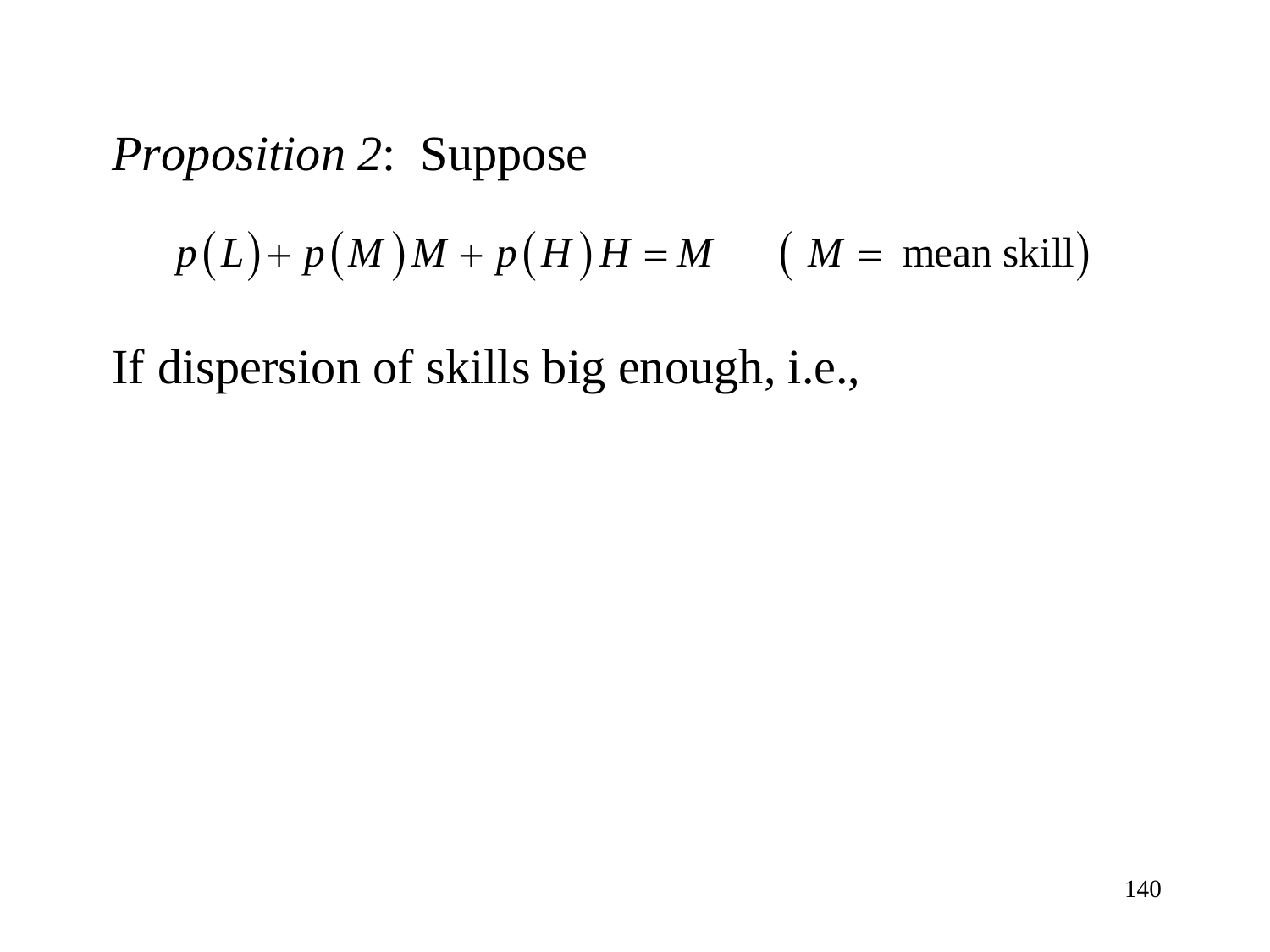$$
p(L) + p(M)M + p(H)H = M \qquad (M = \text{mean skill})
$$

If dispersion of skills big enough, i.e.,

$$
H > \left(\frac{1+\sqrt{5}}{2}\right)L
$$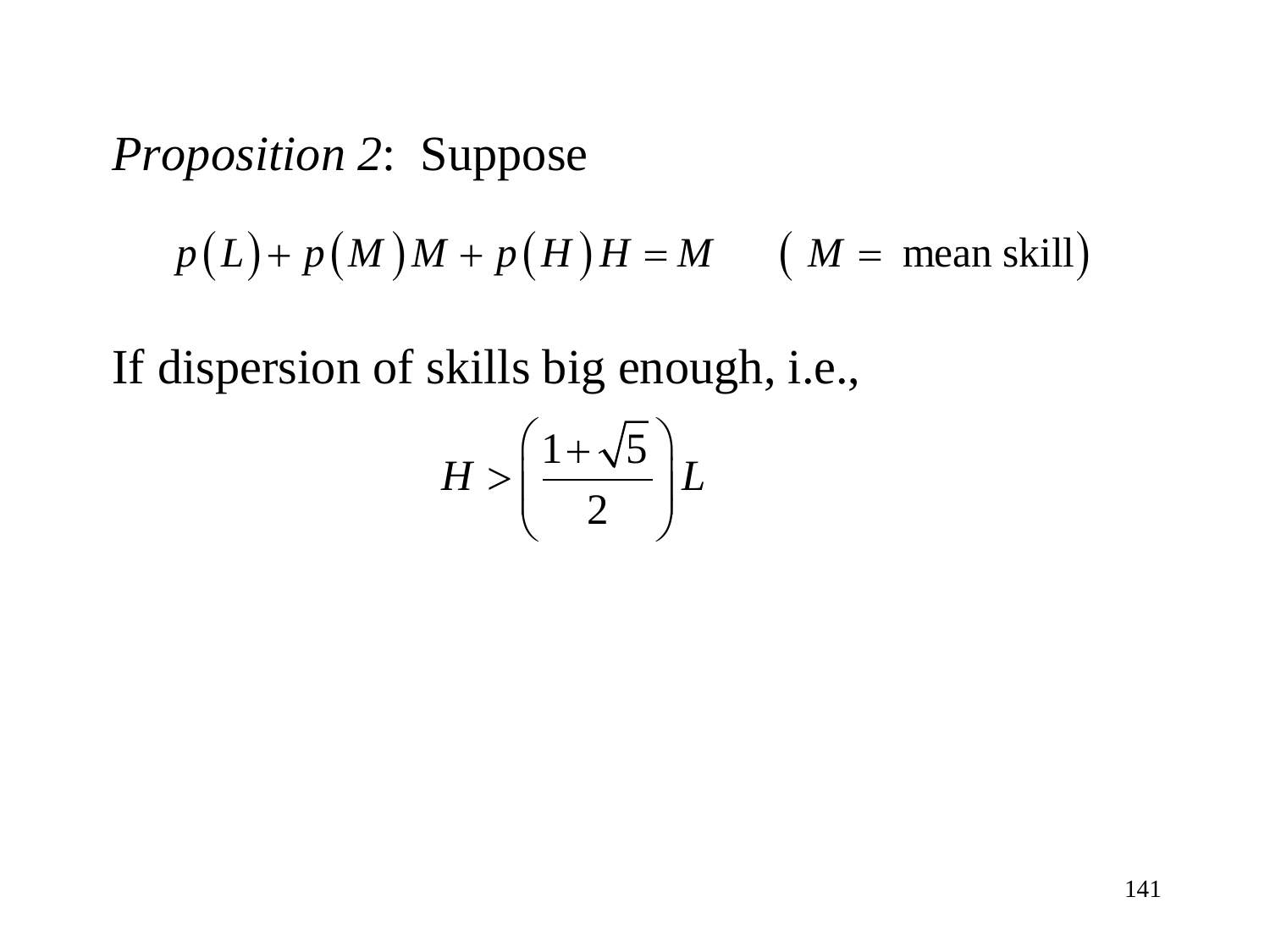$$
p(L) + p(M)M + p(H)H = M \qquad (M = \text{mean skill})
$$

If dispersion of skills big enough, i.e.,

$$
H > \left(\frac{1+\sqrt{5}}{2}\right)L
$$

then mean-preserving spread in distribution *increases*  segregation index *ρ*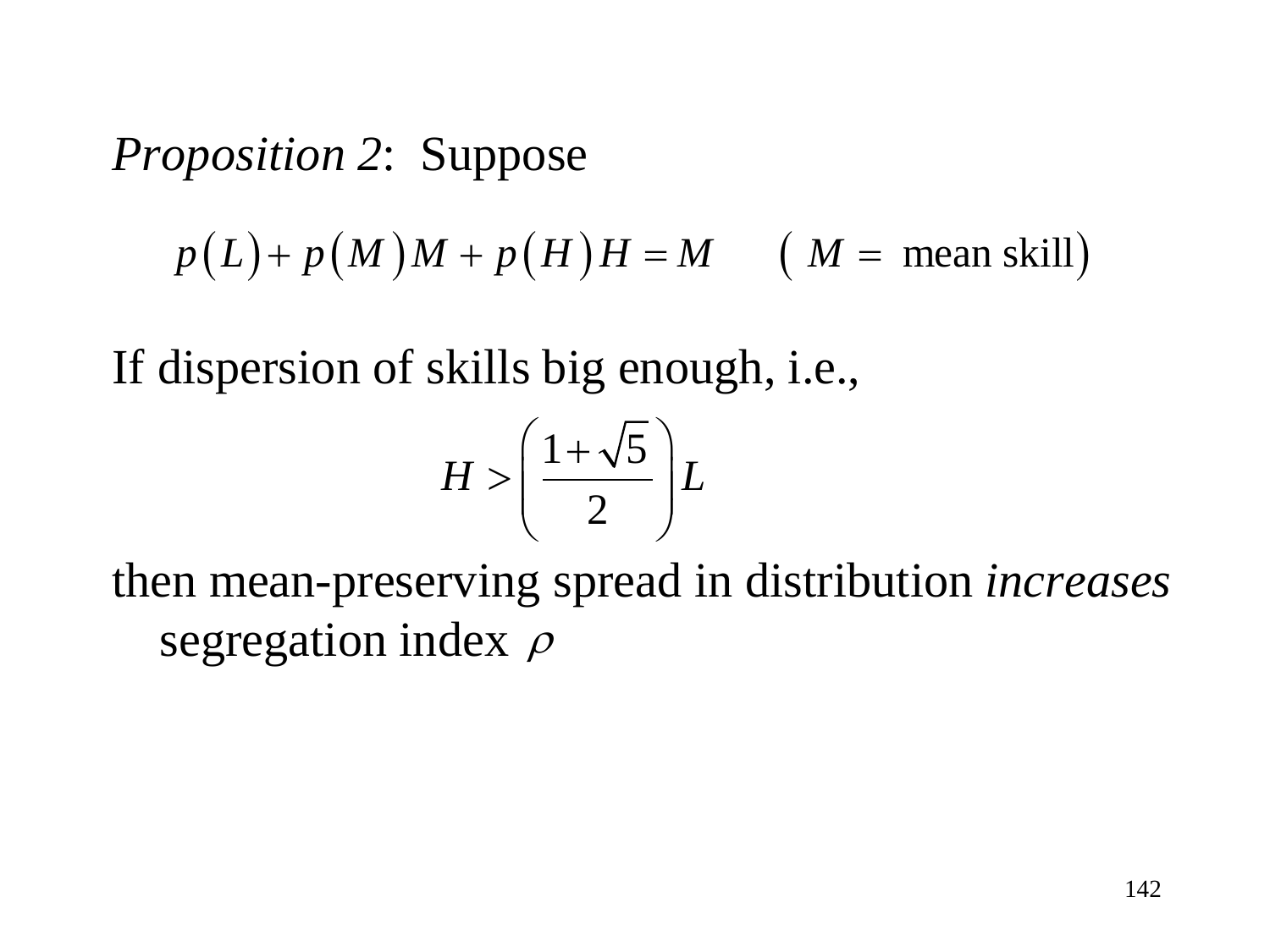*Proof*: Suppose  $L = 2$ ,  $M = 3$ ,  $H = 4$   $p(L) = p(H) = \frac{1}{3} + \varepsilon$  and  $p(M) = \frac{1}{3} - 2\varepsilon$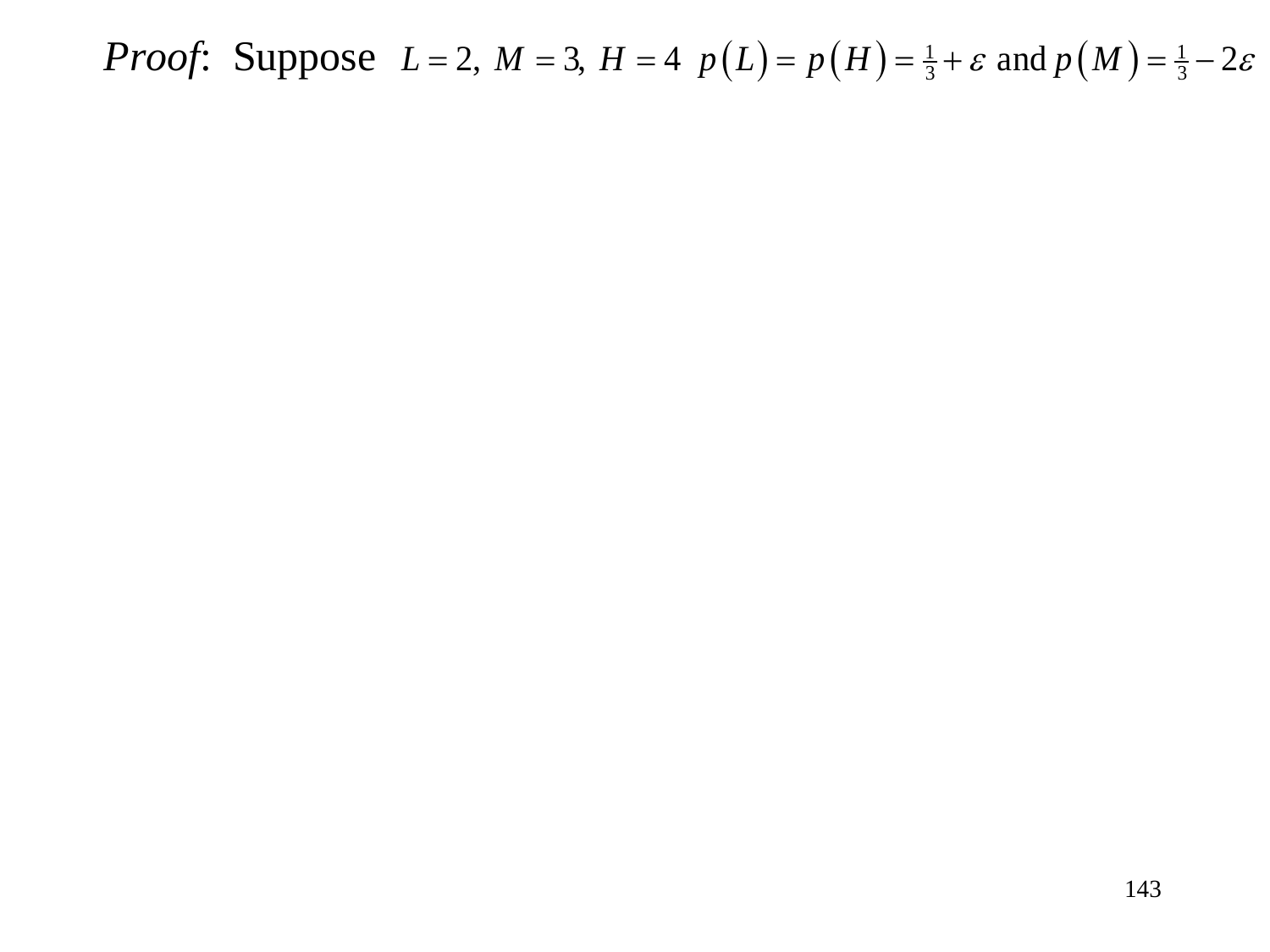*Proof*: Suppose  $L = 2$ ,  $M = 3$ ,  $H = 4$   $p(L) = p(H) = \frac{1}{3} + \varepsilon$  and  $p(M) = \frac{1}{3} - 2\varepsilon$ 

• Then  $2MH^2 + L^3 > 2LM^2 + H^3$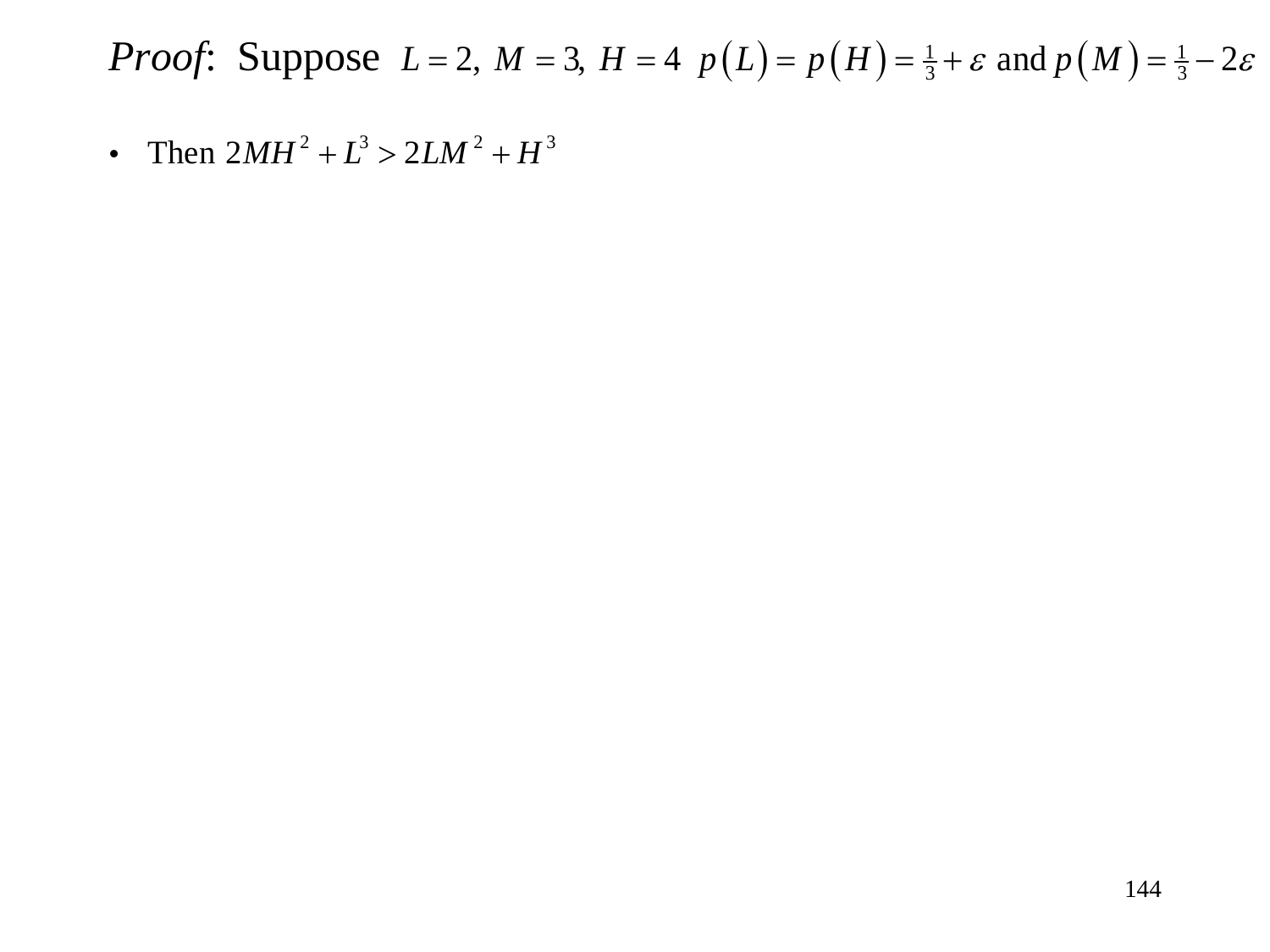- Then  $2MH^2 + L^3 > 2LM^2 + H^3$
- So  $\pi^*(L, L) = \frac{1}{6} + \frac{1}{2} \varepsilon$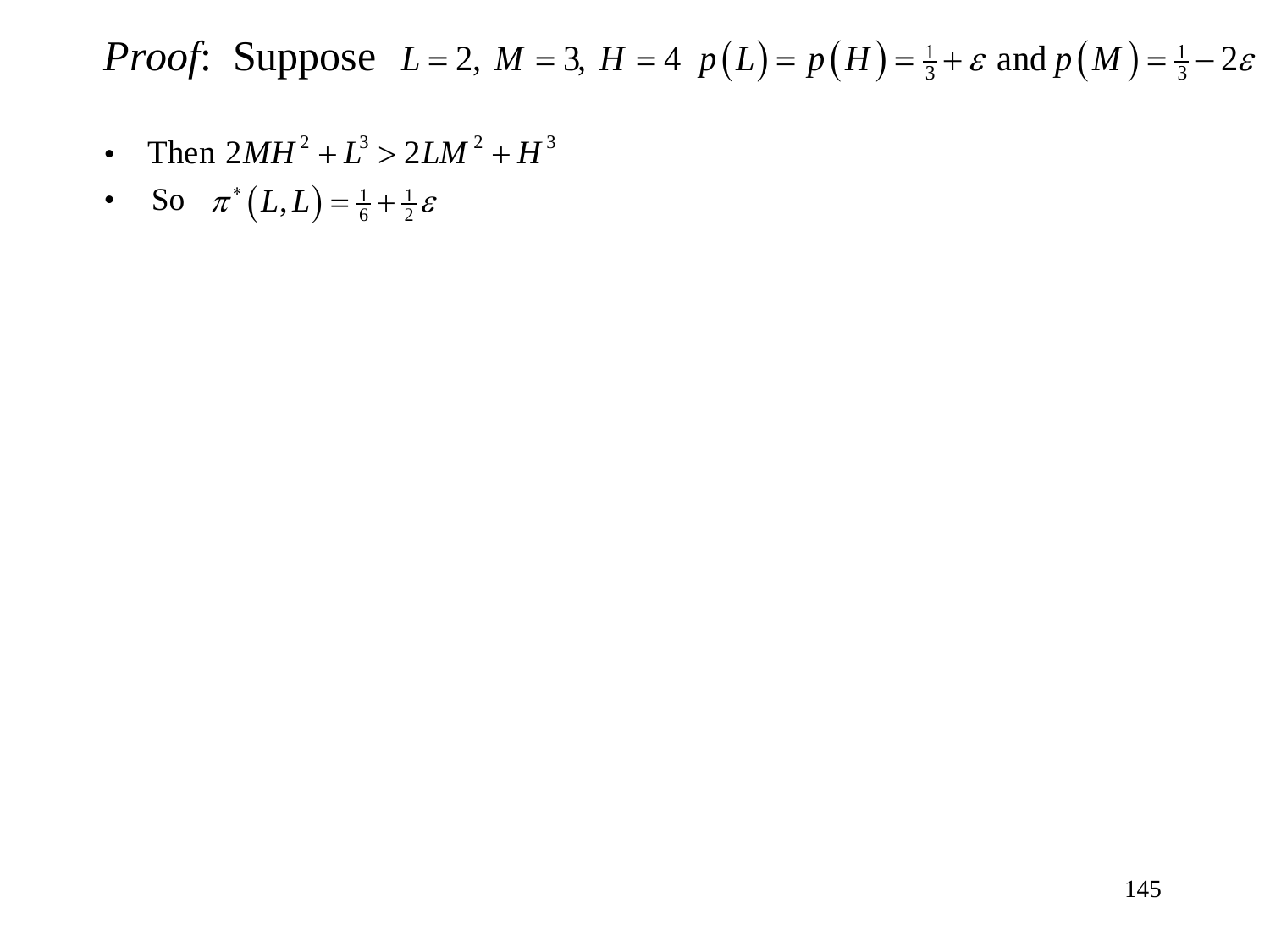- Then  $2MH^2 + L^3 > 2LM^2 + H^3$
- So  $\pi^*(L, L) = \frac{1}{6} + \frac{1}{2} \varepsilon$  $\pi^* (M, H) = \frac{1}{3} - 2\varepsilon$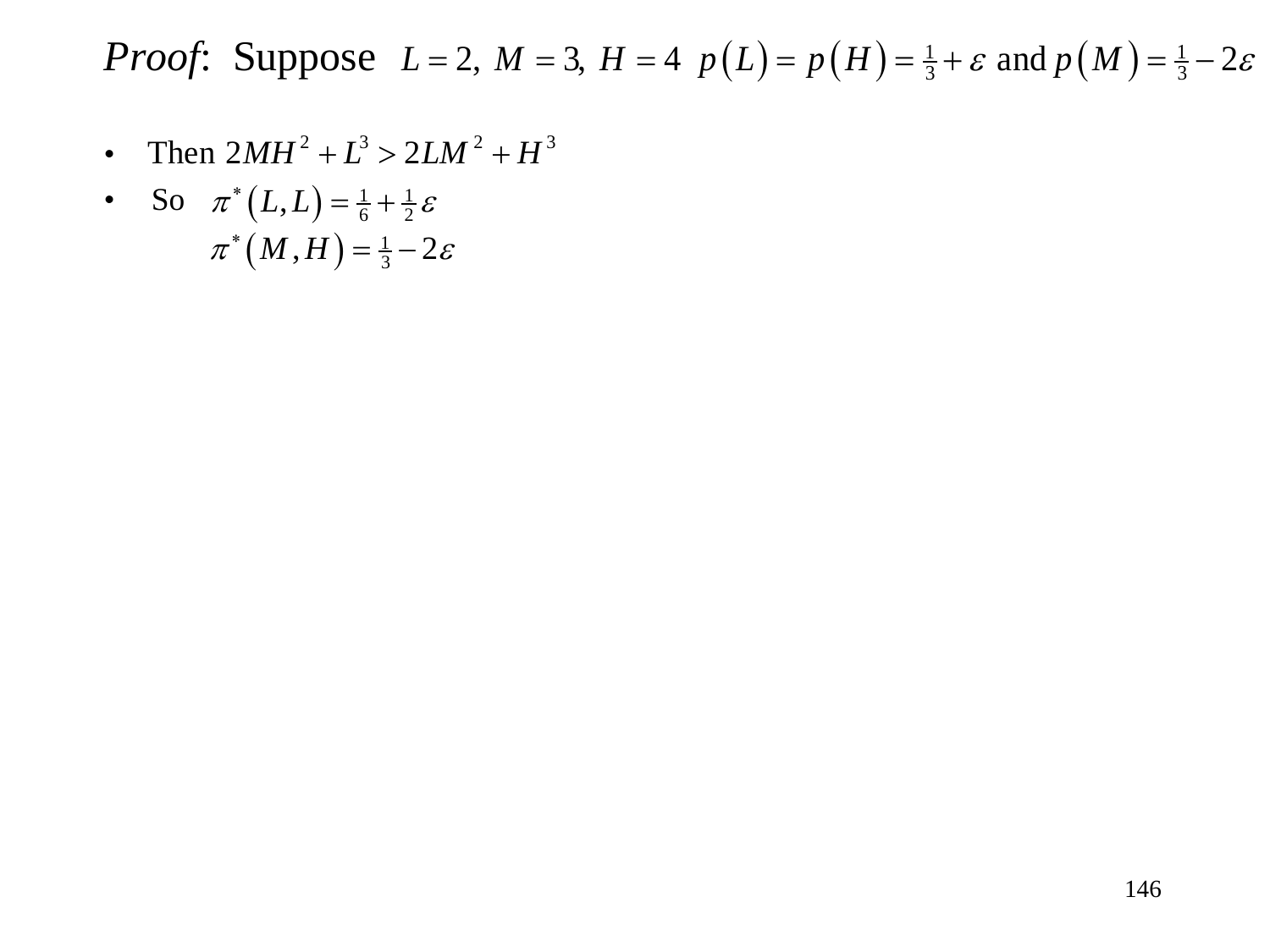- Then  $2MH^2 + L^3 > 2LM^2 + H^3$
- So  $\pi^*(L, L) = \frac{1}{6} + \frac{1}{2} \varepsilon$  $\pi^* (M, H) = \frac{1}{3} - 2\varepsilon$  $\pi^*(H, H) = 3\varepsilon$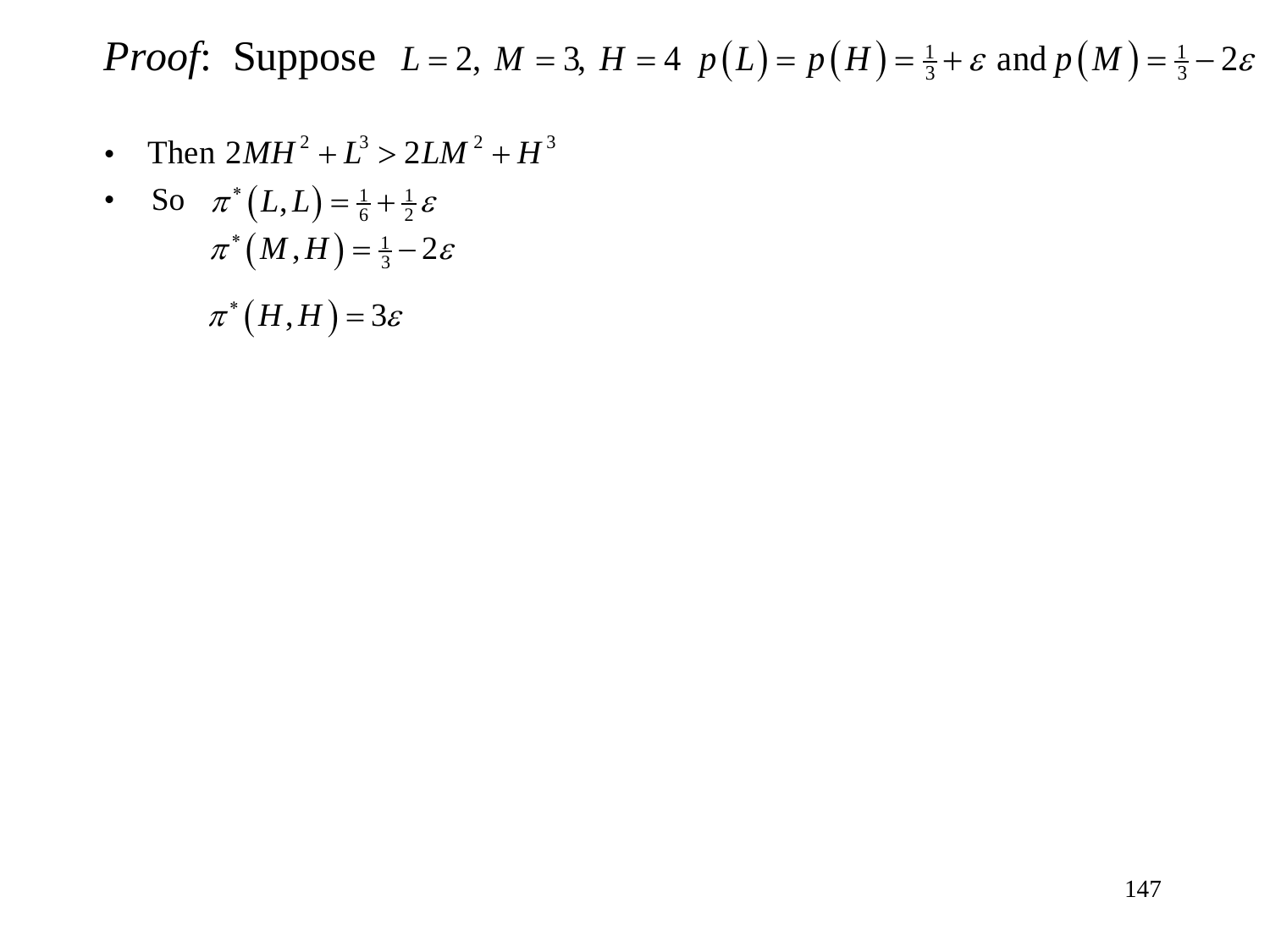• Then  $2MH^2 + L^3 > 2LM^2 + H^3$ 

• So 
$$
\pi^*(L,L) = \frac{1}{6} + \frac{1}{2}\varepsilon
$$
  
\n $\pi^*(M,H) = \frac{1}{3} - 2\varepsilon$   
\n $\pi^*(H,H) = 3\varepsilon$   
\n•  $B = \left(\frac{L+L}{2} - M\right)^2 \left(\frac{1}{6} + \frac{1}{2}\varepsilon\right) + \left(\frac{M+H}{2} - M\right)^2 \left(\frac{1}{3} - 2\varepsilon\right) + \left(\frac{H+H}{2} - M\right)^2 (3\varepsilon)$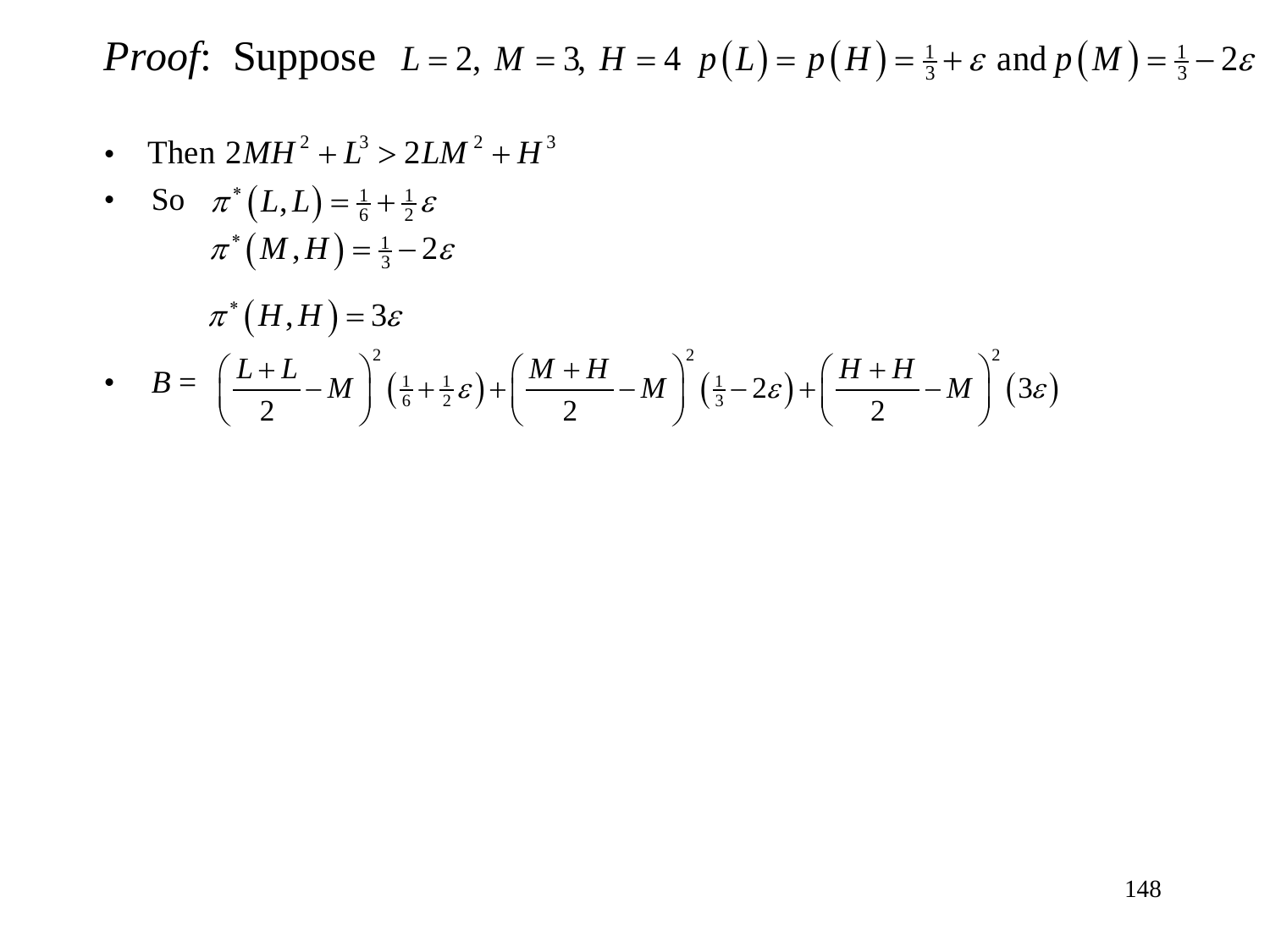• Then  $2MH^2 + L^3 > 2LM^2 + H^3$ 

• So 
$$
\pi^*(L,L) = \frac{1}{6} + \frac{1}{2}\varepsilon
$$
  
\n $\pi^*(M,H) = \frac{1}{3} - 2\varepsilon$   
\n $\pi^*(H,H) = 3\varepsilon$   
\n•  $B = \left(\frac{L+L}{2} - M\right)^2 \left(\frac{1}{6} + \frac{1}{2}\varepsilon\right) + \left(\frac{M+H}{2} - M\right)^2 \left(\frac{1}{3} - 2\varepsilon\right) + \left(\frac{H+H}{2} - M\right)^2 (3\varepsilon)$   
\n•  $W = \left(\frac{L+L}{2} - L\right)^2 \left(\frac{1}{6} + \frac{1}{2}\varepsilon\right) + \frac{1}{2} \left(\frac{M+H}{2} - M\right)^2 \left(\frac{1}{3} - 2\varepsilon\right) + \frac{1}{2} \left(\frac{M+H}{2} - H\right)^2 \left(\frac{1}{3} - 2\varepsilon\right) + \left(\frac{H+H}{2} - H\right)^2 (3\varepsilon)$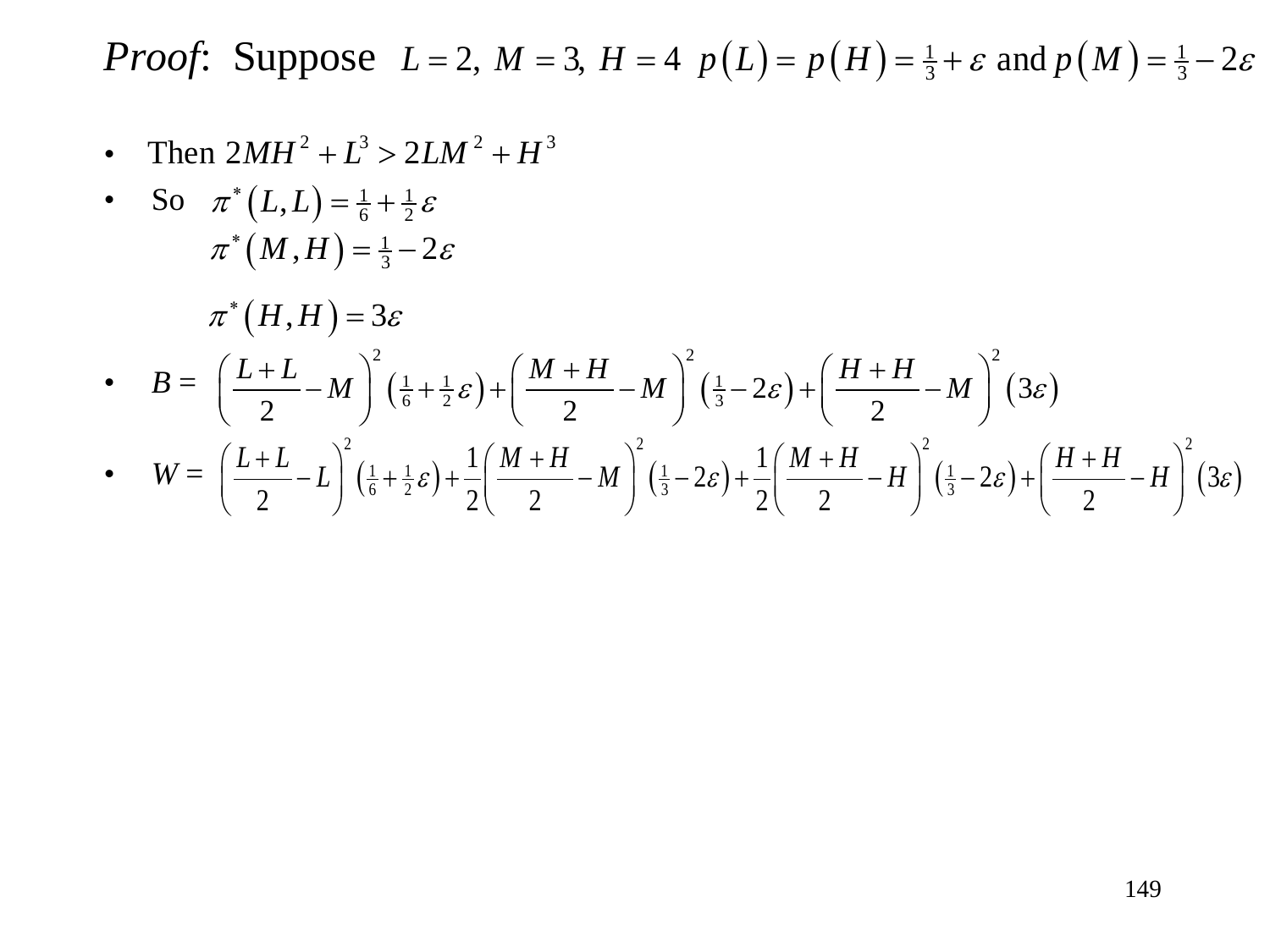• Then  $2MH^2 + L^3 > 2LM^2 + H^3$ 

• So 
$$
\pi^*(L,L) = \frac{1}{6} + \frac{1}{2} \varepsilon
$$
  
\n $\pi^*(M,H) = \frac{1}{3} - 2\varepsilon$   
\n $\pi^*(H,H) = 3\varepsilon$   
\n•  $B = \left(\frac{L+L}{2} - M\right)^2 \left(\frac{1}{6} + \frac{1}{2}\varepsilon\right) + \left(\frac{M+H}{2} - M\right)^2 \left(\frac{1}{3} - 2\varepsilon\right) + \left(\frac{H+H}{2} - M\right)^2 (3\varepsilon)$   
\n•  $W = \left(\frac{L+L}{2} - L\right)^2 \left(\frac{1}{6} + \frac{1}{2}\varepsilon\right) + \frac{1}{2} \left(\frac{M+H}{2} - M\right)^2 \left(\frac{1}{3} - 2\varepsilon\right) + \frac{1}{2} \left(\frac{M+H}{2} - H\right)^2 \left(\frac{1}{3} - 2\varepsilon\right) + \left(\frac{H+H}{2} - H\right)^2 (3\varepsilon)$ 

• *B* increasing in  $\varepsilon$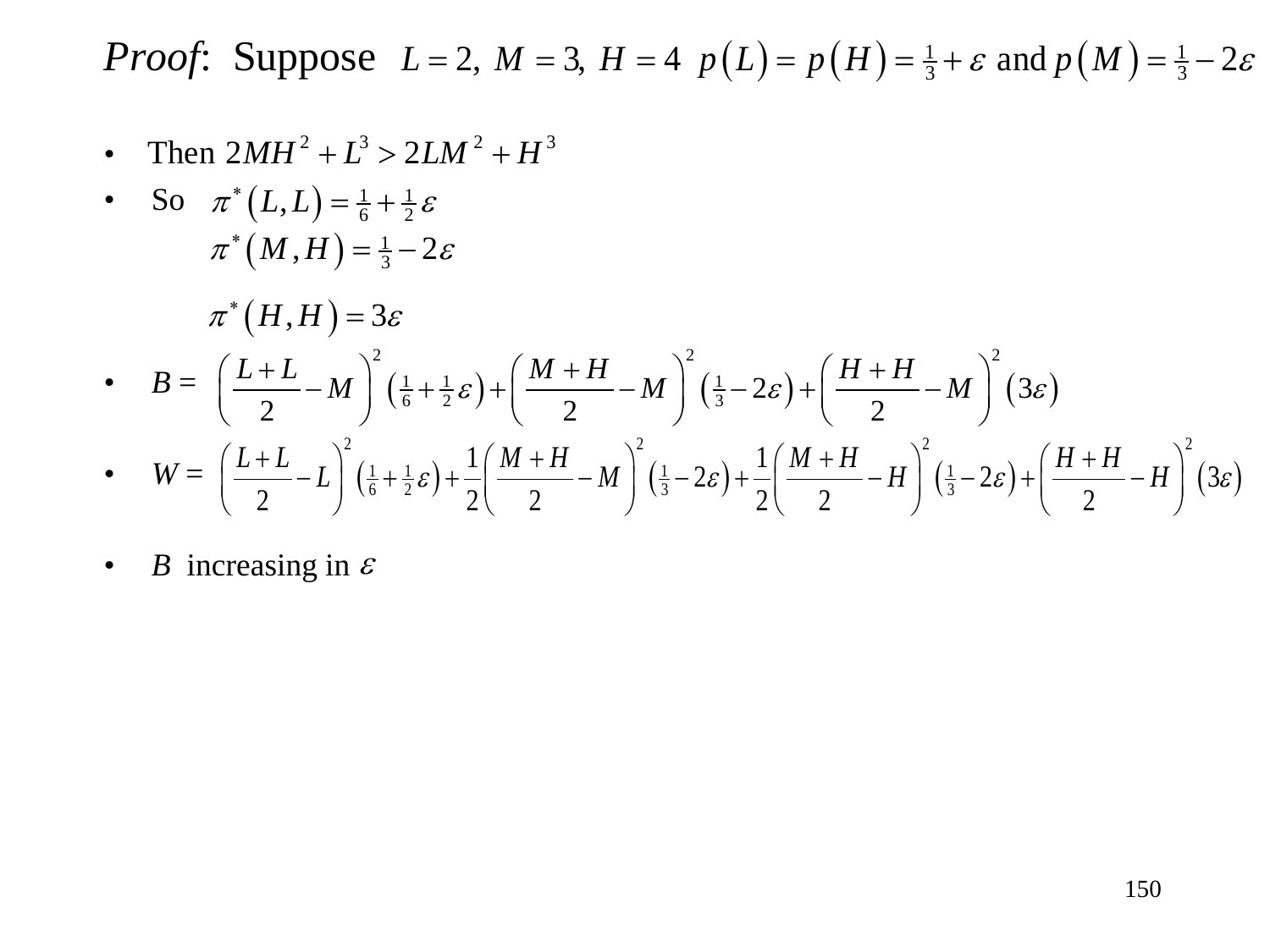• Then  $2MH^2 + L^3 > 2LM^2 + H^3$ 

• So 
$$
\pi^*(L, L) = \frac{1}{6} + \frac{1}{2} \varepsilon
$$
  
\n $\pi^*(M, H) = \frac{1}{3} - 2\varepsilon$   
\n $\pi^*(H, H) = 3\varepsilon$   
\n•  $B = \left(\frac{L+L}{2} - M\right)^2 \left(\frac{1}{6} + \frac{1}{2}\varepsilon\right) + \left(\frac{M+H}{2} - M\right)^2 \left(\frac{1}{3} - 2\varepsilon\right) + \left(\frac{H+H}{2} - M\right)^2 (3\varepsilon)$   
\n•  $W = \left(\frac{L+L}{2} - L\right)^2 \left(\frac{1}{6} + \frac{1}{2}\varepsilon\right) + \frac{1}{2} \left(\frac{M+H}{2} - M\right)^2 \left(\frac{1}{3} - 2\varepsilon\right) + \frac{1}{2} \left(\frac{M+H}{2} - H\right)^2 \left(\frac{1}{3} - 2\varepsilon\right) + \left(\frac{H+H}{2} - H\right)^2 (3\varepsilon)$ 

- *B* increasing in  $\varepsilon$
- *W* decreasing in  $\varepsilon$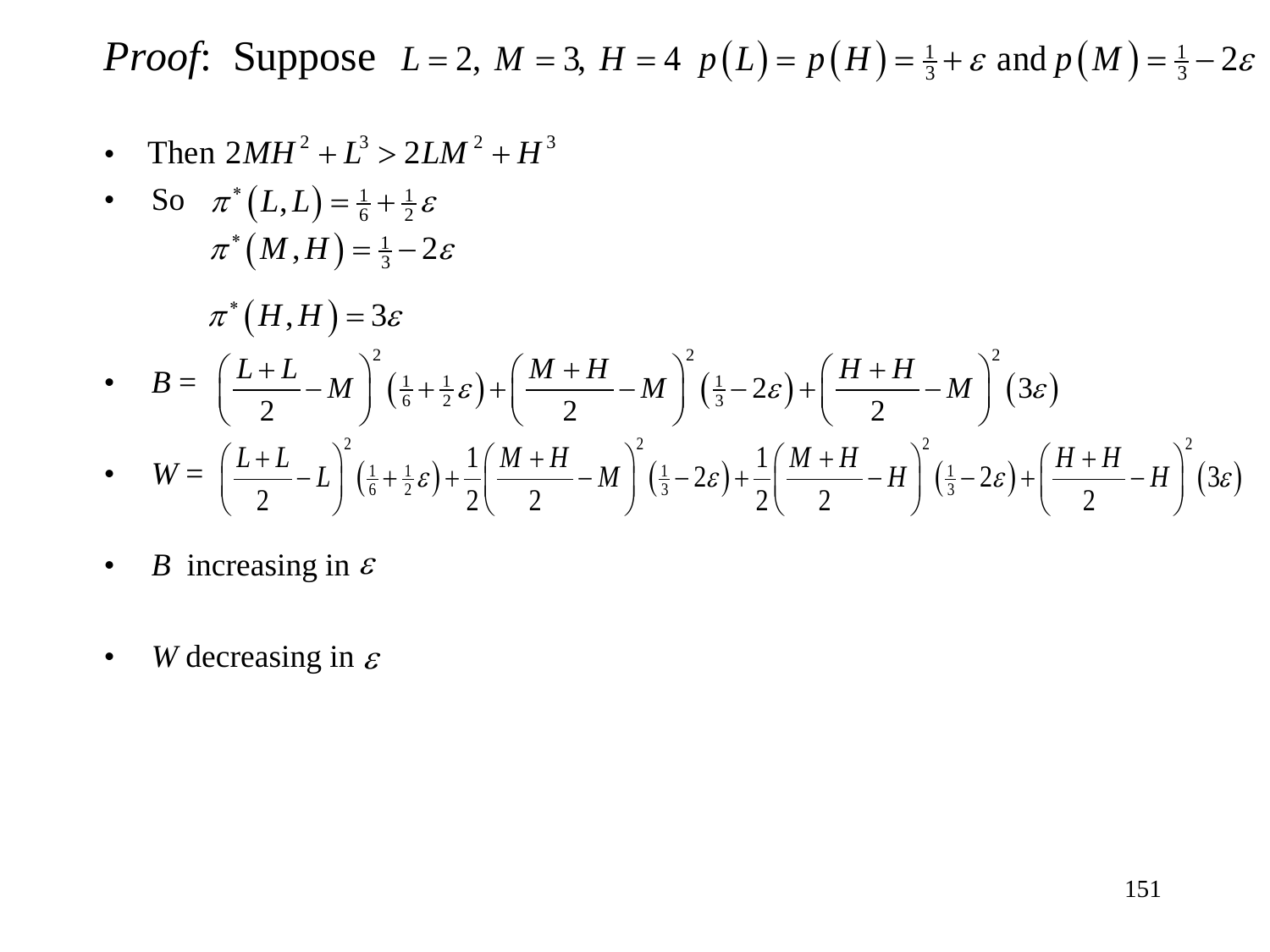• Then  $2MH^2 + L^3 > 2LM^2 + H^3$ 

• So 
$$
\pi^*(L,L) = \frac{1}{6} + \frac{1}{2} \varepsilon
$$
  
\n $\pi^*(M,H) = \frac{1}{3} - 2\varepsilon$   
\n $\pi^*(H,H) = 3\varepsilon$   
\n•  $B = \left(\frac{L+L}{2} - M\right)^2 \left(\frac{1}{6} + \frac{1}{2}\varepsilon\right) + \left(\frac{M+H}{2} - M\right)^2 \left(\frac{1}{3} - 2\varepsilon\right) + \left(\frac{H+H}{2} - M\right)^2 (3\varepsilon)$   
\n•  $W = \left(\frac{L+L}{2} - L\right)^2 \left(\frac{1}{6} + \frac{1}{2}\varepsilon\right) + \frac{1}{2} \left(\frac{M+H}{2} - M\right)^2 \left(\frac{1}{3} - 2\varepsilon\right) + \frac{1}{2} \left(\frac{M+H}{2} - H\right)^2 \left(\frac{1}{3} - 2\varepsilon\right) + \left(\frac{H+H}{2} - H\right)^2 (3\varepsilon)$ 

- *B* increasing in  $\varepsilon$
- *W* decreasing in  $\varepsilon$
- So  $\frac{B}{B+W}$  increasing in  $B+W$  $\frac{1}{2}$  increasing in  $\varepsilon$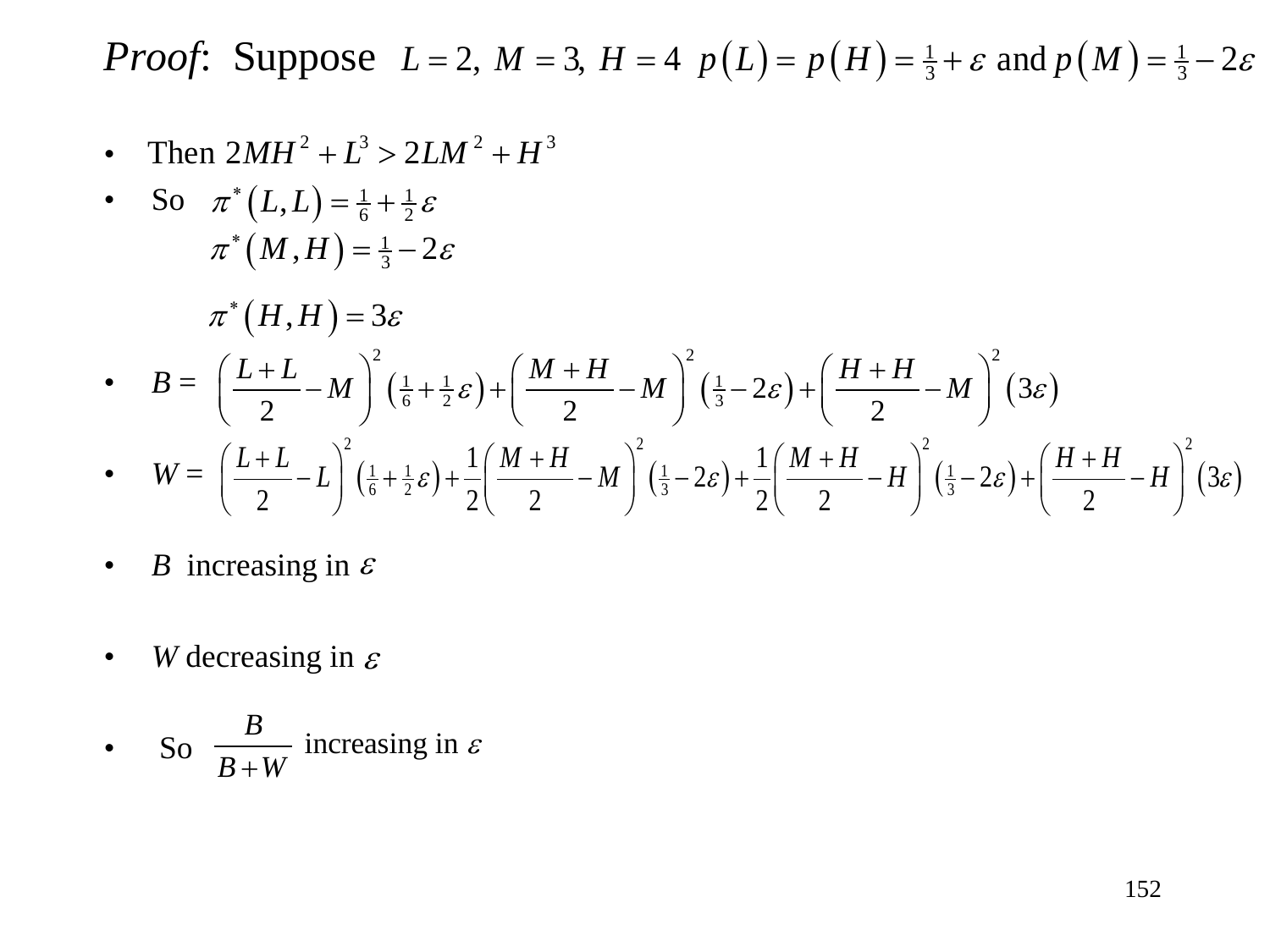• Then  $2MH^2 + L^3 > 2LM^2 + H^3$ 

• So 
$$
\pi^*(L,L) = \frac{1}{6} + \frac{1}{2}\varepsilon
$$
  
\n $\pi^*(M,H) = \frac{1}{3} - 2\varepsilon$   
\n $\pi^*(H,H) = 3\varepsilon$   
\n•  $B = \left(\frac{L+L}{2} - M\right)^2 \left(\frac{1}{6} + \frac{1}{2}\varepsilon\right) + \left(\frac{M+H}{2} - M\right)^2 \left(\frac{1}{3} - 2\varepsilon\right) + \left(\frac{H+H}{2} - M\right)^2 (3\varepsilon)$ 

• 
$$
W = \left(\frac{L+L}{2}-L\right)^2(\frac{1}{6}+\frac{1}{2}\varepsilon)+\frac{1}{2}\left(\frac{M+H}{2}-M\right)^2(\frac{1}{3}-2\varepsilon)+\frac{1}{2}\left(\frac{M+H}{2}-H\right)^2(\frac{1}{3}-2\varepsilon)+\left(\frac{H+H}{2}-H\right)^2(3\varepsilon)
$$

- *B* increasing in  $\varepsilon$
- *W* decreasing in  $\varepsilon$
- So  $\frac{B}{B+W}$  increasing in  $B+W$  $\frac{1}{2}$  increasing in  $\varepsilon$
- intuitively, *B* rises as weight in tails increases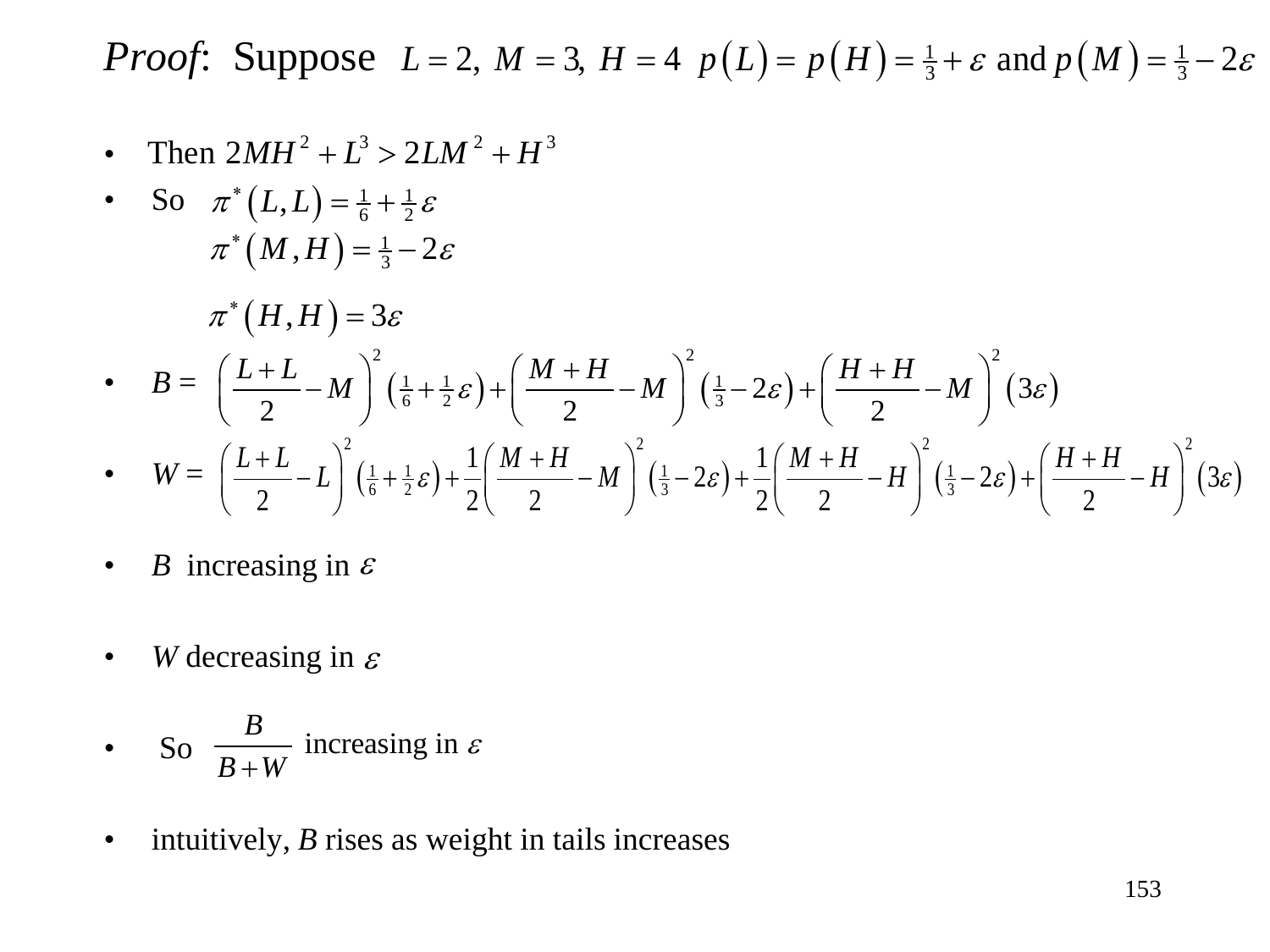#### Return to globalization and Mexico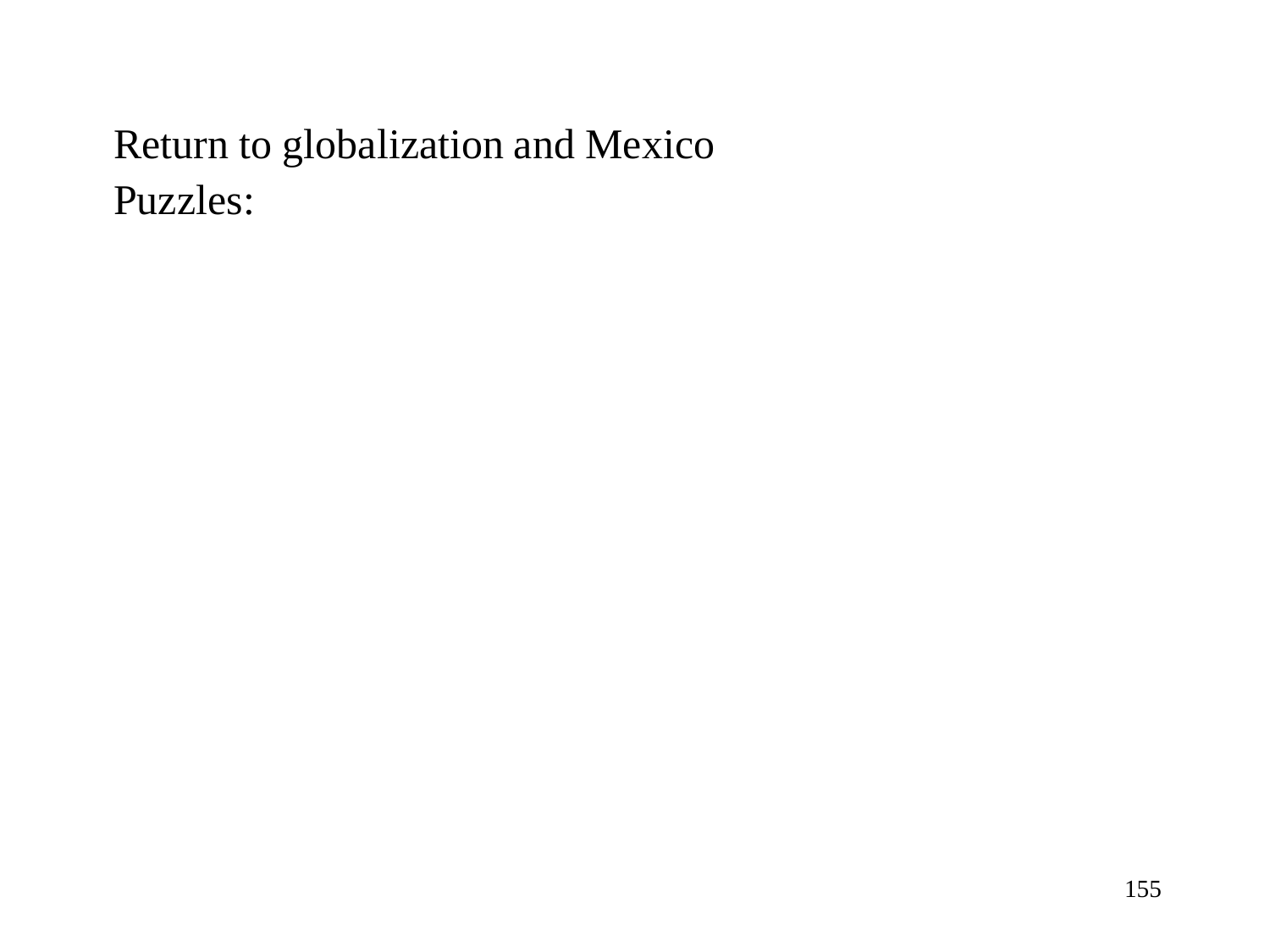• Mexico has comparative advantage in low-skill labor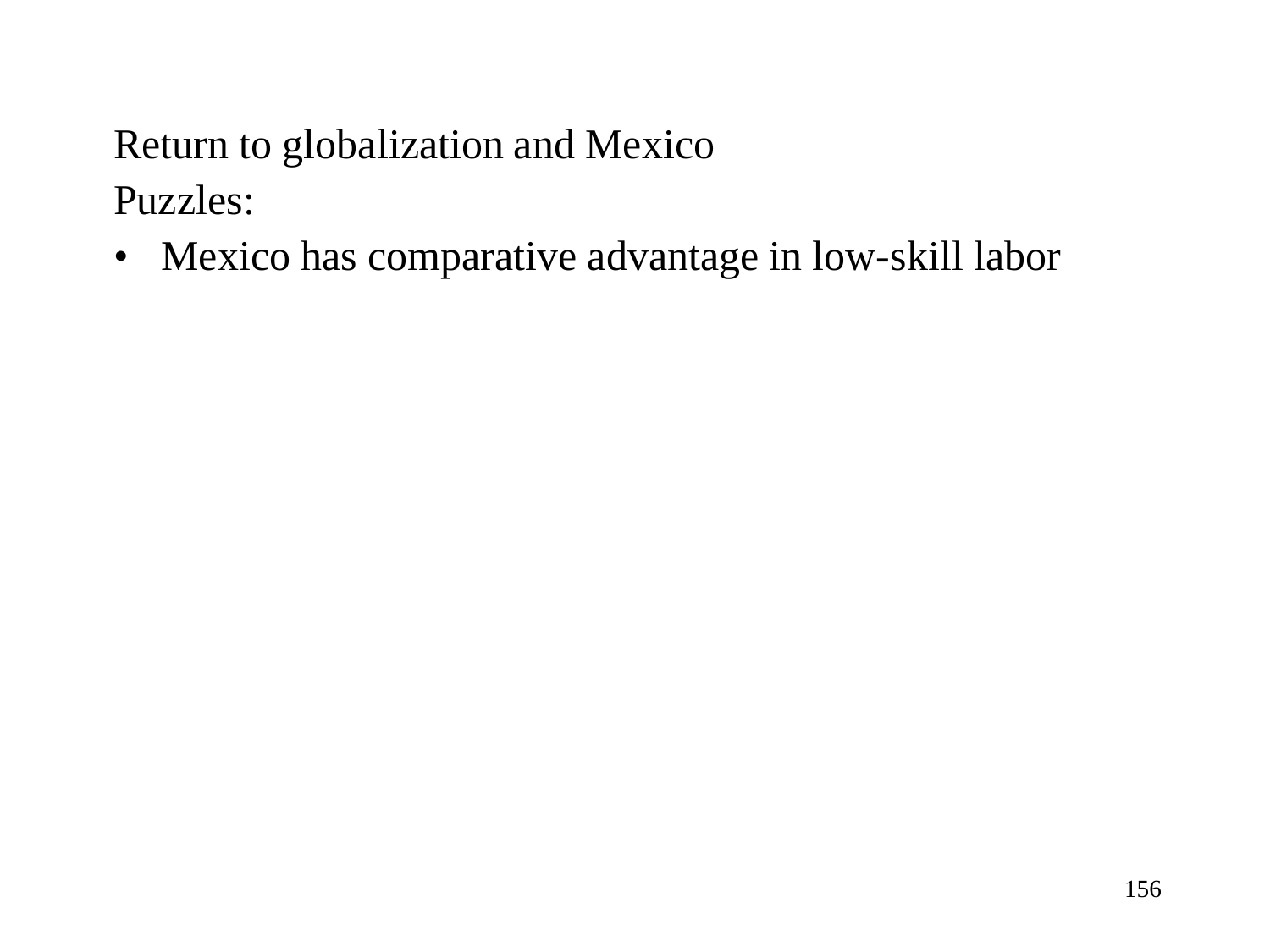• Mexico has comparative advantage in low-skill labor but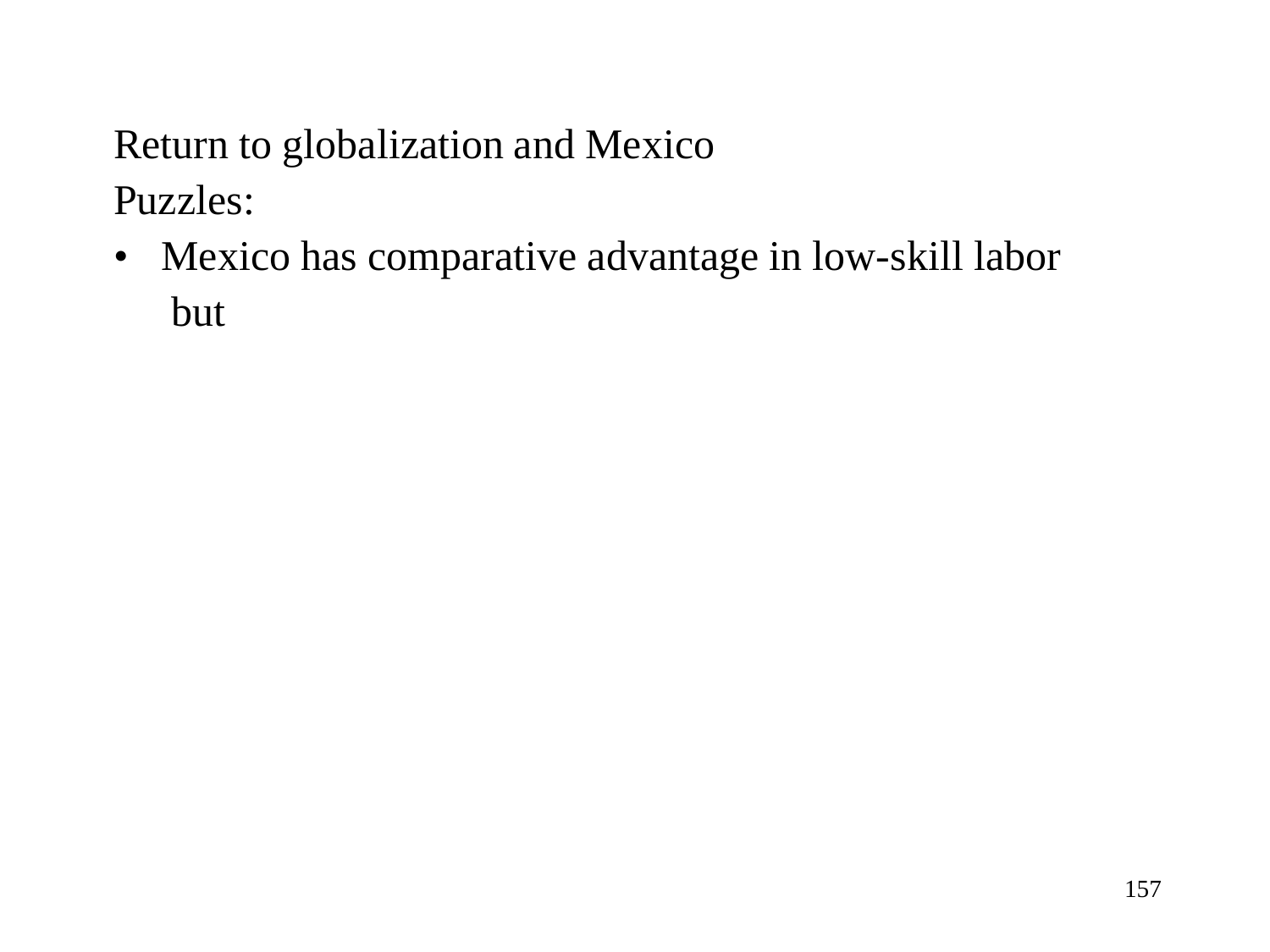• Mexico has comparative advantage in low-skill labor but

trade *increased* gap between high- and low-skill workers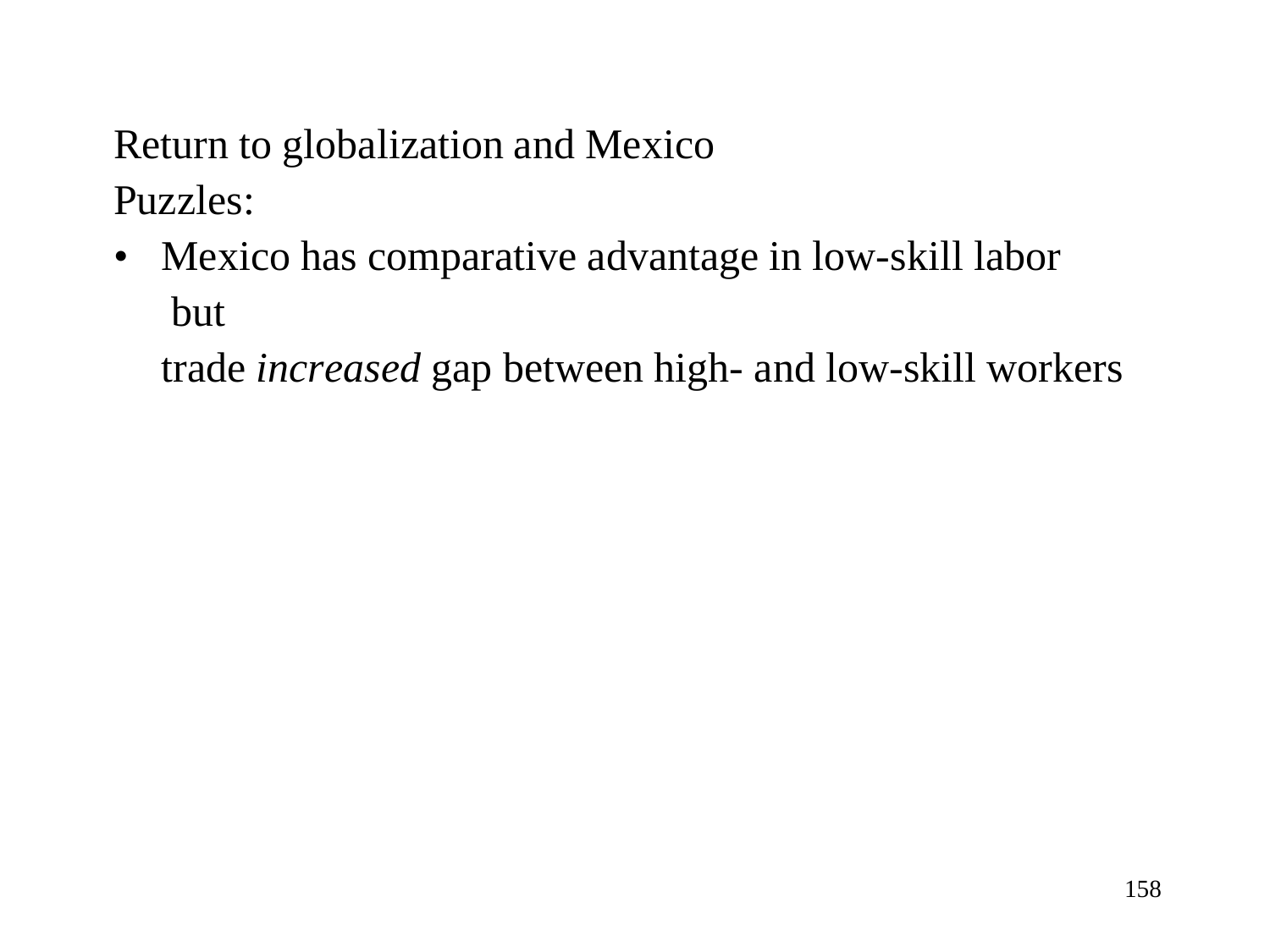- Mexico has comparative advantage in low-skill labor but
	- trade *increased* gap between high- and low-skill workers
		- contradicts Heckscher-Ohlin theory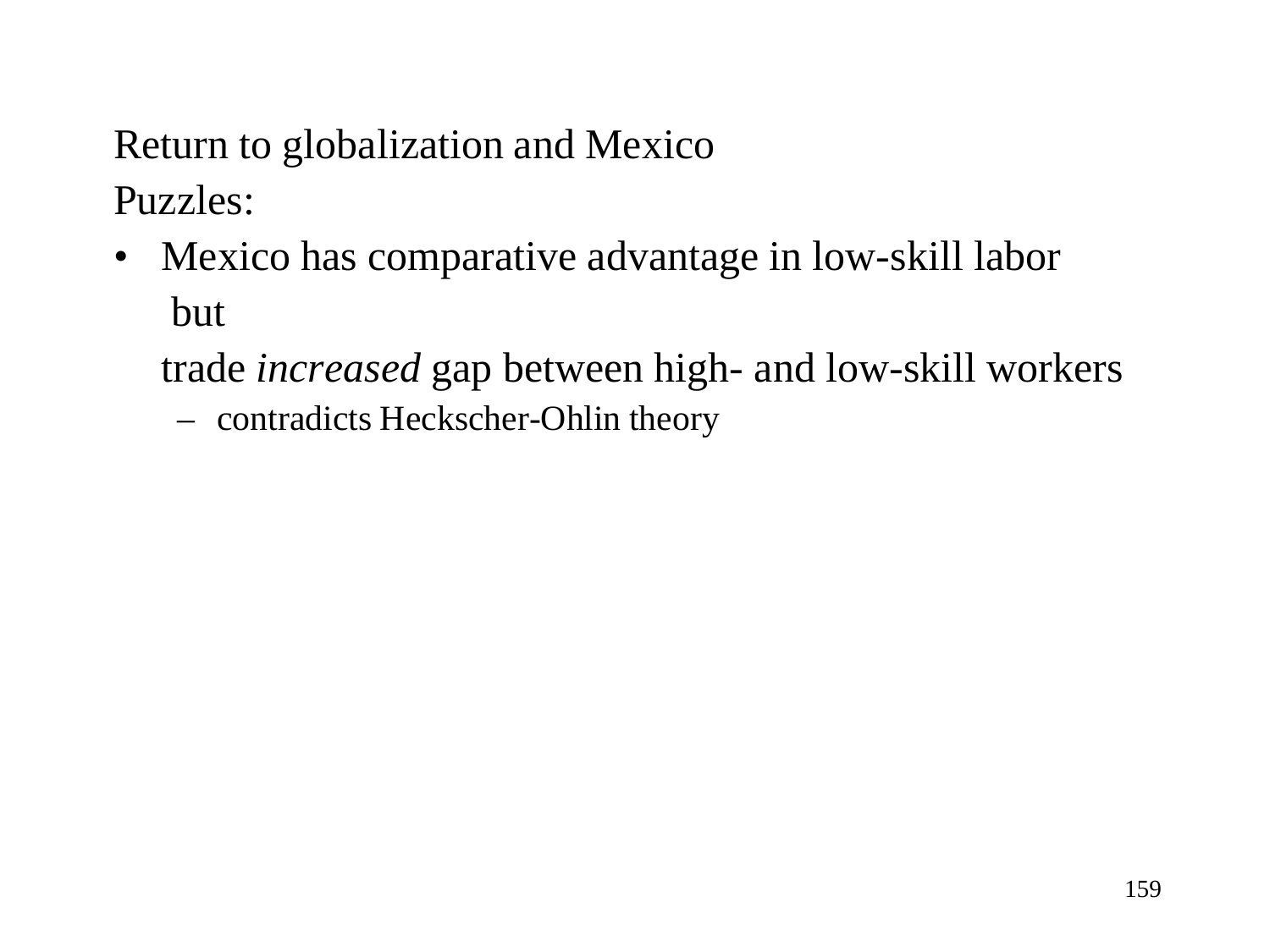• Mexico has comparative advantage in low-skill labor but

trade *increased* gap between high- and low-skill workers

- contradicts Heckscher-Ohlin theory
- H-O implies that

as 2 countries become more different (in factor endowments), should trade *more*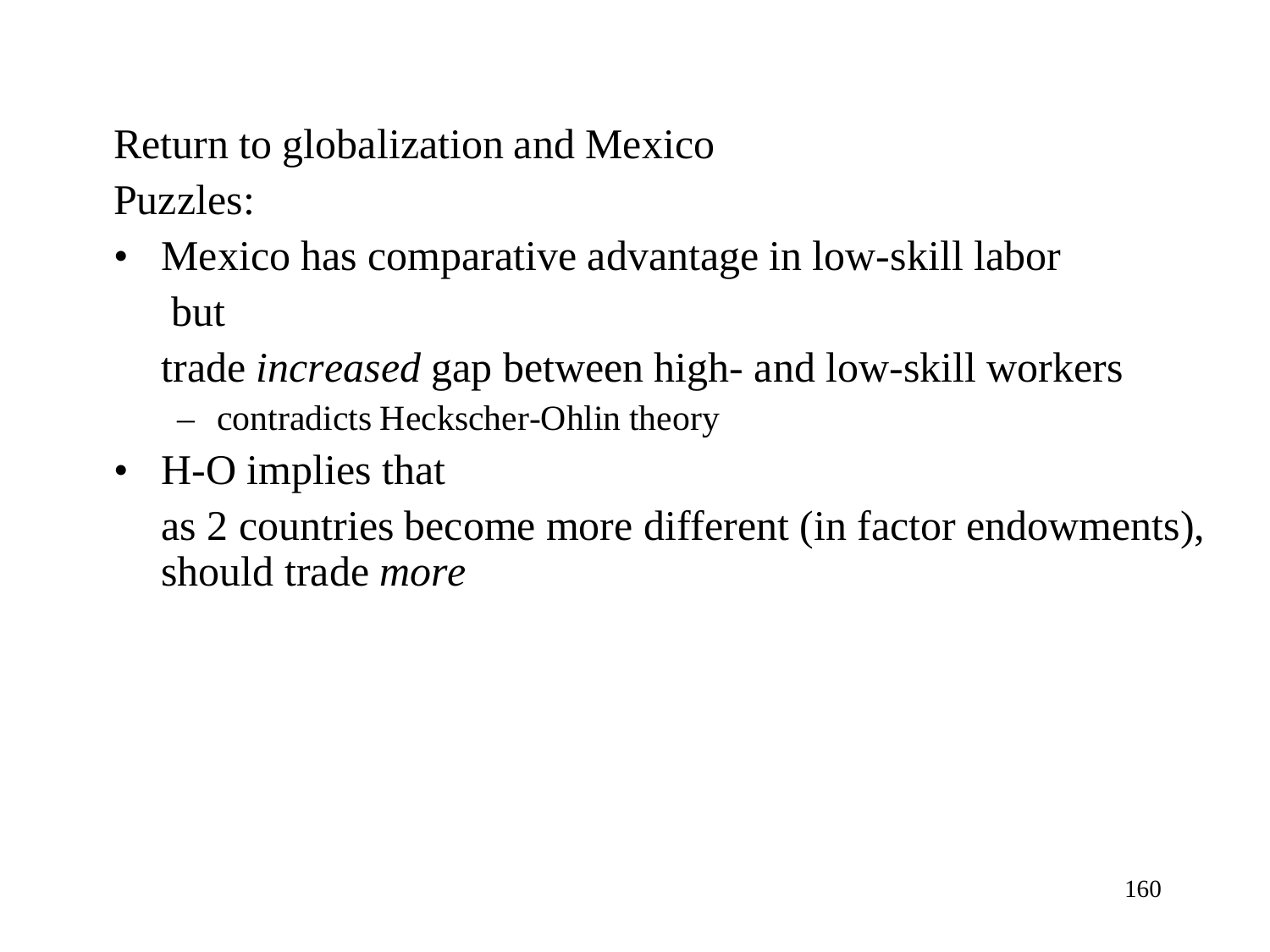• Mexico has comparative advantage in low-skill labor but

trade *increased* gap between high- and low-skill workers – contradicts Heckscher-Ohlin theory

• H-O implies that

as 2 countries become more different (in factor endowments), should trade *more*

– hence, U.S. and Malawi should trade more than U.S. and Mexico (Malawi more different than Mexico from U.S.)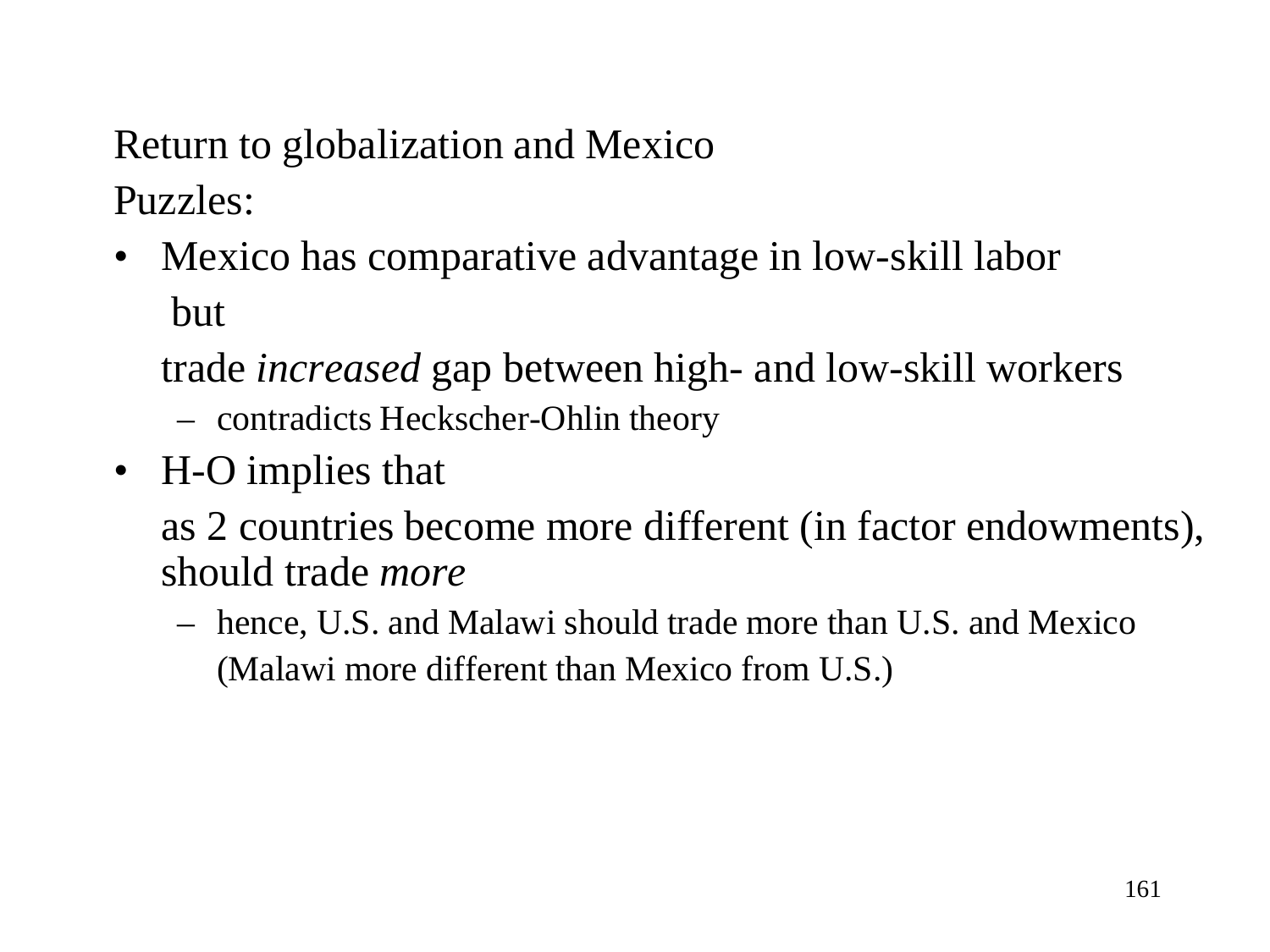• Mexico has comparative advantage in low-skill labor but

trade *increased* gap between high- and low-skill workers – contradicts Heckscher-Ohlin theory

• H-O implies that

as 2 countries become more different (in factor endowments), should trade *more*

- hence, U.S. and Malawi should trade more than U.S. and Mexico (Malawi more different than Mexico from U.S.)
- but Mexico trades much more than Malawi with U.S.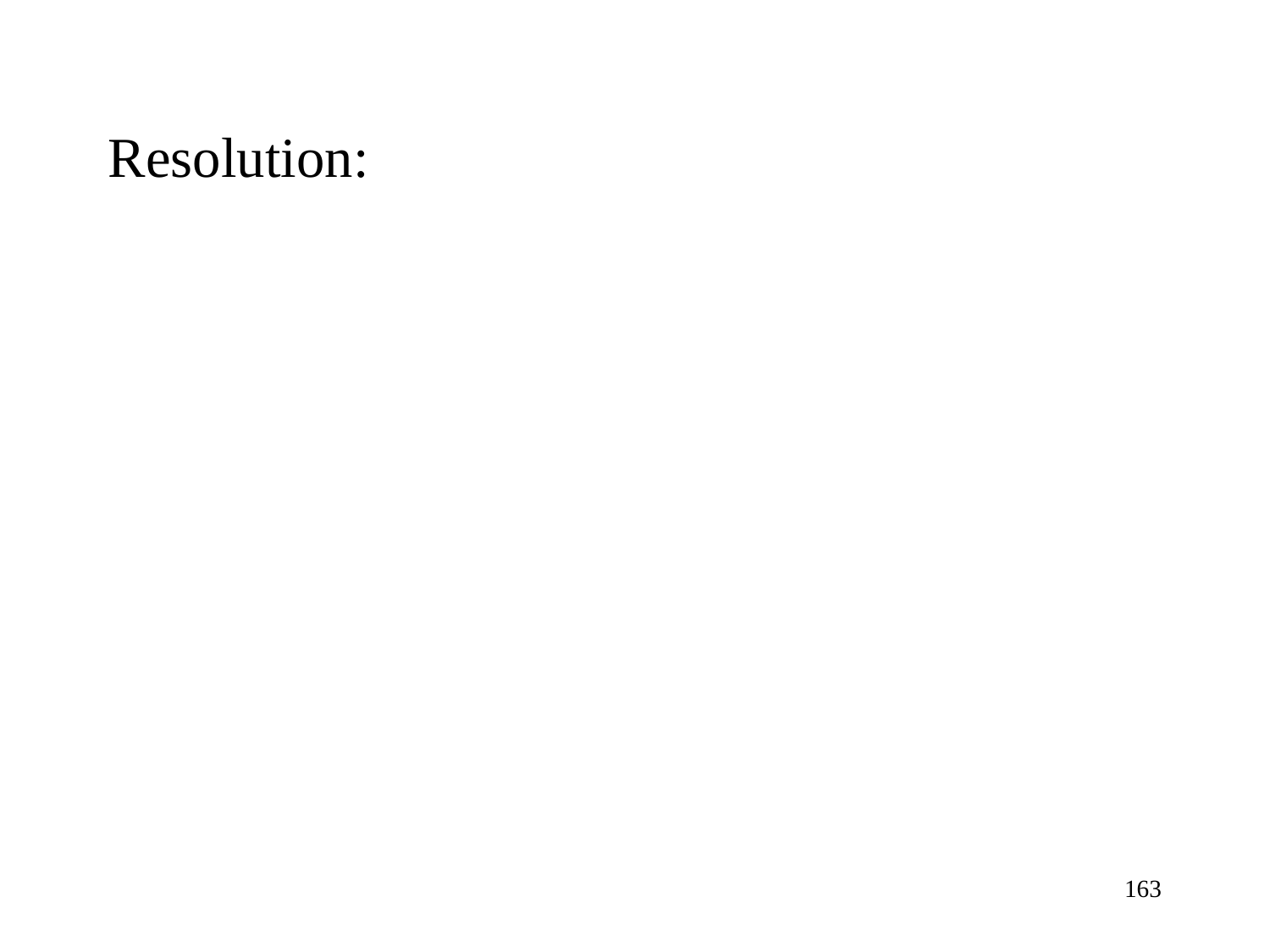• think of globalization as increase in international *production*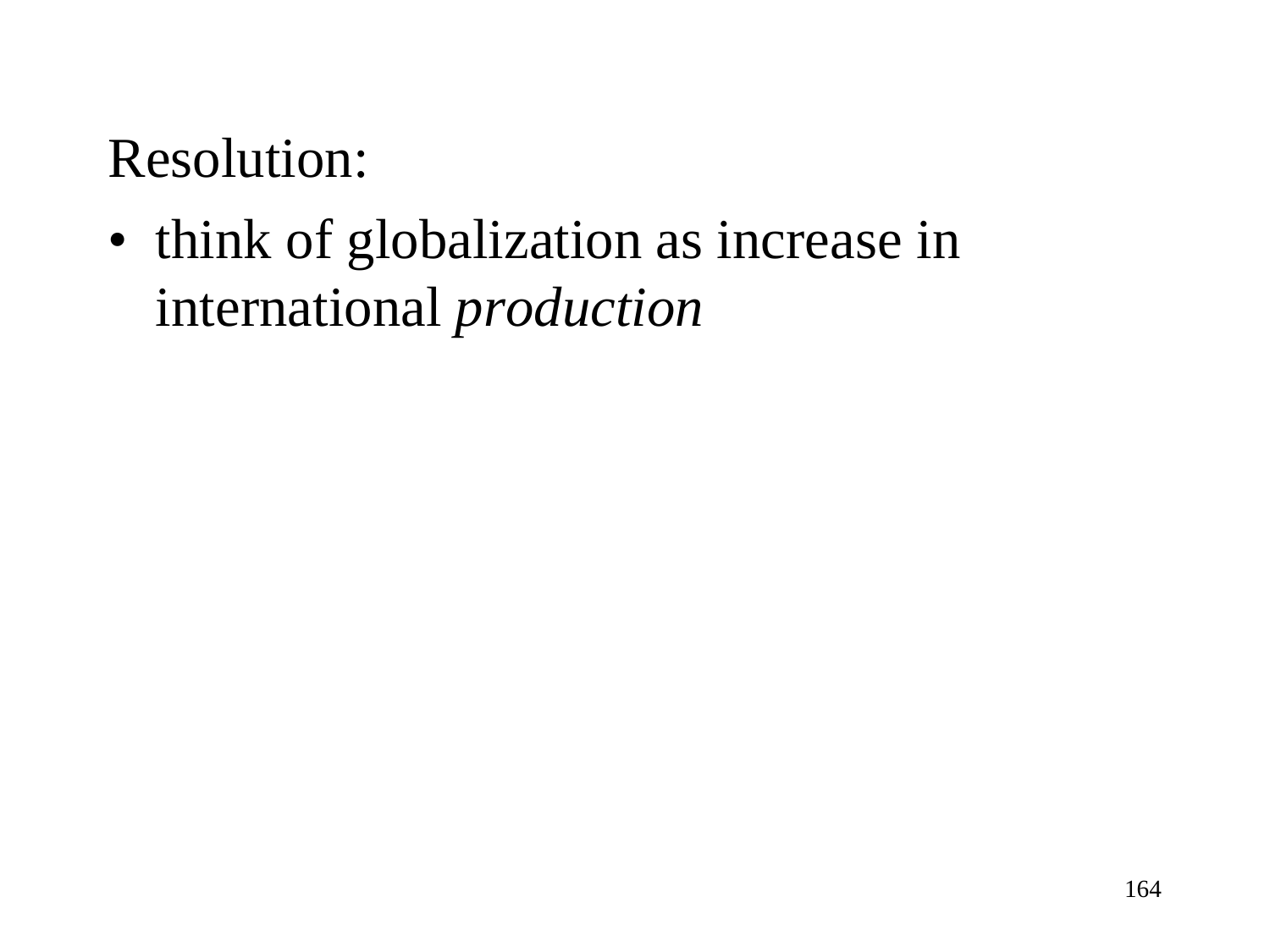• think of globalization as increase in international *production*

– Delhi call centers (outsourcing)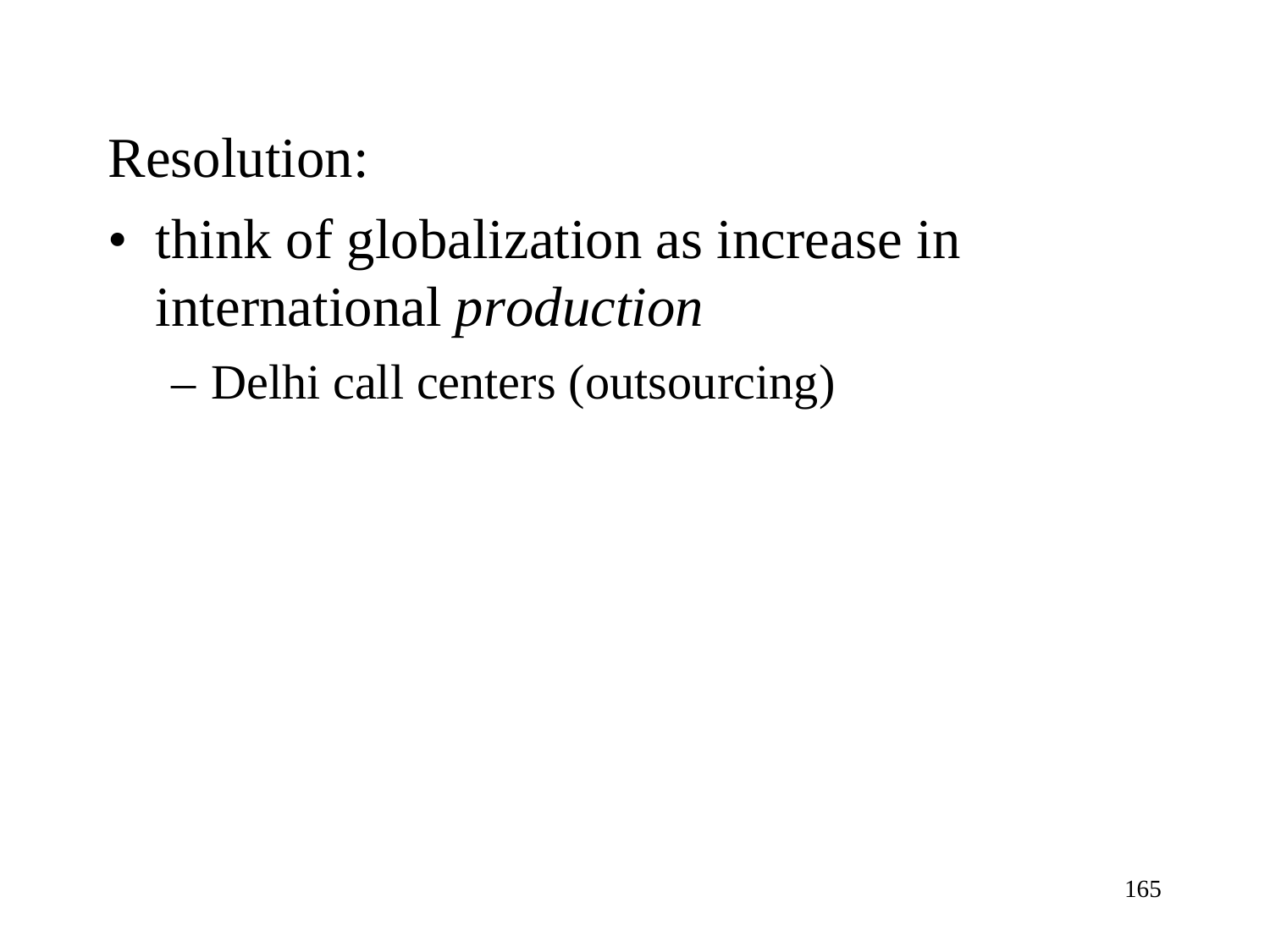- think of globalization as increase in international *production*
	- Delhi call centers (outsourcing)
	- computers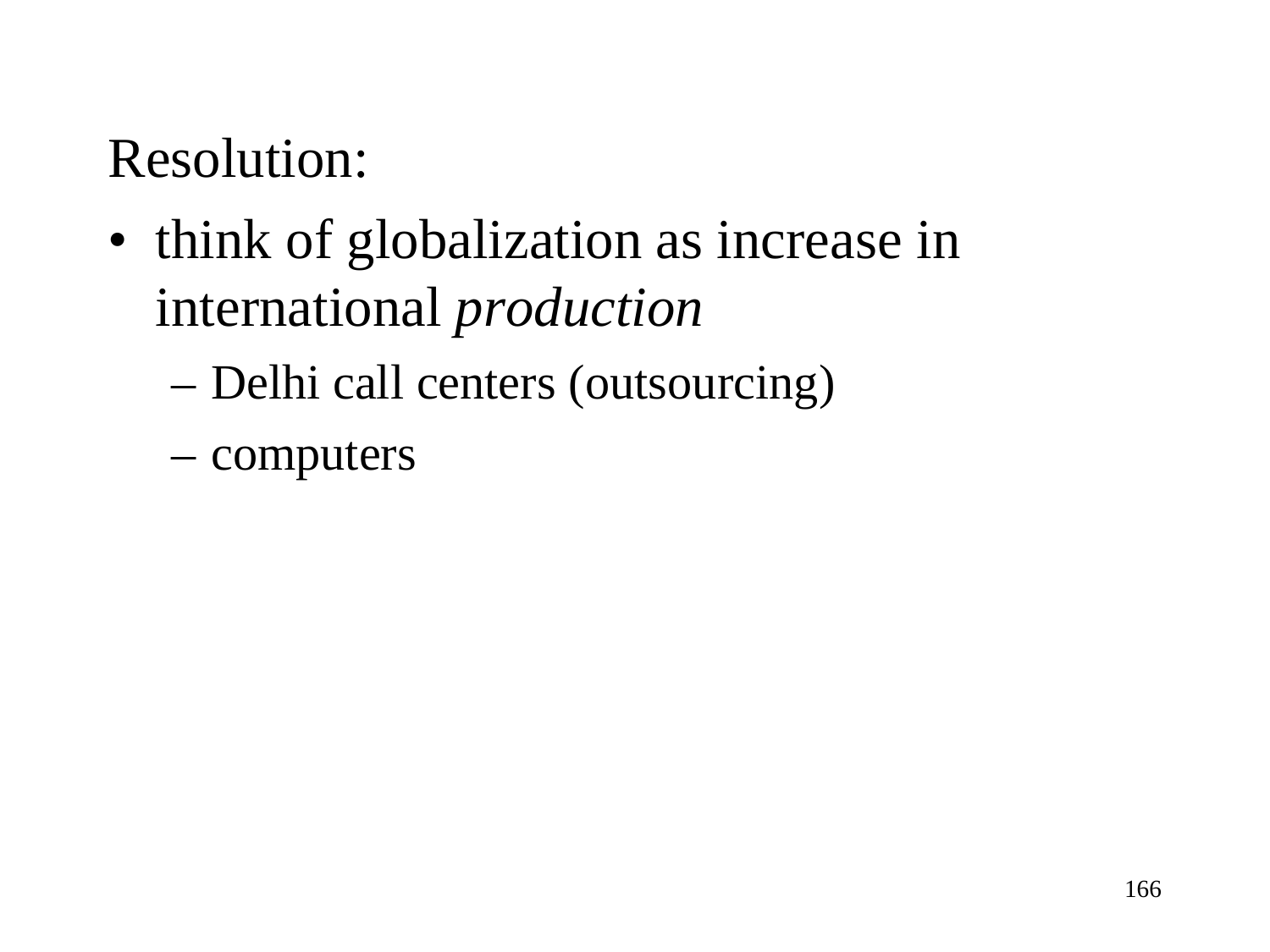- think of globalization as increase in international *production*
	- Delhi call centers (outsourcing)
	- computers
		- designed in U.S.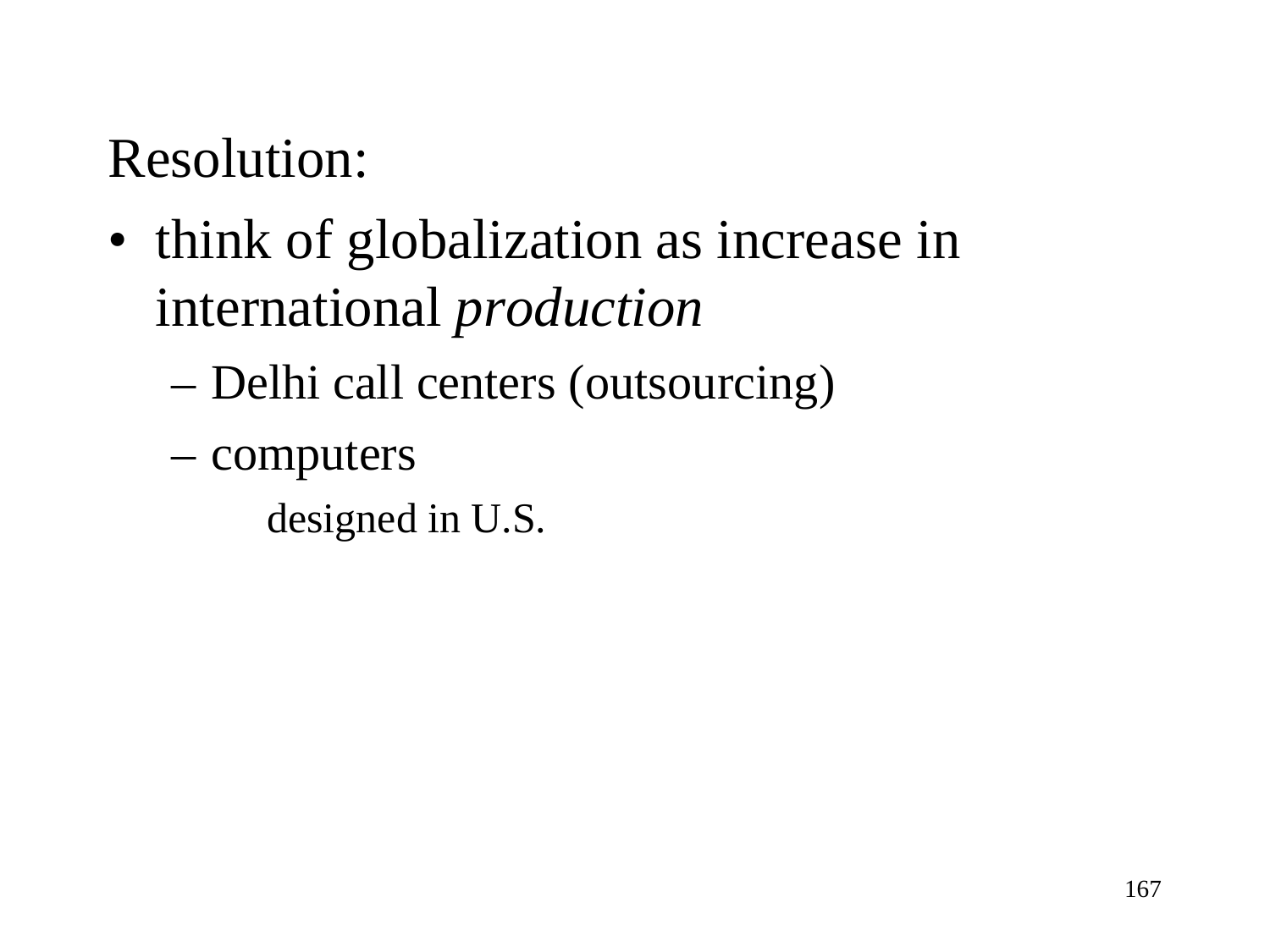- think of globalization as increase in international *production*
	- Delhi call centers (outsourcing)
	- computers

designed in U.S.

programmed in Europe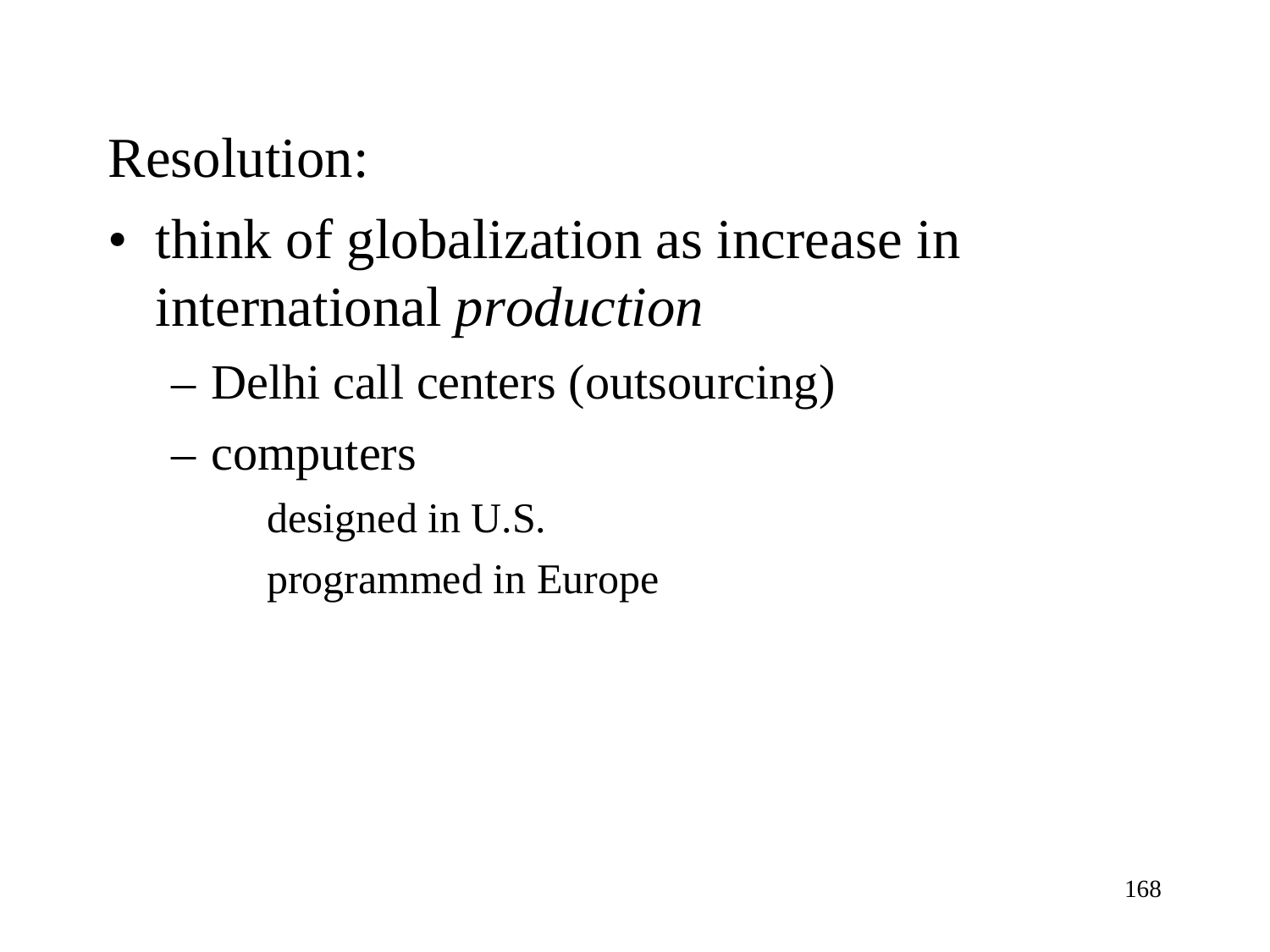- think of globalization as increase in international *production*
	- Delhi call centers (outsourcing)
	- computers

designed in U.S. programmed in Europe

assembled in China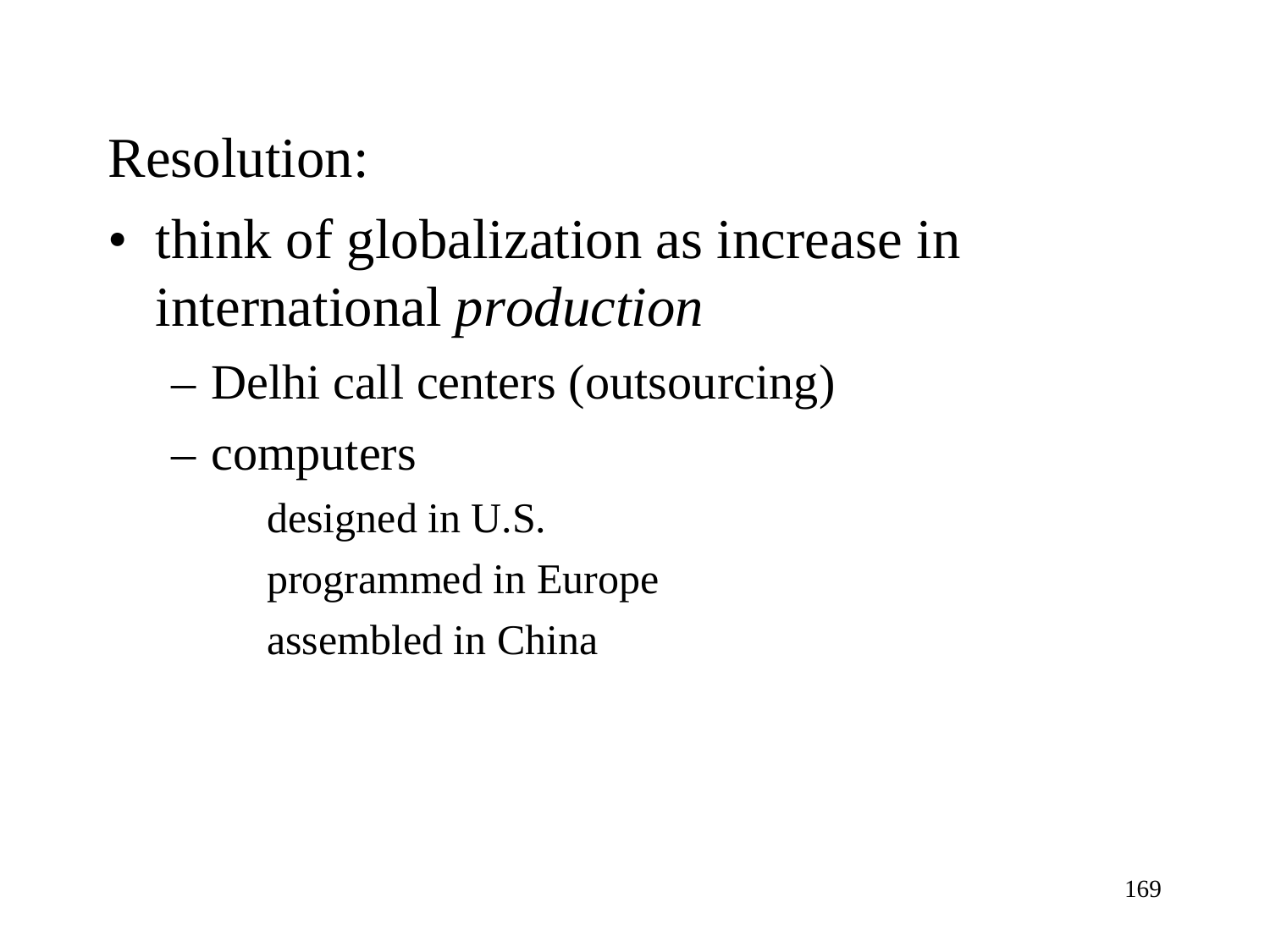- think of globalization as increase in international *production*
	- Delhi call centers (outsourcing)
	- computers

designed in U.S.

programmed in Europe

assembled in China

• due to lower communication/transport costs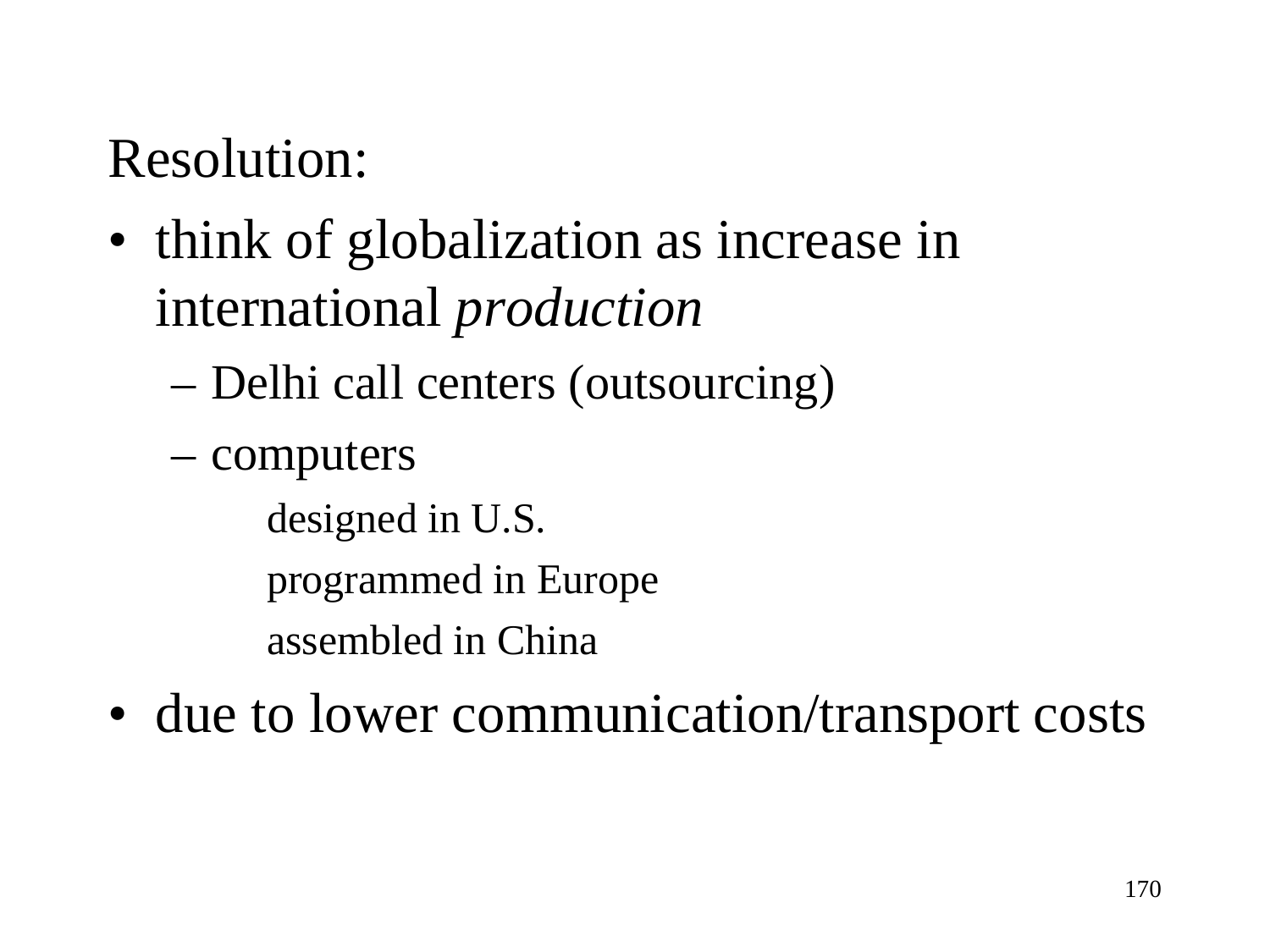• 2 countries – one rich, one poor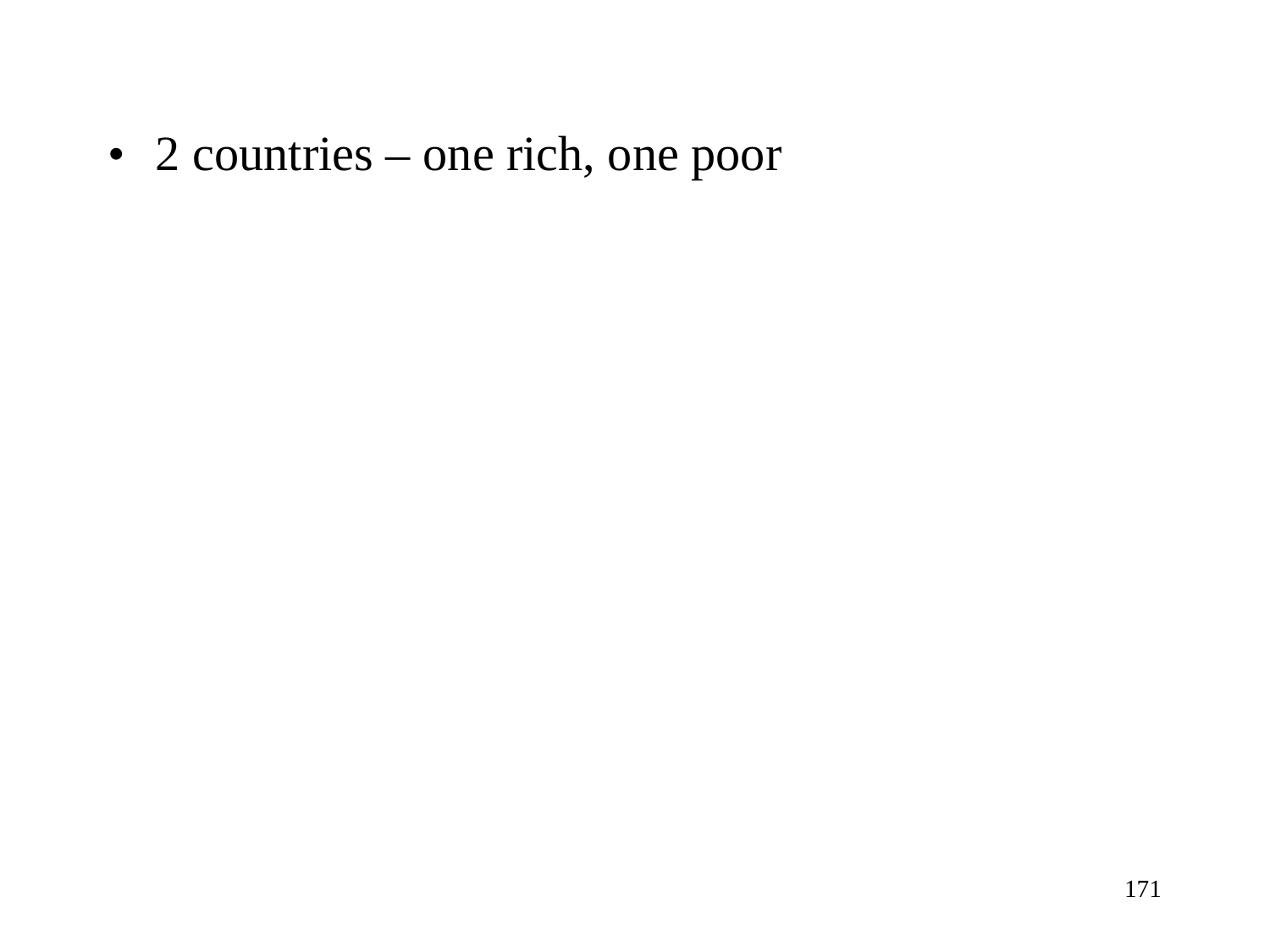### • 2 countries – one rich, one poor – rich country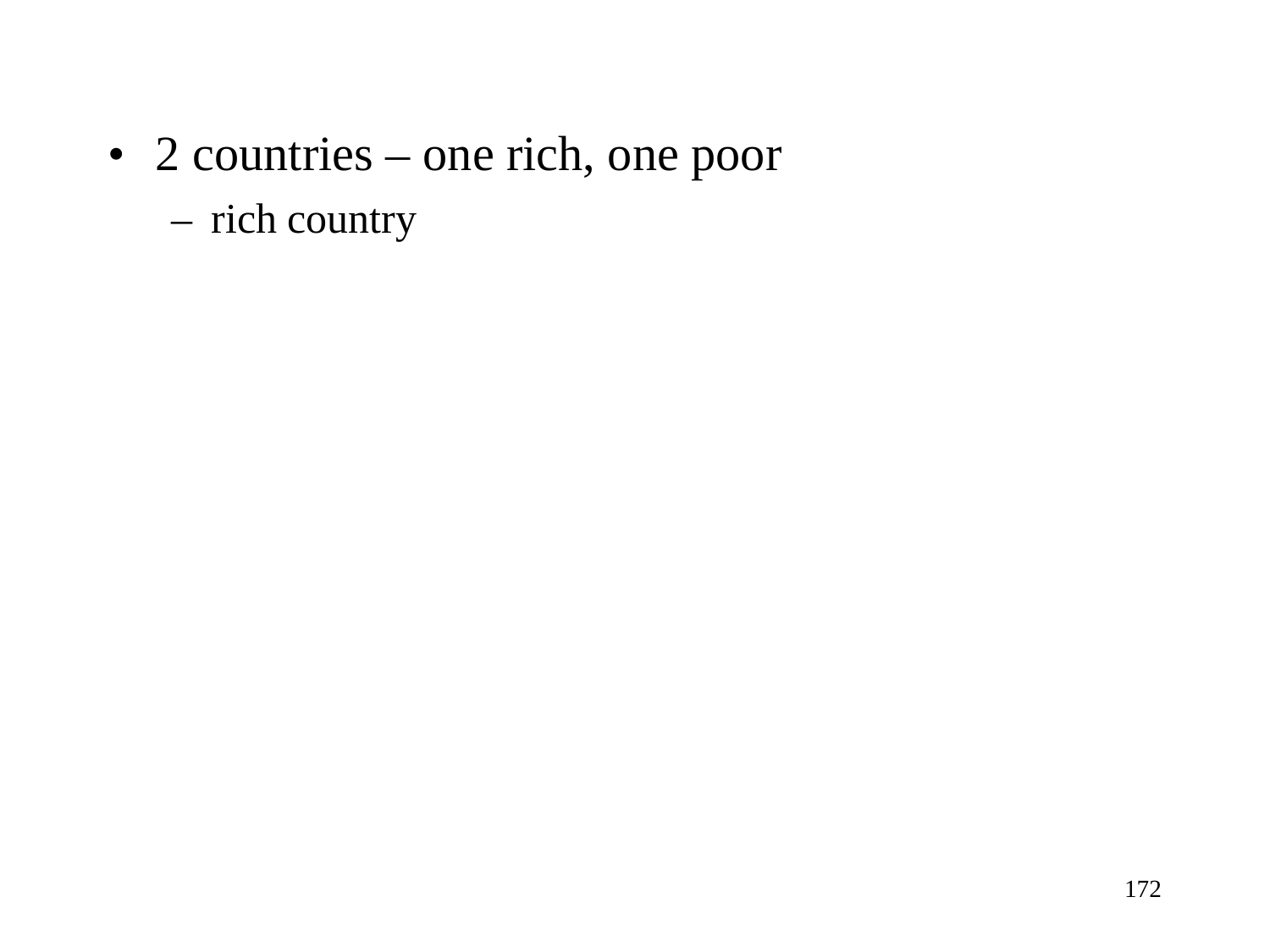- 2 countries one rich, one poor
	- rich country
		- workers of skill levels *A* and *B*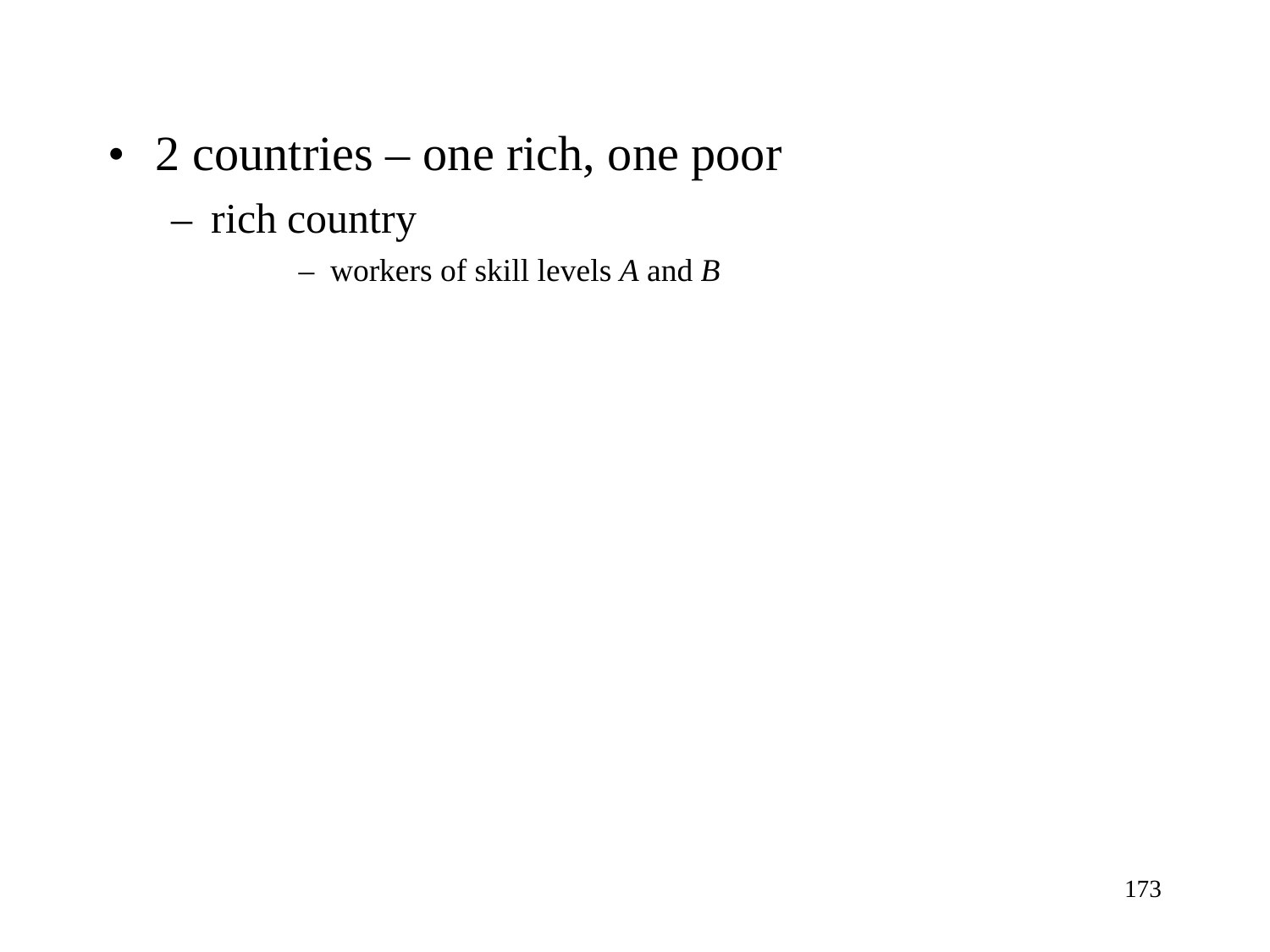- 2 countries one rich, one poor
	- rich country
		- workers of skill levels *A* and *B*
	- poor country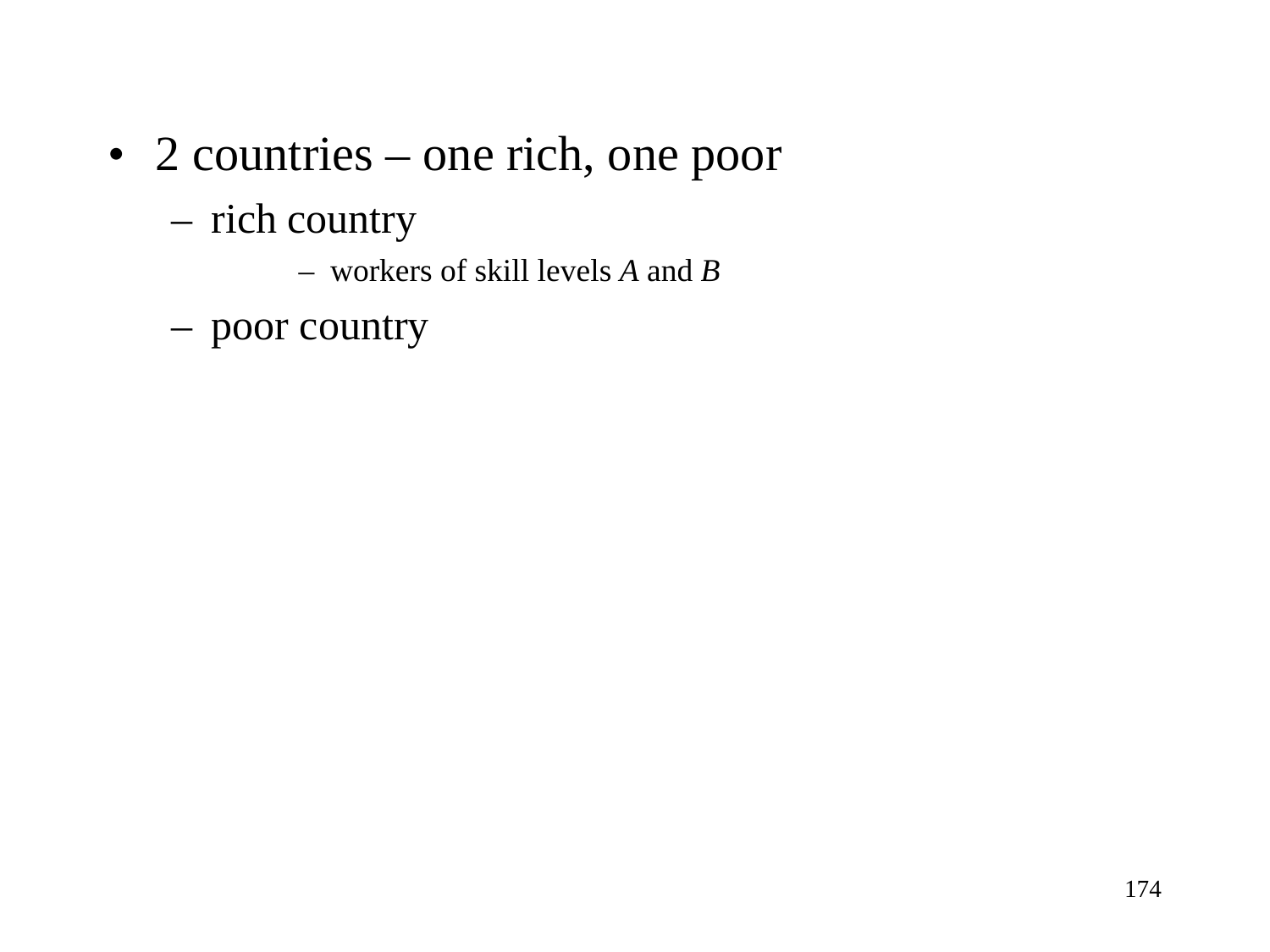- 2 countries one rich, one poor
	- rich country
		- workers of skill levels *A* and *B*
	- poor country
		- workers of skill levels *C* and *D*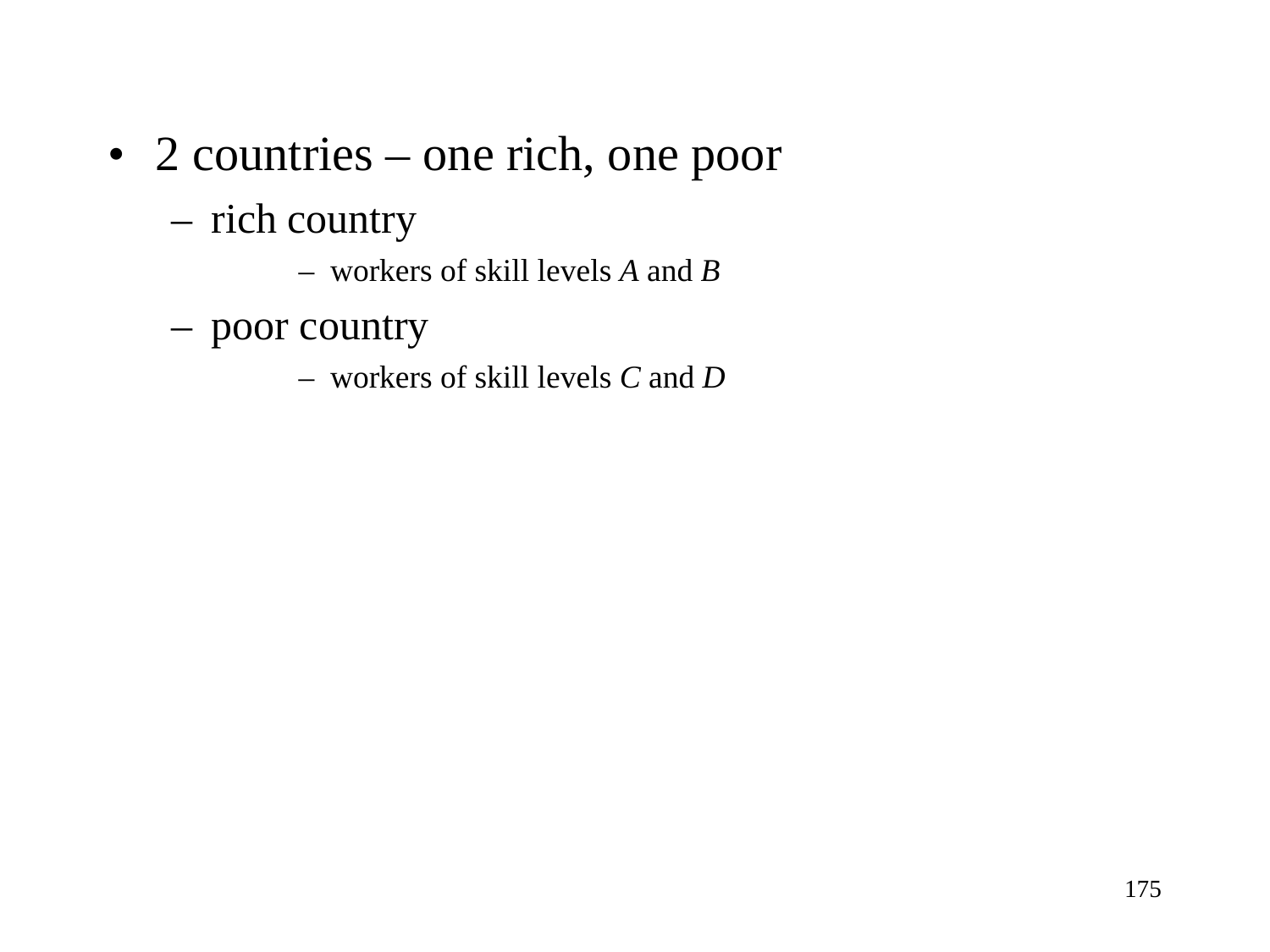- 2 countries one rich, one poor
	- rich country
		- workers of skill levels *A* and *B*
	- poor country
		- workers of skill levels *C* and *D*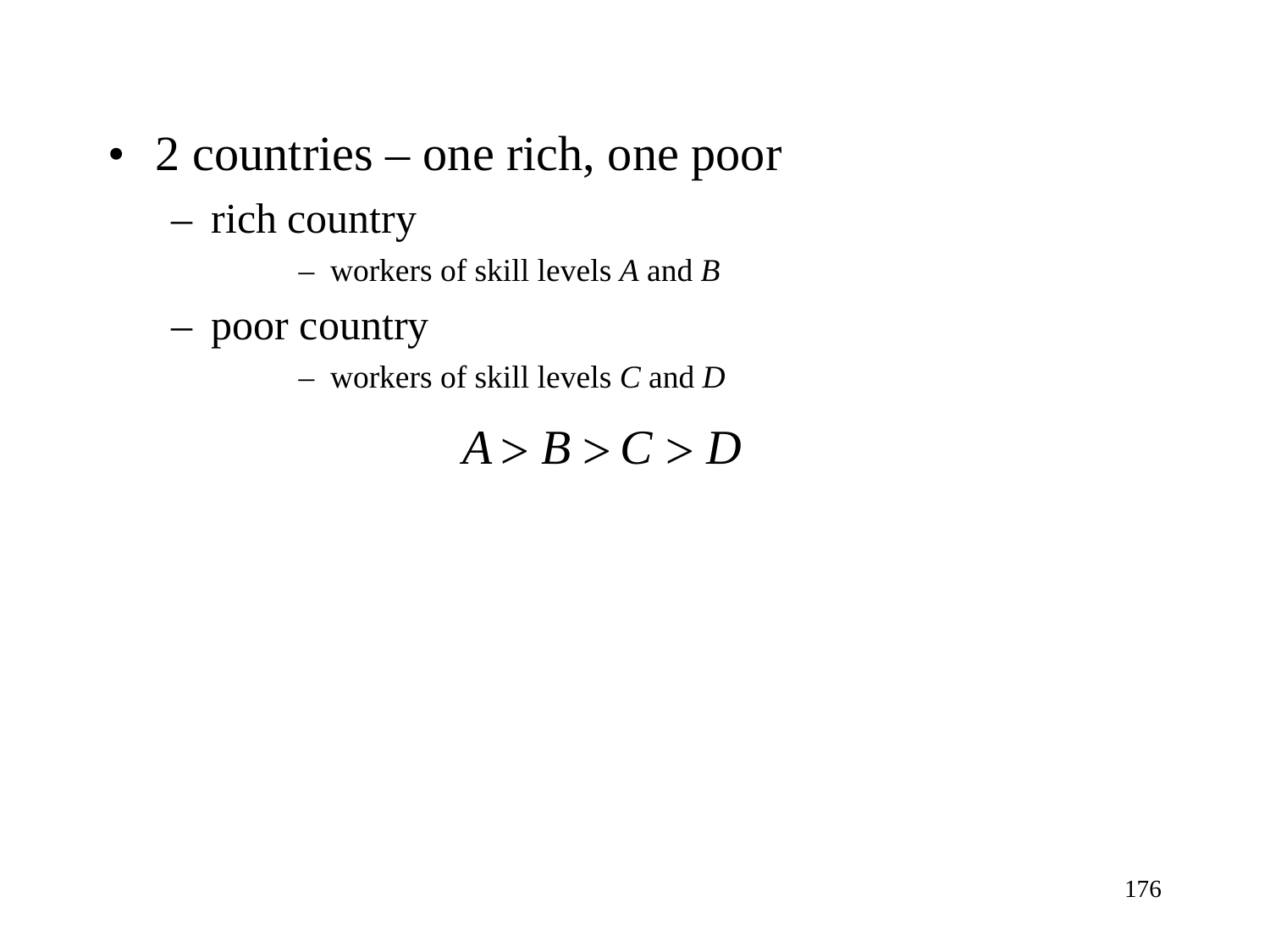- 2 countries one rich, one poor
	- rich country
		- workers of skill levels *A* and *B*
	- poor country
		- workers of skill levels *C* and *D*

#### (conclusions still hold if  $C > B$ )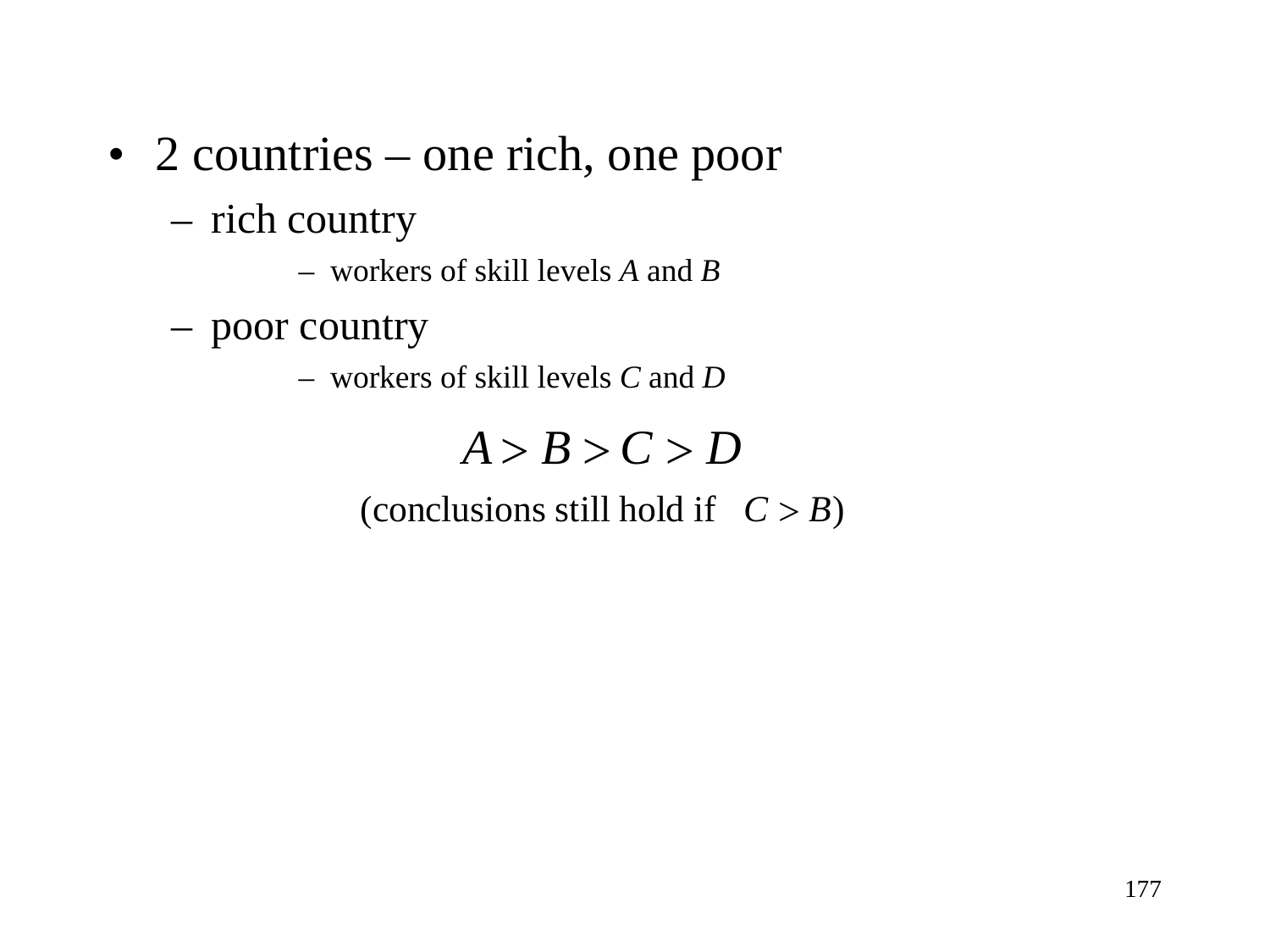- 2 countries one rich, one poor
	- rich country
		- workers of skill levels *A* and *B*
	- poor country
		- workers of skill levels *C* and *D*

(conclusions still hold if  $C > B$ )

• production output  $=q_s q_m^2$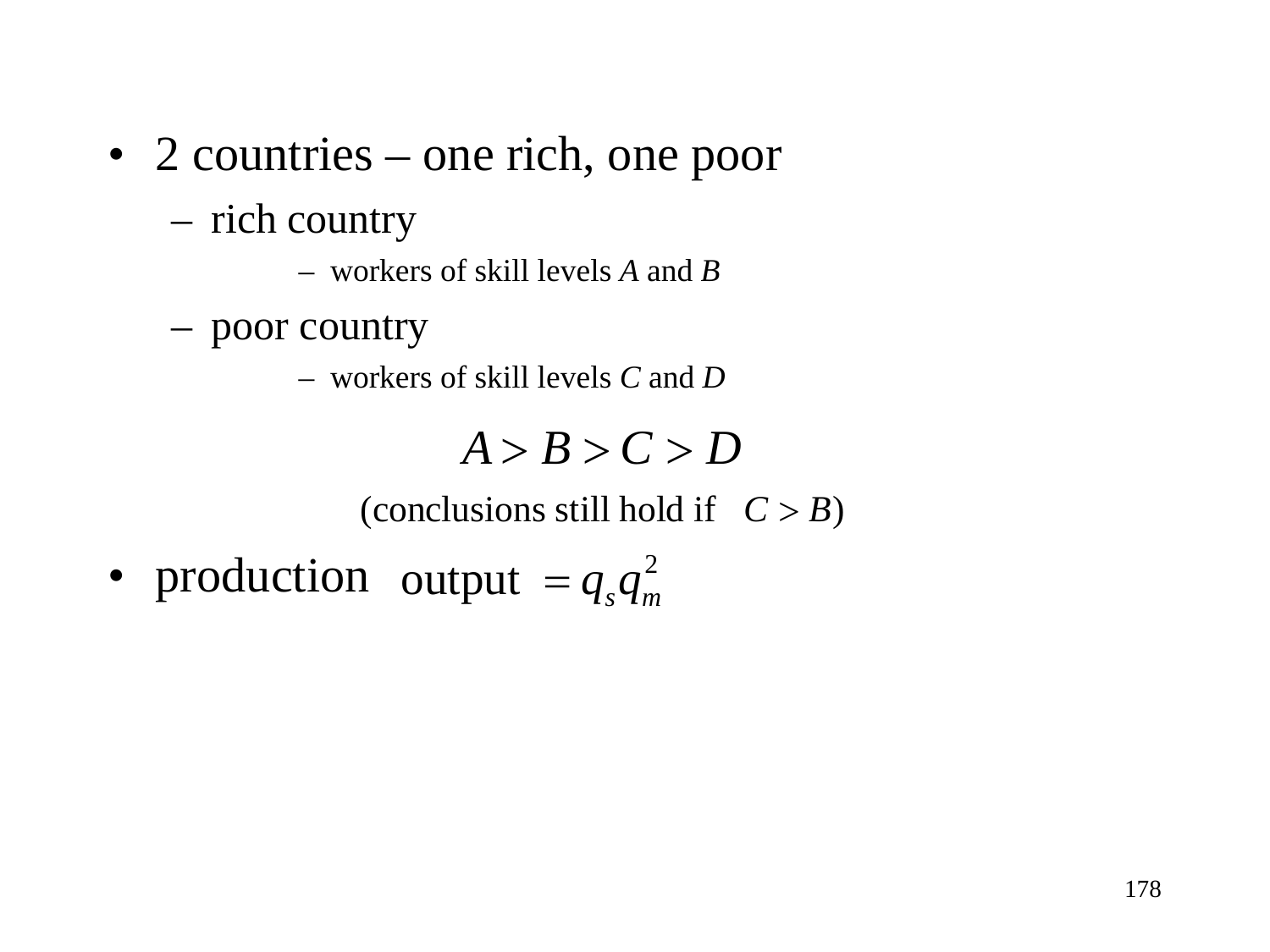- 2 countries one rich, one poor
	- rich country
		- workers of skill levels *A* and *B*
	- poor country
		- workers of skill levels *C* and *D*

(conclusions still hold if  $C > B$ )

- production output  $=q_s q_m^2$
- before globalization (*i.e.*, in autarky), workers can match only *domestically*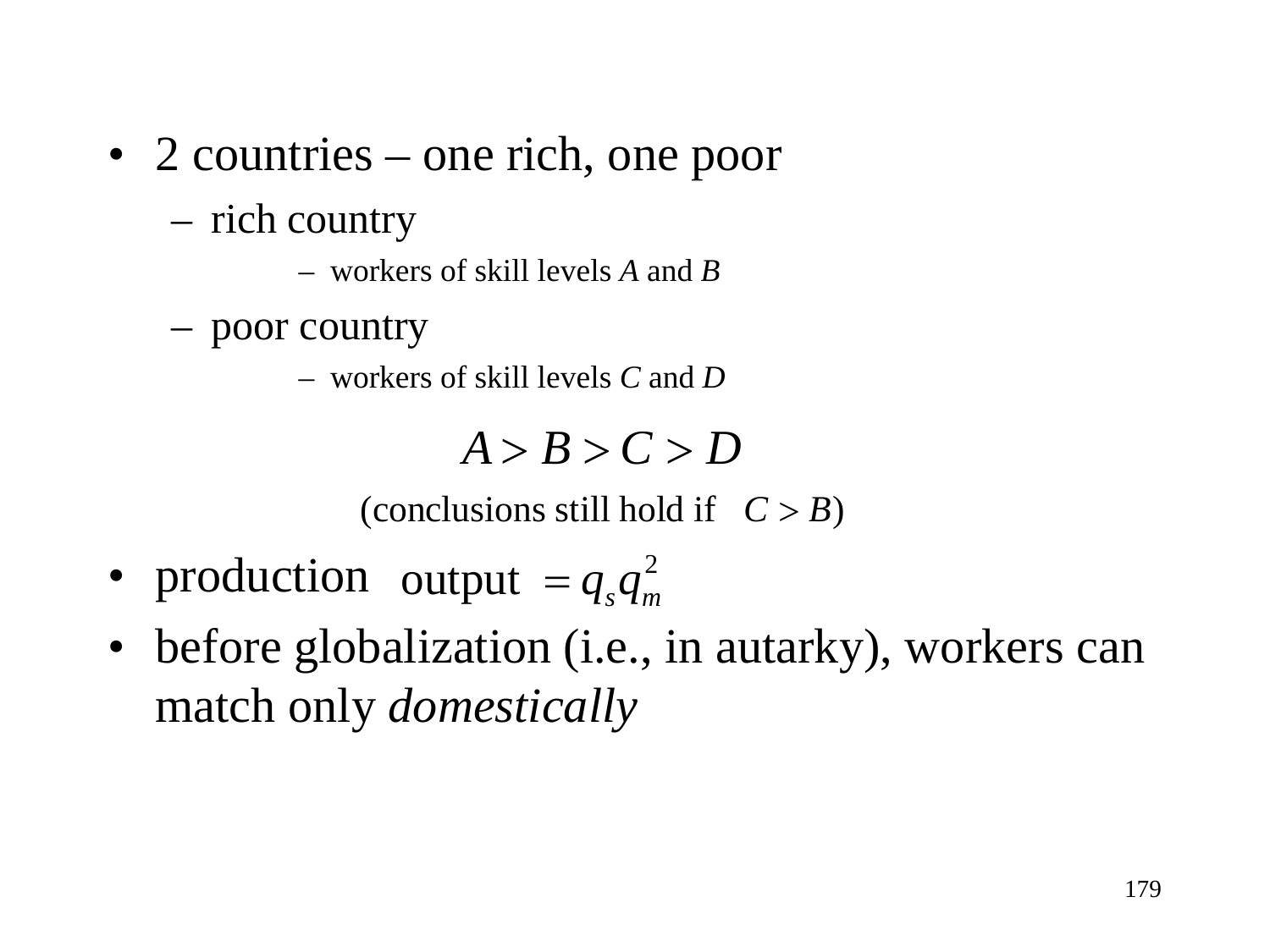- 2 countries one rich, one poor
	- rich country
		- workers of skill levels *A* and *B*
	- poor country
		- workers of skill levels *C* and *D*

(conclusions still hold if  $C > B$ )

- production output  $=q_s q_m^2$
- before globalization (*i.e.*, in autarky), workers can match only *domestically*
- after globalization, *international* matching possible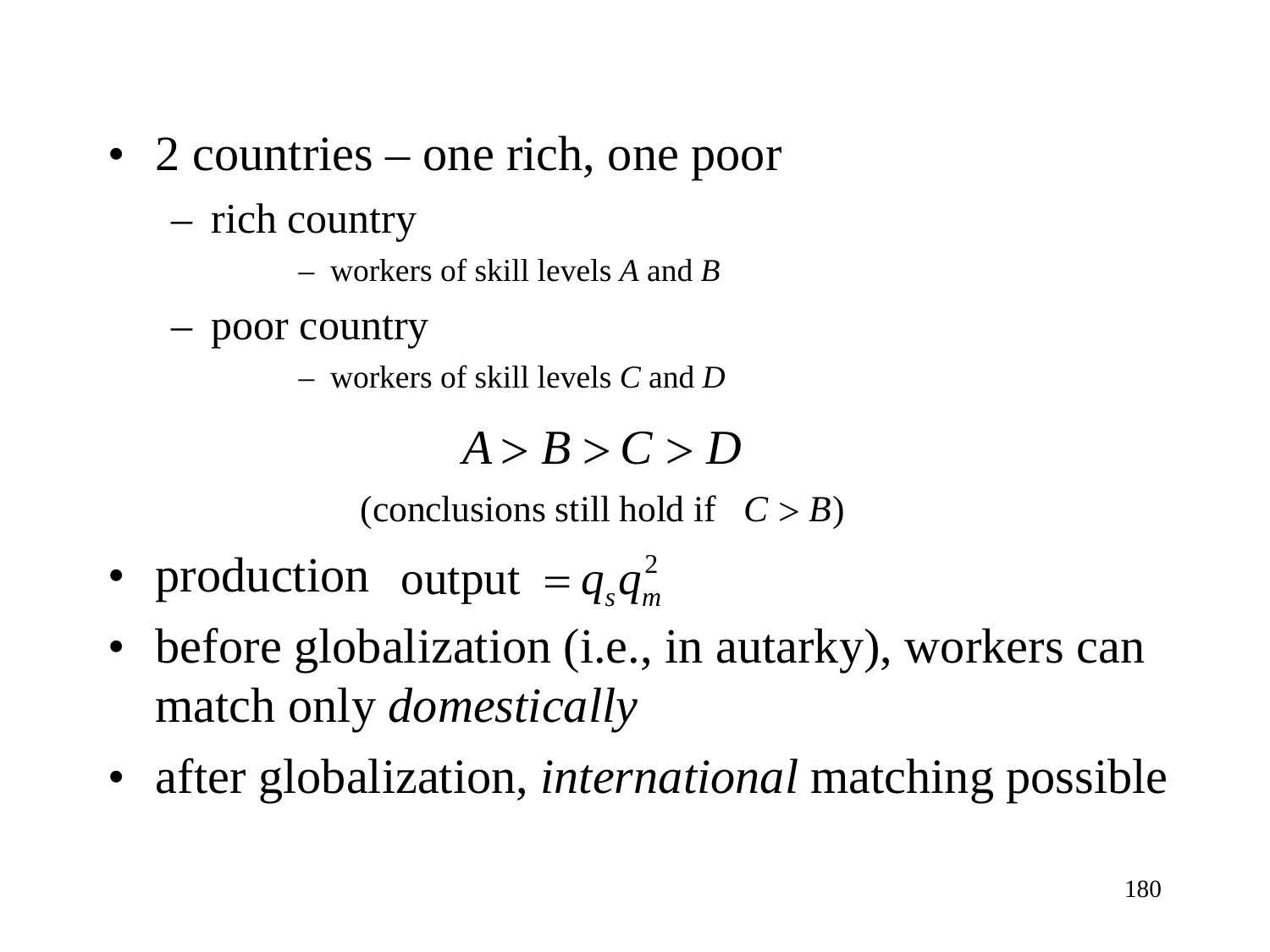$A > B > C > D$ country poor country rich  $A > B > C > D$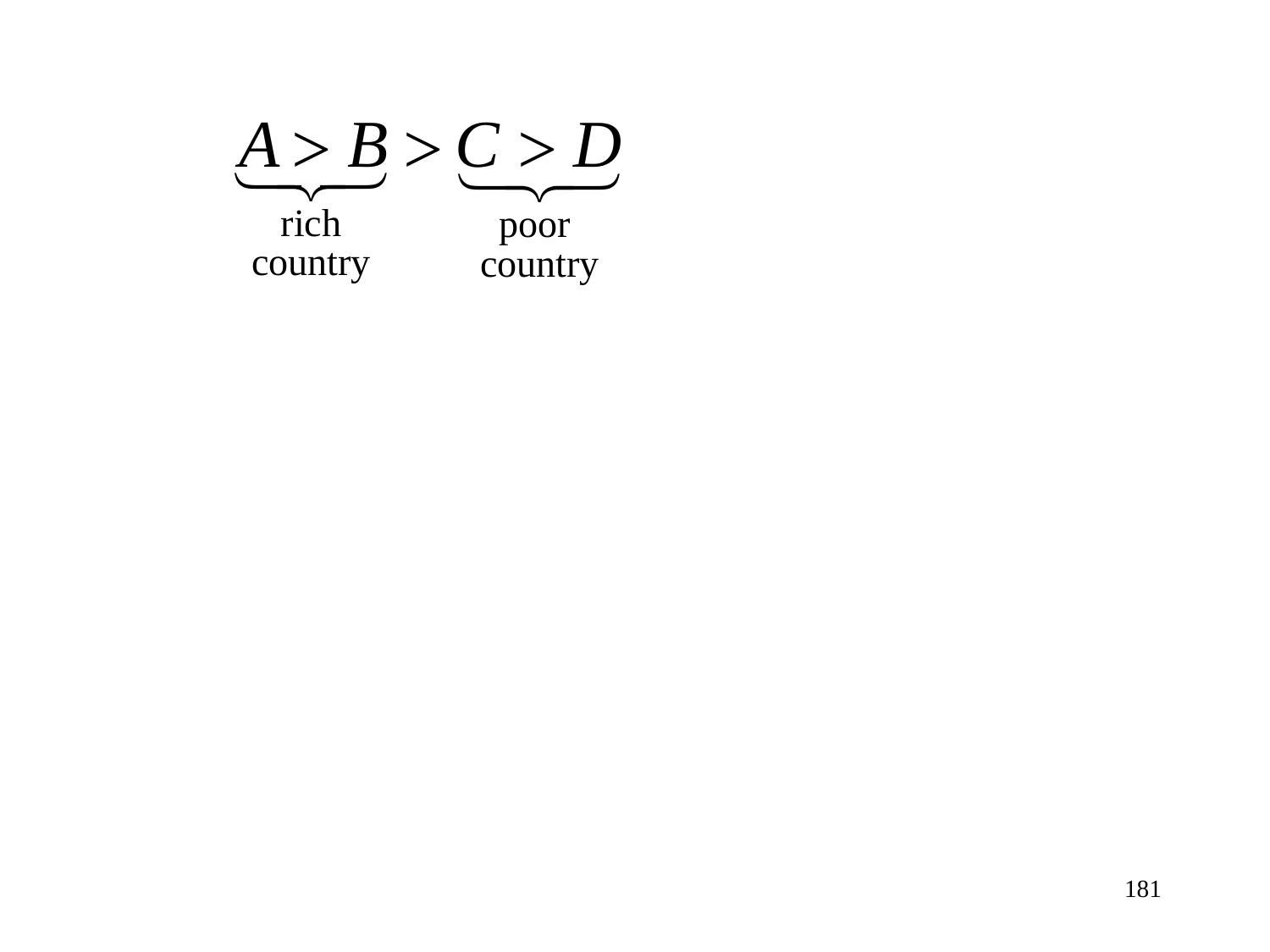

*Proposition 3*: If *D*-workers have sufficiently low skill, i.e.,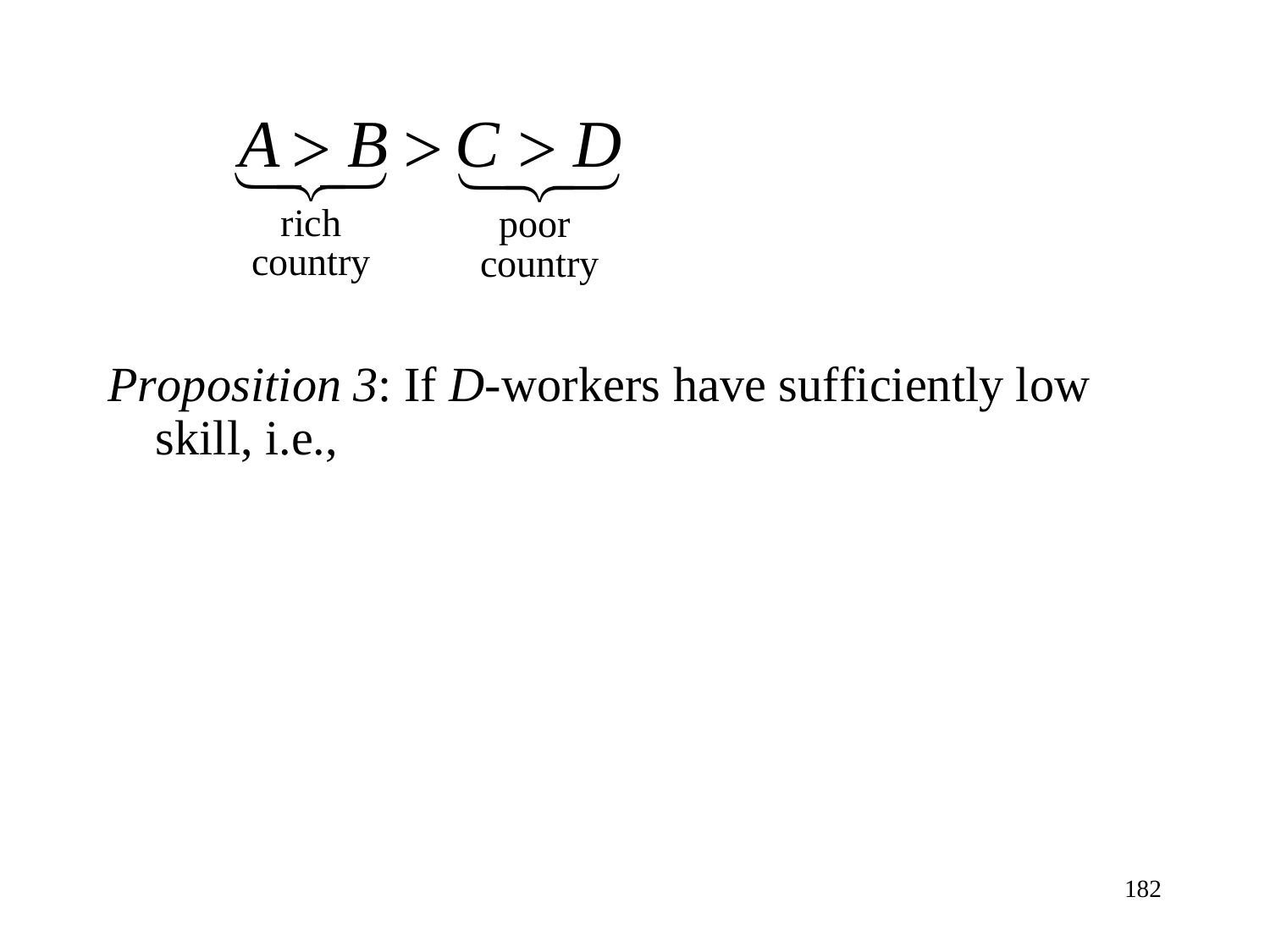

*Proposition 3*: If *D*-workers have sufficiently low skill, i.e.,

$$
(*)\quad B > \left(\frac{1+\sqrt{5}}{2}\right)D,
$$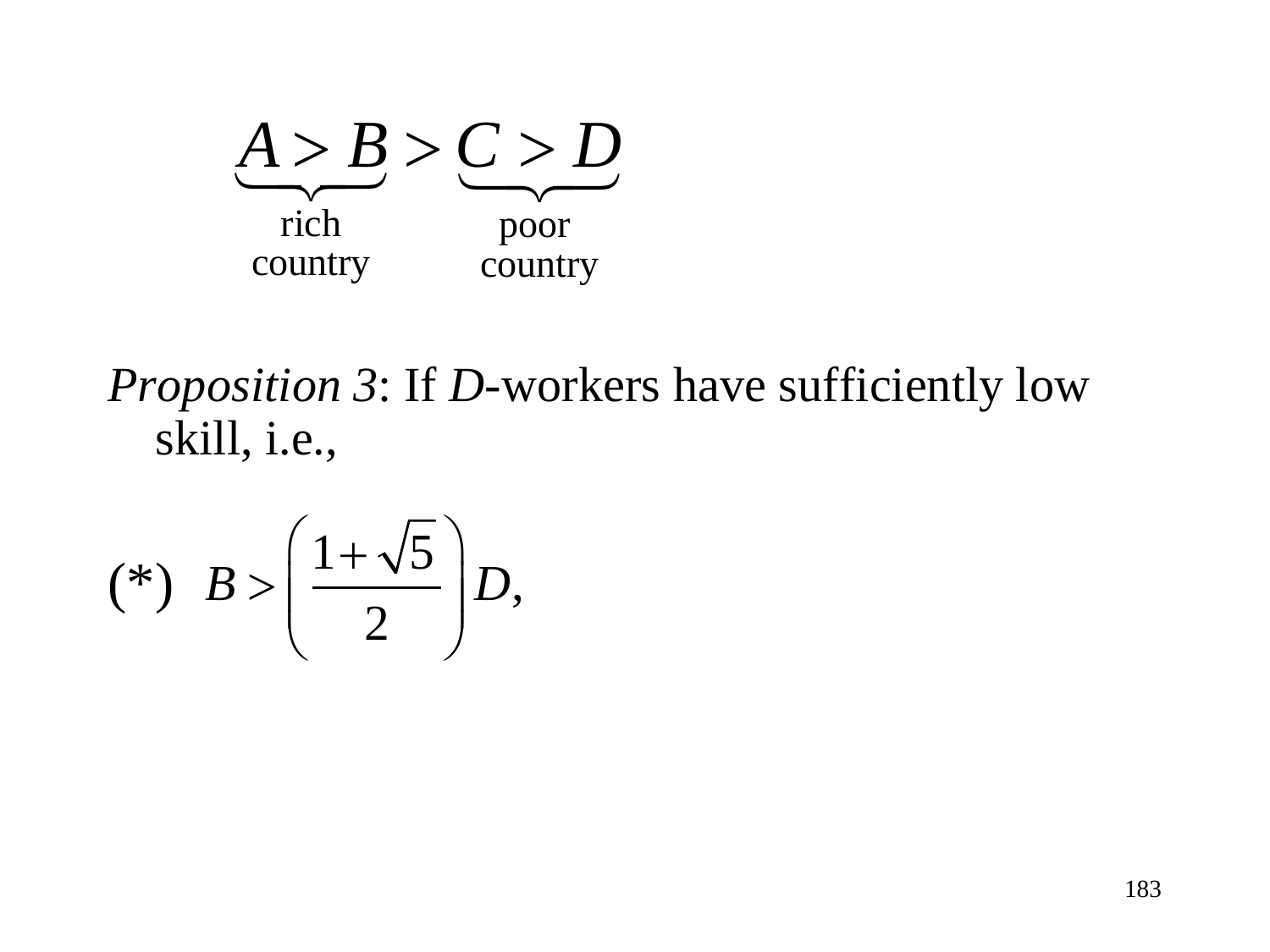

*Proposition 3*: If *D*-workers have sufficiently low skill, i.e.,

$$
(*)\quad B > \left(\frac{1+\sqrt{5}}{2}\right)D,
$$

then globalization *increases* inequality in poor country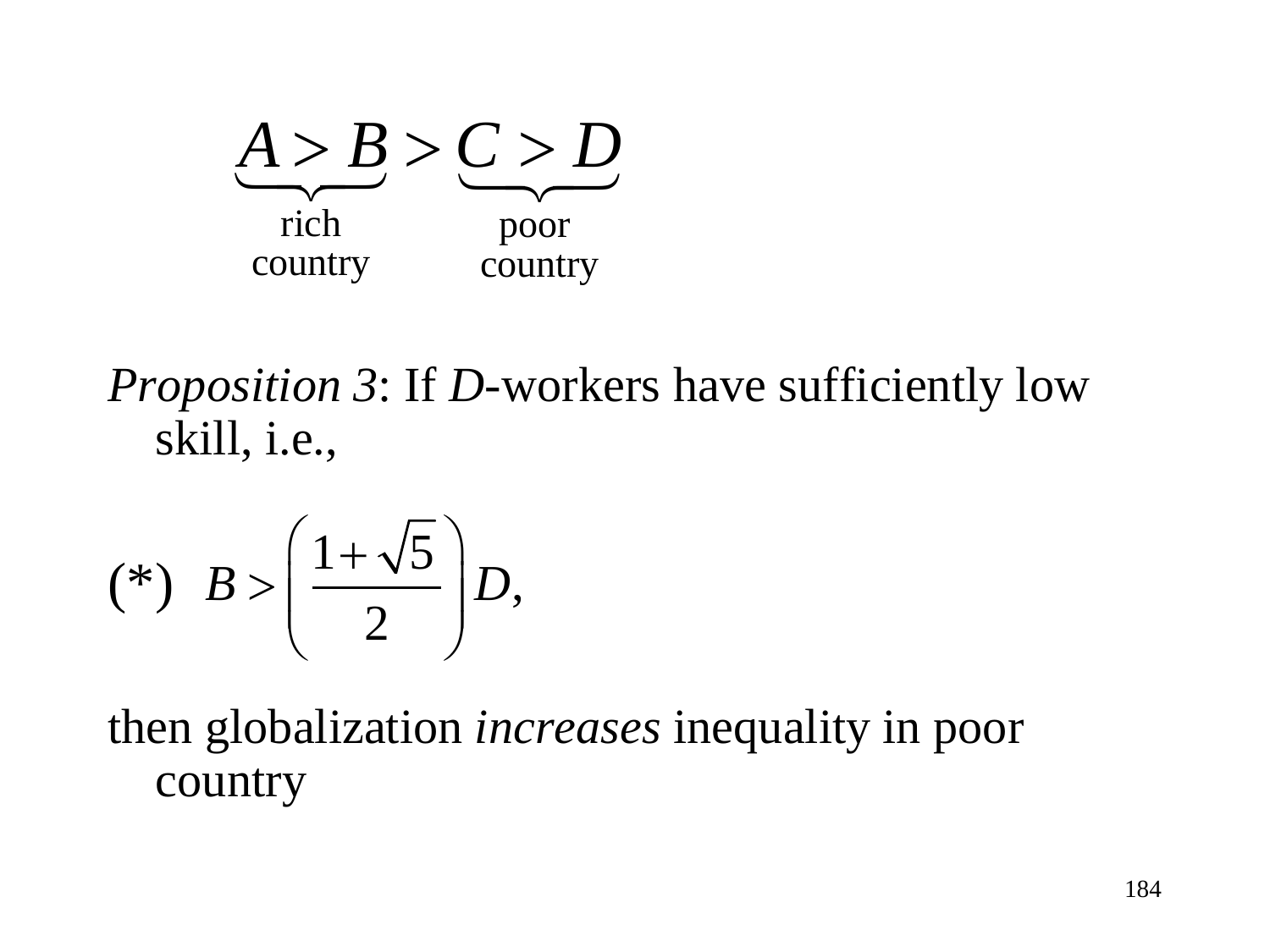

*Proof*: 2 cases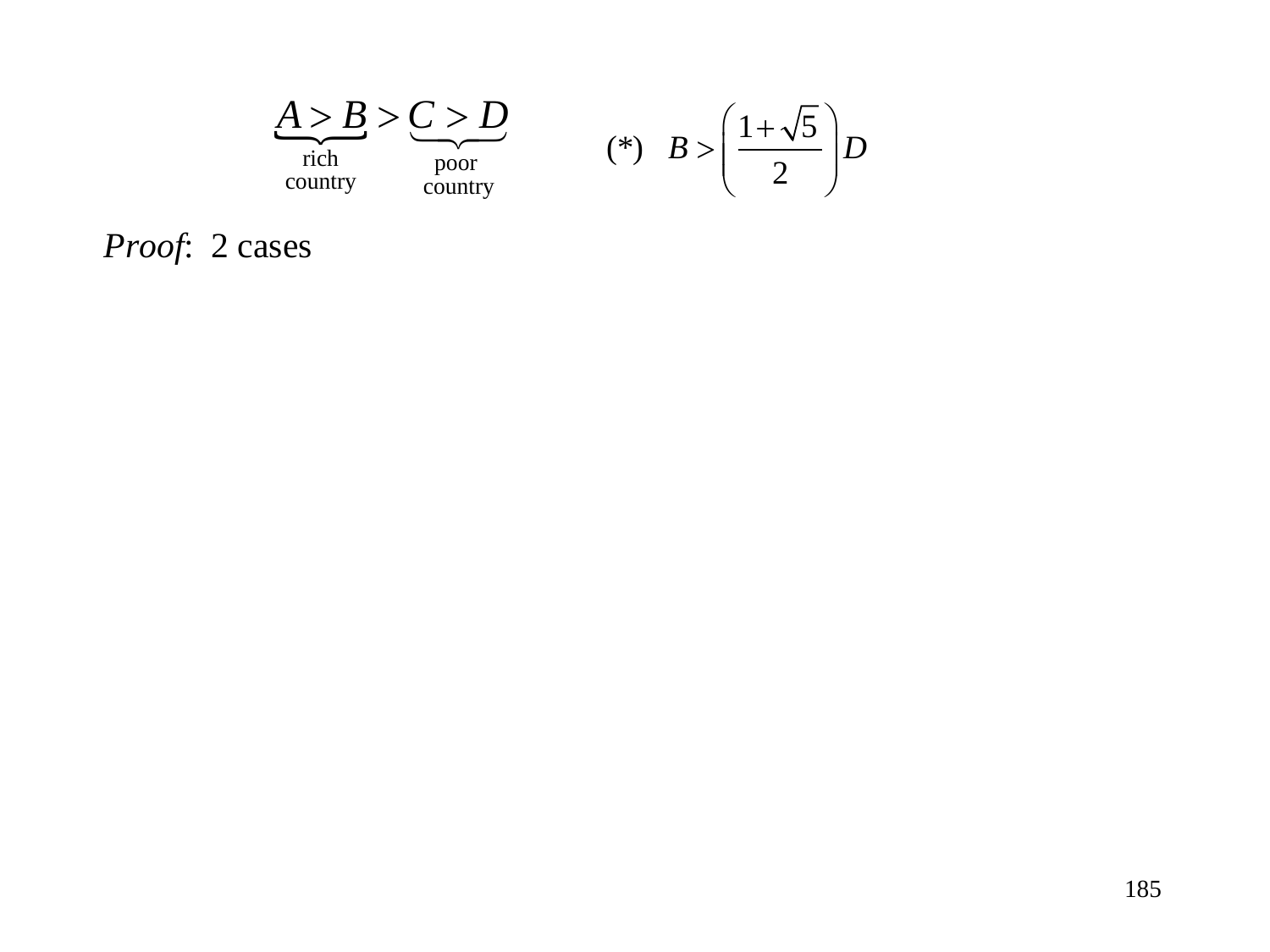

*Proof*: 2 cases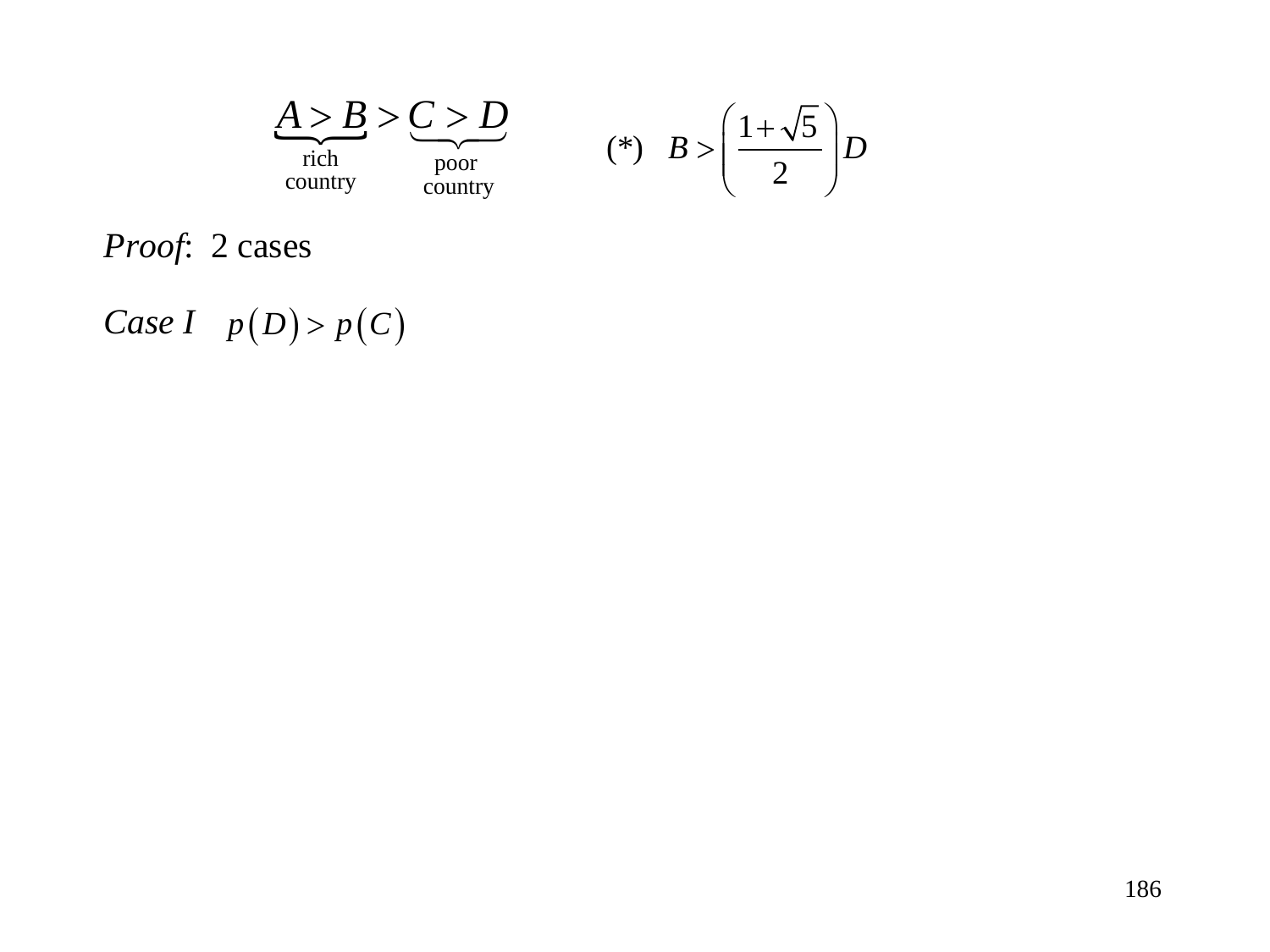

*Proof*: 2 cases

- *Case I*  $p(D) > p(C)$
- $\begin{aligned} \bullet \qquad \pi_{a}^*\big(D,D\big) \!>\! 0, \end{aligned}$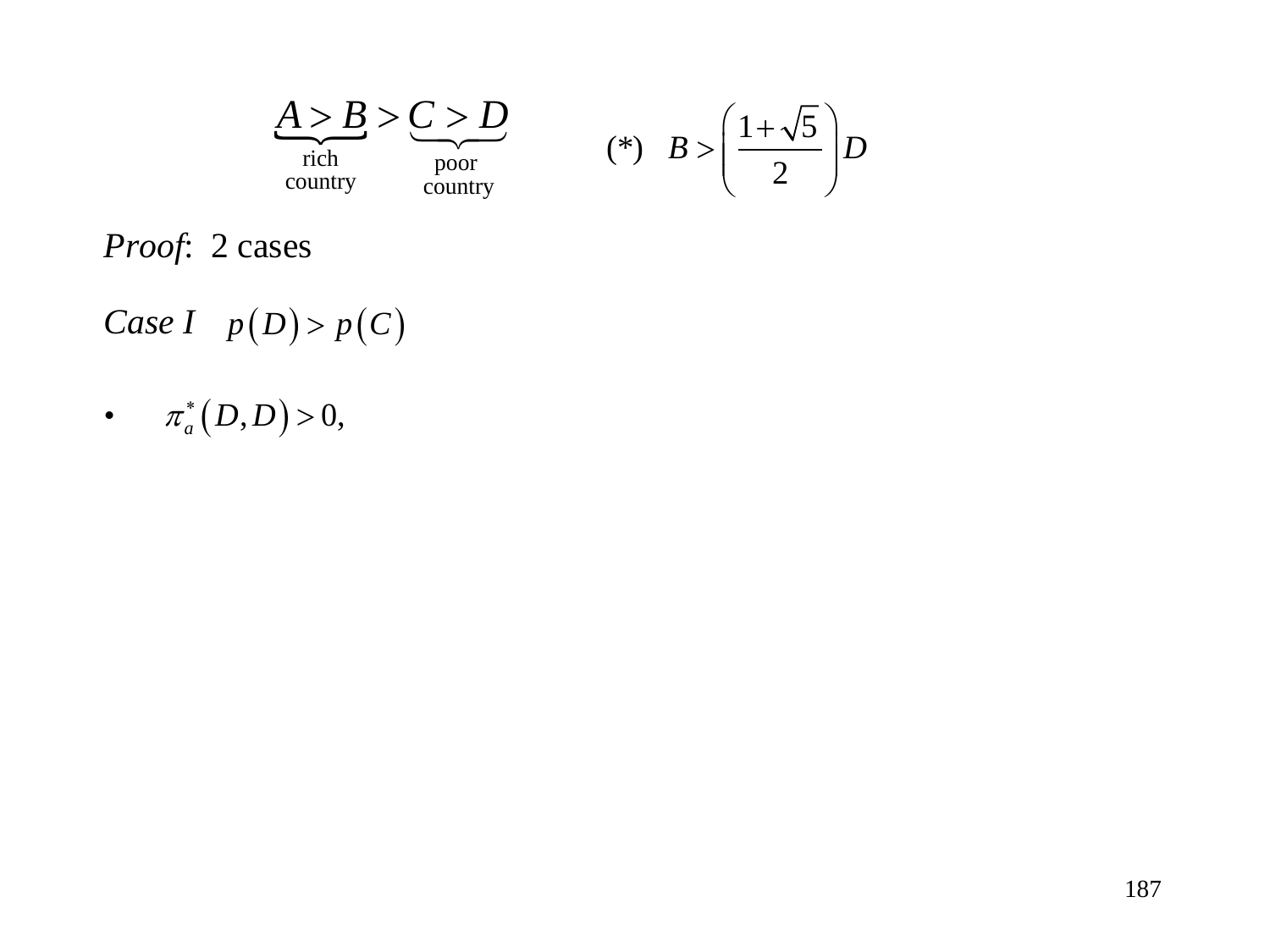

*Proof*: 2 cases

- *Case I*  $p(D) > p(C)$
- $\begin{aligned} \bullet \qquad \pi_{a}^*\big(D,D\big) \!>\! 0, \end{aligned}$
- $\pi_{g}^{*}(D,D) > 0$  (because, from (\*), *D*-worker can't match with *A* or *B*-worker)

$$
w_a^*(D) = w_g^*(D) = \frac{D^3}{2}
$$

 $a =$  autarky  $g =$  post-globalization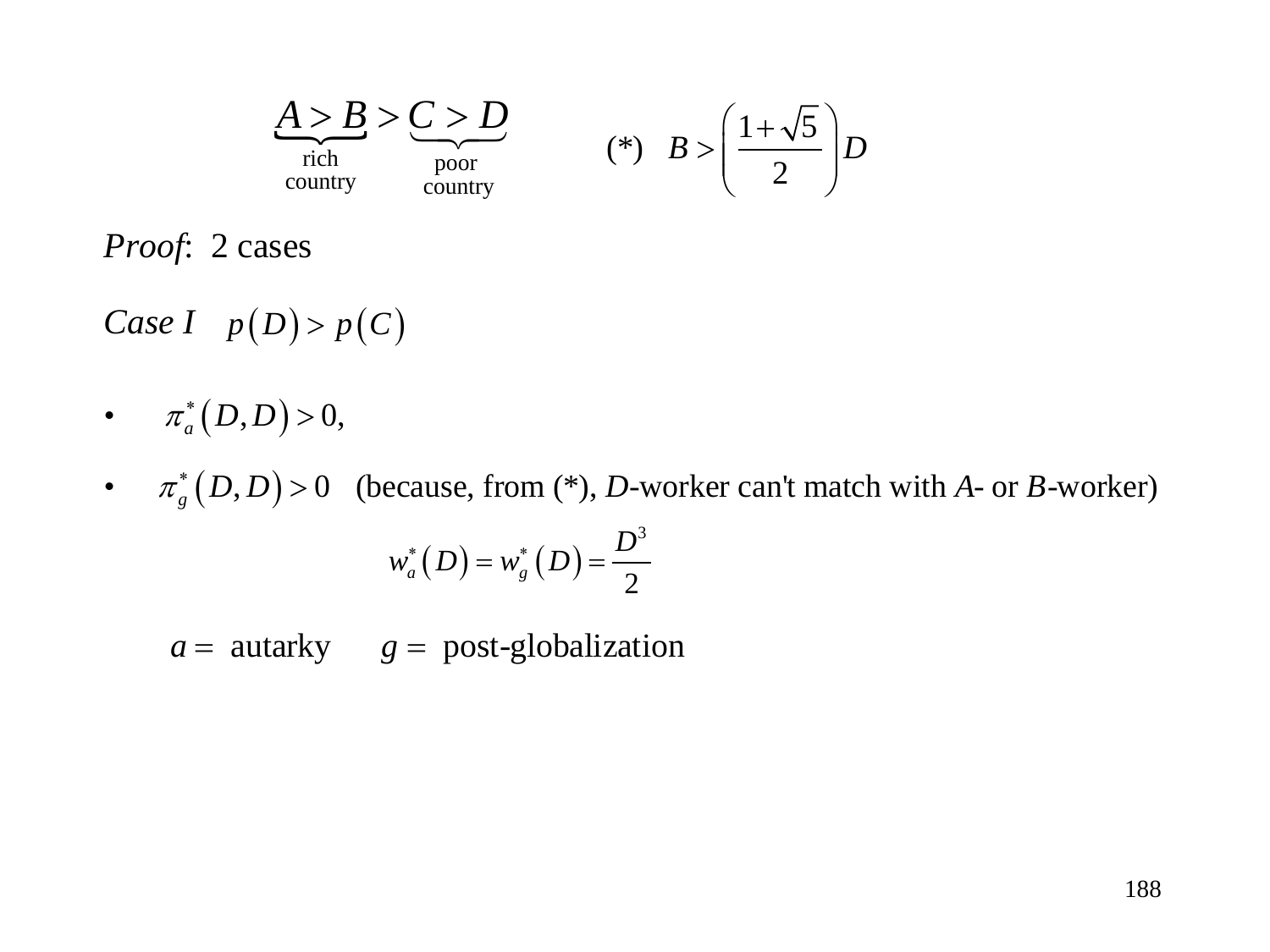

*Proof*: 2 cases

 $\begin{aligned} \bullet \qquad \pi_{a}^*\big(D,D\big) \!>\! 0, \end{aligned}$ 

•  $\pi_{g}^{*}(D,D) > 0$  (because, from (\*), *D*-worker can't match with *A*- or *B*-worker)  $(D) = w_e^* (D)$ 3  $a(P) = w_g(P) = 2$  $w^*_{a}(D) = w^*_{e}(D) = \frac{D}{2}$ 

 $a =$  autarky  $g =$  post-globalization

•  $w_g^*(C) \geq w_a^*(C)$  because of possible matching with *B* or *A*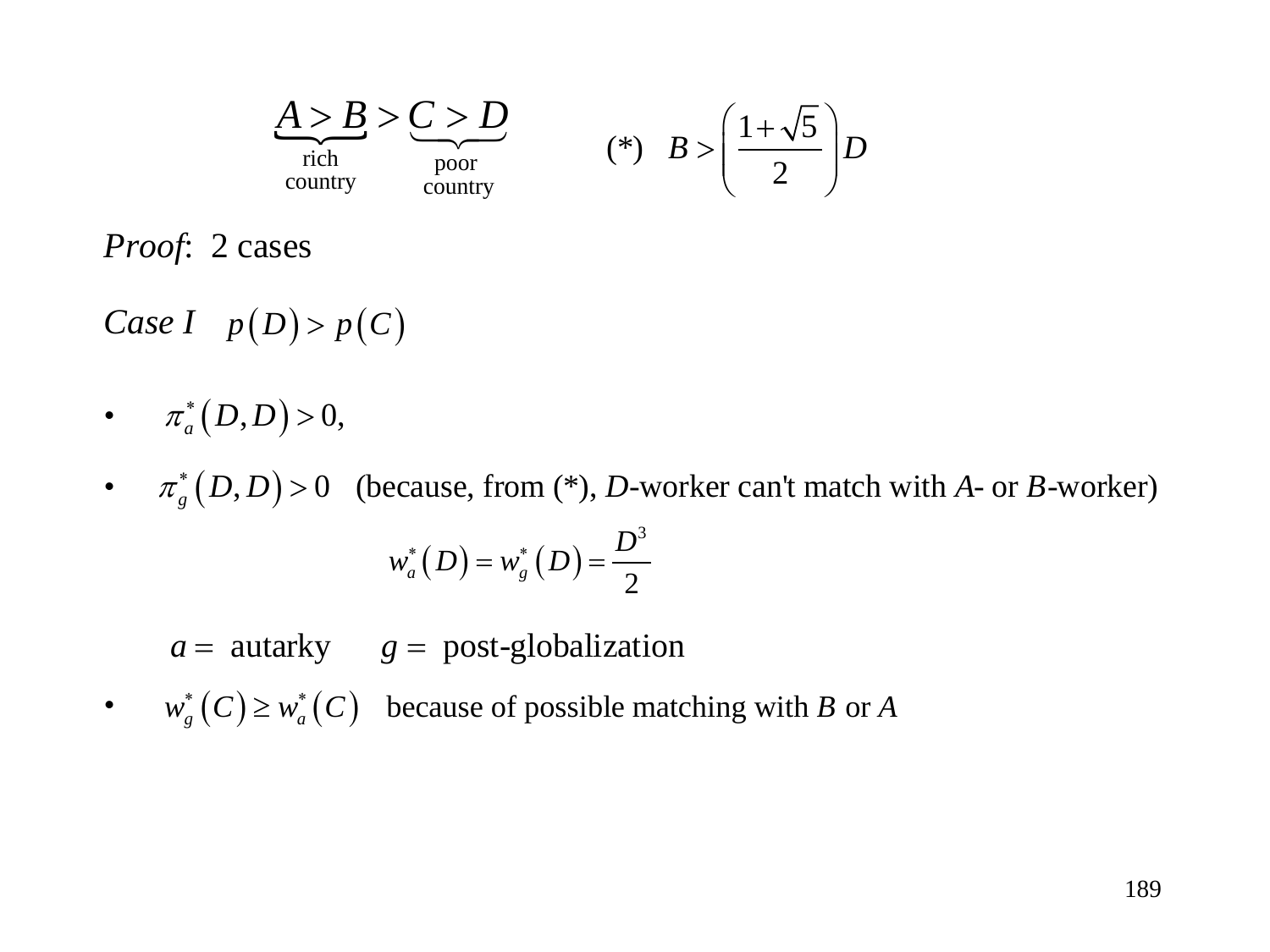

*Proof*: 2 cases

 $\begin{aligned} \bullet \qquad \pi_{a}^*\big(D,D\big) \!>\! 0, \end{aligned}$ 

•  $\pi_{g}^{*}(D,D) > 0$  (because, from (\*), *D*-worker can't match with *A*- or *B*-worker)  $(D) = w_e^* (D)$ 3  $a(P) = w_g(P) = 2$  $w^*_{a}(D) = w^*_{e}(D) = \frac{D}{2}$ 

 $a =$  autarky  $g =$  post-globalization

•  $w_g^*(C) \geq w_a^*(C)$  because of possible matching with *B* or *A* 

• Hence,  $w_g^*(C) - w_g^*(D) \geq w_a^*(C) - w_a^*(D)$  --globalization causes rise in inequality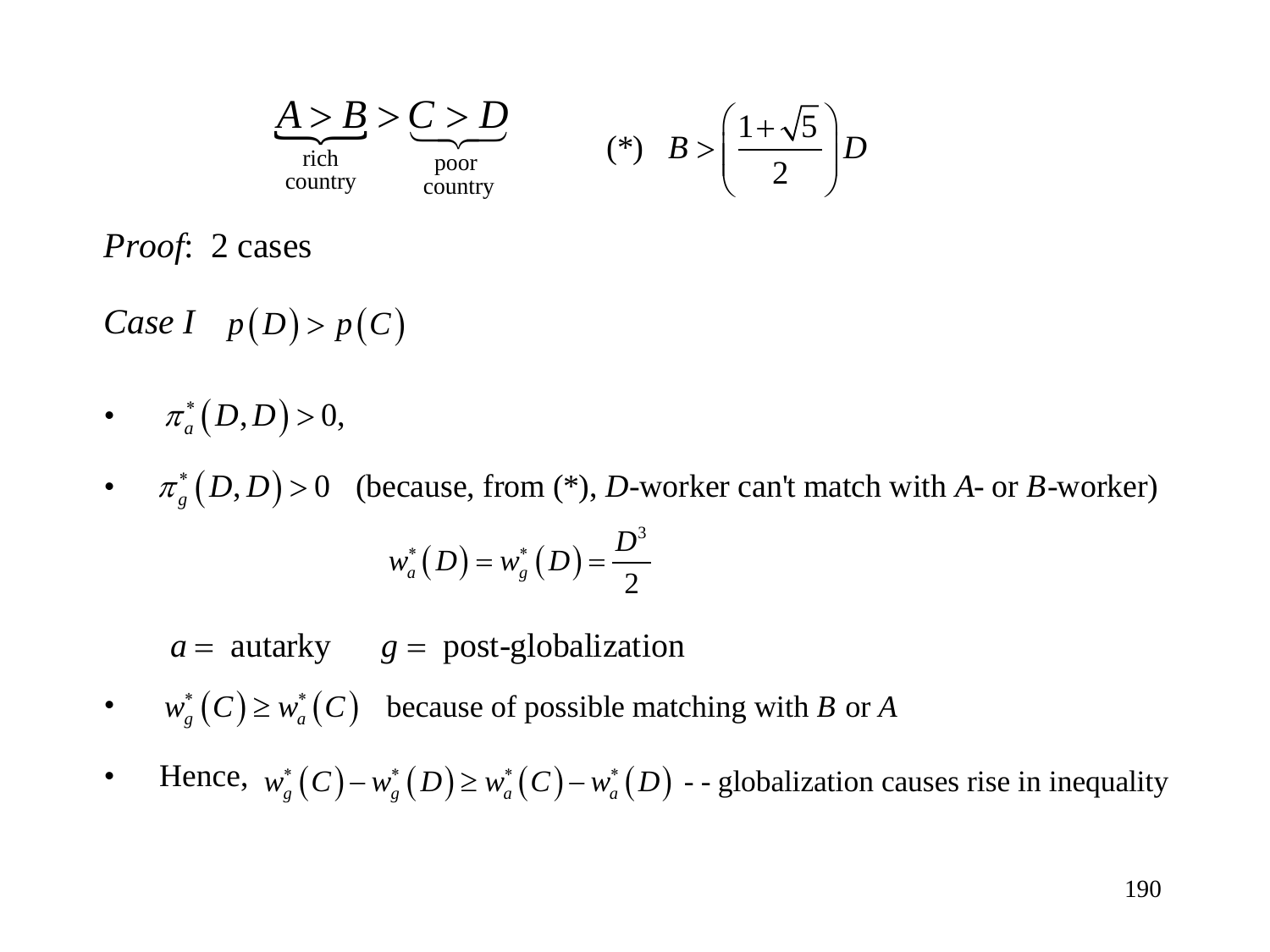

*Case II*  $p(D) < p(C)$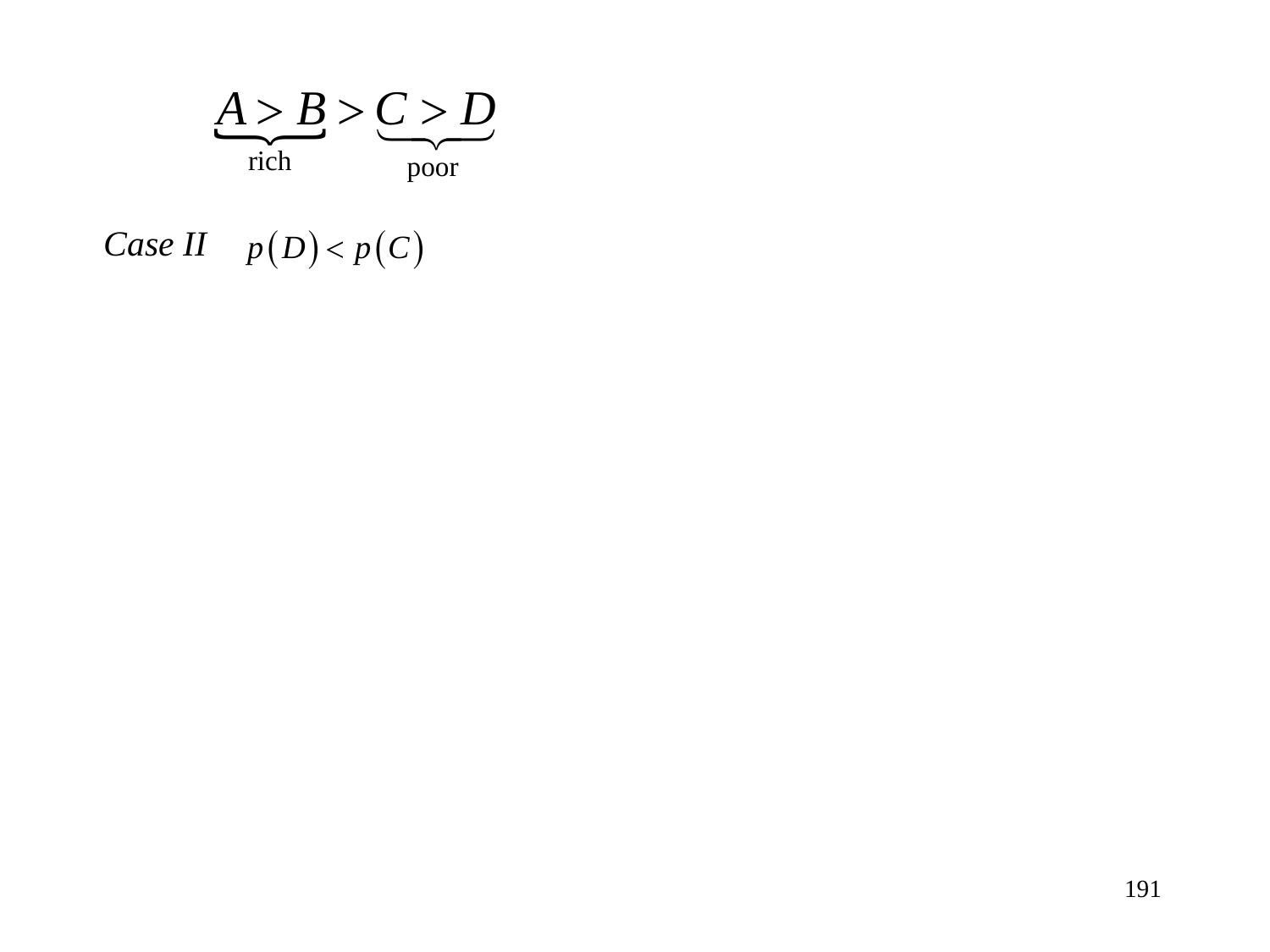

• 
$$
\pi_a^*(C, C) > 0 \implies w_a^*(C) = \frac{C^3}{2}
$$
  
\n $\implies w_a^*(D) = \max \left\{ \frac{D^3}{2}, DC^2 - w_a^*(C) \right\}$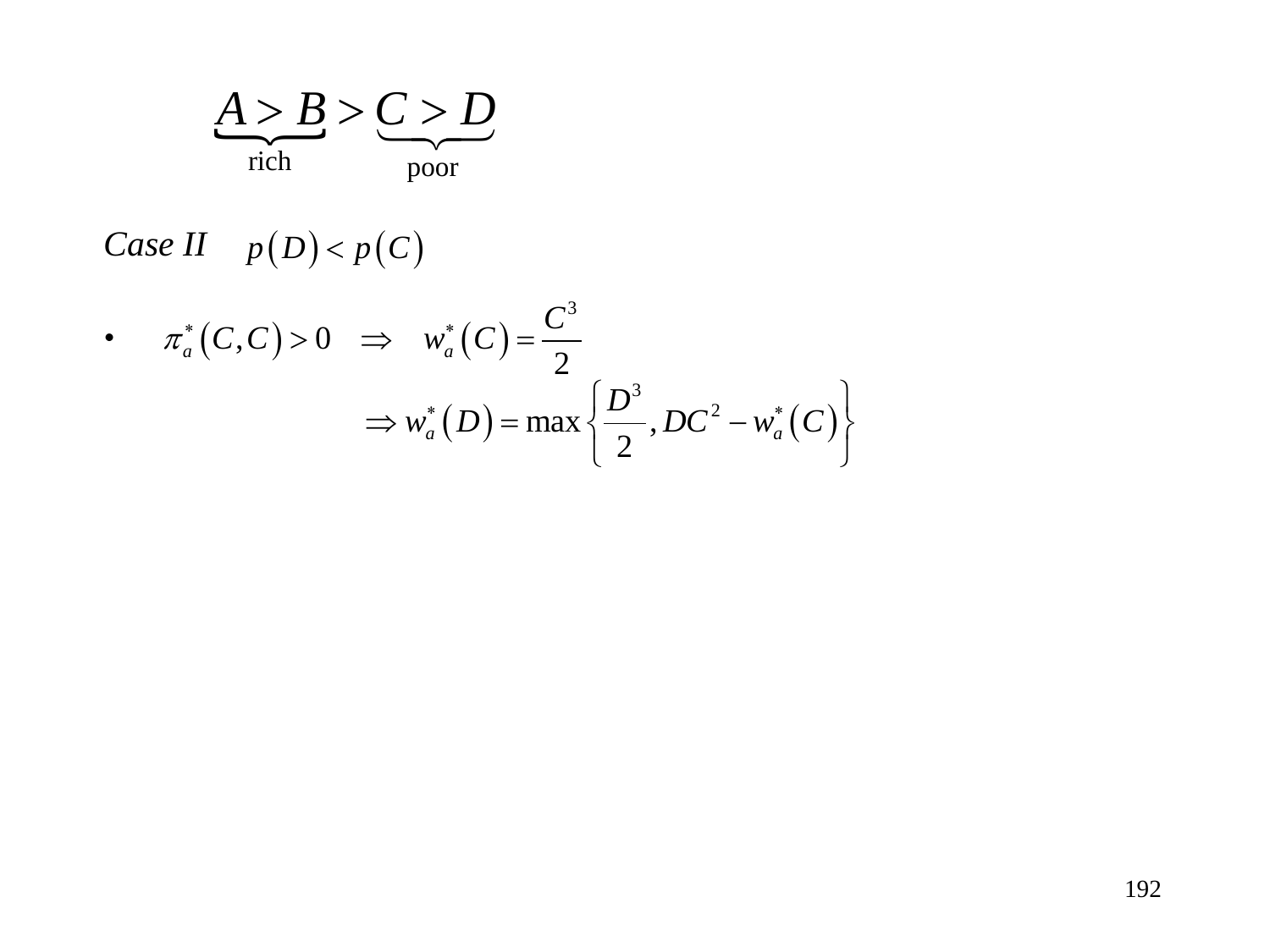

• 
$$
\pi_a^*(C, C) > 0 \implies w_a^*(C) = \frac{C^3}{2}
$$
  
\n $\implies w_a^*(D) = \max \left\{ \frac{D^3}{2}, DC^2 - w_a^*(C) \right\}$ 

• 
$$
w_g^*(C) \geq w_a^*(C)
$$
 -- at worst C-workers can self-match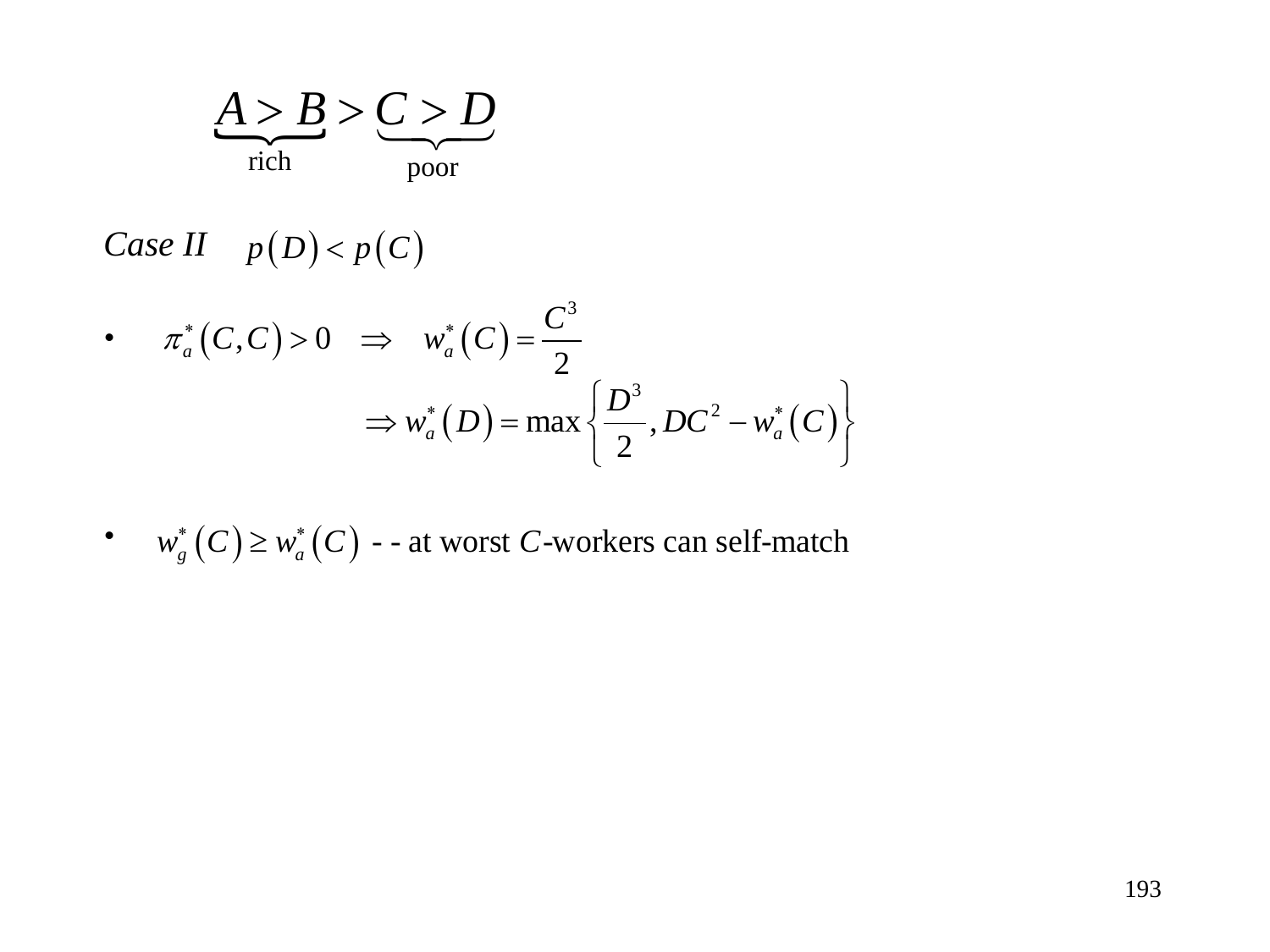

• 
$$
\pi_a^*(C, C) > 0 \implies w_a^*(C) = \frac{C^3}{2}
$$
  
\n $\implies w_a^*(D) = \max\left\{\frac{D^3}{2}, DC^2 - w_a^*(C)\right\}$ 

• 
$$
w_g^*(C) \geq w_a^*(C)
$$
 -- at worst C-workers can self-match

• 
$$
w_g^*(D) = \max \left\{ \frac{D^3}{2}, DC^2 - w_g^*(C) \right\} \leq w_a^*(D) = \max \left\{ \frac{D^3}{2}, DC^2 - \frac{C^3}{2} \right\}
$$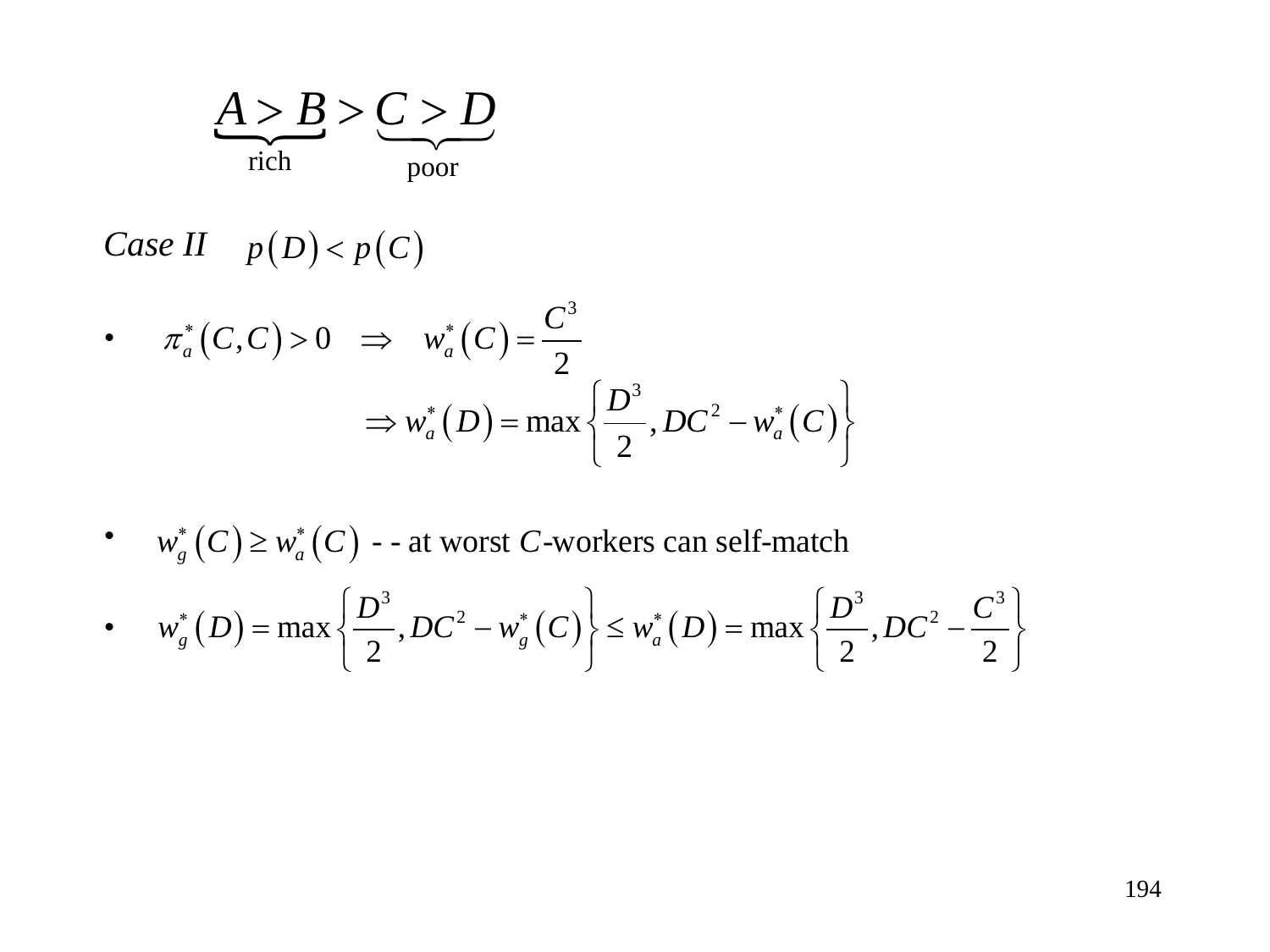

• 
$$
\pi_a^*(C, C) > 0 \implies w_a^*(C) = \frac{C^3}{2}
$$
  
\n $\implies w_a^*(D) = \max\left\{\frac{D^3}{2}, DC^2 - w_a^*(C)\right\}$ 

• 
$$
w_s^*(C) \geq w_a^*(C)
$$
 -- at worst C-workers can self-match

• 
$$
w_g^*(D) = \max \left\{ \frac{D^3}{2}, DC^2 - w_g^*(C) \right\} \leq w_a^*(D) = \max \left\{ \frac{D^3}{2}, DC^2 - \frac{C^3}{2} \right\}
$$

• Hence, again 
$$
w^*(C) - w^*(D)
$$
 rises with globalization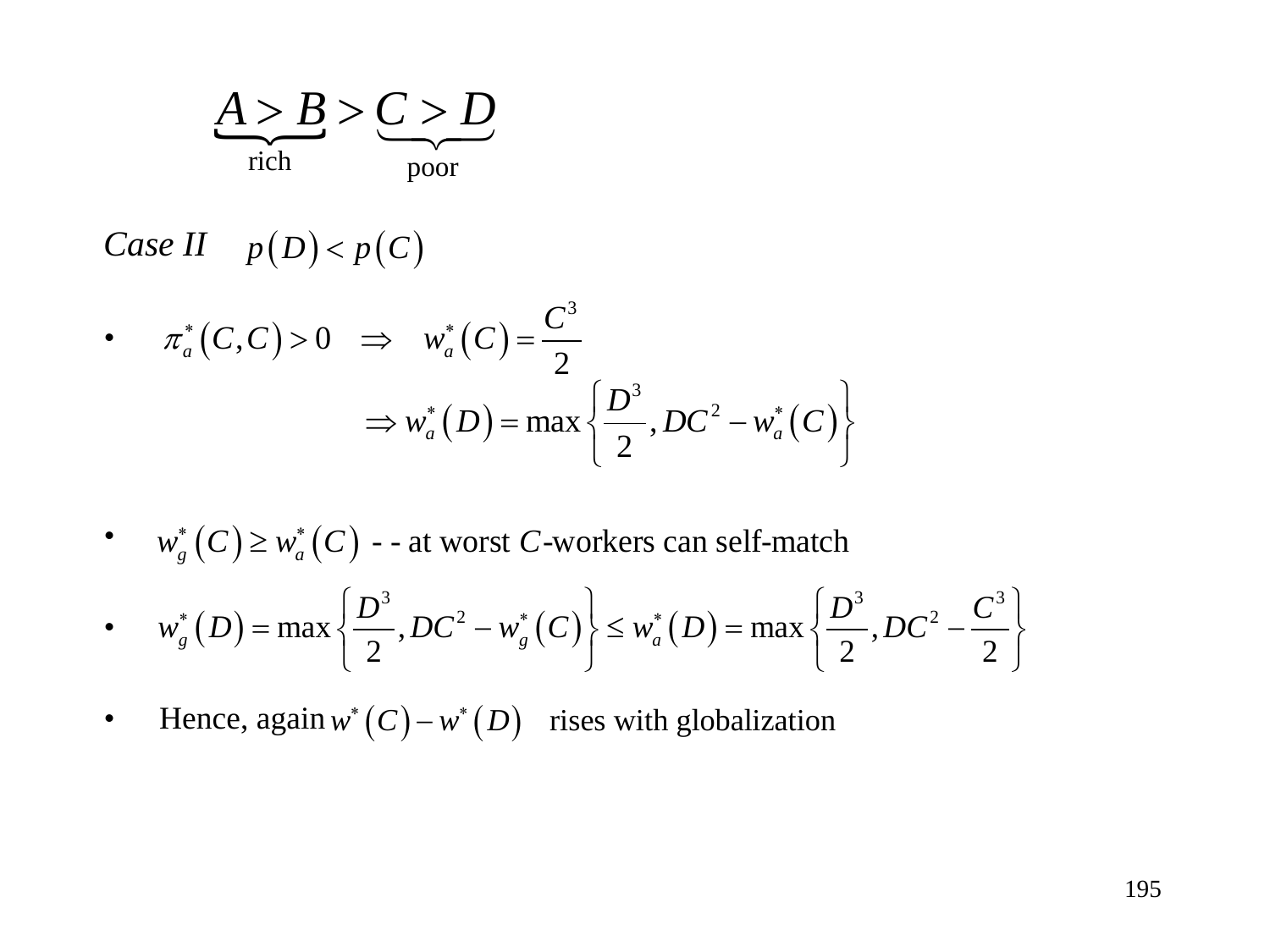### Model also explains Malawi: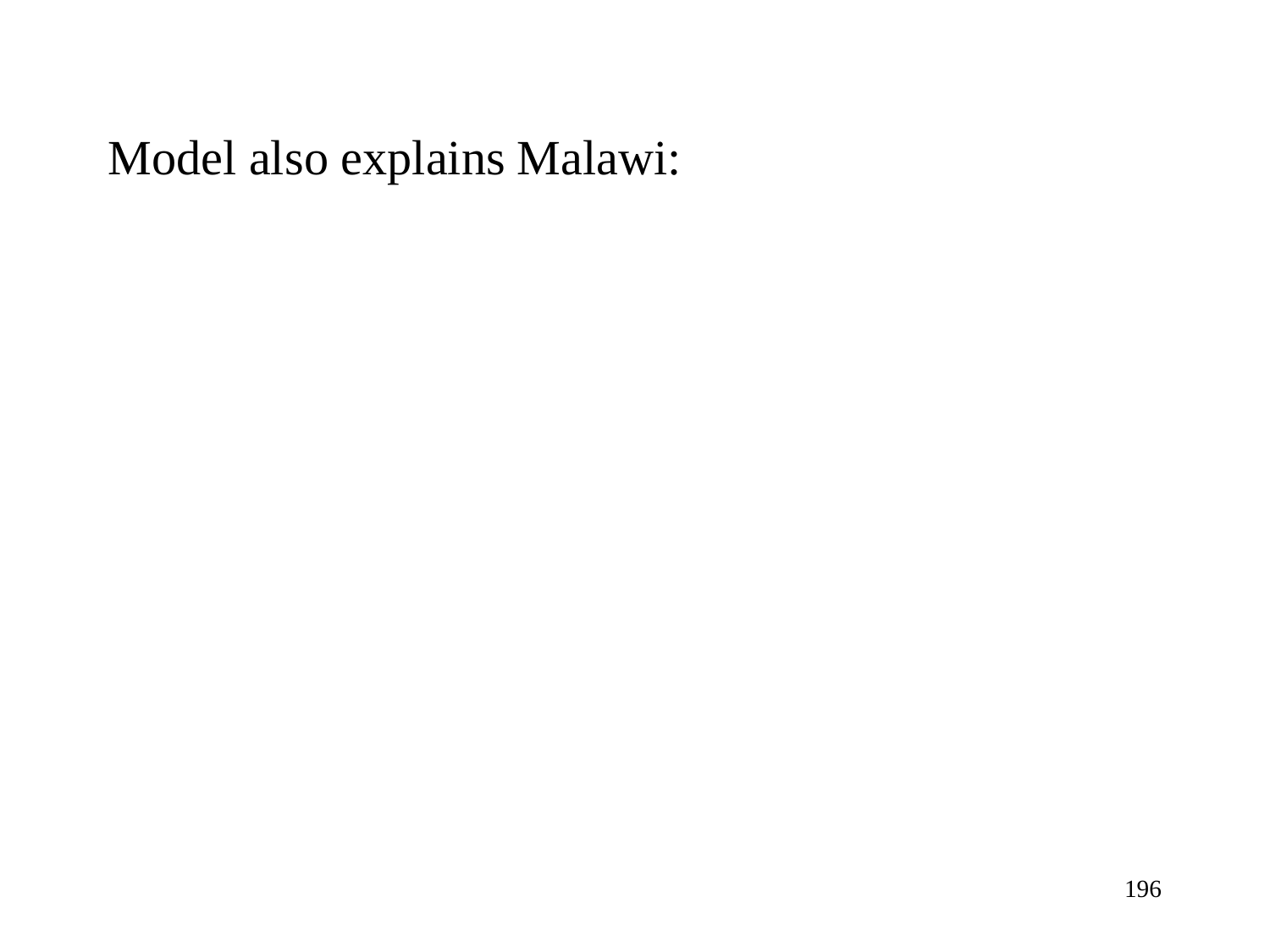Model also explains Malawi:

• workers in Malawi have very low skills ⇒no international matching opportunities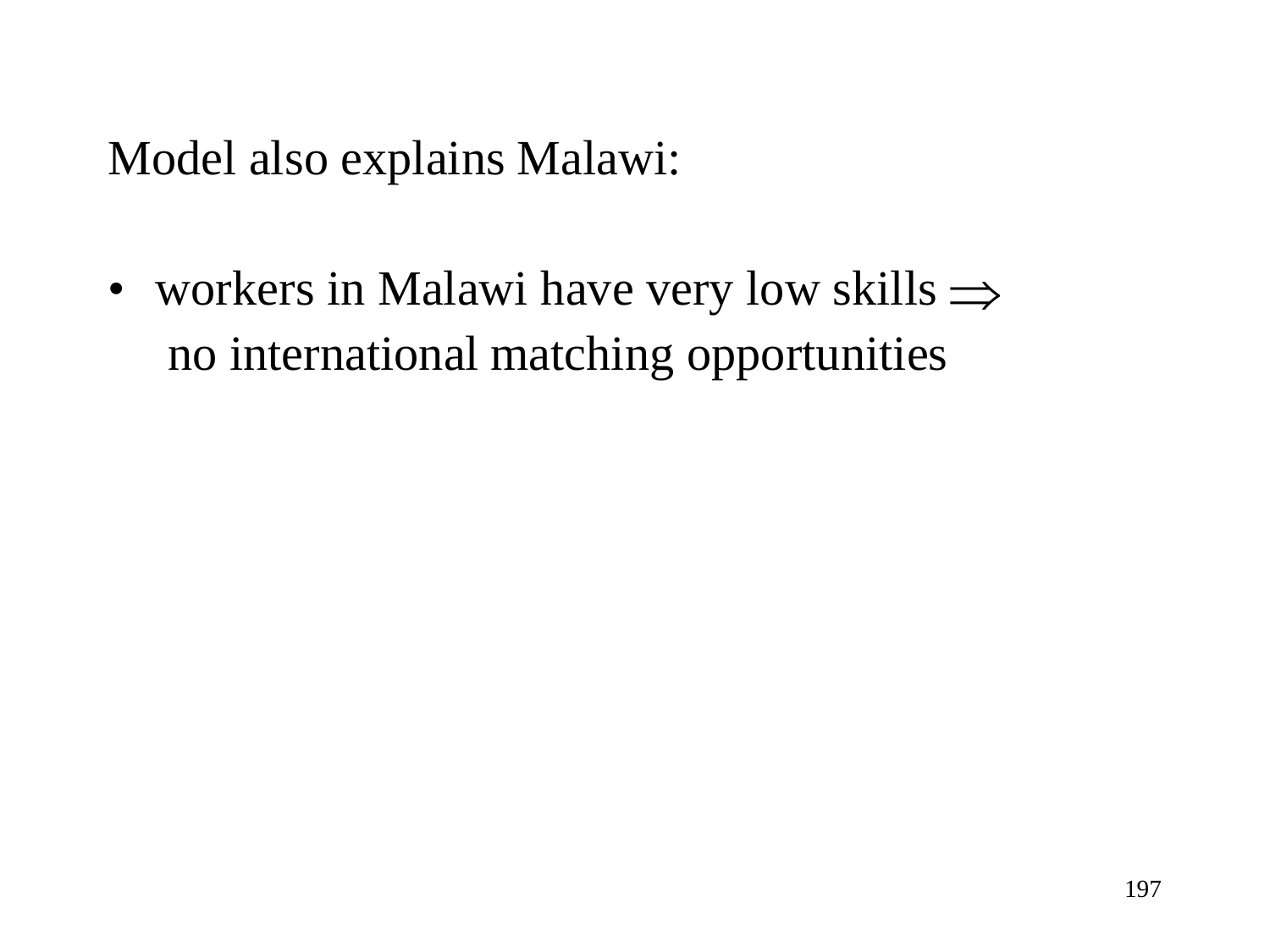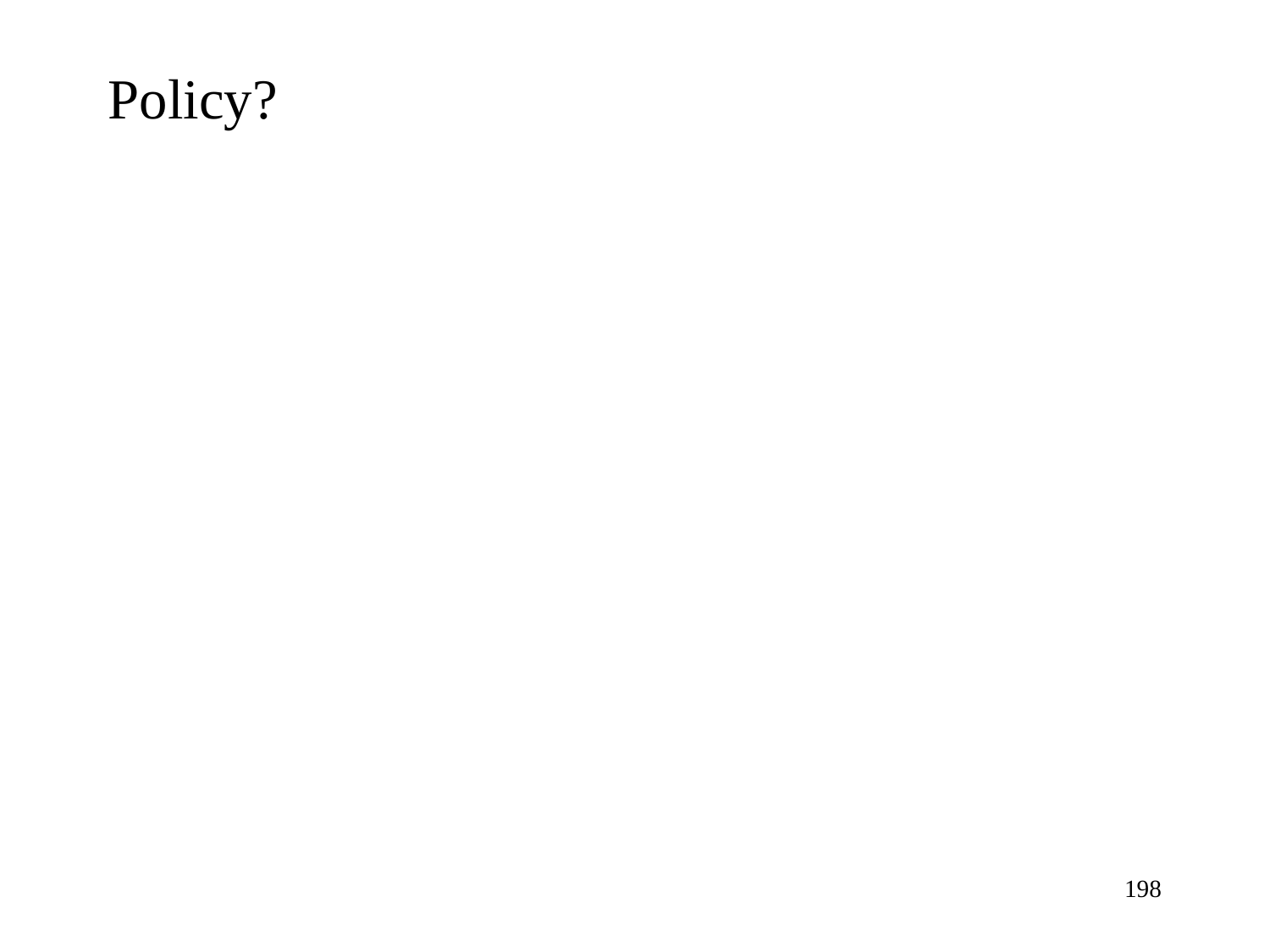• How can *D*-workers benefit from globalization?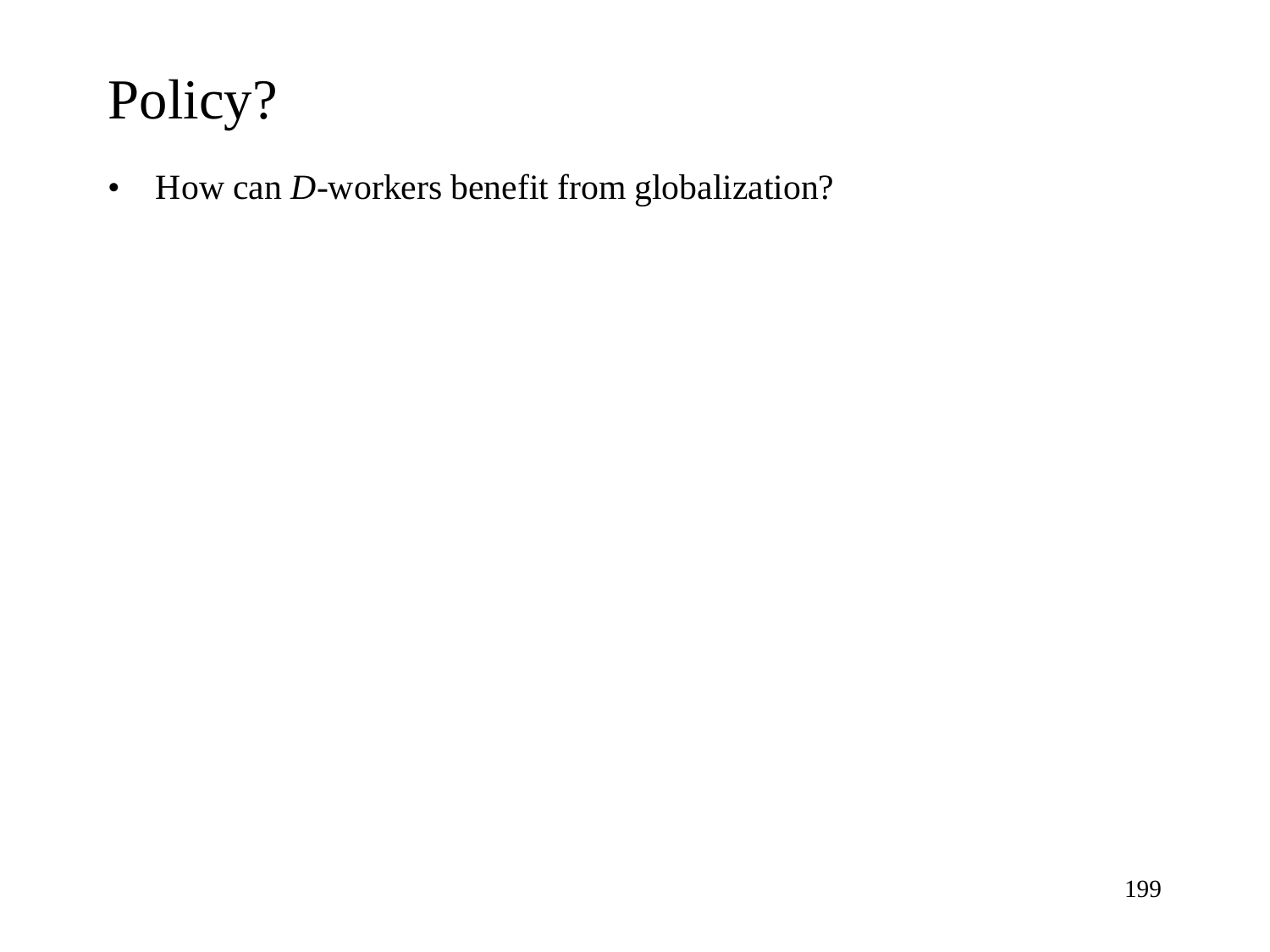- How can *D*-workers benefit from globalization?
- Suppose can increase *q* by  $\Delta q$  at cost  $c(\Delta q)$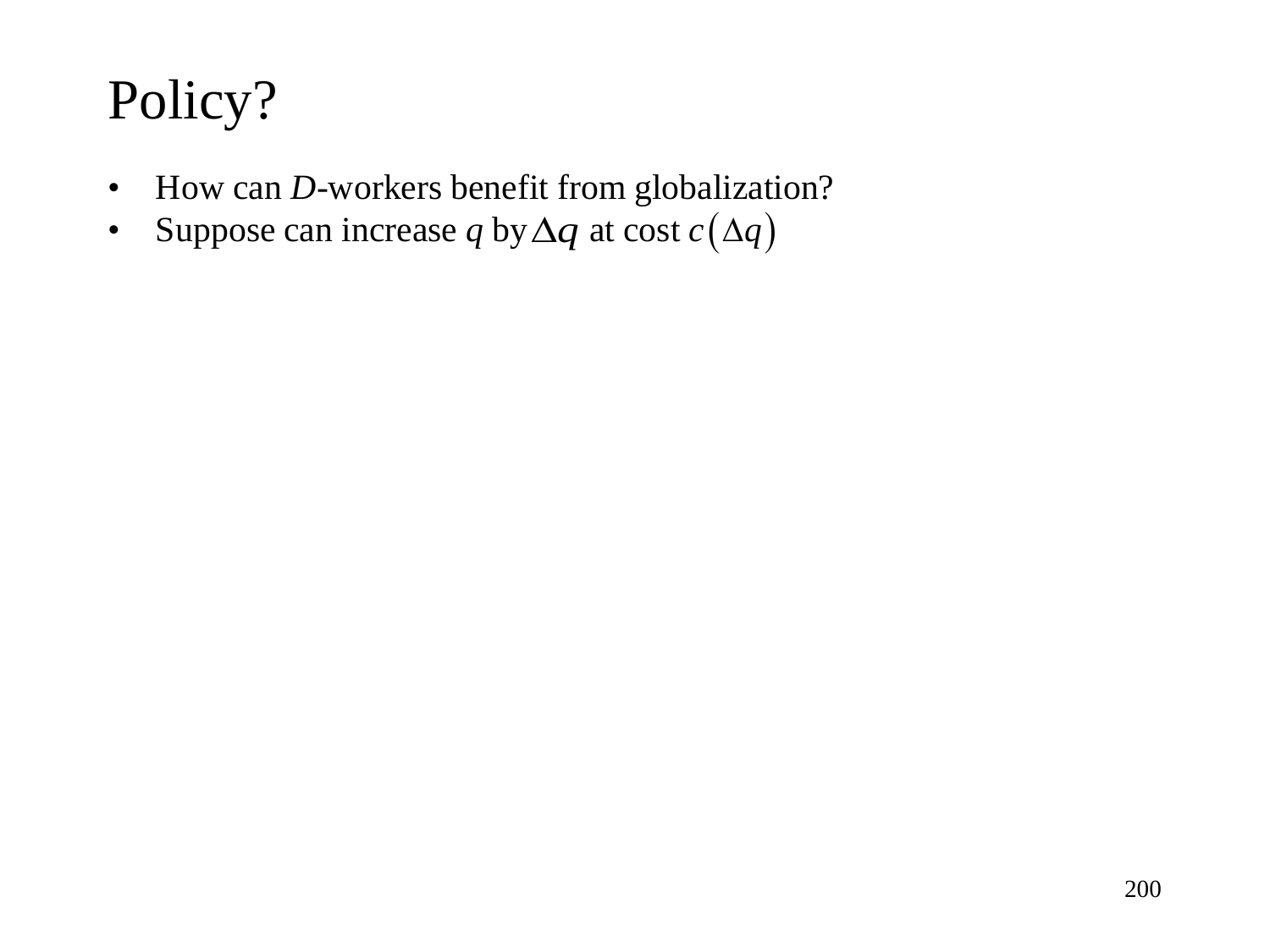- How can *D*-workers benefit from globalization?
- Suppose can increase q by  $\Delta q$  at cost  $c(\Delta q)$ 
	- may give  $D$  better matching opportunities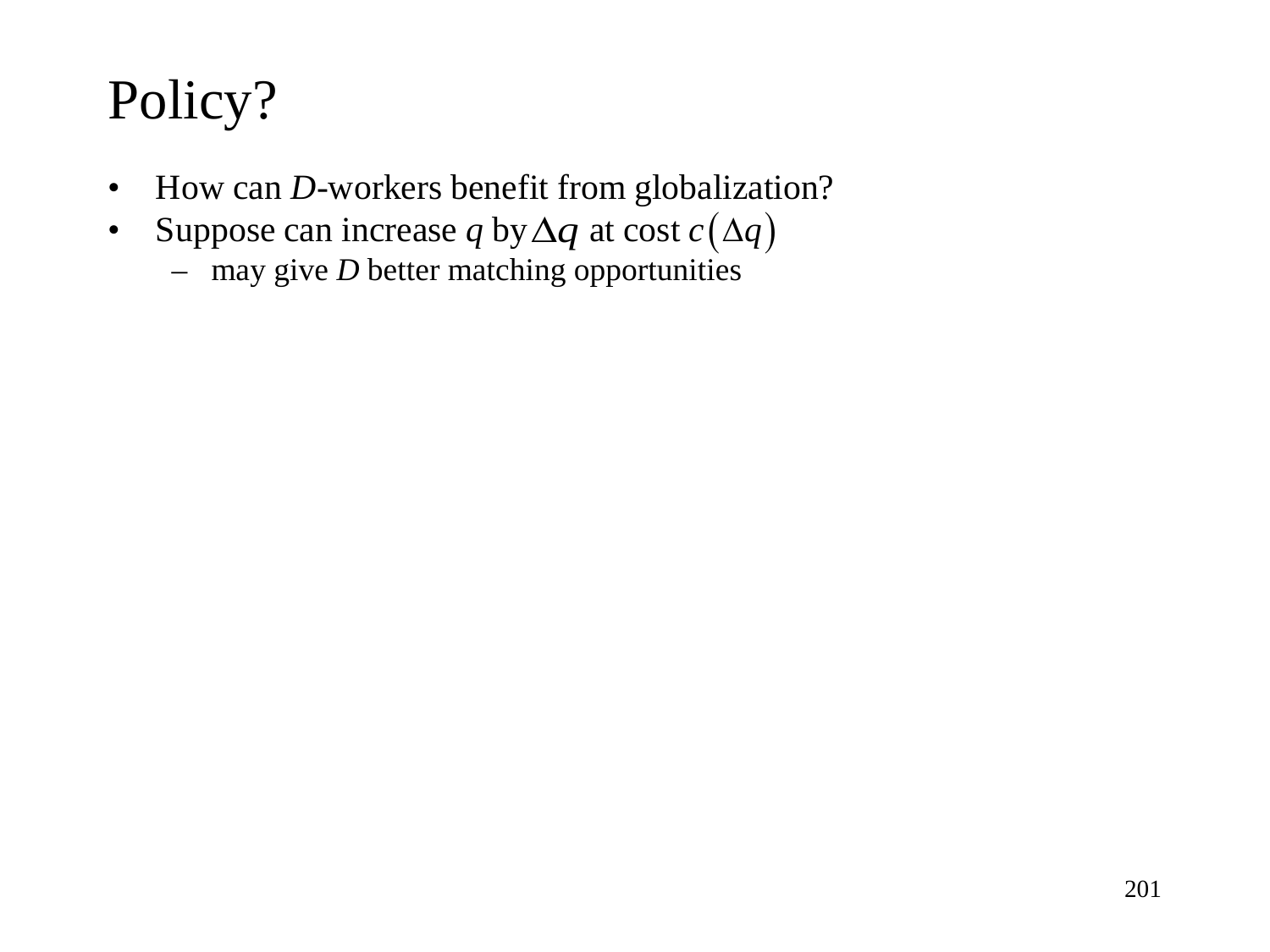- How can *D*-workers benefit from globalization?
- Suppose can increase q by  $\Delta q$  at cost  $c(\Delta q)$ 
	- may give *D* better matching opportunities
- who will bear cost?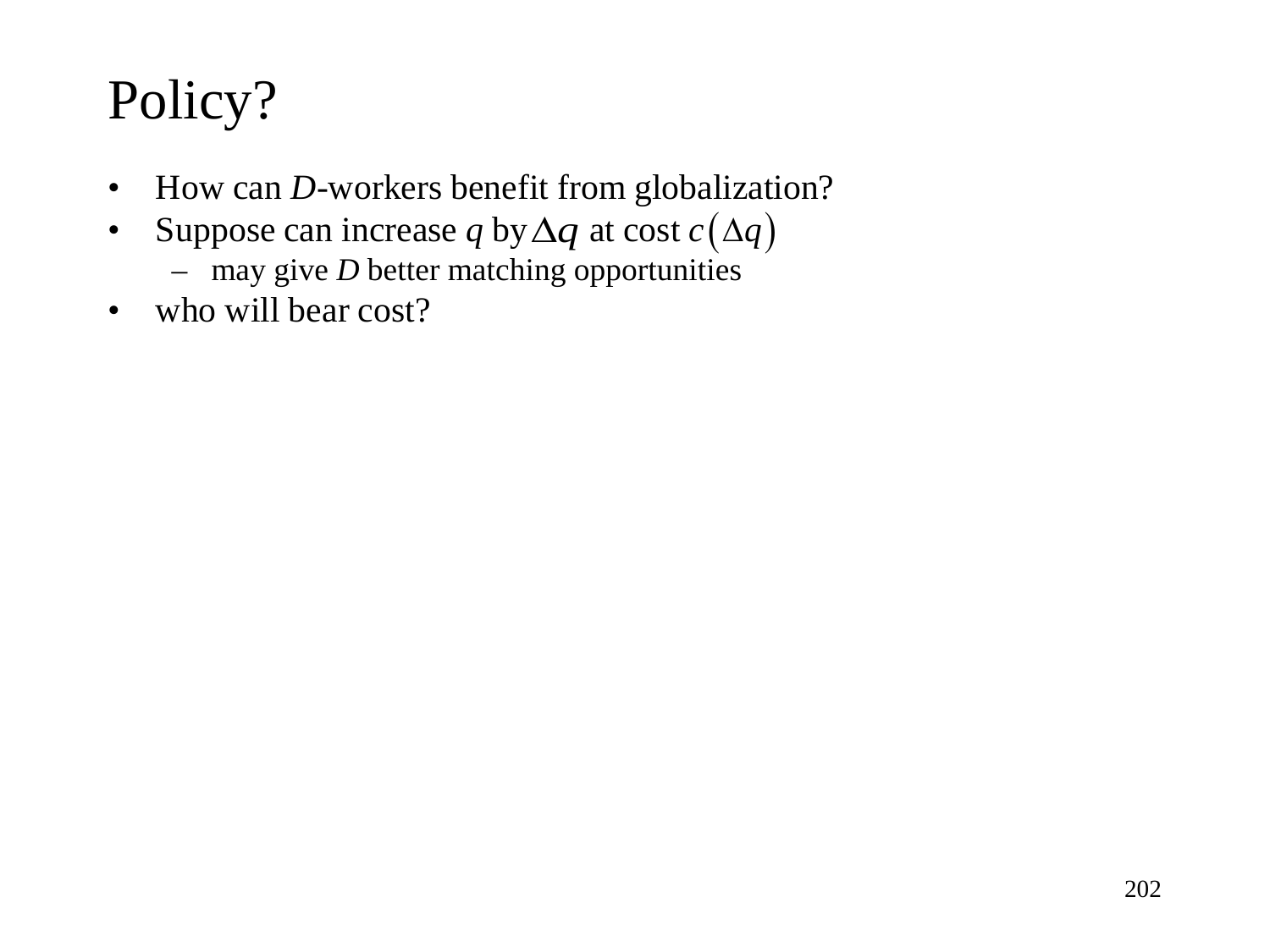- How can *D*-workers benefit from globalization?
- Suppose can increase q by  $\Delta q$  at cost  $c(\Delta q)$ 
	- may give *D* better matching opportunities
- who will bear cost?
	- not firm -

education raises worker's productivity, but then have to pay higher wage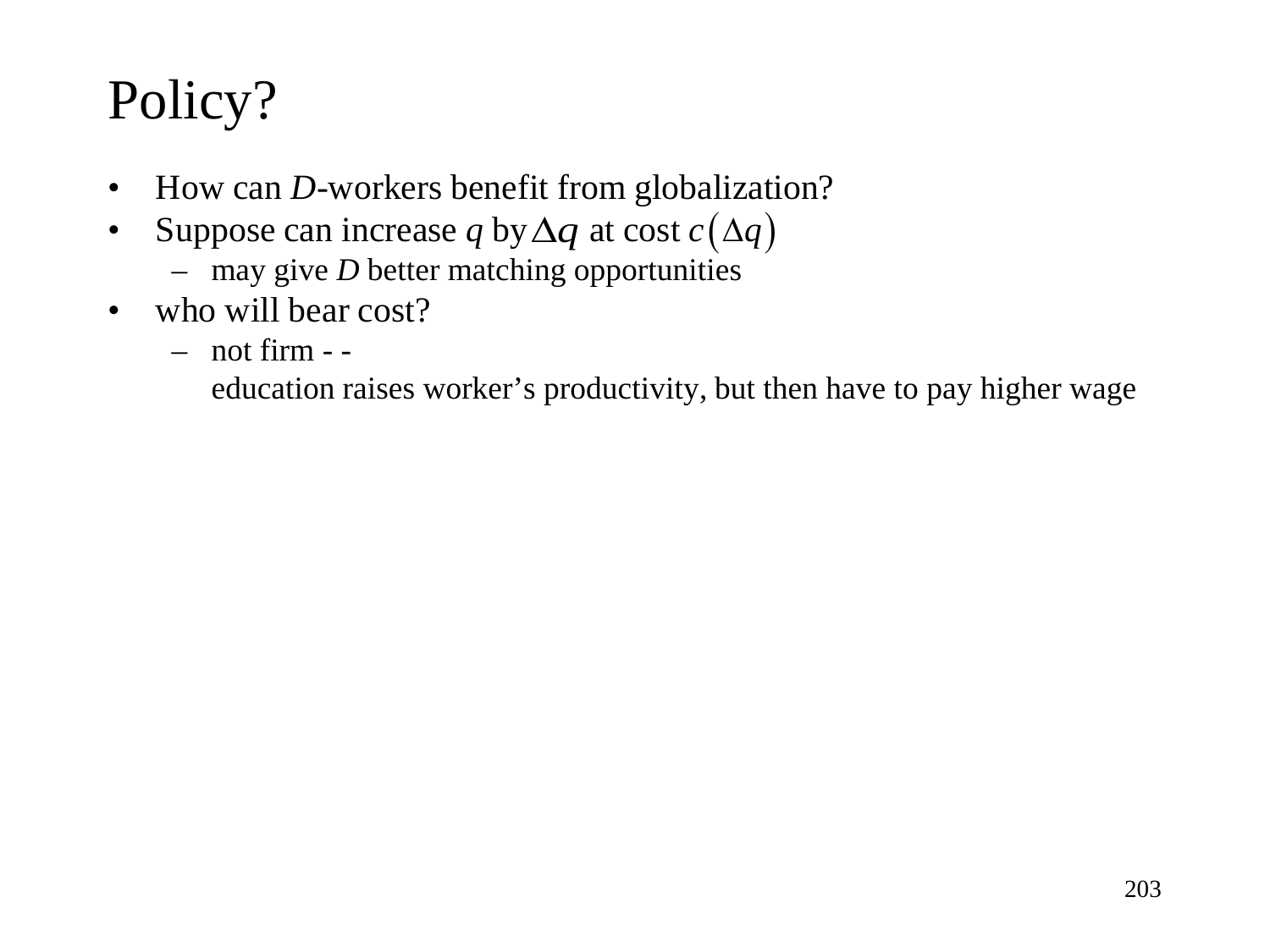- How can *D*-workers benefit from globalization?
- Suppose can increase q by  $\Delta q$  at cost  $c(\Delta q)$ 
	- may give *D* better matching opportunities
- who will bear cost?
	- not firm -

education raises worker's productivity, but then have to pay higher wage

– not worker

perhaps can't afford to pay